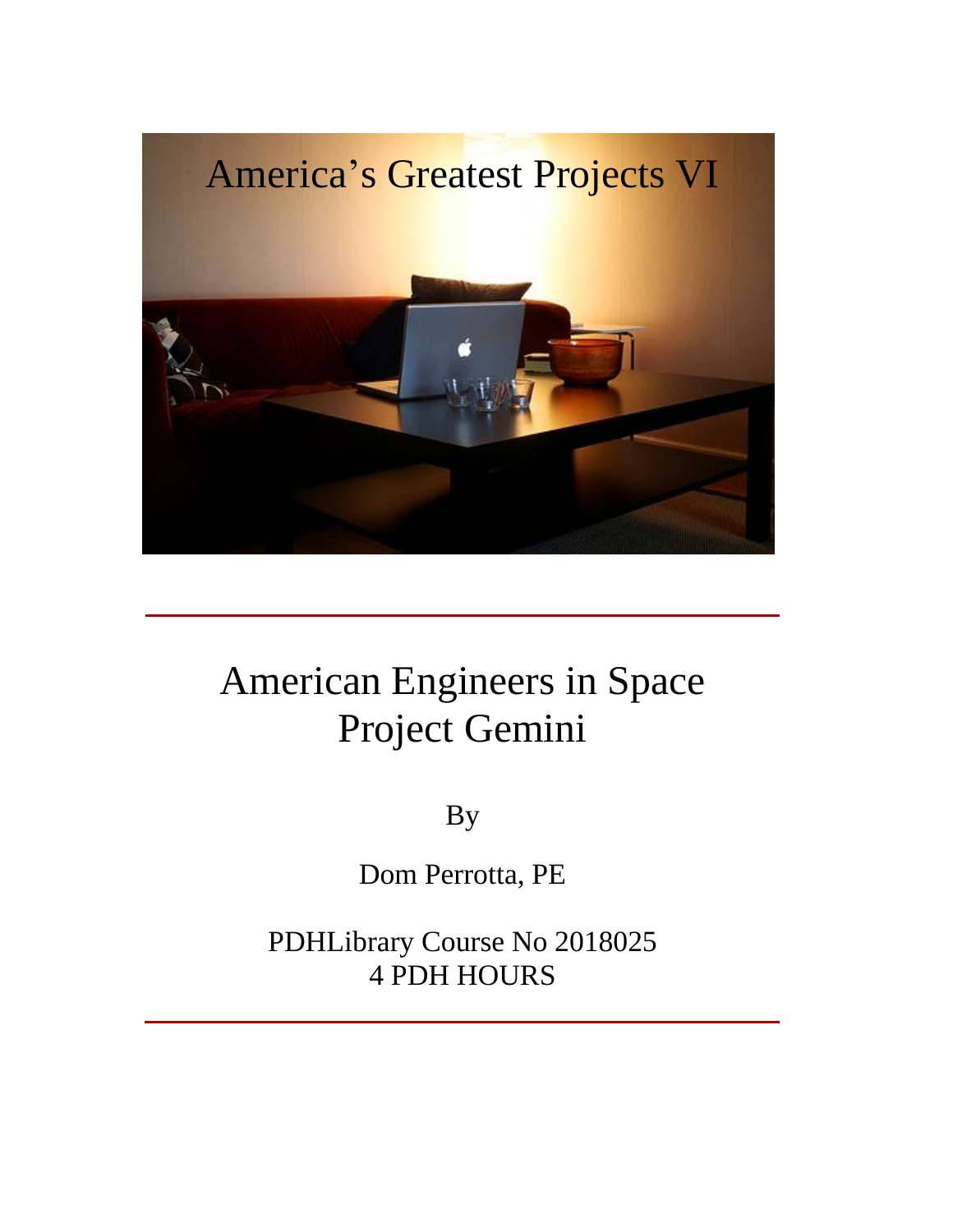## **AMERICAí<sup>S</sup> GREATEST PROJECTS VI AMERICA'S GREATEST PROJECTS VI<br>
AMERICAN ENGINEERS IN SPACE – PHASE 2 – PROJECT GEMINI** TERICAN ENGINEERS IN SPACE – PHASE 2 – PROJECT GEMINI<br>
OVETVIEW<br>
Course chronicles the events and achievements of American engineers and scientists who

**COVETVIEW**<br>Se chronicles the events and achievements of American engineers and scientists who<br>the Mercury Project, but who were very aware that there was a major hurdle between **COVETVIEW**<br>a man in space and placing a man on the moon and assuring his safe return. The members of<br>a man in space and placing a man on the moon and assuring his safe return. The members of course chronicles the events and achievements of American engineers and scientists who<br>wed the Mercury Project, but who were very aware that there was a major hurdle between<br>ing a man in space and placing a man on the moon chronicles the events and achievements of American engineers and scientists who<br>
In Mercury Project, but who were very aware that there was a major hurdle between<br>
In in space and placing a man on the moon and assuring his See chronicles the events and achievements of American engineers and scientists who<br>the Mercury Project, but who were very aware that there was a major hurdle between<br>man in space and placing a man on the moon and assuring This course chronicles the events and achievements of American engineers and scientists who urse chronicles the events and achievements of American engineers and scientists who<br>d the Mercury Project, but who were very aware that there was a major hurdle between<br>a man in space and placing a man on the moon and ass followed th e Mercury Project, but who were very aware that there was a major hurdle between<br>an in space and placing a man on the moon and assuring his safe return. The members of<br>had the responsibility for placing the first pair of A placing a man in space and placing a man on the moon and assuring his safe return. The members of I man in space and placing a man on the moon and assuring his safe return. The members of<br>ect had the responsibility for placing the first pair of American astronauts into outer space in<br>tion for a lunar landing. It summar this project had the responsibility for placing the first pair of American astronauts into outer space in bject had the responsibility for placing the first pair of American astronauts into outer space in<br>ation for a lunar landing. It summarizes the concepts and planning by the officials of NASA<br>nal Aeronautics and Space Admin preparation for a lunar landing. It summarizes the concepts and planning by the officials of NASA aration for a lunar landing. It summarizes the concepts and planning by the officials of NASA<br>ional Aeronautics and Space Administration) and other involved engineers and contractors. This<br>se describes the engineering and (Natio engiated and representionly for pidents (i.e. in steps of variation for a lunar landing. It summarizes the concepts and planning by the of and Aeronautics and Space Administration) and other involved engineers and contract **Example 18 and Strutherm and Strutus and Strutherm**<br>
Fraction) and other involved engineers and contr<br>
sign efforts necessary to provide the equipme<br>
f astronauts to orbit above the earth's surface<br>
rendezvous with other technology to enable our second group of astronauts to orbit above the earth's surface for lengthy<br>periods of time, to walk in space, and to rendezvous with other spacecrafts. This is the sixth in a **The** Close Space Race Between the U. S. and the<br> **The Close Space Race Race Between Race FOREC SPACE THE CHINGE CONDUCT**<br> **The Close Space Race Between the U.S. and the Close Space Race Between the U.S. and the<br>
<b>The** series of Twentieth Century projects in which engineers overcame major technological challenges

## **Project Gemini - Outline**<br> **Close Space Race Between the U. S. and the**<br> **Mercury Project Still Leaves USA Behind Soviet Union Project Gemini - Outline<br>
Close Space Race Between the U.S. and<br>
Mercury Project Still Leaves USA Behind Soviet Union<br>
Challenges to Reach Moon by End of Decade Project Gemini - Outline<br>The Close Space Race Between the Lats<br>1. Mercury Project Still Leaves USA Behind !<br>2. Challenges to Reach Moon by End of Dec<br>America's Engineering Response** А. **Project Still Leaves USA Behind Soviet<br>
<b>Challenges to Reach Moon by End of Decade**<br> **Planning and Design for Lengthy Space Travel Soviets**

- **2.Mercury Project Still Leaves USA Behind Soviet Union<br>Challenges to Reach Moon by End of Decade<br>rica's Engineering Response<br>Planning and Design for Lengthy Space Travel<br>Docking. Space Walking. Lunar Landing Programs**
- **2.** Challenges to Re<br> **America's Engineer<br>
<b>1.** Planning and De<br> **2.** Docking, Space \<br>
Proiect Gemini
- **1.** Planning and Design for Lengtheranauthors Design for Lengtheranaution<br> **1.** Docking, Space Walking, Lure<br> **Project Gemini**<br> **1.** Astronaut Selections В.
	- **2.**
	- **Planning and Design for Lengthy Space Travel<br>Docking, Space Walking, Lunar Landing Programs<br>ect Gemini<br>Astronaut Selections<br>Preparing for the Long Flight to the Moon**

# 1. Fram<br>**2.** Docki<br>Project Go<br>1. Astro<br>2. Prepa<br>Summary  $\mathsf{C}$ .

- 
- Preparing for the Long Flight to the Moon<br>
mmary<br>
Greatest Projects VI Project Gemini | www.pdhlibrary.com 2
- **F.** Summary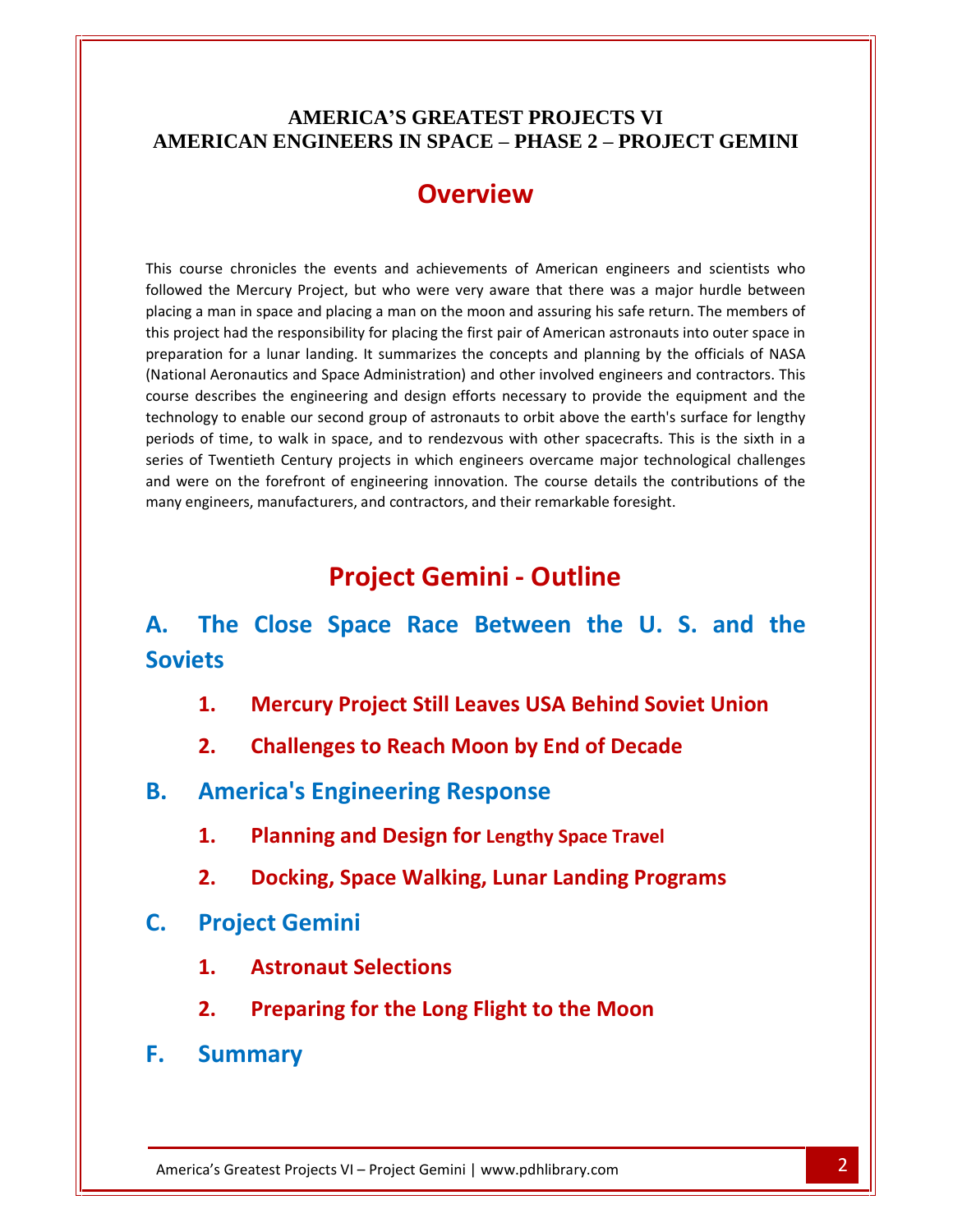### **The Close Space Race Between the U. S. and the Mercury Project Still Leaves USA Behind Soviet Union The Close Space Race Between the U.S. and the iets<br>1. Mercury Project Still Leaves USA Behind Soviet Union<br>National Aeronautics and Space Administration (NASA) was formed under the** A. In LIOSE Space Race Between the U.S. and the<br>Mercury Project Still Leaves USA Behind Soviet Union<br>I Aeronautics and Space Administration (NASA) was formed under the<br>Administration in the summer of 1958 following the successfu **Soviets** coordinate

#### $\mathbf{1}$ .

**1 By The Soviet Union.**<br>
1 **Mercury Project Still Leaves USA Behind Soviet Union**<br>
1 & 2 by the Soviet Union. Its formation was an effort by the United States to **Mercury Project Still Leaves USA Behind Soviet Union**<br>al Aeronautics and Space Administration (NASA) was formed under the<br>Administration in the summer of 1958 following the successful launch of<br>& 2 by the Soviet Union. It **(DOD)** segments of the U. S. military. All three of the major military organizations (DOD) segments of the U. S. military. All three of the major military organizations (DOD) segments of the U. S. military. All three of t Vational Aeronautics and Space Administration (NASA) was formed under the<br>nower Administration in the summer of 1958 following the successful launch of<br>iks 1 & 2 by the Soviet Union. Its formation was an effort by the Unit The Natio The National Aeronautics and Space Administration (NASA) was formed under the<br>Eisenhower Administration in the summer of 1958 following the successful launch of<br>Sputniks 1 & 2 by the Soviet Union. Its formation was an effo nower Administration in the summer of 1958 following the successful launch of<br>iks 1 & 2 by the Soviet Union. Its formation was an effort by the United States to<br>inate the space programs that were fragmented among the vario Sputniks 1 & 2 by the Soviet Union. Its formation was an effort by the United States to ks 1 & 2 by the Soviet Union. Its formation was an effort by the United States to<br>nate the space programs that were fragmented among the various Department of<br>se (DOD) segments of the U. S. military. All three of the major coordinate the space programs that were fragmented among the various Department of te the space programs that were fragmented among the various Department of (DOD) segments of the U. S. military. All three of the major military organizations the process of generating and conducting their own satellite la Defense (DOD) segments of the U. S. military. All three of the major military organizations (DOD) segments of the U. S. military. All three of the major military organizations<br>the process of generating and conducting their own satellite launches and space<br>i. But the formation of NASA was not as basic and simplist were in the process of generating and conducting their own satellite launches and space process of generating and conducting their own satellite launches and space<br>t the formation of NASA was not as basic and simplistic as it may seem today.<br>wed as an unnecessary albatross by the majority of military official programs. But the formation of NASA was not as basic and simplistic as it may seem today. rams. But the formation of NASA was not as basic and simplistic as it may seem today.<br>
A was viewed as an unnecessary albatross by the majority of military officials, especially<br>
e who had their own agendas. NASA needed a NASA wa those who had their own agendas. NASA needed a leader who commanded authority and respect, had great administrative and leadership skills, and understood the nuances of working with the U. S. Congress to meet the financial e who had their own agendas.<br>
ect, had great administrative<br>
king with the U. S. Congress<br>
ertaking. Dr. T. Keith Glennan<br>
very first NASA administrator<br>
ched Sputniks I and II.<br> **T. Keith Glennan** working with the U.S. Congress to meet the financial requirements of such a historic king with the U. S. Congress to meet the infiancial requirements of such a historic<br>ertaking. Dr. T. Keith Glennan was appointed by President Dwight D. Eisenhower to be<br>very first NASA administrator in August, 1958, shortl undertaking. Dr. T. Keith Glennan was appointed by President Dwight D. Eisenhower to be undertaking. Dr. 1. Keith Glennan was appointed by President Dwight D. Eisenhower to be<br>the very first NASA administrator in August, 1958, shortly after the Soviet Union had<br>launched Sputniks I and II.<br>**Dr. T. Keith Glenna** launched Sputniks I and II.

#### Dr. T. Keith Glennan

First NASA administrator in August, 1958, shortly after the Soviet Union had<br>Sputniks I and II.<br>**eith Glennan**<br>nan, an electrical engineering graduate from Yale University, had served in an<br>ative capacity for the United St Glennan<br>
an electrical engineering graduate from Yale University, had served in an<br>
and engineering graduate from Yale University, had served in an<br>
and was highly regarded in Washington, DC circles. In 1952 he became<br>
and **th Glennan**<br>
an, an electrical engineering graduate from Yale University, had served in an<br>
tive capacity for the United States Navy during World War II. After the war Dr.<br>
ent into corporate America, although he continue In, an electrical engineering graduate from Yale University, had served in an<br>tive capacity for the United States Navy during World War II. After the war Dr.<br>ent into corporate America, although he continued to serve on va Dr. Slennan, an electrical engineering graduate from Yale University, had served in an<br>inistrative capacity for the United States Navy during World War II. After the war Dr.<br>nan went into corporate America, although he continu administrative capacity for the United States Navy during World War II. After the war Dr. administrative capacity for the United States Navy during World Wa<br>Glennan went into corporate America, although he continued to ser<br>committees, and was highly regarded in Washington, DC circles.<br>president of Case Institut rees, and was highly regarded in Washington, DC circles. In 1952 he became<br>at of Case Institute of Technology in Cleveland, Ohio, and was instrumental in<br>higher their enrollment and their prestige to a national level. He w president of Case Institute of Technology in Cleveland, Ohio, and was instrumental in Case Institute of Technology in Cleveland, Ohio, and was instrumental in<br>ir enrollment and their prestige to a national level. He was selected as the<br>ministrator in August of 1958, and he coordinated the necessary protocol expanding their enrollment and their prestige to a national level. He was selected as the ding their enrollment and their prestige to a national level. He was selected as the<br>ASA Administrator in August of 1958, and he coordinated the necessary protocol to<br>he many-faceted U.S. Space Program under one authority. i<br>firct NACA bring the many-faceted U.S. Space Program under one authority. currently believed.

Institute of Technology. In 1960, Glennan obtained the transfer to NASA of the Army e o. S. An Tote and the DOD. In December 1938 Glemian also acquired control<br>
Propulsion Laboratory (JPL), a contractor facility operated by the California<br>
f Technology. In 1960, Gleman obtained the transfer to NASA of the Administrator in August of 1958, and he coordinated the necessary protocol to<br>lany-faceted U. S. Space Program under one authority.<br>short time after NASA's formal organization, Glennan incorporated other<br>ns involved in U. extrared for its use the Goddard Space Fight Center in Greenbelt. Maryland, which<br>the Goddard Space exploration projects from other federal agencies into<br>a to ensure that a viable scientific program of space exploration co employers and the server of the server of the short time after NASA's formal organization, Glennan incorporated other<br>employed in U. S. space exploration projects from other federal agencies into<br>employer the long-term. He Within a short time after NASA's formal organization, Glennan incorporated other Within a short time after NASA's formal organization, Glennan incorporated other<br>organizations involved in U. S. space exploration projects from other federal agencies into<br>NASA to ensure that a viable scientific program o nizations involved in U. S. space exploration projects from other federal agencies into<br>A to ensure that a viable scientific program of space exploration could be reasonably<br>lucted over the long-term. He brought in part of NASA to ensure that a viable scientific program of space exploration could be reasonably ensure that a viable scientific program of space exploration could be reasonably<br>ed over the long-term. He brought in part of the Naval Research Laboratory to NASA<br>ted for its use the Goddard Space Flight Center in Greenbe **cc** ducted over the long-term. He brought in part of the Naval Research Laboratory to NASA<br>I created for its use the Goddard Space Flight Center in Greenbelt, Maryland, which<br>rently employs nearly ten thousand personnel, most and created for its use the Goddard Space Flight Center in Greenbelt, Maryland, which ed for its use the Goddard Space Flight Center in Greenbelt, Maryland, which<br>employs nearly ten thousand personnel, most of whom are civil servants and<br>rs. He also incorporated several disparate satellite programs, two lun currently employs nearly ten thousand personnel, most of whom are civil servants and y employs nearly ten thousand personnel, most of whom are civil servants and<br>ors. He also incorporated several disparate satellite programs, two lunar probes,<br>research effort to develop a 4.4 million ton thrust, single-cha contra and the research effort to develop a 4.4 million ton thrust, single-chamber rocket engine<br>through the U.S. Air Force and the DOD. In December 1958 Glennan also acquired control<br>of the Jet Propulsion Laboratory (JPL), a con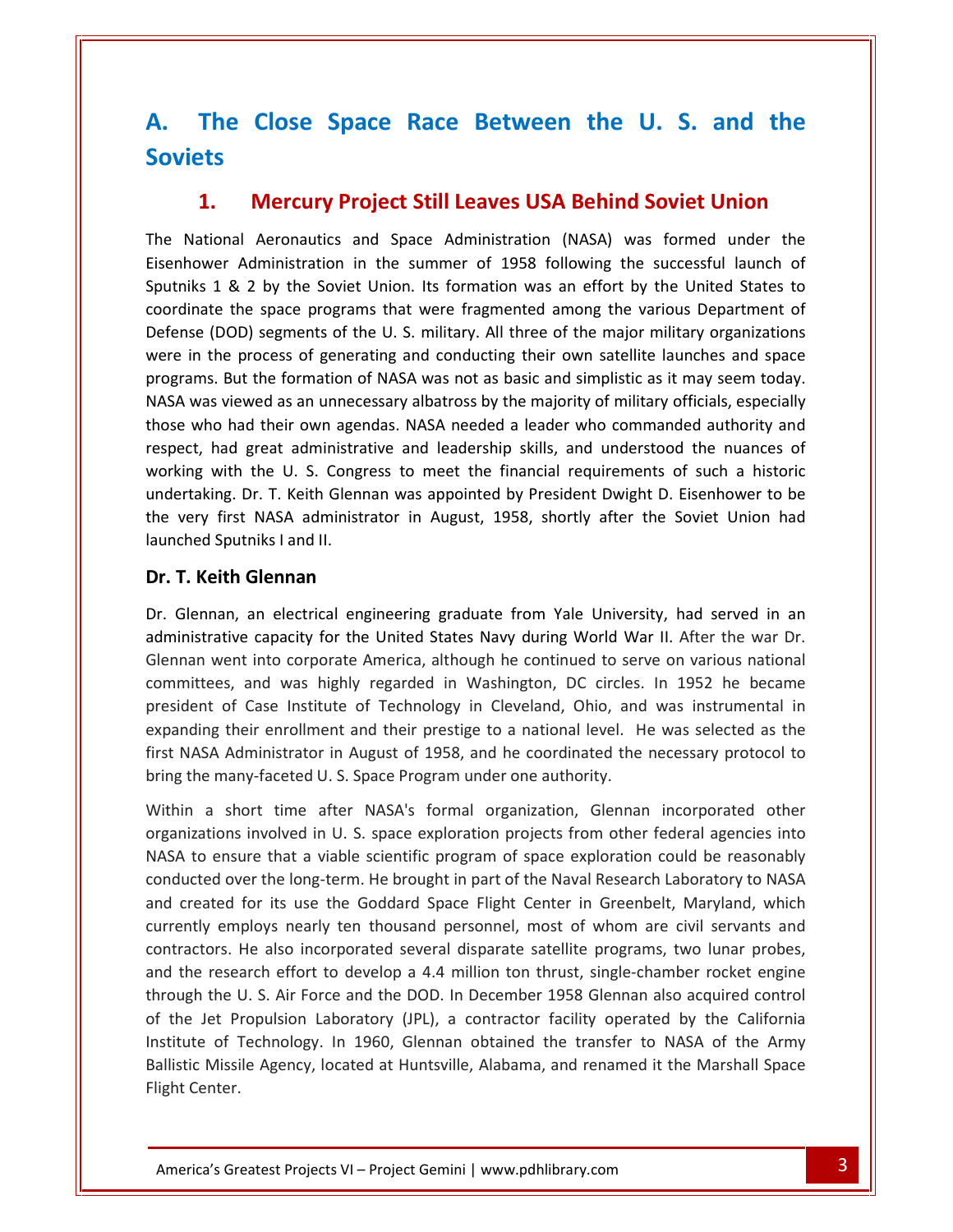mid-1960. Glennan had secured for NASA primacy in the U.S. federal government for the of all space activities except reconnaissance satellites, ballistic missiles, and a few and secured for NASA primacy in the U.S. federal government for the of all space activities except reconnaissance satellites, ballisti space-related projects, most of which were still in the study stage, that the DOD<br>space-related projects, most of which were still in the study stage, that the DOD Solennan had secured for NASA primacy in the U.S. federal government for the<br>Solennan had secured for NASA primacy in the U.S. federal government for the<br>Solennan presided over an organization that had absorbed the earlier MED (MACA) into the U.S. federal government for the U.S. Selemmingth of all space activities except reconnaissance satellites, ballistic missiles, and a few ince-related projects, most of which were still in the study stag 1960, Glennan had secured for NASA primacy in the U.S. federal government for the<br>pon of all space activities except reconnaissance satellites, ballistic missiles, and a few<br>pace-related projects, most of which were still By mid-1 960, Glennan had secured for NASA primacy in the U.S. federal government for the<br>
1 of all space activities except reconnaissance satellites, ballistic missiles, and a few<br>
ace-related projects, most of which were still in execution of all space activities except reconnaissance satellites, ballistic missiles, and a few execution of all space activities except reconnaissance satellites, ballistic missiles, and a few<br>other space-related projects, most of which were still in the study stage, that the DOD<br>controlled. Glennan presided over an pace-related projects, most of which were still in the study stage, that the DOD<br>led. Glennan presided over an organization that had absorbed the earlier National<br>y Committee for Aeronautics (NACA) intact, including its 8, conti blled. Glennan presided over an organization that had absorbed the earlier National<br>pry Committee for Aeronautics (NACA) intact, including its 8,000 employees and an<br>ll budget of over \$100 million. At the same time three m Advisory Committee for Aeronautics (NACA) intact, including its 8,000 employees and an Committee for Aeronautics (NACA) intact, including its 8,000 employees and an<br>dget of over \$100 million. At the same time three major research laboratories<br>eronautical, Ames Aeronautical, and Lewis Flight Propulsion), as w annual budget of over \$100 million. At the same time three major research laboratories (Langley Aeronautical, Ames Aeronautical, and Lewis Flight Propulsion), as well as two small test facilities, were consigned to NASA and made up the core of the new administration. Itities, were consigned to NASA and made up the core of the new administration.<br>
his brief two and a half years as the NASA administrator, Dr. Glennan managed to<br>
ry nearly the organization as we know it today, to screen a During his brief two and a half years as the NASA administrator, Dr. Glennan managed to orief two and a half years as the NASA administrator, Dr. Glennan managed to<br>nearly the organization as we know it today, to screen and select the base<br>ore, to pull even with the Soviet Union in the Space Race, and to choo craft very nearly the organization as we know it today, to screen and select the base<br>astronaut core, to pull even with the Soviet Union in the Space Race, and to choose the key<br>engineering personnel who would move the pro astronaut core, to pull even with the Soviet Union in the Space Race, and to choose the key engineering personnel who would move the program forward to a successful conclusion. like

core, to pull even with the Soviet Union in the Space Race, and to choose the key<br>ng personnel who would move the program forward to a successful conclusion.<br>lercury was officially approved on October 7, 1958 and publicly eering personnel who would move the program forward to a successful conclusion.<br>
t Mercury was officially approved on October 7, 1958 and publicly announced on<br>
hber 17of that year. Originally called Project Astronaut, Pre Project Mercury was officially approved on October 7, 1958 and publicly announced on<br>December 17of that year. Originally called Project Astronaut, President Dwight David<br>Eisenhower felt that gave too much attention to the E. Mercury was official<br>
ber 17of that year.<br>
bwer felt that gave to<br>
rs of personnel who<br>
Mercury was chosen freek Atlas and the R<br> **L. Drvden** Eisenhower felt that gave too much attention to the pilot, and not enough to the vast acquisition of NACA brought with it Hugh L. Dryden, the last Director of NACA, as<br>acquisition of NACA brought with it Hugh L. Dryden, the last Director of NACA, as<br>acquisition of NACA brought with it Hugh L. Dryden, the la numbers of personnel who would be developing the necessary technology. Instead, the Depresonnel who would be developing the necessary technology. Instead, the<br>cury was chosen from Greek mythology, which had already lent names to rockets<br>eek Atlas and the Roman Jupiter for ICBM's (Intercontinental Ballisti name Mercury was chosen from Greek mythology, which had already lent names to rockets like the Greek Atlas and the Roman Jupiter for ICBM's (Intercontinental Ballistic Missiles).

#### Hugh L. Dryden aerodynamic

other

metal as and the Roman Jupiter for ICBM's (Intercontinental Ballistic Missiles).<br> **den**<br>
an of NACA brought with it Hugh L. Dryden, the last Director of NACA, as<br>
puty Administrator. Dryden, a native of Pocomoke City, Mary Prize for excellence in mathematics. He earned a scholarship and was admitted to<br>Prize for excellence in mathematics. He earned a scholarship and was admitted to<br>Prize for excellence in mathematics. He earned a scholarship **L. Dryden**<br>quisition of NACA brought with it Hugh L. Dryden, the last Director of NACA, as<br>n's Deputy Administrator. Dryden, a native of Pocomoke City, Maryland, excelled in<br>matics as a student, graduated high school at t principles enabled him to receive his doctorate in physics and mathematics in physical difference in mathematics. He earned a scholarship and was admitted to receive his doctorate in physics and mathematics in physics and The acquisition of NACA brought with it Hugh L. Dryden, the last Director of NACA, as The acquisition of NACA brought with it Hugh L<br>Glennan's Deputy Administrator. Dryden, a native<br>mathematics as a student, graduated high school<br>Peabody Prize for excellence in mathematics. He e<br>Johns Hopkins University, gr atics as a student, graduated high school at the age of 14, and was awarded the<br>
prize for excellence in mathematics. He earned a scholarship and was admitted to<br>
opkins University, graduating with honors after only three Peabody Prize for excellence in mathematics. He earned a scholarship and was admitted to for excellence in mathematics. He earned a scholarship and was admitted to<br>University, graduating with honors after only three years. His study of<br>rinciples enabled him to receive his doctorate in physics and mathematics i Johns Hopkins University, graduating with honors after only three years. His study of Hopkins University, graduating with honors after only three years. His study of<br>mamic principles enabled him to receive his doctorate in physics and mathematics in<br>t the age of 21, also from John Hopkins.<br>a joined the Nati antari 1919 at the age of 21, also from John Hopkins.

and principles enabled him to receive his doctorate in physics and mathematics in<br>the age of 21, also from John Hopkins.<br>joined the National Bureau of Standards, and was appointed the director of the<br>hamics Division, a new is the age of 21, also from John Hopkins.<br>
joined the National Bureau of Standards, and was appointed the director of the<br>
namics Division, a newly created section. He performed studies of airfoils near the<br>
of sound. He a joined the National Bureau of Standards, and was appointed the director of the<br>namics Division, a newly created section. He performed studies of airfoils near the<br>of sound. He also performed pioneering aerodynamics researc Dryden joined the National Bureau of Standards, and was appointed the director of the Aerodynamics Division, a newly created section. He performed studies of airfoils near the speed of sound. He also performed pioneering aerodynamics research on the problems of of sound. He also performed pioneering aerodynamics research on the problems of and turbulence. Dryden was appointed the bureau's Chief of the Mechanics and Division, and in 1939 he became a member of NACA. His work contri airflow and turbulence. Dryden was appointed the bureau's Chief of the Mechanics and and turbulence. Dryden was appointed the bureau's Chief of the Mechanics and<br>Division, and in 1939 he became a member of NACA. His work contributed to the<br>of the wings for the P-51 Mustang as well as other aircraft designe Sound Division, and in 1939 he became a member of NACA. His work contributed to the sion, and in 1939 he became a member of NACA. His work contributed to the<br>the wings for the P-51 Mustang as well as other aircraft designed during World<br>rld War II, Dryden served in an advisory capacity to the U. S. Army A design of the wings for the P-51 Mustang as well as other aircraft designed during World War II.

various jet aircraft, and studied the problem of atmospheric reentry. Dryden held the ryden became the Director of Aeronautical Research for NACA in 1946. While at<br>he supervised the development of supersonic aircraft, established programs<br>aircraft, and studied the problem of atmospheric reentry. Dryden held gn of the wings for the P-51 Mustang as well as other aircraft designed during World<br>
II.<br>
Ing World War II, Dryden served in an advisory capacity to the U.S. Army Air Force,<br>
ing the development of a radar-homing guided b II.<br>Ing World War II, Dryden served in an advisory capacity to the U.S. Army Air Force,<br>ing the development of a radar-homing guided bomb program that was successfully<br>loyed in combat in April, 1945, and credited with sink World War II, Dryden served in an advisory capacity to the U. S. Army Air Force,<br>the development of a radar-homing guided bomb program that was successfully<br>d in combat in April, 1945, and credited with sinking a Japanese During \ Vorld War II, Dryden served in an advisory capacity to the U. S. Army Air Force,<br>
the development of a radar-homing guided bomb program that was successfully<br>
d in combat in April, 1945, and credited with sinking a Japanes leading the development of a radar-homing guided bomb program that was successfully employed in combat in April, 1945, and credited with sinking a Japanese Destroyer. After the war, Dryden became the Director of Aeronautical Research for NACA in 1946. While at the NACA he supervised the development of sup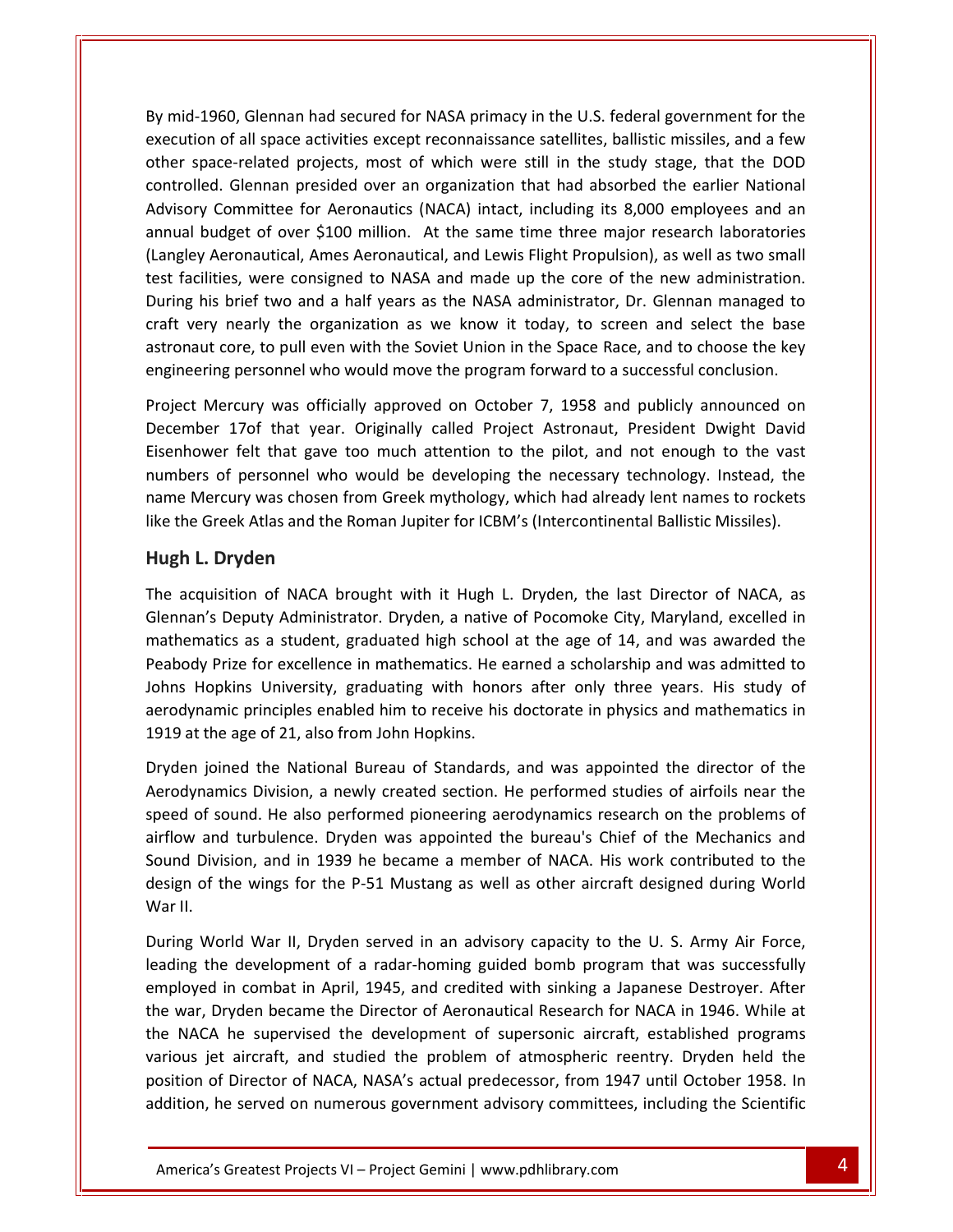Committee to the President. From <sup>1941</sup> until <sup>1956</sup> he was also the editor of the and a series and a series of the publication of its type, the Journal of the Institute of the Aeronautical Sciences.<br> **Advisory Committee to the President.** From 1941 until 1956 he was also the editor of the first airplane **Committee to the Prane publication of its**<br> **C. Williams** Committee to the President. From 1941 until 1956 he was also the editor of the<br>ane publication of its type, the <u>Journal of the Institute of the Aeronautical Sciences.</u><br>C. Williams<br>was a graduate of Louisiana State Univers mittee to the President. From 1941 until 1956 he was also the editor of the<br>publication of its type, the <u>Journal of the Institute of the Aeronautical Sciences.</u><br>**Villiams**<br>a graduate of Louisiana State University with a B AU<mark>)</mark> first airplane publication of its type, the Journal of the Institute of the Aeronautical Sciences.

#### **Walter C. Williams**

Sory Committee to the President. From 1941 until 1956 he was also the editor of the<br>airplane publication of its type, the <u>Journal of the Institute of the Aeronautical Sciences.</u><br>**Iter C. Williams**<br>iams was a graduate of L alter C. Williams<br>alter C. Williams<br>Iliams was a graduate of Louisiana State University with a Bachelor of Science degree in<br>ronautical Engineering. After graduation he joined the staff at Langley Research Center in<br>, and **ather C. Williams**<br>
liams was a graduate of Louisiana State University with a Bachelor of Science degree in<br>
onautical Engineering. After graduation he joined the staff at Langley Research Center in<br>
and at the end of Wor Williams was a graduate of Louisiana State University with a Back<br>Aeronautical Engineering. After graduation he joined the staff at L<br>DC, and at the end of World War II he joined NACA (The National<br>as a Project Engineer. D In the end of World War II he joined the staff at Langley Research Center in<br>the end of World War II he joined NACA (The National Advisory for Aeronautics)<br>ct Engineer. During this period at NACA he authored numerous techn DC, and at the end of World War II he joined NACA (The National Advisory for Aeronautics) In the end of World War II he joined NACA (The National Advisory for Aeronautics)<br>roject Engineer. During this period at NACA he authored numerous technical papers<br>craft flight research, and he was considered one of the hi  $\frac{1}{2}$ biject Engineer. During this period at NACA he authored numerous technical papers<br>aft flight research, and he was considered one of the highest-ranking experts on<br>beed Airplane Stability and Control Characteristics."<br>In th on aircraft flight research, and he was considered one of the highest-ranking experts on "High-Speed Airplane Stability and Control Characteristics."  $\overline{c}$ 

It flight research, and he was considered one of the highest-ranking experts on<br>eed Airplane Stability and Control Characteristics."<br>It is organization in October<br>Iliams left the High-Speed Flight Station and was assigned in Mercury and Control Characteristics."<br>
the formation of NASA, which absorbed NACA into its organization in October<br>
liams left the High-Speed Flight Station and was assigned responsibility for overall<br>
perations in Proj the formation of NASA, which absorbed NACA into its organization in October<br>ams left the High-Speed Flight Station and was assigned responsibility for overall<br>erations in Project Mercury at Cape Canaveral. He directed the Following the formation of NASA, which absorbed NACA into its organization in October wing the formation of NASA, which absorbed NACA into its organization in October<br>Williams left the High-Speed Flight Station and was assigned responsibility for overall<br>h operations in Project Mercury at Cape Canaveral. He 1958, Williams left the High-Speed Flight Station and was assigned responsibility for overall Villiams left the High-Speed Flight Station and was assigned responsibility for overall<br>operations in Project Mercury at Cape Canaveral. He directed the Worldwide<br>g Network and recovery operations for manned space flight m launch o<sub>l</sub> erations in Project Mercury at Cape Canaveral. He directed the Worldwide<br>etwork and recovery operations for manned space flight missions. As Operations<br>1 Mercury Control Center at Cape Canaveral, Florida, Williams utilized Tracking Network and recovery operations for manned space flight missions. As Operations Network and recovery operations for manned space flight missions. As Operations<br>in Mercury Control Center at Cape Canaveral, Florida, Williams utilized the<br>d know-how of approximately 20 scientists and engineers on the sit Director in Mercury Control Center at Cape Canaveral, Florida, Williams utilized the Director in Mercury Control Center at Cape<br>combined know-how of approximately 20 scien<br>men was responsible for a specific facet of sp<br>during flight operations, which enabled him<br>decisions. As Flight Operations Director, Wi ponsible for a specific facet of space flight a<br>operations, which enabled him to assess<br>Flight Operations Director, Williams was reversights, including suborbital and orbital flight<br>JASA Headquarters until 1982.<br>**Of the Me** decisions. As Flight Operations Director, Williams was responsible for America's earliest with Glennan and Dryden, at the creation of the agency on October 1, 1958, was a<br>with Glennan and Dryden, at the creation of the agency on October 1, 1958, was a<br>with Glennan and Dryden, at the creation of the agency on Oc manned space flights, including suborbital and orbital flights. He held the position of Chief Engineer at NASA Headquarters until 1982.

#### **Objectives of the Mercury Program** 1963.

of space riights, including suborbital and orbital riights. He held the position of Chief<br>ier at NASA Headquarters until 1982.<br>**Crives of the Mercury Program**<br>of engineers responsible for Project Mercury who were officiall Engineer at NASA Headquarters until 1982.<br> **Objectives of the Mercury Program**<br>
Working with Glennan and Dryden, at the creation of the agency on October 1, 1958, was a<br>
group of engineers responsible for Project Mercury w **ves of the Mercury Program**<br>with Glennan and Dryden, at the creation of the agency on October 1, 1958, was a<br>engineers responsible for Project Mercury who were officially named NASA's Space<br>up. The Group was initially sta **is process of the Mercury Program**<br>
In The Human and Dryden, at the creation of the agency on October 1, 1958, was a<br>
up of engineers responsible for Project Mercury who were officially named NASA's Space<br>
In Group. The G The complex was later named the Johnson Space Flight Center in honor of the space<br>iroup. The Group was initially stationed at the Langley Research Center in Hampton,<br>a, but became so large that they were eventually moved i <mark>Working</mark> ۱ ith Glennan and Dryden, at the creation of the agency on October 1, 1958, was a<br>ngineers responsible for Project Mercury who were officially named NASA's Space<br>p. The Group was initially stationed at the Langley Research C group of engineers responsible for Project Mercury who were officially named NASA's Space up of engineers responsible<br>k Group. The Group was ir<br>ginia, but became so large<br>land donated by the Humb<br>3. The complex was later<br>sident Lyndon B. Johnson I<br>the Mercurv program: Finia, but became so large that they were eventu<br>and donated by the Humble Oil Refining Compar<br>3. The complex was later named the Johnson S<br>sident Lyndon B. Johnson by an act of Congress<br>the Mercury program:<br>A. Orbit a man Independent of the Humble Oil Refining Company in Clear Land 3. The complex was later named the Johnson Space Flight Constrained Lyndon B. Johnson by an act of Congress in 1973. The the Mercury program:<br>A. Orbit a manned s 1963. The complex was later named the Johnson Space Flight (<br>president Lyndon B. Johnson by an act of Congress in 1973. The<br>for the Mercury program:<br>A. Orbit a manned spacecraft around Earth,<br>B. Investigate the astronaut' the Lyndon B. Johnson by an act of Congress in 1973. The STG had three main goals<br>
Mercury program:<br>
Orbit a manned spacecraft around Earth,<br>
Investigate the astronaut's ability to function in space,<br>
Recover both the astr for the Mercury program: employment.

- 
- B. Investigate the astronaut's ability to function in space,<br>C. Recover both the astronaut and the spacecraft safely.
- 

Wercury program:<br>
Orbit a manned spacecraft around Earth,<br>
Investigate the astronaut's ability to function in space,<br>
Recover both the astronaut and the spacecraft safely.<br>
It rechnology and off-the-shelf equipment were to The actual spacecraft around Earth,<br>gate the astronaut's ability to function in space,<br>er both the astronaut and the spacecraft safely.<br>ology and off-the-shelf equipment were to be use-<br>mplified, and an existing launch veh B. Investigate the astronaut's ability to function in space,<br>
C. Recover both the astronaut and the spacecraft safely.<br>
ting technology and off-the-shelf equipment were to be used wherever practical, system<br>
ign was simpli over both the astronaut and the s<br>hnology and off-the-shelf equipm<br>simplified, and an existing launa<br>nt. The actual spacecraft requirem<br>h escape system to separate the<br>in case of impending failure: Existing technology and off-the-shelf equipment were to be used<br>design was simplified, and an existing launch vehicle named Atl<br>employment. The actual spacecraft requirements included:<br>1. a launch escape system to separate 3. A retrorocket system to slow the spacecraft down and to bring it out of orbit;<br>
3. a retrorocket system to separate the spacecraft and its occupant from<br>
3. a retrorocket system to slow the spacecraft in orbit;<br>
3. a re

- 1. a launch escape system to separate the spacecraft and its occupant from the launch vehicle in case of impending failure; nt. The actual spacecraft requirements included:<br>
the escape system to separate the spacecraft and its occupant from the launch<br>
in case of impending failure;<br>
e control for orientation of the spacecraft in orbit;<br>
ocket s
- 
-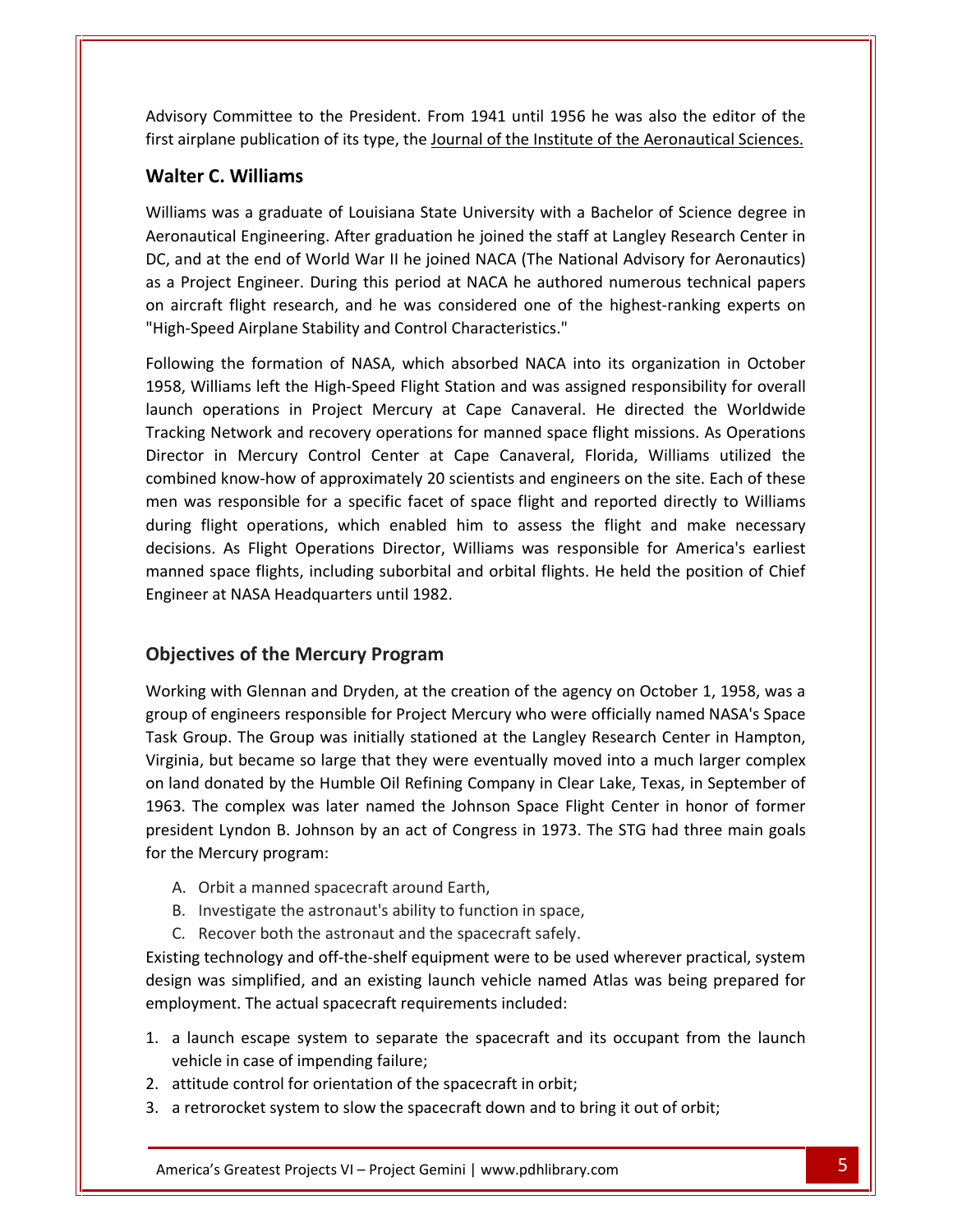a drag braking, high temperature-resistant blunt body for atmospheric reentry;<br>a drag braking, high temperature-resistant blunt body for atmospheric reentry; an extensive communications network for the spacecraft to land on water.<br>
4. In extensive communications network for the spacecraft to land on water.  $\begin{tabular}{|l|l|} \hline \texttt{drag braking, high temperature-resistant blunt body for atmospheric reentry;} \hline \texttt{R} \end{tabular} \end{tabular} \vspace{-0.5em} \begin{tabular}{|l|l|} \hline \texttt{w} \end{tabular} \hline \texttt{w} \end{tabular} \vspace{-0.5em} \begin{tabular}{|l|l|l|} \hline \texttt{w} \end{tabular} \hline \texttt{w} \end{tabular} \vspace{-0.5em} \begin{tabular}{|l|l|l|} \hline \texttt{w} \end{tabular} \hline \texttt{w} \end{tabular} \hline \begin{tabular}{|$ 4. a

a drag braking, high temperature-resistant blunt body for atmospheric reentry;<br>an extensive communications network for the spacecraft to land on water.<br>Ince the U.S. space program, in general, and Project Mercury, in parti ag braking, high temperature-resistant blunt body for atmospheric reentry;<br>xtensive communications network for the spacecraft to land on water.<br>e U.S. space program, in general, and Project Mercury, in particular, was cons rag braking, high temperature-resistant blunt body for atmospheric reentry;<br>extensive communications network for the spacecraft to land on water.<br>he U.S. space program, in general, and Project Mercury, in particular, was c 4. a drag braking, h<br>5. an extensive cor<br>Since the U.S. space<br>to be a civilian proje<br>priority to avoid giv<br>rating was granted<br>were launched. Since the U.S. space program, in general, and Project Mercury, in particular, was considered<br>to be a civilian project, President Eisenhower initially refused to give the project top national<br>priority to avoid giving the pr to be a civilian project, President Eisenhower initially refused to give the project top national<br>priority to avoid giving the program an overly military flavor, however, the highest priority<br>rating was granted in May 1959 serving the program an overly military flavor, however, the highest priority<br>was granted in May 1959, a little more than a year and a half after Sputniks 1 and 2<br>launched.<br>lercury spacecraft's principal designer was Maxime priority to avoid giving the program an overly military flavor, however, the highest priority<br>rating was granted in May 1959, a little more than a year and a half after Sputniks 1 and 2 were launched.

Experience in May 1959, a little more than a year and a half after Sputniks 1 and 2<br>ched.<br>ury spacecraft's principal designer was Maxime Faget, a native of British Honduras,<br>ived his mechanical engineering degree from the The principal designer was Maxime Faget, a native of British Honduras,<br>The principal engineering degree from the City College of San Francisco.<br>The secarch Center. Following the incorporation of NACA into NASA in 1958, Fag e Mercury spacecraft's principal designer was Maxime Faget, a native of British Honduras,<br>o received his mechanical engineering degree from the City College of San Francisco.<br>er serving three years in the U. S. Navy, he be The Mercury spacecraft's principal designer was Maxime Faget, a native of British Honduras, y spacecraft's principal designer was Maxime Faget, a native of British Honduras,<br>ed his mechanical engineering degree from the City College of San Francisco.<br>Ig three years in the U. S. Navy, he began his career for NACA who  $r$ ceived his mechanical engineering degree from the City College of San Francisco.<br>erving three years in the U. S. Navy, he began his career for NACA at the Langley<br>ch Center. Following the incorporation of NACA into NASA in After serving three years in the U.S. Navy, he began his career for NACA at the Langley Exerving three years in the U.S. Navy, he began his career for NACA at the Langley<br>
arch Center. Following the incorporation of NACA into NASA in 1958, Faget became one<br>
e principal engineers that made up the Space Task G Research Inside the module there were 120 controls, including 55 electrical switches, 30<br>Inside the module there were the module was initially just 10.8 feet long and 6.0 feet wide; however, with the<br>ape system added, the overall l of the principal engineers that made up the Space Task Group. His experience in the design principal engineers that made up the Space Task Group. His experience in the design<br>h-speed jet aircraft cockpits placed him in a prime position to design the Mercury<br>craft. The module was initially just 10.8 feet long and of high-speed jet aircraft cockpits placed him in a prime position to design the Mercury 1-speed jet aircraft cockpits placed him in a prime position to design the Mercury<br>raft. The module was initially just 10.8 feet long and 6.0 feet wide; however, with the<br>escape system added, the overall length grew to jus spac launch escape system added, the overall length grew to just under 26 feet. With only about 100 cubic feet of habitable volume, the capsule was just large enough for a single crew cubic feet of habitable volume, the capsule was just large enough for a single crew<br>hber. Inside the module there were 120 controls, including 55 electrical switches, 30<br>s and 35 mechanical levers. The outer skin of the sp member. Inside the module there were 120 controls, including 55 electrical switches, 30 side the module there were 120 controls, including 55 electrical switches, 30 mechanical levers. The outer skin of the spacecraft was made of Rene 41, a cent nickel alloy produced by General Electric, that was able to with fuses and 35 mechanical levers. The outer skin of the spacecraft was made of Rene 41, a 35 mechanical levers. The outer skin of the spacecraft was made of Rene 41, a<br>percent nickel alloy produced by General Electric, that was able to withstand very<br>eratures.<br>craft had a convex base, which carried a **heat shie** nearly 50 percent nickel alloy produced by General Electric, that was able to withstand very high temperatures.

the space of the minor rockets for separating the spacecraft from the launch very<br>three minor rockets for separating of an aluminum<br>romb covered with multiple layers of Fiberglas. Strapped to it was a **retropack**<br>ting of t The spacecraft had a convex base, which carried a **heat shield** consisting of an aluminum<br>honeycomb covered with multiple layers of Fiberglas. Strapped to it was a **retropack**<br>consisting of three rockets deployed to brake is pacecraft had a convex base, which carried a **heat shield** consisting of an aluminum ycomb covered with multiple layers of Fiberglas. Strapped to it was a **retropack** string of three rockets deployed to brake the spacec The spacecraft had a convex base, which carried a heat shield consisting of an aluminum ecraft had a convex base, which carried a **heat shield** consisting of an aluminum<br>nb covered with multiple layers of Fiberglas. Strapped to it was a **retropack**<br>g of three rockets deployed to brake the spacecraft during re honeycomb covered with multiple layers of Fiberglas. Strapped to it was a retropack omb covered with multiple layers of Fiberglas. Strapped to it was a **retropack**<br>ing of three rockets deployed to brake the spacecraft during reentry. Between these<br>aree minor rockets for separating the spacecraft from the consisting of three rockets deployed to brake the spacecraft during reentry. Between these isting of three rot<br>tion. The straps<br>to the heat shi<br>pped to a form-fi<br>d. Underneath t<br>heat. a  $CO<sub>2</sub>$  scr is rockets deployed to brake the spacecraft during reentry. Between these<br>
incokets for separating the spacecraft from the launch vehicle at orbital<br>
ups that held the package could be severed when it was no longer needed. were three m nor rockets for separating the spacecraft from the launch vehicle at orbital<br>straps that held the package could be severed when it was no longer needed.<br>at shield was the **pressurized crew compartment**. Inside, an astrona insertion. The straps that held the package could be severed when it was no longer needed. Free straps that held the package could be severed v<br>the heat shield was the **pressurized crew compartm**<br>to a form-fitting seat with instruments in front of him<br>inderneath the seat was the environmental control s<br>t, a CO<sub></sub>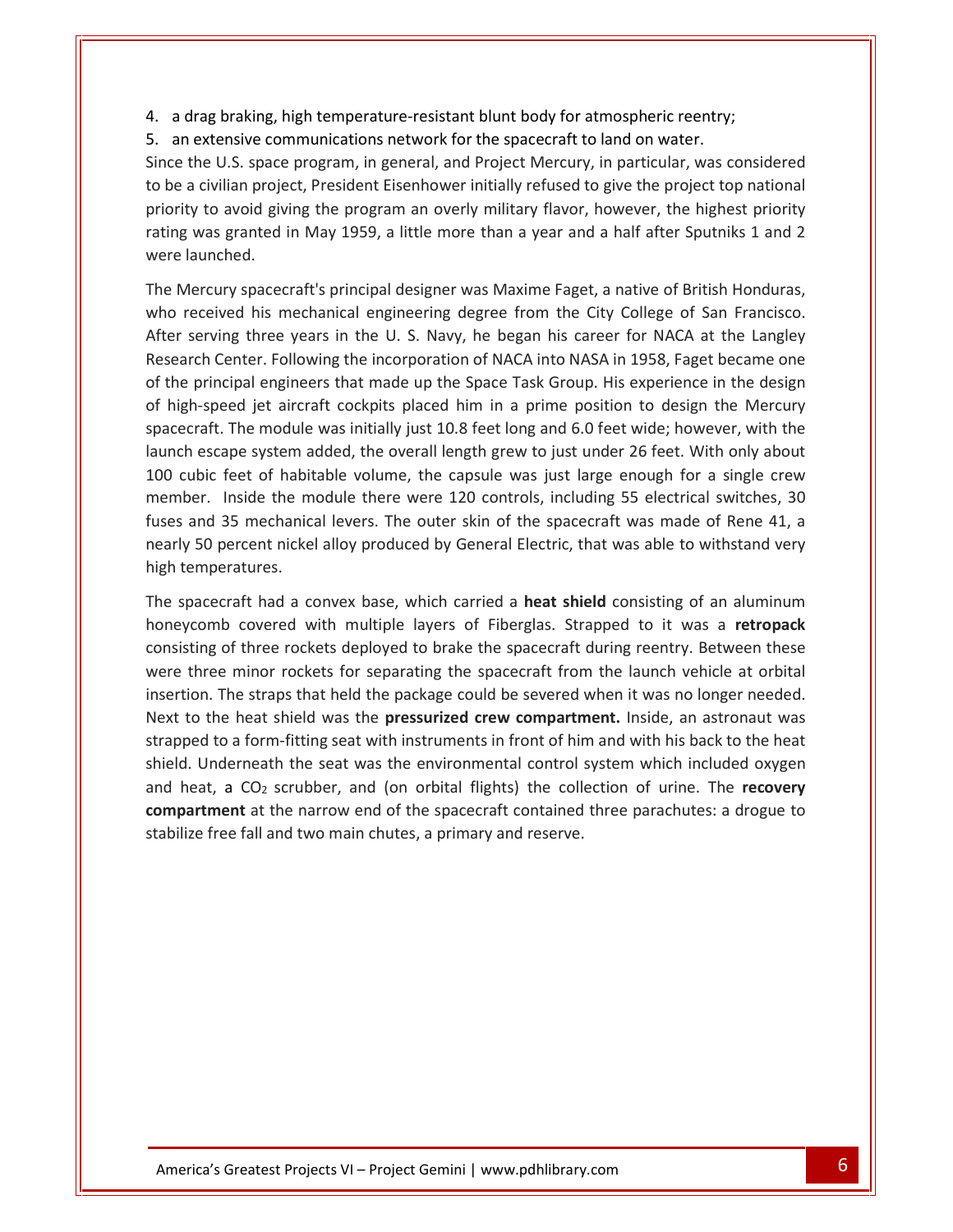

for recovery compartment was the **antenna section** containing one antenna for<br>the anti-parameter on and a scanner for guiding spacecraft orientation.<br>spacecraft did not have an on-board computer, instead relying on all<br>for  $\overline{a}$ communic separate

the recovery compartment was the **antenna section** containing one antenna for<br>ation and a scanner for guiding spacecraft orientation.<br>ury spacecraft did not have an on-board computer, instead relying on all<br>on for reentry of the recovery compartment was the **antenna section** containing one antenna for unication and a scanner for guiding spacecraft orientation.<br>Lercury spacecraft did not have an on-board computer, instead relying on all tati ation and a scanner for guiding spacecraft orientation.<br>
ury spacecraft did not have an on-board computer, instead relying on all<br>
on for reentry to be calculated by computers on the ground, with their results<br>
simes and f the capsule safely from its booster, and then deploy the capsule's parachute for a lion for reentry to be calculated by computers on the ground, with their results times and firing attitude) then transmitted to the spacecr The Mercury spacecraft did not have an on-board computer, instead relying on all The Mercury spacecraft<br>computation for reentry t<br>(retrofire times and firing<br>flight. A **launch escape s**<br>contained three small solit<br>separate the capsule safel<br>landing nearby at sea. **Property to be calculated by**<br> **Prove and firing attitude) then trand<br>
<b>Prove Status numery expanse three small solid-fueled rockets while<br>
<b>Constant Constant Constant Constant Constant**<br> **Project Status – 1961** flight. A launch escape system was mounted to the narrow end of the spacecraft that t. A launch escape system was mounted to the harrow end of the spacecraft that<br>cained three small solid-fueled rockets which could be fired briefly in a launch failure to<br>arate the capsule safely from its booster, and then contained three small solid-fueled rockets which could be fired briefly in a launch failure to Ned three small solid-lueled rockets which could be lifed briefly in a launch failure to<br>the the capsule safely from its booster, and then deploy the capsule's parachute for a<br>g nearby at sea.<br>**Lury Project Status – 1961**<br> separate the capsule safely from its booster, and then deploy the capsule's parachute for a landing nearby at sea.

#### Mercury Project Status – 1961

ightly me Between October of 1958 and April of 1961 NASA had conducted twenty<br>developmental flights (three using chimpanzees). Of those twenty flights, only<br>pre than half of them were rated as very successful by NASA administrators. rate the capsule salely from its booster, and then deploy the capsule s parachute for a<br>ing nearby at sea.<br>**rcury Project Status – 1961**<br>the next two plus years, between the fourth quarter of 1958 and the first quarter of<br> The Frontiece Status - 1961<br>
The fund Nasa dedicated itself to moving forward as the premier space technology center in<br>
The Meanwhile the U.S. Congress had budgeted more than one hundred million<br>
The fund NASA and its aff ercury Project Status – 1961<br>
The next two plus years, between the fourth quarter of 1958 and the first quarter of<br>
61, NASA dedicated itself to moving forward as the premier space technology center in<br>
Phave world. Meanwh surprise launchings of Sputniks 1 and 2 in 1957. The United States had managed to the Surprise launchings of Sputniks 1 and 2 in 1957. The United States had managed to For the next two plus years, between the fourth quarter of 1958 and the first quarter of its own satellites, thanks in large part to the Redstone Arsenal Team, and the Seater of<br>its dedicated itself to moving forward as the premier space technology center in<br>rld. Meanwhile the U. S. Congress had budgeted more 1961, NA SA dedicated itself to moving forward as the premier space technology center in<br>I. Meanwhile the U. S. Congress had budgeted more than one hundred million<br>fund NASA and its affiliated agencies. Calm regarding the space pro the world. Meanwhile the U. S. Congress had budgeted more than one hundred million Id. Meanwhile the U. S. Congress had budgeted more than one hundred million<br>
o fund NASA and its affiliated agencies. Calm regarding the space program seemed<br>
prevailed nationally under the Eisenhower administration in Was dollars to fund NASA and its affiliated agencies. Calm regarding the space program seemed iund NASA and its affiliated agencies. Calm regarding the space program seemed<br>evailed nationally under the Eisenhower administration in Washington following<br>the launchings of Sputniks 1 and 2 in 1957. The United States ha to have prevailed nationally under the Eisenhower administration in Washington following vailed nationally under the Eisenhower administration in Washington following<br>
Pelaunchings of Sputniks 1 and 2 in 1957. The United States had managed to<br>
wn satellites, thanks in large part to the Redstone Arsenal Team, a the sur the surprise launchings of Sputniks 1 and 2 in 1957. The United States had managed to<br>launch its own satellites, thanks in large part to the Redstone Arsenal Team, and its leader<br>Wehrner Von Braun (see <u>America's Greatest </u> ts own satellites, thanks in large part to the Redstone Arsenal Team, and its leader<br>r Von Braun (see <u>America's Greatest Projects-IV-Mercury Project</u>). Until the first<br>of 1961, the status of the Mercury Project had been e Wehrner Von Braun (see America's Greatest Projects-IV-Mercury Project). Until the first r Von Braun (see *America's Greatest Projects-IV-Mercury Project*). Until the first<br>of 1961, the status of the Mercury Project had been extremely conservative and<br>d. Between October of 1958 and April of 1961 NASA had condu quar ter of 1961, the status of the Mercury Project had been extremely conservative and<br>ved. Between October of 1958 and April of 1961 NASA had conducted twenty<br>inned developmental flights (three using chimpanzees). Of those tw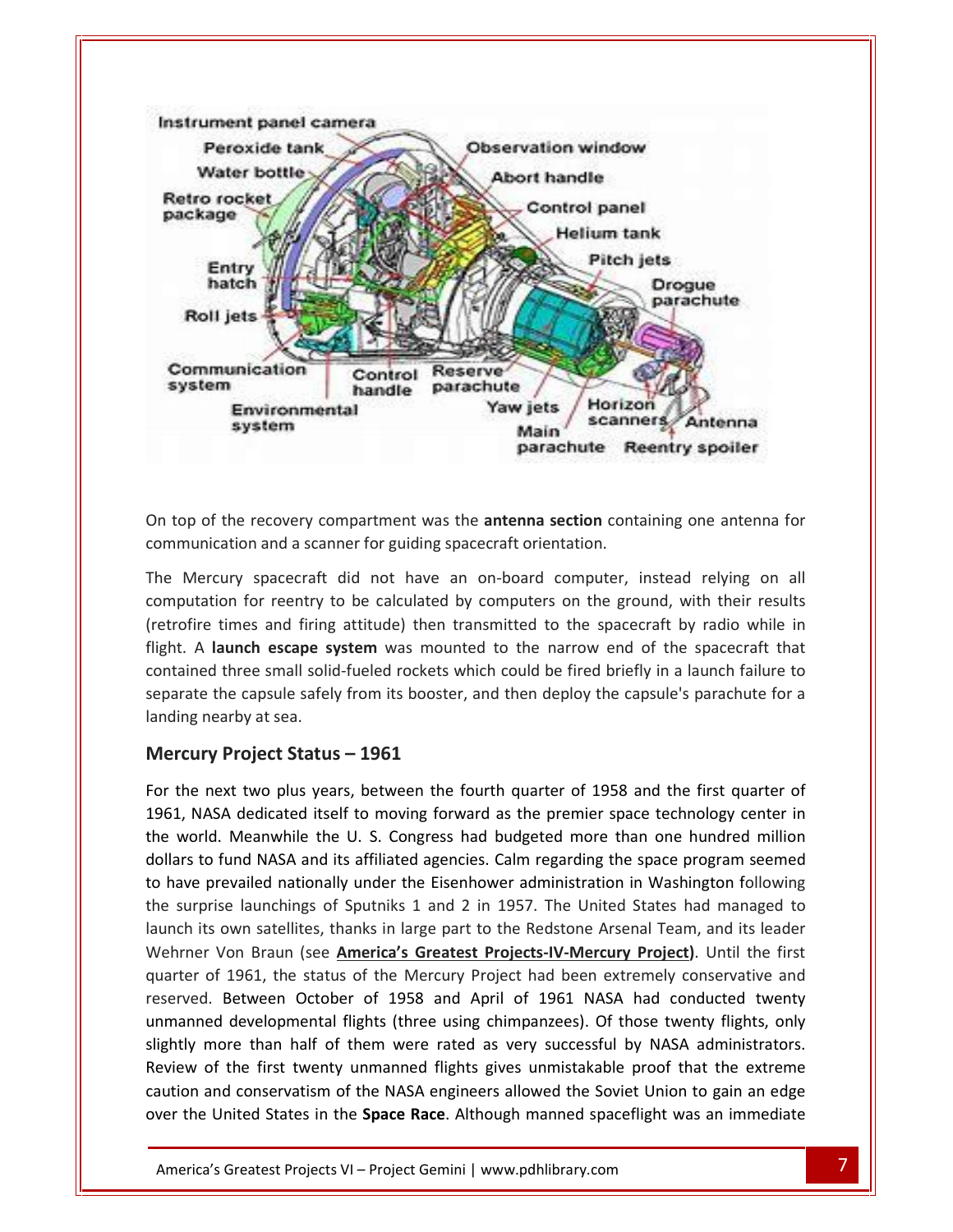of the U. S. space program, there didn't seem to be a NASA policy of urgency. The and the U.S. space program, there didn't seem to be a NASA policy of urgency. The samong the engineers and scientists associated with NASA was that they would not the U. S. space program, there didn't seem to be a NASA policy of urgency. The<br>among the engineers and scientists associated with NASA was that they would not<br>their principles for the sake of expediency. During the fourth goal of the U. S. space program, there didn't seem to be a NASA policy of urgency. The<br>attitude among the engineers and scientists associated with NASA was that they would not<br>sacrifice their principles for the sake of exp I. S. space program, there didn't seem to be a NASA policy of urgency. The mg the engineers and scientists associated with NASA was that they would not principles for the sake of expediency. During the fourth quarter of 19 goal of the U. S. space program, there didn't seem<br>attitude among the engineers and scientists associate<br>sacrifice their principles for the sake of expediency. D<br>preliminary plan to place an American on the moon \<br>Code-nam the U. S. space prog<br>among the engineer<br>their principles for the<br>hary plan to place an .<br>amed the Apollo Prog<br>es that it was placed c<br>**E. Webb** sacrifice their principles for the sake of expediency. During the fourth quarter of 1960 a very teir principles for the sake of expediency. During the fourth quarter of 1960 a very<br>y plan to place an American on the moon was first conceived by NASA engineers.<br>ed the Apollo Program by the NASA administration, the cost preliminary plan to place an American on the moon was first conceived by NASA engineers. The presidential campaign of 1960. On 20 January 1961 John F. Kennedy, who had<br>the presidential campaign of 1960. On 20 January 1961 John F. Kennedy, who had Code-named the Apollo Program by the NASA administration, the cost was so prohibitive for the times that it was placed on the back burners.

#### James E. Webb

sacrifice<br>Sacrifice Sacrifice

named the Apollo Program by the NASA administration, the cost was so prohibitive for<br>nes that it was placed on the back burners.<br>S **E. Webb**<br>ver, the seeming lack of leadership in the U. S. space program became a political E. Webb<br>
E. Webb<br>
I. the seeming lack of leadership in the U.S. space program became a political issue<br>
I. the presidential campaign of 1960. On 20 January 1961 John F. Kennedy, who had<br>
In the presidential campaign of 196 Webb<br>the seeming lack of leadership in the U.S. space program became a political issue<br>experiential campaign of 1960. On 20 January 1961 John F. Kennedy, who had<br>essful in being elected to succeed Dwight D. Eisenhower as P Mer, the seeming lack of leadership in the U.S. space program became a political issue<br>the presidential campaign of 1960. On 20 January 1961 John F. Kennedy, who had<br>successful in being elected to succeed Dwight D. Eisenho However, the seeming lack of leadership in the U.S. space program became a political issue er, the seeming lack of leadership in the U. S. space program became a political issue<br>the presidential campaign of 1960. On 20 January 1961 John F. Kennedy, who had<br>uccessful in being elected to succeed Dwight D. Eisenhow during th presidential campaign of 1960. On 20 January 1961 John F. Kennedy, who had<br>essful in being elected to succeed Dwight D. Eisenhower as President of the<br>tes, had the prerogative to change NASA Administrators. Fully aware of been successful in being elected to succeed Dwight D. Eisenhower as President of the rssful in being elected to succeed Dwight D. Eisenhower as President of the<br>tes, had the prerogative to change NASA Administrators. Fully aware of this<br>pr. Glennan tendered his resignation and Hugh Dryden was named the int United States, had the prerogative to change NASA Administrators. Fully aware of this I States, had the prerogative to change NASA Administrators. Fully aware of this<br>ion, Dr. Glennan tendered his resignation and Hugh Dryden was named the interim<br>Administrator. Less than one month later President Kennedy na situation, Dr. Glennan tendered his resignation and Hugh Dryden was named the interim situation, Dr. Glennan tendered his resig<br>NASA Administrator. Less than one mon<br>**Webb** as the new Administrator to succ<br>politician who had been involved wit<br>supportive role to Congressional leaders.<br>Rand Corporation, and w ian who had been involved with the Roosevelt administration, primarily a career<br>vian who had been involved with the Roosevelt administration, primarily in a<br>pritive role to Congressional leaders. Prior to World War II, he politician who had been involved with the Roosevelt administration, primarily in a politician who had been involved with the Roosevelt administration, primarily in a<br>supportive role to Congressional leaders. Prior to World War II, he was hired by the Sperry<br>Rand Corporation, and was instrumental in their pportive role to Congressional leaders. Prior to World War II, he was hired by the Sperry<br>
nd Corporation, and was instrumental in their development as the leading supplier of<br>
dar equipment to the U.S. military.<br>
ter enli nd<br>Dand Cor radar equipment to the U.S. military. the

boration, and was instrumental in their development as the leading supplier of<br>pment to the U.S. military.<br>ting in the United States Navy in 1944, he was placed in command of a task force<br>of 1945 with the responsibility fo Formal American invasion. A lawyer by training, Webb had been an undersecretary in<br>the an American invasion. A lawyer by training, Web had been an undersecretary in<br>the for an American invasion. A lawyer by training, Webb After enlisting in the United States Navy in 1944, he was placed in command of a task force<br>in August of 1945 with the responsibility for preparing a radar plan that would allow the U.<br>S. Armed Forces to ultimately invade listing in the United States Navy in 1944, he was placed in command of a task force<br>tt of 1945 with the responsibility for preparing a radar plan that would allow the U.<br>d Forces to ultimately invade Japan. However, the at in August of 1945 with the responsibility for preparing a radar plan that would allow the U. of 1945 with the responsibility for preparing a radar plan that would allow the U.<br>Forces to ultimately invade Japan. However, the atomic bombs on Hiroshima and<br>and Japan's ultimate surrender on 15 August 1945, fortunately S. Armed Forces to ultimately invade Japan. However, the atomic bombs on Hiroshima and S. Armed Forces to ultimately invade Japan. However, the atomic<br>Nagasaki, and Japan's ultimate surrender on 15 August 1945, fort<br>need for an American invasion. A lawyer by training, Webb had l<br>the U. S. State Department, a Fran American invasion. A lawyer by training, Webb had been an undersecretary in<br>
State Department, and he was somewhat surprisingly appointed to head the U.S.<br>
of Budget by President Truman in 1949. He developed numerous the U.S. State Department, and he was somewhat surprisingly appointed to head the U.S. State Department, and he was somewhat surprisingly appointed to head the U.S.<br>
of Budget by President Truman in 1949. He developed numerous Congressional<br>
is while serving in the Truman Administration, but returned to priv Bureau of Budget by President Truman in 1949. He developed numerous Congressional<br>contacts while serving in the Truman Administration, but returned to private practice<br>following General Eisenhower's election as president i contacts while serving in the Truman Administration, but returned to private practice following General Eisenhower's election as president in 1952. traveling

s while serving in the Truman Administration, but returned to private practice<br>ng General Eisenhower's election as president in 1952.<br>Peaceful coexistence with President Kennedy came to an abrupt end less than two<br>later on wing General Eisenhower's election as president in 1952.<br>
bb's peaceful coexistence with President Kennedy came to an abrupt end less than two<br>
this later on 12 April 1961, when the Soviet Union shocked the United States b Webb's peaceful coexistence with President Kennedy came to an abrupt end less than two<br>months later on 12 April 1961, when the Soviet Union shocked the United States by putting<br>the first man into space. The United States w b's peaceful coexistence with President Kennedy came to an abrupt end less than two<br>ths later on 12 April 1961, when the Soviet Union shocked the United States by putting<br>first man into space. The United States was simply months later on 12 April 1961, when the Soviet Union shocked the United States by putting Iater on 12 April 1961, when the Soviet Union shocked the United States by putting<br>
I man into space. The United States was simply unaware of the pending successful<br>
of Vostok 1 with Cosmonaut Yuri Gagarin on board. Gagari the first man into space. The United States was simply unaware of the pending successful<br>tok 1 with Cosmonaut Yuri Gagarin on board. Gagarin, a twenty-seven years<br>t, became the first man to reach outer space, and did it in grand style b launch of Vostok 1 with Cosmonaut Yuri Gagarin on board. Gagarin, a twenty-seven years of Vostok 1 with Cosmonaut Yuri Gagarin on board. Gagarin, a twenty-seven years<br>smonaut, became the first man to reach outer space, and did it in grand style by<br>ng a complete orbit around the Earth. Gagarin was hailed by t old cosmonaut, became the first man to reach outer space, and did it in grand style by old cosmonaut, became the first man to reach outer space<br>traveling a complete orbit around the Earth. Gagarin was l<br>was feted by the world's press, and his launch date became<br>Union. There was a considerable amount of anxie is the world's press, and his launch date became a national holiday in the Soviet<br>There was a considerable amount of anxiety and concern by the more than 2 million<br>related personnel, including about a dozen prime contracto Union. There was a considerable amount of anxiety and concern by the more than 2 million Fre was a considerable amount of anxiety and concern by the more than 2 million<br>ed personnel, including about a dozen prime contractors and over seventy-five<br>contractors who were associated with Project Mercury, a name tha NASA-related personnel, including about a dozen prime contractors and over seventy-five ated personnel, including about a dozen prime contractors and over seventy-five<br>b-contractors who were associated with Project Mercury, a name that had been<br>pnically enough, from the Roman god of speed.<br>as also great anxie

There was also great anxiety among the members of the U.S. Government, including contractors who were associated with Project Mercury, a name that had been<br>ically enough, from the Roman god of speed.<br>also great anxiety among the members of the U. S. Government, including<br>Kennedy, following the Soviet's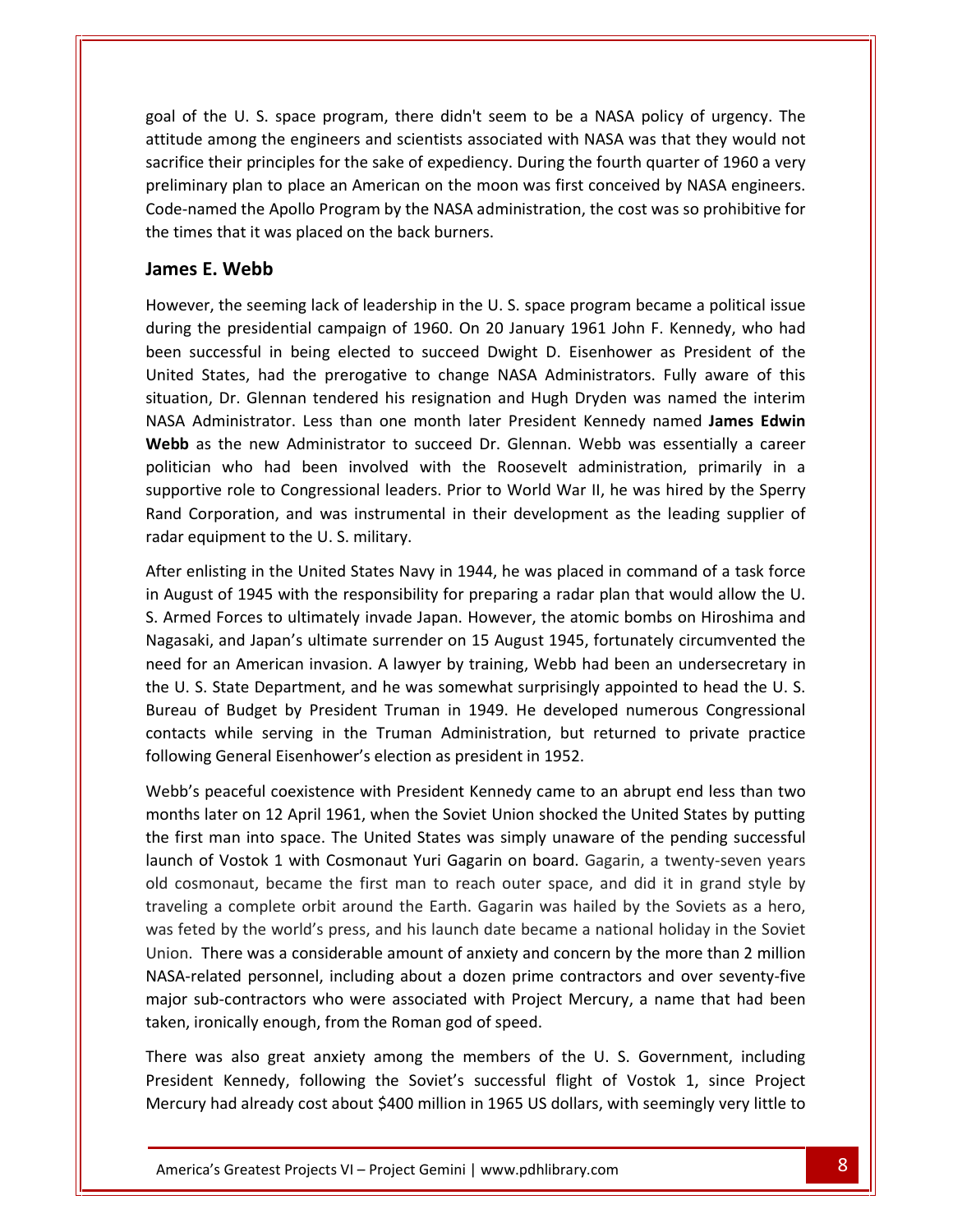for it. During the period leading up to the first U. S. manned space flight by Astronaut Shepard on **05** May 1961. Dryden made a comment in a meeting attended by President means of the period leading up to the first U.S. manned space flight by Astronaut Shepard on **05 May 1961**. Dryden made a comment in a meet A. During the period leading up to the first U. S. manned space flight by Astronaut<br>And on **05 May 1961**, Dryden made a comment in a meeting attended by President<br>He stated that the quickest way to forge well ahead of Sovi for it. During the period leading up to the first U. S. manned space flight by Astronaut<br>hepard on **05 May 1961**, Dryden made a comment in a meeting attended by President<br>dy. He stated that the quickest way to forge well a w for it. During the period leading up to the first U. S. manned space flight by Astronaut<br>
Shepard on **05 May 1961**, Dryden made a comment in a meeting attended by President<br>
nedy. He stated that the quickest way to forge During the period leading up to the first U.S. manned space flight by Astronaut<br>Interval on **05 May 1961**, Dryden made a comment in a meeting attended by President<br>He stated that the quickest way to forge well ahead of Sov sho w for it. During the period leading up to the first U. S. manned space flight by Astronaut<br>
In Shepard on **05 May 1961**, Dryden made a comment in a meeting attended by President<br>
redy. He stated that the quickest way to fo Alan Shepard on 05 May 1961, Dryden made a comment in a meeting attended by President Alan Shepard on **0!**<br>Kennedy. He stated<br>some distance bet<br>the world that the<br>comment, Presider<br>the U. S. planned to<br>of the decade. e distance between them and the United States in the Space Race was to announce to<br>world that the U. S. planned to put a man on the moon. A few weeks after Dryden's<br>ment, President Kennedy shocked the world (as well as mos the world that the U. S. planned to put a man on the moon. A few weeks after Dryden's comment, President Kennedy shocked the world (as well as most of NASA) by declaring that the U. S. planned to place a man on the moon an hent, President Kennedy shocked the world (as well as most of NASA) by declaring that<br>
S. planned to place a man on the moon and bring him safely back to Earth by the end<br>
decade.<br>
ission of Project Mercury from the very b

the U. S. planned to place a man on the moon and bring him safely back to Earth by the end<br>of the decade.<br>The mission of Project Mercury from the very beginning had been to have the United States<br>put a man into an orbit of provided.<br>
provided a man into an orbit of the Earth **and return him safely**, ideally before the UsSR did.<br>
For a slow start riddled with humiliating mistakes, the Mercury Project gained a measure<br>
ppularity, and its missi The mission of Project Mercury from the very beginning had been to have the United States put a man into an orbit of the Earth **and return him safely**, ideally before the USSR did. After a slow start riddled with humiliati man into an orbit of the Earth **and return him safely**, ideally before the USSR did.<br>
I slow start riddled with humiliating mistakes, the Mercury Project gained a measure<br>
ularity, and its missions were followed by million After a slow start riddled with humiliating mistakes, the Mercury Project gained a measure flight and the Mercury and the Mercury and its missions were followed by millions on radio and TV around the world.<br>
Fluid is missions were followed by millions on radio and TV around the world.<br>

Fluid is a fact ran for f of popularity, and its missions were followed by millions on radio and TV around the world. boularity, and its missions were followed by millions on ra<br>roject ran for five years, beginning informally at the ind<br>g after the sixth manned space flight in 1963.<br>There had been more than a six-month time period k<br>3) fl ending after the sixth manned space flight in 1963.

ending after the sixth manned space flight in 1963.<br>
D. There had been more than a six-month time period between the **Mercury Atlas-8**<br>
(MA-8) flight and the Mercury Atlas-9 (MA-9), which proved to be the final manned spac There had been more than a six-month time period between the **Mercury Atlas-8**<br>I flight and the **Mercury Atlas-9 (MA-9)**, which proved to be the final manned space<br>of Project Mercury. This was due to several reasons:<br>The S t and the **Mercury Atlas-9 (MA-9)**, which proved to be the final manned space<br>ject Mercury. This was due to several reasons:<br>Soviets had already launched Vostok 3, which accomplished sixty-four orbits.<br>y in NASA believed t flight of Project Mercury. This was due to several reasons:

- The Soviets had already launched Vostok 3, which accomplished sixty-four orbits.
- 1. The Soviets I<br>2. Many in NA:<br>and they we<br>Gemini. The Soviets had already launched Vostok 3, which accomplished sixty-four orbits.<br>Many in NASA believed that **MA-8** was as good as they could do in Project Mercury,<br>and they were anxious to move on and develop the two-man m Several capsule modifications to accommodate the longer flight.<br>
Sharp in NASA believed that **MA-8** was as good as they could do in Proj<br>
and they were anxious to move on and develop the two-man missio<br>
Gemini.<br>
3. When NA Many in NASA believed that **MA-8** was as good as they could do in Project Mercury, and they were anxious to move on and develop the two-man missions of Project Gemini.<br>When NASA did decide on an **MA-9** flight, they had to Gemini.
- and they were anxious to move on and develop the two-man missions of Project<br>Gemini.<br>When NASA did decide on an **MA-9** flight, they had to renegotiate with McDonnell<br>for several capsule modifications to accommodate the lon  $3<sub>z</sub>$

mini.<br>
Then NASA did decide on an MA-9 flight, they had to renegotiate with McDonnell<br>
The MA-9 assignment was **U. S. Air Force Colonel L. Gordon Cooper, Jr**., U. S. Air<br>
The MA-9 assignment was **U. S. Air Force Colonel L.** 3. When NASA did decide on an **MA-9** flight, they had to renegotiate with McDonnell<br>for several capsule modifications to accommodate the longer flight.<br>Chosen for the MA-9 assignment was **U. S. Air Force Colonel L. Gordon** for several capsule modifications to accommodate the longer flight.<br>
Desen for the MA-9 assignment was **U. S. Air Force Colonel L. Gordon Cooper, Jr**., U. S. Air<br>
The pilot, test pilot, and the youngest of the original sev Chosen for the MA-9 assignment was **U. S. Air Force Colone**<br>Force pilot, test pilot, and the youngest of the original seve<br>Mercury. Cooper attended the U. S. Air Force Institute of<br>years, and he received his Bachelor of Sc Mercury. Cooper attended the U. S. Air Force Institute of Technology in Dayton for two Cooper attended the U.S. Air Force institute of Technology in Dayton for two<br>
I he received his Bachelor of Science degree in Aeronautical Engineering in 1956.<br>
of for MA-9, the last of the Mercury Project flights, Cooper years, and he received his Bachelor of Science degree in Aeronautical Engineering in 1956. As the pilot for MA-9, the last of the Mercury Project flights, Cooper logged over thirty-four hours in space, and he flew a total of twenty-two orbits.

#### **Project Mercury is Complete** record

Kennedy.

record for the first time, and also would have covered the biological objectives of the gnt (MA-10). This would have been a three-day, 48-orbit mission to be flown by<br>
October 1963. This would have given America the manned space endurance<br>
the first time, and also would have covered the biological objectives mission's electrical mishaps, there was an ongoing debate about whether to fly one more<br>moject Mercury is Complete<br>pllowing Cooper's flight in Faith 7 on 15 May 1963, a 22-orbit, 34-hour flight, Alan Shepard<br>nd others push flace, and he flew a total of twenty-two orbits.<br> **Mercury is Complete**<br>
I Cooper's flight in Faith 7 on 15 May 1963, a 22-orbit, 34-hour flight, Alan Shepard<br>
Is pushed for a six-day Mercury Atlas-10 (MA-10) endurance mis **Mercury is Complete**<br>
Supper's flight in Faith 7 on 15 May 1963, a 22-orbit, 34-hour flight, Alan Shepard<br>
In October 1963. This would have given America the manned space endurance<br>
Supper 1963. This would have given Amer ing Cooper's flight in Faith 7 on **15 May 1963**, a 22-orbit, 34-hour flight, Alan Shepard<br>ers pushed for a six-day Mercury Atlas-10 (MA-10) endurance mission. After the MA-<br>on's electrical mishaps, there was an ongoing deb Following Cooper's flight in Faith 7 on 15 May 1963, a 22-orbit, 34-hour flight, Alan Shepard Cooper's flight in Faith 7 on **15 May 1963**, a 22-orbit, 34-hour flight, Alan Shepard<br>pushed for a six-day Mercury Atlas-10 (MA-10) endurance mission. After the MA-<br>i electrical mishaps, there was an ongoing debate about and others pushed for a six-day Mercury Atlas-10 (MA-10) endurance mission. After the MAand others pushed for a six-day Mercury Atlas-10 (MA-10) endurance mission. After the MA-<br>9 mission's electrical mishaps, there was an ongoing debate about whether to fly one more<br>Mercury flight (MA-10). This would have be 9 mission's electrical mishaps, there was an ongoing debate about whether to fly one more Mercury flight (MA-10). This would have been a three-day, 48-orbit mission to be flown by Shepard in October 1963. This would have g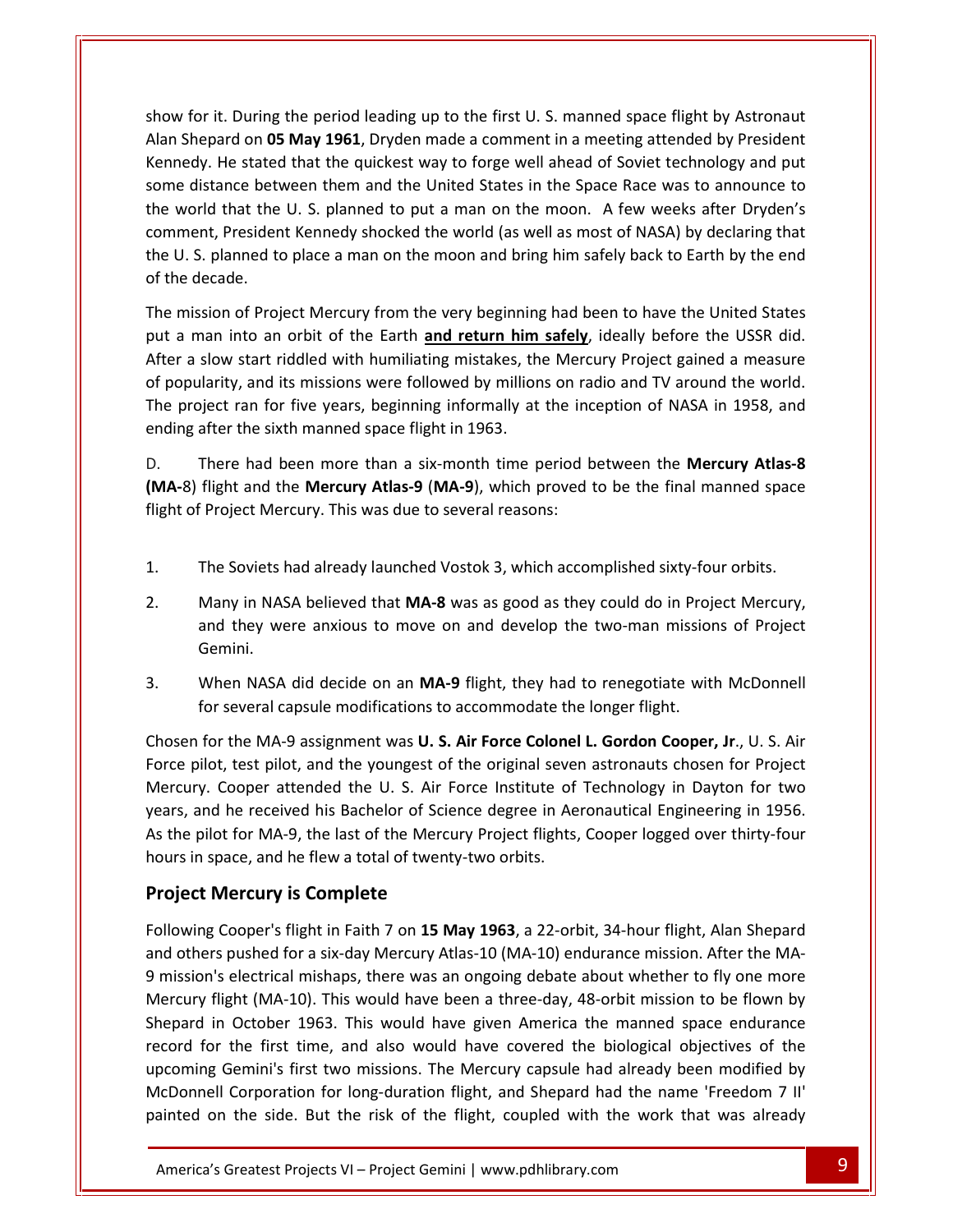on Gemini, persuaded NASA managers in the end not to undertake another Project mission. NASA officials decided that the Mercury Project had fulfilled its<br>Project mission. NASA officials decided that the Mercury Project had fulfilled its and most of its objectives, so the time had come to move on to Project Gemini, and most of its objectives, so the time had come to move on to Project Gemini, and Explay on Gemini,<br>derpoject missid<br>demost of its of<br>never flew. Gemini, persuaded NASA managers in the end not to undertake and<br>ct mission. NASA officials decided that the Mercury Project had fulfille<br>of its objectives, so the time had come to move on to Project Gemini<br>ew.<br>**Challenges** goal and most of its objectives, so the time had come to move on to Project Gemini, and<br>ver flew.<br>**Challenges to Reach Moon by End of Decade**<br>the strength and superiority of United States space technology suffered in the MA-10 never flew.

#### $2<sub>1</sub>$

Solid Theorem flew.<br> **Stages of the Space Race, the framework had been established by NASA to move**<br>
Despite Space Race, the framework had been established by NASA to move **Challenges to Reach Moon by End of Decade**<br>the strength and superiority of United States space technology suffered in the<br>ges of the Space Race, the framework had been established by NASA to move<br>successfully. The mission **Challenges to Reach Moon by End of Decade**<br>he strength and superiority of United States space technology suffered in the<br>s of the Space Race, the framework had been established by NASA to move<br>iccessfully. The mission of **Challenges to Reach Moon by End of Decade**<br>he strength and superiority of United States space technology suffered in the<br>s of the Space Race, the framework had been established by NASA to move<br>ccessfully. The mission of p The strength and superiority of United States space technology suffered in the<br>
s of the Space Race, the framework had been established by NASA to move<br>
ccessfully. The mission of placing an American on the moon had first Although the strength and superiority of United States space technology suffered in the the strength and superiority of United States space technology suffered in the<br>tages of the Space Race, the framework had been established by NASA to move<br>of successfully. The mission of placing an American on the moon had early stages of the Space Race, the framework had been established by NASA to move ages of the Space Race, the framework had been established by NASA to move<br>successfully. The mission of placing an American on the moon had first been<br>ed late in the Eisenhower administration, and the name Project Apollo h forward successfully. The mission of placing an American on the moon had first been program would be necessary to bridge **Project Mercury** with the **Moon**<br>project Apollo had been<br>it in 1960. The original concept was to have a single spacecraft carry three<br>a moon landing, and then to have that spacecraft l **Landing**d late in the Eisenhower administration, and the name Project Apollo had been<br>ed for it in 1960. The original concept was to have a single spacecraft carry three<br>ts to a moon landing, and then to have that spacecraft lift designated for it in 1960. The original concept was to have a single spacecraft carry three designated for it in 1960. The original concept was to have a single spastronauts to a moon landing, and then to have that spacecraft lift off return to Earth. NASA's administration and their engineers, many of Canada as w to Earth. NASA's administration and their engineers, many of whom were from<br>a as well as Germany, realized as early as the spring of 1961 that a well-defined<br>nediate program would be necessary to bridge **Project Mercury** w Canada as well as Germany, realized as early as the spring of 1961 that a well-<br>intermediate program would be necessary to bridge **Project Mercury** with the<br>**Landing Project**. Most believed that a program was required to d intermediate program would be necessary to bridge Project Mercury with the Moon ediate program would be nece.<br> **g Project**. Most believed that a p<br>
ities before any moon landing counting<br>
of the necessary technologies of a<br>
rcury Project, but several more co<br>
Long-term weightlessness di at

**g Project**. Most believed that a program was required tities before any moon landing could be seriously consider<br>of the necessary technologies of a subsequent lunar land<br>rcury Project, but several more concerns had to be ities before any moon landing could be seriously co<br>f the necessary technologies of a subsequent lunar<br>rcury Project, but several more concerns had to be<br>Long-term weightlessness<br>Connecting one spacecraft to a second space Some of the necessary technologies of a subsequent lunar landing had been achieved during<br>the Mercury Project, but several more concerns had to be addressed, including:<br>1. Long-term weightlessness<br>2. Connecting one spacecr the Mercury Project, but several more concerns had to be addressed, including:

goal

- 1. Long-term weightlessness<br>2. Connecting one spacecraft to a second spacecraft
- 3. Life in outer space without fresh air or water

project, but several more concerns had to be addressed, including:<br>
project, but several more concerns had to be addressed, including:<br>
proting one spacecraft to a second spacecraft<br>
proting one space without fresh air or the development of space travel techniques to support the Apollo mission to land<br>the development of space travel techniques to support the Apollo mission to land<br>the development of space travel techniques to support the Ap Figures one spacecraft to a second spacecraft<br>
n outer space without fresh air or water<br>
s may seem commonplace today, in hindsight, but they were serious and very<br>
problems when they were encountered in 1961. Project Gemi in outer space without fresh air or water<br>s may seem commonplace today, in hindsight, but they were serious and very<br>problems when they were encountered in 1961. Project Gemini's primary goal<br>velopment of space travel tech S. Ene modeer space without riestivant of water<br>These issues may seem commonplace today, in hindsight, but they were serious and very<br>challenging problems when they were encountered in 1961. Project Gemini's primary goal<br>w objectives challenging problems when they were encountered in 1961. Project Gemini's primary goal<br>was the development of space travel techniques to support the Apollo mission to land<br>astronauts on the Moon, and to return them safely Example a development of space travel techniques to support the Apollo mission to lant uts on the Moon, and to return them safely to Earth. Only after these neves were proven by Project Gemini could the Apollo Project purs on the Moon, and to return them safely to Earth. Only after these new<br>were proven by Project Gemini could the Apollo Project pursue its prime mission<br>bing these fundamental exploratory operations. The most immediate major<br> techniques were proven by Project Gemini could the Apollo Project pursue its prime mission without doing these<br>
objectives of Project Ge<br>
1. Design a spa<br>
2. Furnish a la<br>
weight. objectives

- 
- 2. Furnish a launch vehicle that would lift and send into orbit the much-increased weight. 1. Design a spacecraft to support two astronauts and their necessary supplies.<br>2. Furnish a launch vehicle that would lift and send into orbit the much-incre-<br>weight.<br>One of the most important engineers who played a signif

1. Design a spacecraft t<br>
2. Furnish a launch veh<br>
weight.<br>
One of the most important engi<br>
processes to meet these challen<br> **Robert R. Gilruth** weight.<br>
he most important engineers who played a significant role in determining the<br>
s to meet these challenges was Robert R. Gilruth.<br>
R. Gilruth<br>
who was born in Nashwauk, Minnesota in 1913, received both his Bachelor' One of the most important engineers who played a significant role in determining the

Gilruth, who was born in Nashwauk, Minnesota in 1913, received both his Bachelor's and **Gilruth**<br>
In was born in Nashwauk, Minnesota in 1913, received both his Bachelor's and<br>
egrees in aerospace engineering from the University of Minnesota in the mid-<br>
In Breatest Projects VI – Project Gemini I www.pdhlibra One of the most important engineers who played a significant role in determining the<br>processes to meet these challenges was Robert R. Gilruth.<br>Robert R. Gilruth<br>Gilruth, who was born in Nashwauk, Minnesota in 1913, receive **Robert R. Gilruth**<br>Gilruth, who was born in Nashwauk, Minnesota in 1913, received both his Bachelor's and<br>Master's degrees in aerospace engineering from the University of Minnesota in the mid-<br>1930's. Following graduation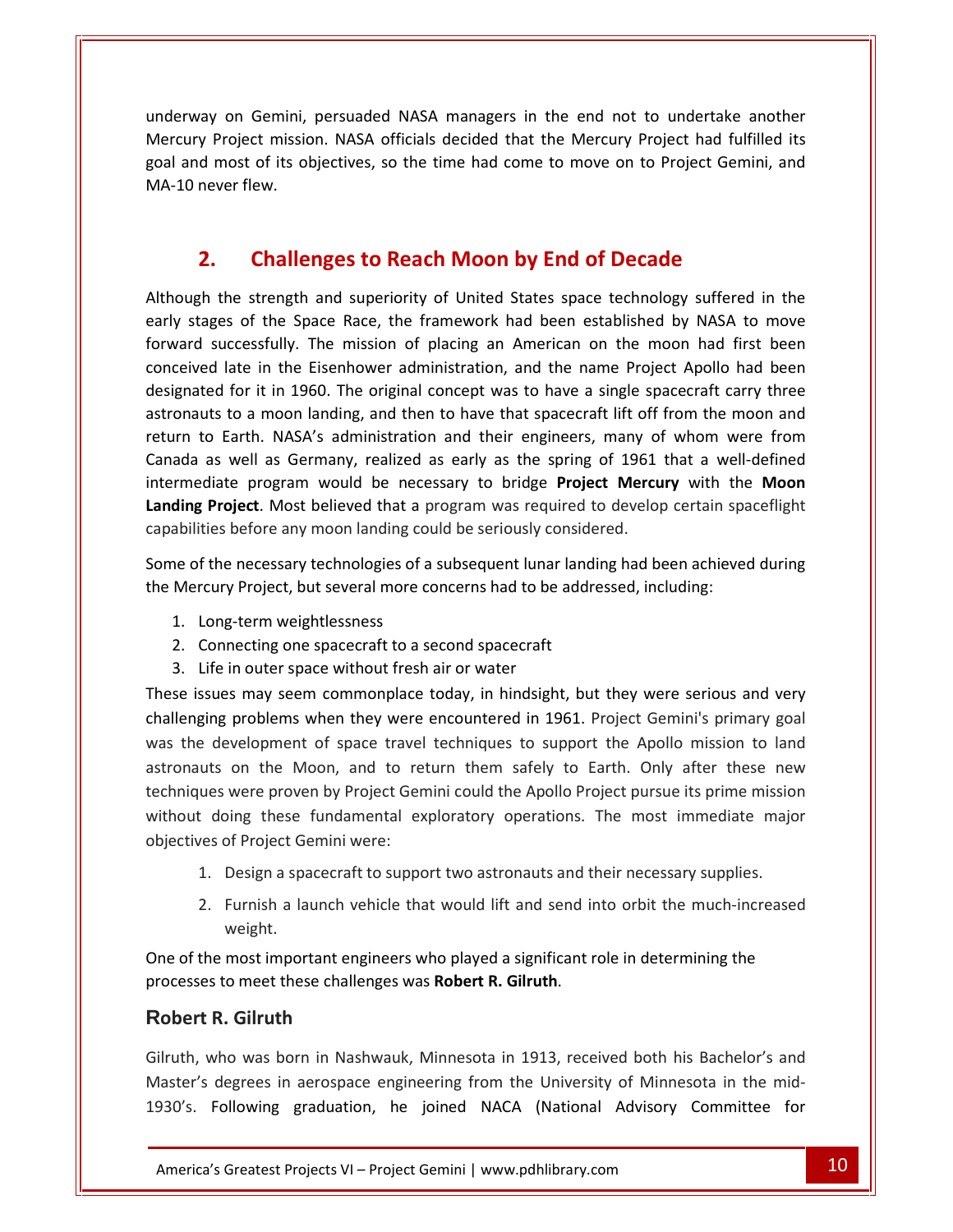and pioneered flight research in both newly conventional aircraft as well as missiles and pioneered flight research in both newly conventional aircraft as well as<br>missiles and rockets. His research led to the NACA Report R755. Requirements for Flying Qualities of an Airplane, published in 1941 for the United States Army Air Riving Qualities of an Airplane, published in 1941 for the United States Army Air In this report of this research in the handly conventional aircraft as well as<br>In this report and rockets. His research led to the NACA Report R755, <u>Requirements for</u><br>In this report, he defined a set of requirements for t Aeronautics), and pioneered flight research in both newly conventional aircraft as well a<br>pilotless missiles and rockets. His research led to the NACA Report R755, <u>Requirements for<br>Satisfactory Flying Qualities of an Airp</u> oriautics), and pioneered riight research in both newly conventional ancraft as wen as<br>oriess missiles and rockets. His research led to the NACA Report R755, <u>Requirements for</u><br>isfactory Flying Qualities of an Airplane, pu plioties The interact of the NACA Report K755, <u>Requirements for</u><br>tory Flying Qualities of an Airplane, published in 1941 for the United States Army Air<br>in this report, he defined a set of requirements for the handling characterist Satisfactory Flying Qualities of an Airplane, published in 1941 for the United States Army Air Iying Qualities of an Airplane, published in 1941 for the United States Army Air<br>report, he defined a set of requirements for the handling characteristics of an<br>n was the first set of guidelines for American pilots and air Force. In this report, he defined a set of requirements for the handling characteristics of an aircraft, which was the first set of guidelines for American pilots and aircraft designers.

Satisfactory

e. In this report, he defined a set of requirements for the handling characteristics of an<br>aft, which was the first set of guidelines for American pilots and aircraft designers.<br>he assistant director of the Pilotless Aircr hich was the first set of guidelines for American pilots and aircraft designers.<br>Istant director of the Pilotless Aircraft Research Division of NACA, he and his team<br>eir superiors to pursue a program to launch satellites i The assistant director of the Pilotless Aircraft Research Division of NACA, he and his team<br>ned their superiors to pursue a program to launch satellites into space as a part of the<br>rnational Geophysical Year (IGY), when th As the assistant director of the Pilotless Aircraft Research Division of NACA, he and his team As the assistant director of the Pilotless Aircraft Research Division of NACA, he and his team<br>pushed their superiors to pursue a program to launch satellites into space as a part of the<br>International Geophysical Year (IGY ed their superiors to pursue a program to launch satellites into space as a part of the<br>national Geophysical Year (IGY), when the French first proposed the IGY in 1955, but he<br>rebuffed by administrators. The dynamic quickl International Geophysical Year (IGY), when the French first proposed the IGY in 1955, but he Imal Geophysical Year (IGY), when the French first proposed the IGY in 1955, but he<br>
Iffed by administrators. The dynamic quickly changed after the Soviets succeeded in<br>
Sputnik I. Less than one year later, Gilruth and his was rebuffed by administrators. The dynamic quickly changed after the Soviets succeeded in was rebuffed by administrators.<br>launching Sputnik I. Less than of<br>the transition of NACA into N*A*<br>Space Task Group, charged with<br>and was named the lead Engin<br>planning and designing a mear<br>attemoting a lunar landing. Instition of NACA into NASA. When NASA was created, Gilruth became head of the Task Group, charged with putting a man in space ostensibly before the Soviet Union, as named the lead Engineer for Project Mercury. He was a pr the<br>Sho is a Task Group, charged with putting a man in space ostensibly before the Soviet Union, was named the lead Engineer for Project Mercury. He was a principal advocate for ning and designing a means for NASA to learn more ab and was named the lead Engineer for Project Mercury. He was a principal advocate for The lead Engineer for Project Mercury. He was a principal advocate for<br>and designing a means for NASA to learn more about operating in space before<br>ig a lunar landing.<br>Particular Landing Program was first conceived, Gilrut planning and designing a means for NASA to learn more about operating in space before

planning and designing a means for NASA to learn more about operating in space before<br>attempting a lunar landing.<br>When the Apollo (Lunar Landing) Program was first conceived, Gilruth was made head of<br>the new NASA Manned Sp out tempting a lunar landing.<br>
When the Apollo (Lunar Landing) Program was first conceived, Gilruth was made head of<br>
the new NASA Manned Spacecraft Center (MSC) which ran it. He and his STG quickly<br>
outgrew their offices en the Apollo (Lunar Landing) Program was first conceived, Gilruth was made head of<br>new NASA Manned Spacecraft Center (MSC) which ran it. He and his STG quickly<br>grew their offices and moved from Langley to the new, much la When the Apollo (Lunar Landing) Program was first conceived, Gilruth was made head of<br>
NASA Manned Spacecraft Center (MSC) which ran it. He and his STG quickly<br>
heir offices and moved from Langley to the new, much larger facility o the new NASA Manned Spacecraft Center (MSC) which ran it. He and his STG quickly the new NASA Manned Spacecraft Center (MSC) which ra<br>outgrew their offices and moved from Langley to the new<br>Houston, Texas, which we now know as the Johnson Space C<br>he oversaw a total of 25 manned space flights, from Merc Fexas, which we now know as the Johnson Space Center. As director of the MSC,<br>w a total of 25 manned space flights, from Mercury-Redstone 3 through Apollo 15.<br>rector of NASA's Space Task Group, he had the responsibility, f Houston, Texas, which we now know as the Johnson Space Center. As director of the MSC, he oversaw a total of 25 manned space flights, from Mercury-Redstone 3 through Apollo 15. had only manned space flights, from Mercury-Redstone 3 through Apollo 15.<br>
ilrector of NASA's Space Task Group, he had the responsibility, for instance, of<br>
g the seven original astronauts in January of 1961 that Alan B. S As the director of NASA's Space Task Group, he had the responsibility, for instance, of the director of NASA's Space Task Group, he had the responsibility, for instance, of<br>
priming the seven original astronauts in January of 1961 that Alan B. Shepard had been<br>
sen for the first American manned mission into s informing the seven original astronauts in January of 1961 that Alan B. Shepard had been  $\epsilon$ hor program

orming the seven original astronauts in January of 1961 that Alan B. Shepard had been<br>osen for the first American manned mission into space.<br>ssident Kennedy gave his famous speech on 25 May 1961, just a few short weeks aft en for the first American manned mission into space.<br>
dent Kennedy gave his famous speech on 25 May 1961, just a few short weeks after<br>
ard had only managed to reach outer space, announcing that America would put a man<br>
ne Externady gave his famous speech on 25 May 1961, just a few short weeks after thad only managed to reach outer space, announcing that America would put a man loon before the end of the decade. Gilruth, who had been integra President Kennedy gave his famous speech on 25 May 1961, just a few short weeks after sident Kennedy gave his famous speech on 25 May 1961, just a few short we<br>pard had only managed to reach outer space, announcing that America would p<br>the Moon before the end of the decade. Gilruth, who had been integral to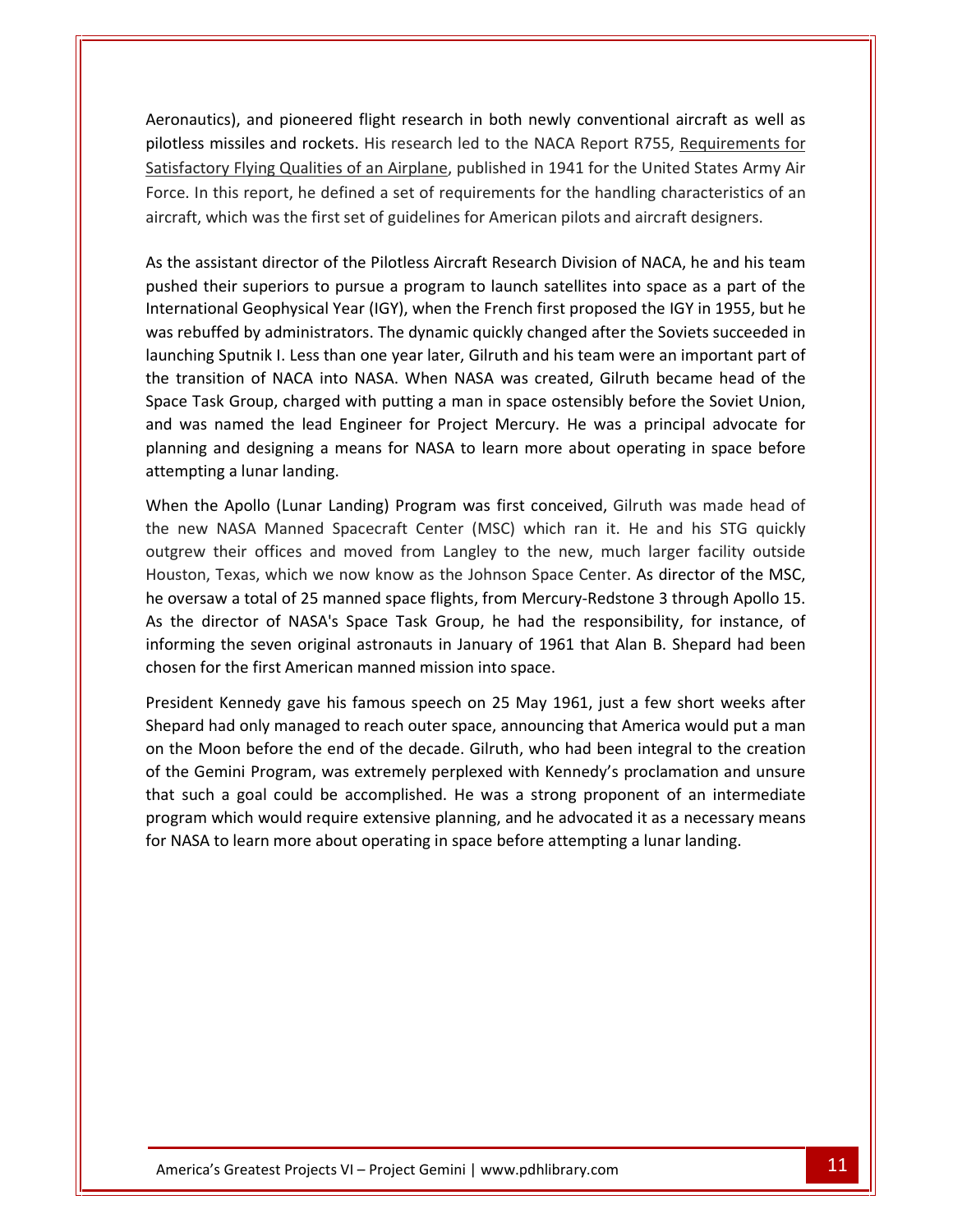## **America's Engineering Response** B. **America's Engineering Response**

## **Planning and Design for Lengthy Space Travel.**<br> **Planning and Design for Lengthy Space Travel. America's Engineering Response<br>
Planning and Design for Lengthy Space Travel.<br>
acecraft**<br>
design of a capsule that would support two astronauts, the necessary controls –  $1<sub>1</sub>$ two-pilot

### **Spacecraft**

computers and the critical supplies in the critical supplies for a journey of a capsule that would support two astronauts, the necessary controls –<br>n of a capsule that would support two astronauts, the necessary controls – **Planning and Design for Lengthy Space Travel**.<br> **Cecraft**<br>
esign of a capsule that would support two astronauts, the necessary controls –<br>
ling computers, as well as the critical supplies for a journey that would last at and the Sength for Lengthy Space Traver.<br> **Avron's Canada and Avro Arrow astronauts**, the necessary controls –<br>
computers, as well as the critical supplies for a journey that would last at least<br>
s was a major undertaking **ft**<br>
i a capsule that would support two astronauts, the necessary controls –<br>
inputers, as well as the critical supplies for a journey that would last at least<br>
is a major undertaking of the project. Because of his experi The design of a capsule that would support two astronauts, the necessary controls  $$ of a capsule that would support two astronauts, the necessary controls –<br>mputers, as well as the critical supplies for a journey that would last at least<br>vas a major undertaking of the project. Because of his experience in  $\frac{1}{2}$ Gemputers, as well as the critical supplies for a journey that would last at least<br>is was a major undertaking of the project. Because of his experience in developing<br>a state aircraft for Avro Canada and Avro Arrow during w new mendung computers, as wen as<br>eight days was a major underta<br>two-pilot aircraft for Avro Cana<br>Chamberlain was put in charge<br>components in the capsule itself v<br>Mercury, Gemini used completely<br>new systems easier to repair. t aircraft for Avro Canada and Avro Arrow during world War II, Canadian Jim<br>rlain was put in charge of this very important phase of Project Gemini. Many<br>nts in the capsule itself were reachable through their own small acce Chamberlain was put in charge of this very important phase of Project Gemini. Many mberlain was put in charge of this very important phase of Project Gemini. Many<br>ponents in the capsule itself were reachable through their own small access doors. Unlike<br>cury, Gemini used completely solid-state electronics components in the capsule itself were reachable through their own small access doors. Unlike is the capsule itself were reachable through their own small access doors. Unlike<br>ini used completely solid-state electronics, and its modular design made the many<br>asier to repair.<br>rgency Launch Escape System (LES) did not reason<br>Morcury new systems easier to repair.

Semini used completely solid-state electronics, and its modular design made the many<br>ms easier to repair.<br>mergency Launch Escape System (LES) did not use an escape tower powered by a solid-<br>t, but instead used two aircraft systems easier to repair.<br>
ni's emergency Launch Escape System (LES) did not use an escape tower powered by a solid-<br>
rocket, but instead used two aircraft-style ejection seats, probably due in large part to Jim<br>
bherlin's wereGemini's emergency Launch Escape System (LES) did not use an escape tower powered by a solid-<br>fuel rocket, but instead used two aircraft-style ejection seats, probably due in large part to Jim<br>Chamberlin's earlier experien cket, but instead used two aircraft-style ejection seats, probably due in large part to Jim<br>erlin's earlier experiences. The tower was heavy and complicated, and NASA engineers<br>ed that they could do away with it since the Chami reasoned that they could do away with it since the Titan II's propellant system would burn immediately on contact. A Titan II booster explosion would have a smaller blast effect and flame rlin's earlier experiences. The<br>d that they could do away v<br>tely on contact. A Titan II boc<br>the cryogenically fueled Atlas a<br>ficient to separate the astrona<br>e ejection seats could not be u<br>resumably separate from the la<br>**A** than on the cryogenically fueled Atlas and Saturn. NASA engineers concluded that ejection seats the cryogenically fueled Atlas and Saturn. NASA engineers concluded that ejection seats<br>fficient to separate the astronauts from a malfunctioning launch vehicle. At higher altitudes,<br>he ejection seats could not be used, th were sufficient to separate the astronauts from a malfunctioning launch vehicle. At higher altitudes, int to separate the astronauts from a malfunctioning launch vehicle. At higher altitudes,<br>ection seats could not be used, the astronauts would return inside the spacecraft, which<br>mably separate from the launch vehicle.<br>**Ch** where the ejection seats could not be used, the astronauts would return inside the spacecraft, which would presumably separate from the launch vehicle.

#### James A. Chamberlin

ection seats could not be used, the astronauts would return inside the spacecraft, which<br>mably separate from the launch vehicle.<br>**Chamberlin**<br>amberlin proved to be invaluable to the U. S. Space Program. Known to his<br>as Jim ably separate from the launch venicle.<br> **hamberlin**<br>
amberlin proved to be invaluable to the U. S. Space Program. Known to his<br>
s Jim, Chamberlin was born in Kamloops, British Columbia in 1915. Having<br>
i keen interest in m **James A. Chamberlin**<br>James A. Chamberlin proved to be invaluable to the U. S. Space Program. Know<br>colleagues as Jim, Chamberlin was born in Kamloops, British Columbia in 191!<br>maintained a keen interest in model aircraft d amberlin proved to be invaluable to the U.S. Space Program. Known to his<br>s Jim, Chamberlin was born in Kamloops, British Columbia in 1915. Having<br>i keen interest in model aircraft during high school, he received his mechan James A. Chamberlin proved to be invaluable to the U.S. Space Program. Known to his colleagues as Jim, Chamberlin was born in Kamloops, British Columbia in 1915. Having es as Jim, Chamberlin was born in Kamloops, British Columbia in 1915. Having<br>ed a keen interest in model aircraft during high school, he received his mechanical<br>ing degree at the University of Toronto in 1936 and his maste aanaan<br>maintair ed a keen interest in model aircraft during high school, he received his mechanical<br>ing degree at the University of Toronto in 1936 and his master's at the Imperial<br>of London, England in 1939, developing a strong affinity engineering degree at the University of Toronto in 1936 and his master's at the Imperial College of London, England in 1939, developing a strong affinity for aerospace. engineer

aircraft to the United States and Great Britain did not materialize, the leaving only the Canadian Government as a potential market. Greatest Projects VI – Project Gemini | www.pdhlibrary.com neering degree at the University of Toronto in 1936 and his master's at the Imperial<br>ege of London, England in 1939, developing a strong affinity for aerospace.<br>mberlin began his engineering career with the British aircraf plane at Federal Aircraft Ltd. in Montreal through 1941, and later as chief<br>plane at Federal Aircraft Company (and later<br>anufacturers) Martin-Baker in 1940, choosing to remain in the UK during the<br>eg of London. Chamberlin in began his engineering career with the British aircraft company (and later<br>eat manufacturers) Martin-Baker in 1940, choosing to remain in the UK during the<br>slitzkrieg of London. Chamberlin returned to Canada later in 194 Chamberlin began his engineering career with the British aircraft company (and later Chamberlin began his engineering career with the British aircraft company (and later<br>ejection seat manufacturers) Martin-Baker in 1940, choosing to remain in the UK during the<br>German Blitzkrieg of London. Chamberlin return t manufacturers) Martin-Baker in 1940, choosing to remain in the UK during the<br>zkrieg of London. Chamberlin returned to Canada later in 1940, and he worked<br>ign and production of the British Avro Anson, a twin-engine, two-p German Blitzkrieg of London. Chamberlin returned to Canada later in 1940, and he worked an Blitzkrieg of London. Chamberlin returned to Canada later in 1940, and he worked<br>he design and production of the British Avro Anson, a twin-engine, two-pilot<br>maissance plane at Federal Aircraft Ltd. in Montreal through on the design and production of the British Avro Anson, a twin-engine, two-pilot e design and production of the British Avro Anson, a twin-engine, two-pilot<br>naissance plane at Federal Aircraft Ltd. in Montreal through 1941, and later as chief<br>er and research engineer in Nova Scotia and Montreal, workin reconnaissance plane at Federal Aircraft Ltd. in Montreal through 1941, and later as chief issance plane at Federal Aircraft Ltd. in Montreal through 1941, and later as chief<br>
r and research engineer in Nova Scotia and Montreal, working on various aircraft<br>
ring as an aircraft engineer until the end of World War engineer and serving as an aircraft engineer until the end of World War II. At the end of the war, Chamberlin went back to work for Avro Canada, and he and his Avro Team developed the Avro Arrow, a delta-winged interceptor aircraft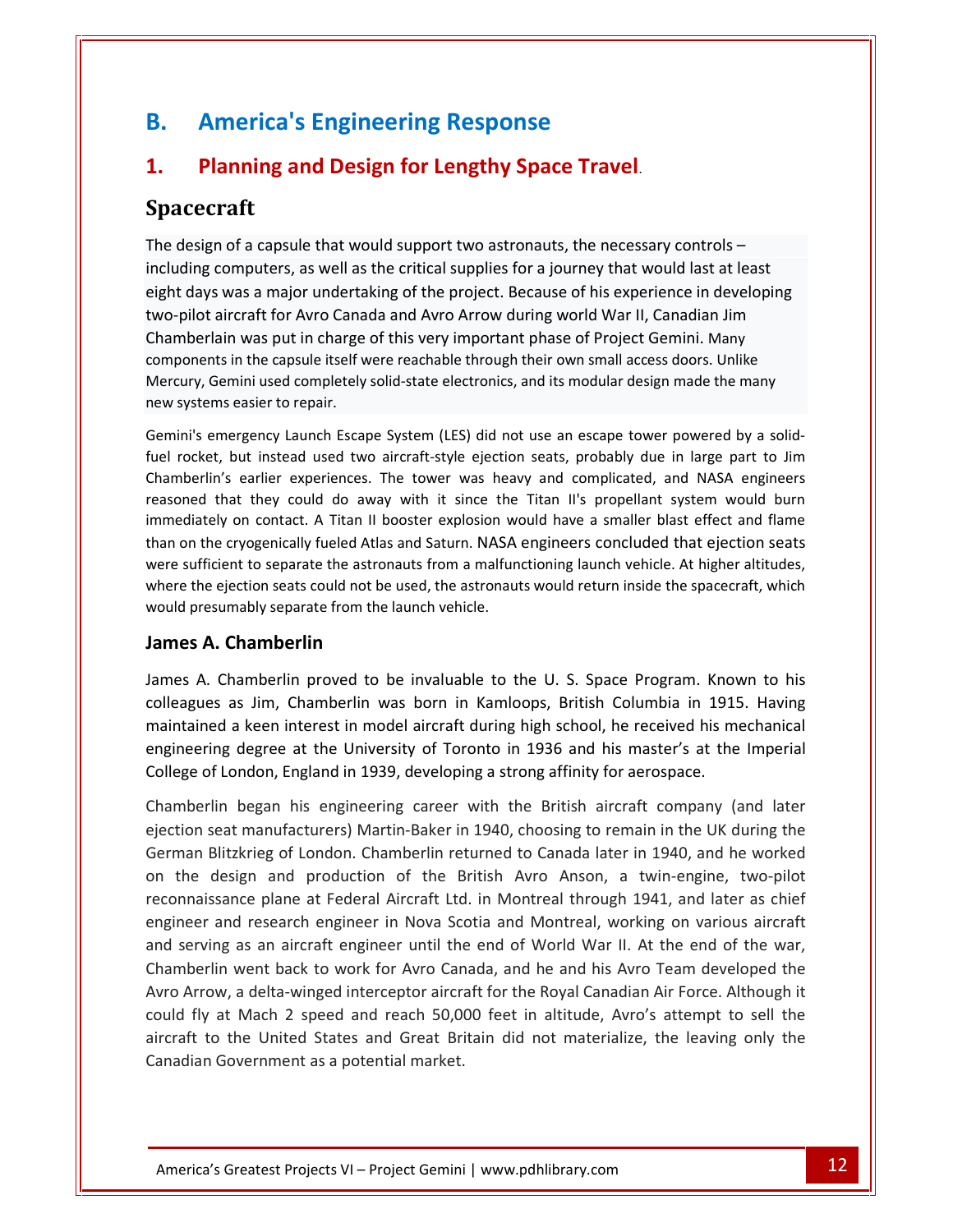the Canadian government's cancellation of the Avro Arrow project in 1959.<br>Following the Canadian government's cancellation of the Avro Arrow project in 1959. Led a team of 25 engineers from Avro who joined NASA's Space Task Group. This<br>led a team of 25 engineers from Avro who joined NASA's Space Task Group. This Following the Canadian government's cancellation of the Avro Arrow project in 1959,<br>Chamberlin led a team of 25 engineers from Avro who joined NASA's Space Task Group. This<br>group eventually grew to 32 former Avro engineers wing the Canadian government's cancellation of the Avro Arrow project in 1959,<br>hberlin led a team of 25 engineers from Avro who joined NASA's Space Task Group. This<br>initially grew to 32 former Avro engineers, collectively Following the Canadian government's cancellation<br>Chamberlin led a team of 25 engineers from Avro v<br>group eventually grew to 32 former Avro engineers<br>who joined NASA and become emblematic of wh<br>drain" to the United States i ne Canadian government's cancellation of the Avro Arrow project in 1959,<br>led a team of 25 engineers from Avro who joined NASA's Space Task Group. This<br>ually grew to 32 former Avro engineers, collectively known as the "Avro Chamberlin led a team of 25 engineers from Avro who joined NASA's Space Task Group. This rlin led a team of 25 engineers from Avro who joined NASA's Space Task Group. This<br>ventually grew to 32 former Avro engineers, collectively known as the "Avro Group",<br>ned NASA and become emblematic of what many Canadians v group event ually grew to 32 former Avro engineers, collectively known as the "Avro Group",<br>NASA and become emblematic of what many Canadians viewed as a "brain<br>United States in the early 1960's.<br>who had been named head of engineering

who joined NASA and become emblematic of what many Canadians viewed as a "brain<br>drain" to the United States in the early 1960's.<br>Chamberlin, who had been named head of engineering for the Mercury Project, became chief<br>desi n" to the United States in the early 1960's.<br>
Inderlin, who had been named head of engineering for the Mercury Project, became chief<br>
Inter and NASA's first Project Manager for the Project Gemini spacecraft. Chamberlin pla erlin, who had been named head of engineering for the Mercury Project, became chief<br>er and NASA's first Project Manager for the Project Gemini spacecraft. Chamberlin played an<br>nental role in creating and implementing the f Chamberlin, who had been named head of engineering for the Mercury Project, became chief lin, who had been named head of engineering for the Mercury Project, became chief<br>and NASA's first Project Manager for the Project Gemini spacecraft. Chamberlin played an<br>tral role in creating and implementing the first th designer al d NASA's first Project Manager for the Project Gemini spacecraft. Chamberlin played an<br>al role in creating and implementing the first three generations of American crewed<br>Specifically, Chamberlin became the head of enginee instrumental role in creating and implementing the first three generations of American crewed al role in creating and implementing the first three generations of American crewed<br>Specifically, Chamberlin became the head of engineering at the Space Task Group (STG),<br>I already been assigned to start working on a bridg spa ecraft. Specifically, Chamberlin became the head of engineering at the Space Task Group (STG),<br>he had already been assigned to start working on a bridge program between Mercury and<br>lo in February 1961. He presented two ini and he had already been assigned to start working on a bridge program between Mercury and e had already been assigned to start working on a bridge program between Mercury and<br>in February 1961. He presented two initial versions of the Gemini capsule at a NASA retreat at<br>os Island in March 1961, and he helped pre Apollo in February 1961. He presented two initial versions of the Gemini capsule at a NASA retreat at Io in February 1961. He presented two initial versions of the Gemini capsule at a NASA retreat at<br>ops Island in March 1961, and he helped prepare scale models of Mercury Mark II. The<br>onnell Aircraft Corporation, which was Wallops Island in March 1961, and he helped prepare scale models of Mercury Mark II. The lops Island in March 1961, and he helped prepare scale models of Mercury Mark II. The<br>Donnell Aircraft Corporation, which was also the prime contractor for the Mercury capsule, was<br>racted to build the two-pilot spacecraft McI contracted to build the two-pilot spacecraft on 22 December 1961, two months before John Glenn<br>had made his first orbit around the Earth. He was one of the key people that proposed that the<br>Lunar Orbit Rendezvous (LOR) was Lunar Orbit Rendezvous (LOR) was the best option for landing a crew on the Moon. A concept that d to build the two-pilot spacecraft on 22 December 1961, two months be<br>e his first orbit around the Earth. He was one of the key people that pro<br>it Rendezvous (LOR) was the best option for landing a crew on the Moon<br>been p the Command and Service Module (CSM) with the Lunar Landing Module (LLM), the method which In and Service Module (CSM) with the Lunar Landing Module (LLM), the method which<br>ally used on Apollo lunar landing missions. Chamberlin was often described by co-<br>d space historians as "probably one of the most brilliant was eventually used on Apollo lunar landing missions. Chamberlin was often described by cois eventually used on Apollo lunar landing missions. Chamberlin was often described by co-<br>rkers and space historians as "probably one of the most brilliant men ever to work for NASA."<br>**hers Who Were Involved in Gemini Spa** workers and space historians as "probably one of the most brilliant men ever to work for NASA."

#### receivedWorld

group<br>Group

and space historians as "probably one of the most brilliant men ever to work for NASA."<br> **Who Were Involved in Gemini Spacecraft Design**<br>
ut Virgil "Gus" Grissom was another individual who was very involved in the design<br> Who Were Involved in Gemini Spacecraft Design<br>
L'Virgil "Gus" Grissom was another individual who was very involved in the design<br>
mini capsule, so much so that many of the other Mercury astronauts dubbed the<br>
pacecraft the aut Virgil "Gus" Grissom was another individual who was very involved in the design<br>Gemini capsule, so much so that many of the other Mercury astronauts dubbed the<br>spacecraft the "Gus-mobile". Grissom was born and raised i Mercuryt Virgil "Gus" Grissom was another individual who was very involved in the design<br>emini capsule, so much so that many of the other Mercury astronauts dubbed the<br>pacecraft the "Gus-mobile". Grissom was born and raised in Mi  $\overline{\phantom{a}}$ The Gemini capsule, so much so that many of the other Mercury astronauts dubbed the<br>hini spacecraft the "Gus-mobile". Grissom was born and raised in Michell, Indiana, and<br>ived his Bachelor of Science in Mechanical Engineer  $\frac{1}{2}$  is the october of  $\frac{1}{2}$ flight in the Liberty Bell 7. He would fly in one flight for Project Gemini, and<br>flight in the Liberty Bell 7. He would fly in one flight for Project Gemini, and<br>flight in the Liberty Bell 7. He would fly in one flight for Gemini spacecraft the "Gus-mobile". Grissom was born and raised in Michell, Indiana, and pacecraft the Gds-mobile : Grissom was born and raised in Wichell, malaria, and<br>his Bachelor of Science in Mechanical Engineering from Purdue University after<br>far II. A U.S. Air force Test Pilot, Grissom was one of the ori received his Bachelor of Science in Mechanical Engineering from Purdue University after d War II. A U.S. Air force Test Pilot, Grissom was one of the original seven original<br>ury astronauts. He was the second American to fly in space, and the first member of<br>stronaut Corps to fly in space twice. Grissom was th World War II. A U.S. Air force Test Pilot, Grissom was one of the original seven original<br>Mercury astronauts. He was the second American to fly in space, and the first member of Mercury astronauts. He was the second American to fly in space, and the first<br>the Astronaut Corps to fly in space twice. Grissom was the pilot of the secon<br>suborbital flight in the Liberty Bell 7. He would fly in one fligh aut Corps to fly in space twice. Grissom was the pilot of the second American<br>flight in the Liberty Bell 7. He would fly in one flight for Project Gemini, and<br>as scheduled to fly in the Apollo Program as well. However, he suborbital flight in the Liberty Bell 7. He would fly in one flight for Project Gemini, and orbital flight in the Liberty Bell 7. He would fly in one flight for Project Gemini, and<br>ssom was scheduled to fly in the Apollo Program as well. However, he was killed along<br>h fellow astronauts Ed White and Roger Chafee d Grissom was scheduled to fly in the Apollo Program as well. However, he was killed along<br>with fellow astronauts Ed White and Roger Chafee during a pre-launch test for Apollo 1's<br>first manned spaceflight mission at Cape Can first manned spaceflight mission at Cape Canaveral, Florida in January, 1967.

developed a good-humored rapport with him. would see prior to closing the hatch. The astronauts appreciated his taking<br>
uthority over, and responsibility for, the condition of the spacecraft and<br>
a good-humored rapport with him.<br>
emini spacecraft was delivered from with fellow astronauts Ed White and Roger Chafee during a pre-launch test for Apollo 1's<br>first manned spaceflight mission at Cape Canaveral, Florida in January, 1967.<br>McDonnell Aircraft's Chief Engineer was Gunter Wendt, w reflight mission at Cape Canaveral, Florida in January, 1967.<br>Aircraft's Chief Engineer was Gunter Wendt, who supervised launch preparations<br>a Mercury and Gemini programs, and would later go on to do the same when the<br>gram absoluteell Aircraft's Chief Engineer was Gunter Wendt, who supervised launch preparation<br>the Mercury and Gemini programs, and would later go on to do the same when the<br>ogram launched crews. His team was responsible for completion  $\ddot{\phantom{a}}$ Franchish Content Prince Was Guiter We<br>for both the Mercury and Gemini programs, and w<br>Apollo program launched crews. His team was resp<br>pad close-out procedures just prior to spacecraft la<br>astronauts would see prior to clo Io program launched crews. His team was responsible for completion of the complex<br>close-out procedures just prior to spacecraft launch, and he was the last person the<br>pnauts would see prior to closing the hatch. The astron pad close-out procedures just prior to spacecraft launch, and he was the last person the<br>astronauts would see prior to closing the hatch. The astronauts appreciated his taking<br>absolute authority over, and responsibility fo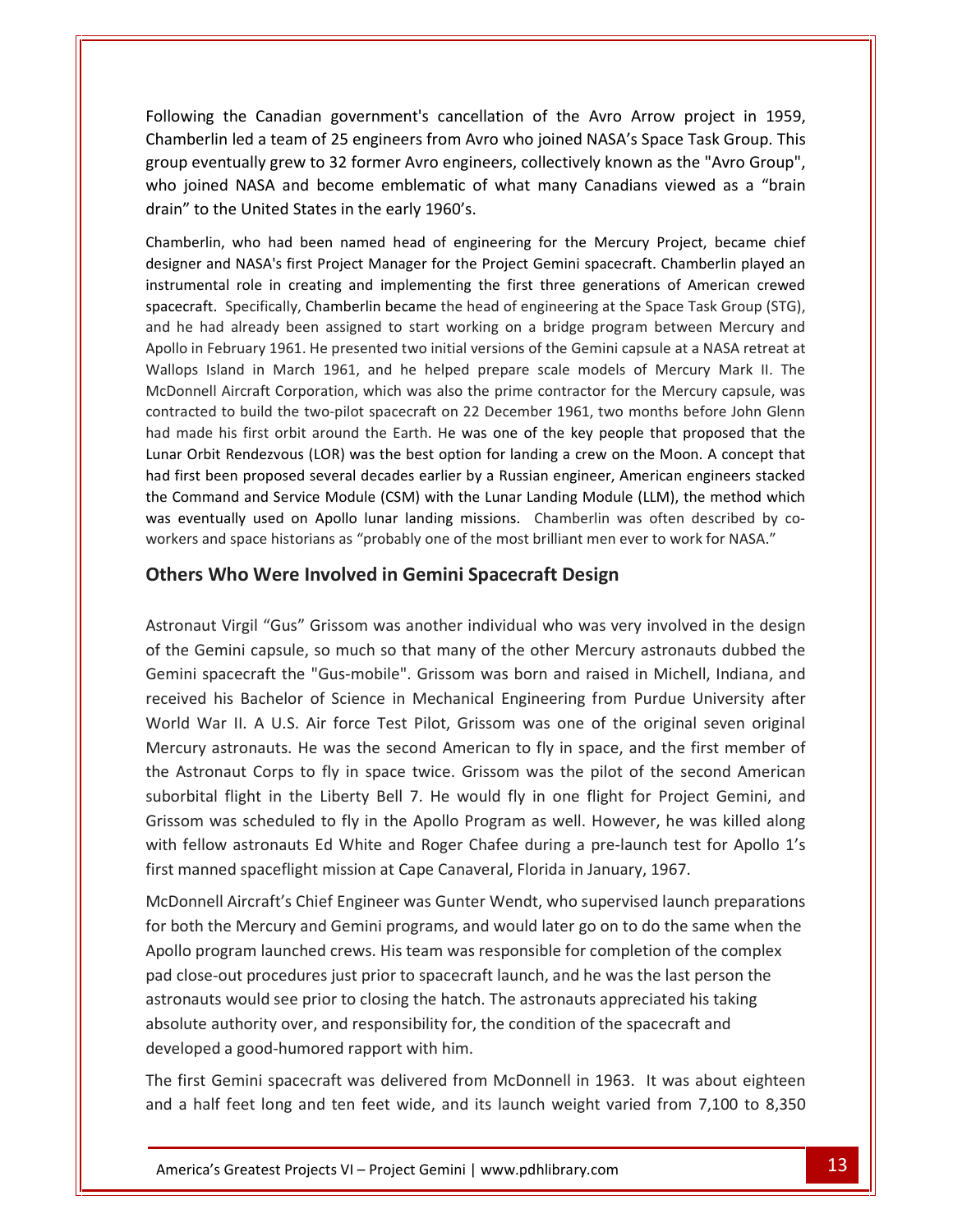depending on the particular flight requirements. The Gemini crew capsule (referred as the **Reentian State Conduct of the particular flight requirements. The Gemini crew capsule (referred to as the <b>Reentry Module**) was essentially an enlarged version of the Mercury capsule. mercury, however, the particular flight requirements. The Gemini crew capsule (referred<br>to as the **Reentry Module**) was essentially an enlarged version of the Mercury capsule.<br>Unlike Mercury, however, the retrorockets, ele Must depending on the particular flight requirements. The Gemini crew capsule (referred<br>
s the **Reentry Module**) was essentially an enlarged version of the Mercury capsule.<br>
Experiency, however, the retrorockets, electrica depending on the particular flight requirements. The Gemini crew capsule (referred<br>he **Reentry Module**) was essentially an enlarged version of the Mercury capsule.<br>Mercury, however, the retrorockets, electrical power, prop pounds, depending on the particular flight requirements. The Gemini crew capsule (referred<br>to as the **Reentry Module**) was essentially an enlarged version of the Mercury capsule.<br>Unlike Mercury, however, the retrorockets, to as the **Reentry Module**) was essentially an enlarged version of the Mercury capsule.<br>Unlike Mercury, however, the retrorockets, electrical power, propulsion systems, oxygen, and water were located in a detachable Adapte



A cutaway illustration of the Gemini spacecraft

### **Launch Vehicle**

themselves. Greatest Projects VI – Project Gemini | www.pdhlibrary.com 144 A cutaway illustration of the Gemini spacecraft<br> **aunch Vehicle**<br>
e Atlas ICBM had been the launch vehicle of choice for the Mercury Project, even though<br>
was late in development, and the Redstone rocket had to be used for Launch Vehicle<br>The Atlas ICBM had been the launch vehicle of choice for the Mercury Project, even though<br>it was late in development, and the Redstone rocket had to be used for the first two<br>manned spaceflights (MR-3 and MR **12.13. The central sustainers in the central sustainers and the central sustains in development, and the Redstone rocket had to be used for the first two ed spaceflights (MR-3 and MR-4). Atlas was informally classified as h Vehicle**<br>as ICBM had been the launch vehicle of choice for the Mercury Project, even though<br>late in development, and the Redstone rocket had to be used for the first two<br>d spaceflights (MR-3 and MR-4). Atlas was informa enginess ICBM had been the launch vehicle of choice for the Mercury Project, even though<br>ate in development, and the Redstone rocket had to be used for the first two<br>spaceflights (MR-3 and MR-4). Atlas was informally classified a theAtias tebut had been the lattilet ventile of enoted for the Mercury Project, even thought<br>as late in development, and the Redstone rocket had to be used for the first two<br>ned spaceflights (MR-3 and MR-4). Atlas was informa it was late in development, and the Redstone rocket had to be used for the first two<br>manned spaceflights (MR-3 and MR-4). Atlas was informally classified as a "stage-and-apaceflights (MR-3 and MR-4). Atlas was informally classified as a "stage-and-a-<br>et; both the central sustainer engine and the set of two booster engines were<br>launch, each drawing from a single set of propellant tanks. At s slide off the missile. From there on, the sustainer engine and verniers would operate by half" rocket; both the central sustainer engine and the set of two booster engines were started at launch, each drawing from a single set of propellant tanks. At staging, the booster engines would be shut off and a series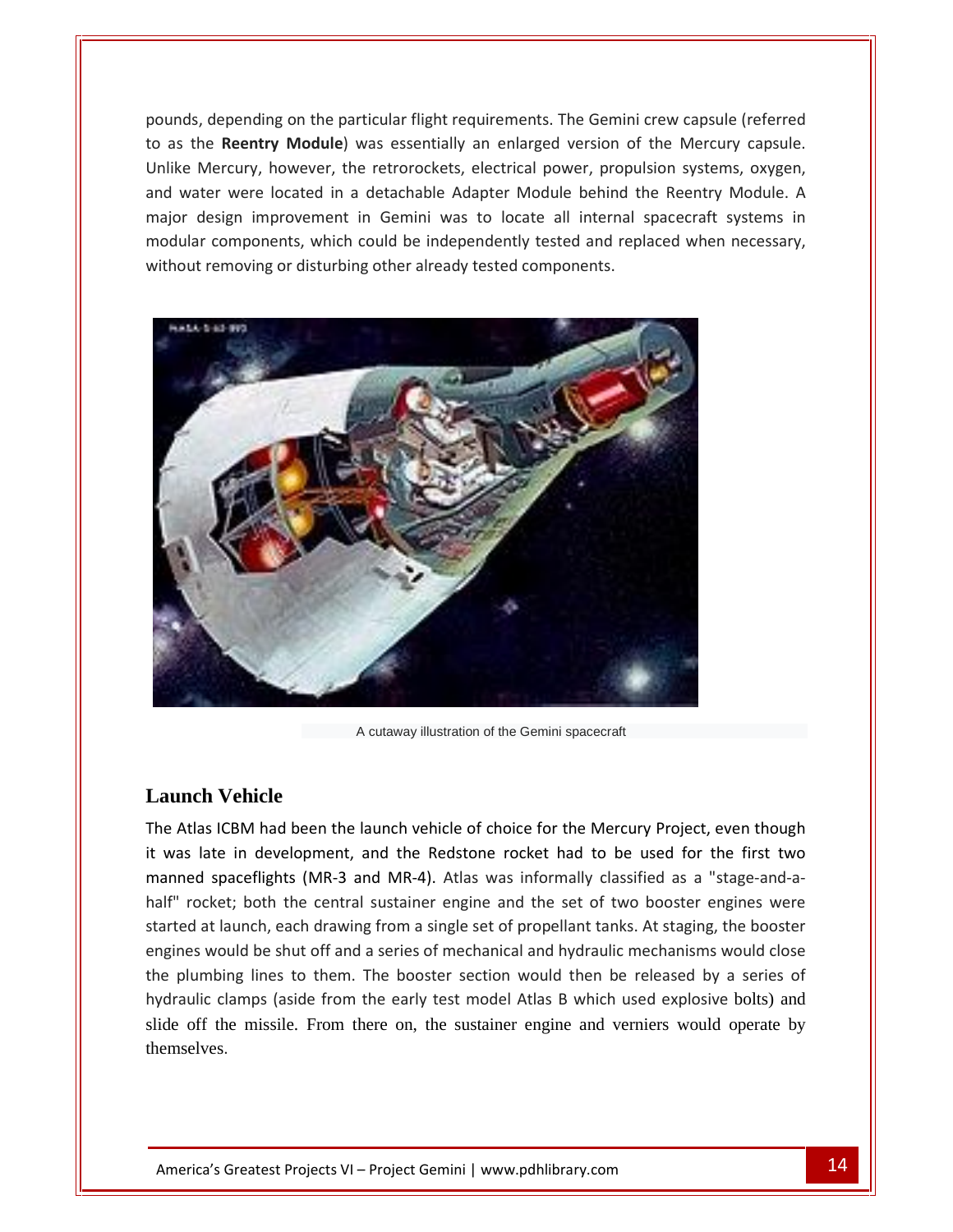staging took place at roughly two minutes into launch, although the exact timing could vary and the model of Atlas as well as the particular mission being flown. The depending on the model of Atlas as well as the particular mission being flown. The taging took place at roughly two minutes into launch, although the exact timing could vary<br>bly depending on the model of Atlas as well as the particular mission being flown. The<br>were more powerful than the sustainer engine taging took place at roughly two minutes into launch, although the exact timing could vary<br>ably depending on the model of Atlas as well as the particular mission being flown. The<br>were more powerful than the sustainer engin er staging took place at roughly two minutes into launch, although the exact timing could vary<br>derably depending on the model of Atlas as well as the particular mission being flown. The<br>ers were more powerful than the sust ter staging took place at roughly two minutes into launch, although the exact timing could vary<br>derably depending on the model of Atlas as well as the particular mission being flown. The<br>ters were more powerful than the su Booster staging took place at roughly two minutes into launch, although the exact timing could vary Booster staging took place at roughly two minutes into launch, although the exconsiderably depending on the model of Atlas as well as the particular missi<br>boosters were more powerful than the sustainer engine and did most boosters were more powerful than the sustainer engine and did most of the lifting for the first two<br>minutes of flight. The stage-and-a-half design mainly came about because of the most functional<br>Atlas design had been fina minutes of flight. The stage-and-a-half design mainly came about because of t<br>Atlas design had been finalized in the mid-1950s, at a time when engineers had<br>how to air-start a rocket engine. Having all engines running at l gn had been finalized in the mid-1950s, at a time when engineers had not yet figured out<br>-start a rocket engine. Having all engines running at liftoff would avoid this problem (the<br>rary Soviet R-7 missile used a similar de nov contemporary Soviet R-7 missile used a similar design for the same reason).

boosters in de la provincia en la provincia en la provincia en la provincia en la provincia en la provincia en<br>Desenvolvers en la provincia en la provincia en la provincia en la provincia en la provincia en la provincia e

The jettisoned engine, therefore, was considered to constitute a "half stage".<br>However, technology advanced quickly, and not long after design work on Atlas was completed by Note: A "stage" of a liquid propellant rocket is normally thought of as tanks and engine(s) together. production

orary Soviet R-7 missile used a similar design for the same reason).<br>
stage" of a liquid propellant rocket is normally thought of as tanks and engine(s) together.<br>
oned engine, therefore, was considered to constitute a "ha Note: A "stage" of a liquid propellant rocket is normally thought of as tanks and engine(s) together.<br>The jettisoned engine, therefore, was considered to constitute a "half stage".<br>However, technology advanced quickly, and jettisoned engine, therefore, was considered to constitute a "half stage".<br>
vever, technology advanced quickly, and not long after design work on Atlas was completed by<br>
Convair engineers, the Glenn L. Martin Aircraft Comp However, technology advanced quickly, and not long after design work on Atlas was comple<br>the Convair engineers, the Glenn L. Martin Aircraft Company of Baltimore, Maryland prop-<br>solution to the air-starting problem. They w Convair engineers, the Glenn L. Martin Aircraft Company of Baltimore, Maryland proposed a<br>
ion to the air-starting problem. They were contracted by the U.S. Air Force to develop, a<br>
entional two-stage design ICBM as an Atl solution to the air-starting problem. They were contracted by the U. S. Air Force to develop, a has air-starting problem. They were contracted by the U.S. Air Force to develop, a two-stage design ICBM as an Atlas backup. They began with the design of the Titan I, r merger with the Marietta Corporation in 1961, they s conventional two-stage design ICBM as an Atlas backup. They began with the design of the Titan I,<br>but after their merger with the Marietta Corporation in 1961, they shifted most of their design and<br>production of the Titan but after their merger with the Marietta Corporation in 1961, they shifted most of their design and production of the Titan rockets to the Titan II ICBM and their civilian derivatives for NASA. high

t after their merger with the Marietta Corporation in 1961, they shifted most of their design and<br>pduction of the Titan rockets to the Titan II ICBM and their civilian derivatives for NASA.<br>e Titan I had used an LR-87engin uction of the Titan rockets to the Titan II ICBM and their civilian derivatives for NASA.<br>Titan I had used an LR-87engine that had been developed in the late 1950's by Aerojet<br>oration, based in Rancho Cordova, California, Titan I had used an LR-87engine that had been developed in the late 1950's by Aerojet<br>oration, based in Rancho Cordova, California, that had been founded by a group of Caltech<br>neers and professors. The **LR87** was a liquid-The Titan I had used an LR-87 engine that had been developed in the late 1950's by Aerojet had used an LR-87engine that had been developed in the late 1950's by Aerojet<br>
, based in Rancho Cordova, California, that had been founded by a group of Caltech<br>
nd professors. The **LR87** was a liquid-propellant rocket wh Corporation, based in Rancho Cordova, California, that had been founded by a group of Caltech based in Rancho Cordova, California, that had been founded by a group of Caltech<br>nd professors. The **LR87** was a liquid-propellant rocket which was used on the first stages<br>A's and launch vehicles. Composed of twin motors eng of early ICBM's and launch vehicles. Composed of twin motors with separate combustion chambers<br>and turbopump machinery, they were considered single units, first flying in 1959. The reasonably<br>high density of liquid propell of early ICBM's and launch vehicles. Composed of twin motors with separate combustion chambers<br>and turbopump machinery, they were considered single units, first flying in 1959. The reasonably<br>high density of liquid propell rroopump macninery, they were considered single units, first flying in 1959. The reasonably<br>ensity of liquid propellant allowed the volume of the propellant tanks to be relatively low, and<br>eight centrifugal turbopumps coul high density of liquid propellant allowed the volume of the propellant tanks to be relatively low, and rifugal turbopumps could be used to pump the propellant from the tanks into the<br>mber. This meant that the propellants could be kept under low pressure, permitting<br>ass propellant tanks, which resulted in a high mass ratio f combustion chamber. This meant that the propellants could be kept under low pressure, permitting co.<br>+ho was

propellant combination used in the Titan II rocket engine were nitrogen terms into the chamber. This meant that the propellants could be kept under low pressure, permitting w-mass propellant tanks, which resulted in a high the oxidizer and head at the formulation of the LR-87 engine, renamed the LR-87-5,<br>the over, the Titan II used a modified version of the LR-87 engine, renamed the LR-87-5,<br>trelied on a **hypergolic propellant combination**, However, the Titan II used a modified version of the LR-87 engine, renamed the LR-87-5,<br>that relied on a **hypergolic propellant combination**, in which case the components<br>spontaneously ignite when they come into contact wi wever, the Titan II used a modified version of the LR-87 engine, renamed the **LR-87-5**,<br>at relied on a **hypergolic propellant combination**, in which case the components<br>ontaneously ignite when they come into contact with e that relied on a **hypergolic propellant combination**, in which case the components ied on a **hypergolic propellant combination**, in which case the components<br>eously ignite when they come into contact with each other. The components of the<br>lic propellant combination used in the Titan II rocket engine were spontaneously hypergolic propellant combination used in the Titan II rocket engine were nitrogen tetroxide<br>for the oxidizer and Aerozine 50 for the fuel. Nitrogen tetroxide is a popular oxidizer that<br>was first used in large quantities o for the oxidizer and Aerozine 50 for the fuel. Nitrogen tetroxide is a popular oxidizer that<br>was first used in large quantities on the Titan rockets, and it is still used today by both the U.<br>S. and Russia. It was first in used in large quantities on the Titan rockets, and it is still used today by both the U.<br>
ussia. It was first introduced by the Germans during World War II, and it became the<br>
of choice because of its chemical properties o S. and Russia. It was first introduced by the Germans during World War II, and it became the It was first introduced by the Germans during World War II, and it became the<br>of choice because of its chemical properties of being storable in liquid form at room<br>tures.<br>50 is a 50%/50% mixture of hydrazine, an inorganic oxidizer of choice because of its chemical properties of being storable in liquid form at room

rocket fuel, typically with nitrogen tetroxide as the oxidizer. Even though the LR-87-5 was a pergolic fuel for the Titan II rocket engines, is more stable than hydrazine alone,<br>
nigher density and boiling point than UDMH. It continues in wide use today as a<br>
t engine, which could not be throttled or restarted in f oxidizer of choice because of its chemical properties of being storable in liquid form at room<br>temperatures.<br>Aerozine 50 is a 50%/50% mixture of hydrazine, an inorganic compound, and UDMH,<br>another inorganic compound with temperatures.<br>Aerozine 50 is a 50%/50% mixture of hydrazine, an inorganic compound, and UDMH,<br>another inorganic compound with a pungent ammonia-type smell, for its fuel for the Titan II<br>rockets. This new hypergolic combina Aerozine 50 is a 50%/50% mixture of hydrazine, an inorganic compound, and UDMH,<br>another inorganic compound with a pungent ammonia-type smell, for its fuel for the Titan II<br>rockets. This new hypergolic combination was origi izine 50 is a 50%/50% mixture of hydrazine, an inorganic compound, and UDMH,<br>her inorganic compound with a pungent ammonia-type smell, for its fuel for the Titan II<br>ets. This new hypergolic combination was originally devel anoth $\epsilon$ r inorganic compound with a pungent ammonia-type smell, for its fuel for the Titan II<br>i. This new hypergolic combination was originally developed by Aerojet in the late<br>to replace the liquid oxygen and RP-1 (refined petrol rockets. This new hypergolic combination was originally developed by Aerojet in the late new hypergolic combination was originally developed by Aerojet in the late<br>blace the liquid oxygen and RP-1 (refined petroleum – think jet fuel or high-<br>ne) combination that was used in the Titan I. Aerozine 50, also a sto 1950's to replace the liquid oxygen and RP-1 (refined petroleum  $-$  think jet fuel or highgrade kerosene) combination that was used in the Titan I. Aerozine 50, also a storable, high-<br>energy, hypergolic fuel for the Titan II rocket engines, is more stable than hydrazine alone,<br>and has a higher density and boili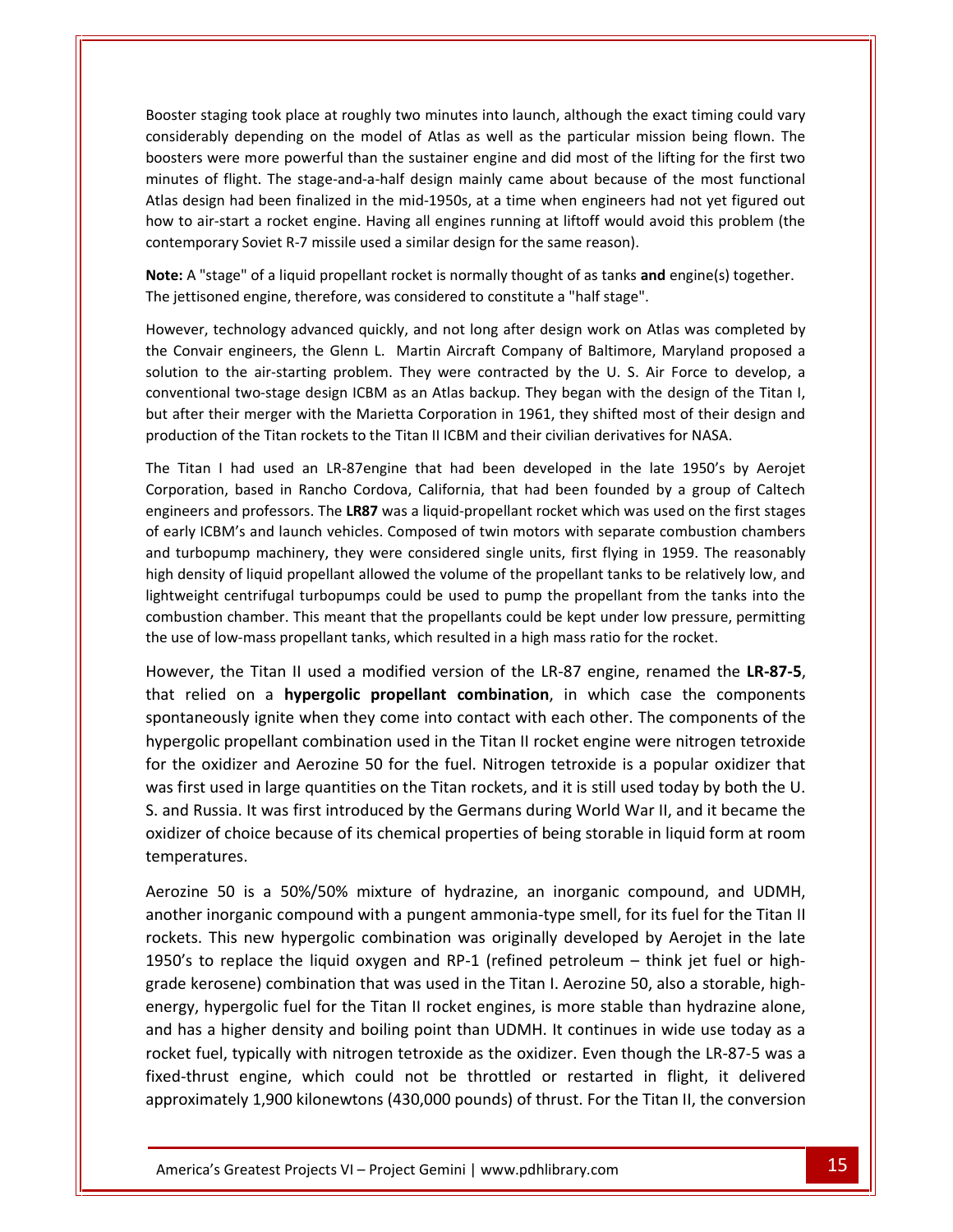the engines to <sup>a</sup> hypergolic propellant combination allowed Titan II missiles to be kept For the engines to a hypergolic propellant combinat<br>fully fueled and ready to launch on short notice. First Titan II guidance system was designed by engineers at the Charles Stark Draper<br>First Titan II guidance system was designed by engineers at the Charles Stark Draper is to a hypergolic propellant combination allowed Titan II missiles to be kept<br>nd ready to launch on short notice.<br>In II guidance system was designed by engineers at the Charles Stark Draper<br>at Massachusetts Institute of T of the er

he engines to a hypergolic propellant combination allowed Titan II missiles to be kept<br>fueled and ready to launch on short notice.<br>first Titan II guidance system was designed by engineers at the Charles Stark Draper<br>prator of the engines to a hypergolic propellant combination allowed Titan II missiles to be kept<br>fully fueled and ready to launch on short notice.<br>The first Titan II guidance system was designed by engineers at the Charles Stark I and ready to launch on short notice.<br>
The II guidance system was designed by engineers at the Charles Stark Draper<br>
es at Massachusetts Institute of Technology in Cambridge, MA. The laboratory<br>
The well-known for develop The first Titan II guidance system was designed by engineers at the Charles Stark Draper The first Titan II guidance system was designed by engineers at the Charles Stark Draper<br>Laboratories at Massachusetts Institute of Technology in Cambridge, MA. The laboratory<br>had become well-known for developing guidance, The mst Titali in guidance system was designed by engine<br>Laboratories at Massachusetts Institute of Technology in<br>had become well-known for developing guidance, navigati<br>systems; fault-tolerant computing; advanced algorith Imme well-known for developing guidance, navigation, and control technologies and<br>
fault-tolerant computing; advanced algorithms and multichip module technology,<br>
solutions; and modeling and simulation. The actual microele systems; fault-tolerant computing; advanced algorithms and multichip module technology, the solutions; and modeling and simulation. The actual microelectromechanical<br>tivere manufactured by the AC Spark Plug Division of General Motors Corporation,<br>missile guidance computer (MGC) was an IBM.<br>twelve Titan II lau software solutions; and modeling and simulation. The actual microelectromechanical<br>systems were manufactured by the AC Spark Plug Division of General Motors Corporation,<br>and the missile guidance computer (MGC) was an IBM.<br> and the missile guidance computer (MGC) was an IBM.

were manufactured by the AC Spark Plug Division of General Motors Corporation,<br>missile guidance computer (MGC) was an IBM.<br>twelve Titan II launch vehicles would be utilized to launch two U.S. unmanned<br>est launches and ten and the missile guidance computer (MGC) was an IBM.<br>
Overall, twelve Titan II launch vehicles would be utilized to launch two U.S. unmanned<br>
Gemini test launches and ten manned capsules with two-man crews All Gemini flight rall, twelve Titan II launch vehicles would be utilized to launch two U.S. unmanned<br>ini test launches and ten manned capsules with two-man crews All Gemini flights were<br>ched from Launch Complex 19 (LC-19) at Cape Kennedy A Overall, twelve Titan II launch vehicles would be utilized to launch two U.S. unmanned<br>Gemini test launches and ten manned capsules with two-man crews All Gemini flights were Gemini test launches and ten manned capsules with two-man crews All Gemini flights were<br>launched from Launch Complex 19 (LC-19) at Cape Kennedy Air Force Station in Florida.<br>Gemini was the first program to use the newly bu From Launch Complex 19 (LC-19) at Cape Kennedy Air Force Station in Florida.<br>
as the first program to use the newly built Mission Control Center outside<br>
Texas for manned flight-control. All of the launches would prove to launched from Launch Complex 19 (LC-19) at Cape Kennedy Air Force Station in Florida. From Edution Complex 15 (EC 15) at Ca<br>
vas the first program to use the newl<br>
Texas for manned flight-control. All of th<br>
is became part of the U. S. Air Force's ir<br>
ing other American military payloads<br>
satellites. Titans 1987, lifting other American military payloads as well as civilian agency intelligencegeneral criterion among NASA Administrators and the STG was that the duration of a<br>general criterion among NASA Administrators and the STG was that the duration of a gathering satellites. Titans have also been used to send highly successful interplanetary scientific probes throughout our Solar System.

### **Endurance of Humans and Equipment** to

landing satemes. Thans have also been used to send highly succession interplanetally<br>landing probes throughout our Solar System.<br>**Trance of Humans and Equipment**<br>eneral criterion among NASA Administrators and the STG was t lunar landing and safe return would be at least eight days. Consequently, eleven of the twelve missions to be performed in Project Gemini had a duration of at least eight days, urance of Humans and Equipment<br>
general criterion among NASA Administrators and the STG was that the duration of a<br>
Landing and safe return would be at least eight days. Consequently, eleven of the<br>
ve missions to be perfo **ndurance of Humans and Equipment**<br>e general criterion among NASA Administrators and the STG was that the duration of a<br>lar landing and safe return would be at least eight days. Consequently, eleven of the<br>elve missions to  $\mathbf{r}$ general criterion among NASA Administrators and the STG was that the duration of a<br>ar landing and safe return would be at least eight days. Consequently, eleven of the<br>lve missions to be performed in Project Gemini had a d  $\rho$ .  $\rho$ Fine general enterion among NASA Administrators and the 510 was that the duration<br>lunar landing and safe return would be at least eight days. Consequently, eleven<br>twelve missions to be performed in Project Gemini had a dur we missions to be performed in Project Gemini had a duration of at least eight days, enough for a trip to the Moon and a safe return to Earth. The Gemini Program planned ature endurance missions that went as long as two we long enough for a trip to the Moon and a safe return to Earth. The Gemini Program planned bugh for a trip to the Moon and a safe return to Earth. The Gemini Program planned<br>
in endurance missions that went as long as two weeks, which would be ample time<br>
bnauts to get to and from the moon. During these lengthy to feature endurance missions that went as long as two weeks, which would be ample time endurance missions that went as long as two weeks, which would be ample time<br>uts to get to and from the moon. During these lengthy flights, NASA intended to<br>ysiological studies of the human body in lunar mission duration f perform physiological studies of the human body in lunar mission duration flights.

for astronauts to get to and from the moon. During these lengthy flights, NASA intended to<br>perform physiological studies of the human body in lunar mission duration flights.<br>The Soviet Union had moved well ahead of the U.S hysiological studies of the human body in lunar mission duration flights.<br>
I Union had moved well ahead of the U.S. in the **Space Race** with the flight of<br>
That was a spaceflight of the Soviet space program that was intend  $\overline{a}$ inception and moved well ahead of the U.S. in the **Space Race** with the flight of 3. That was a spaceflight of the Soviet space program that was intended to ine the ability of the human body to function in conditions of we  $\frac{1}{2}$ 3. That was a spaceflight c<br>ine the ability of the human bo<br>e endurance of the Vostok<br>ev orbited the Earth 64 times<br>This was a feat which would<br>of Proiect Gemini in 1965. determine the ability of the human body to function in conditions of weightlessness, and to termine the ability of the human body to function in conditions of weightlessness, and to<br>it the endurance of the Vostok spacecraft over longer flights. Cosmonaut Andriyan<br>colayev orbited the Earth 64 times over nearly fou test the endurance of the Vostok spacecraft over longer flights. Cosmonaut Andriyan<br>
orbited the Earth 64 times over nearly four days in space, between 11-15 August<br>
is was a feat which would not be matched by the United States unt Nikolayev orbited the Earth 64 times over nearly four days in space, between 11-15 August<br>1962. This was a feat which would not be matched by the United States until the early<br>phases of Project Gemini in 1965.<br>In actuality 1962. This was a feat which would not be matched by the United States until the early phases of Project Gemini in 1965.

cosmonauts aboard the two capsules also communicated with each other via radio, the first v, Vostok 3 and Vostok 4 were launched just one day apart on trajectories that<br>he two spacecrafts within approximately 4.0 miles of one another. The<br>s aboard the two capsules also communicated with each other via radio, t was a feat which would not be matched by the United States until the early<br>
oject Gemini in 1965.<br>
Vostok 3 and Vostok 4 were launched just one day apart on trajectories that<br>
e two spacecrafts within approximately 4.0 mil In actuality, Vostok 3 and Vostok 4 were launched just one day apart on trajectories that<br>brought the two spacecrafts within approximately 4.0 miles of one another. The<br>cosmonauts aboard the two capsules also communicated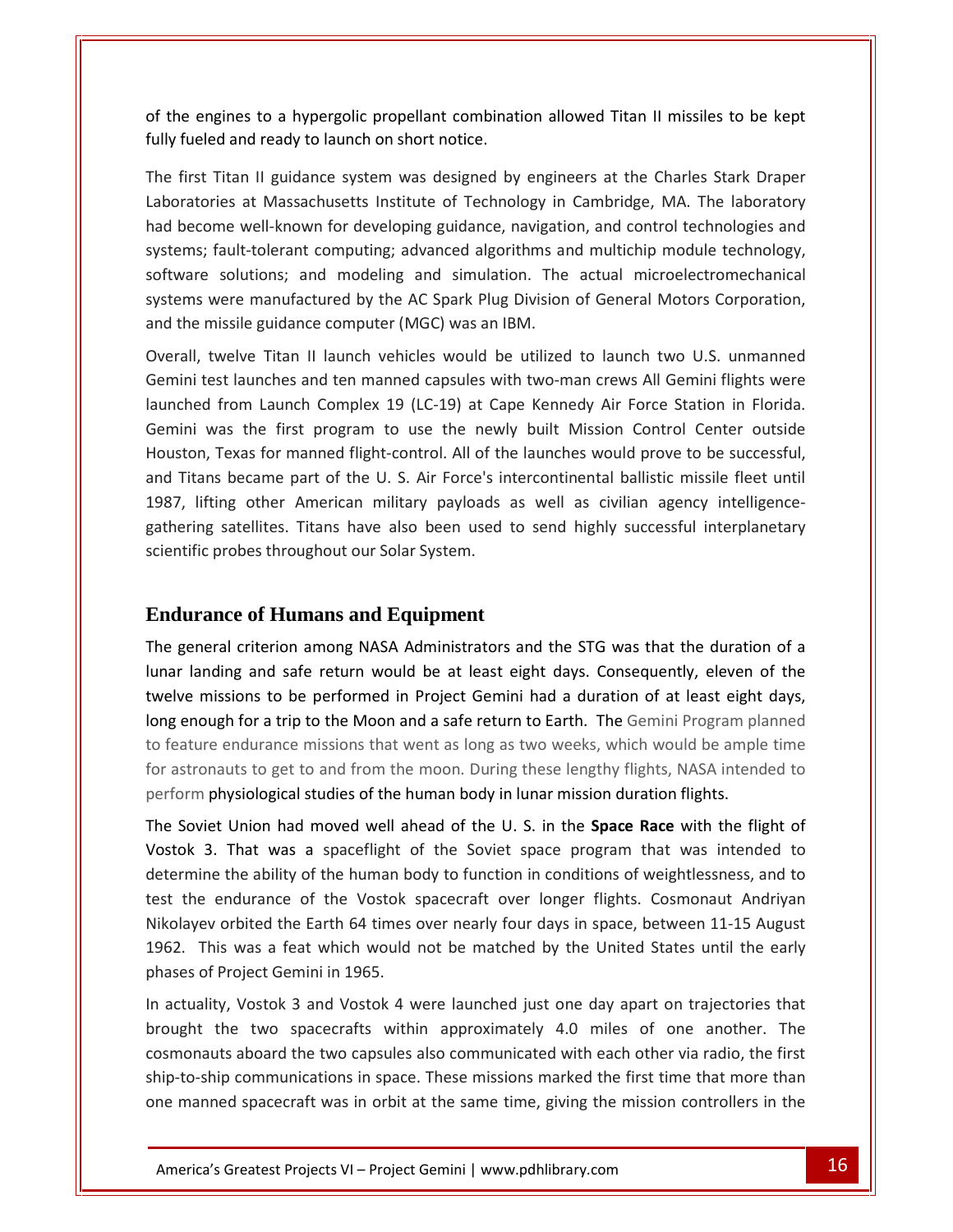Union the opportunity to learn to manage multiple spacecrafts, and moving the Soviet Union the opportunity to learn to manage multiple spacecrafts, and moving the Soviets much further ahead of the United States. **Relative Soviet Union the opportunity to learn to manage multiple spacecrafts, and moving<br>
<b>Rendezvous and Docking, Space-"Walks" and Other Maneuvers**<br> **Rendezvous and Docking, Space-"Walks" and Other Maneuvers** 

### **2. Docking, Space Walking, Lunar Landing Programs Docking, Space Walking, Lunar Landing Programs<br>
Indezvous and Docking, Space-"Walks" and Other Maneuvers<br>
Indimentary planning of the NASA Administrators in the early stages of the Apollo**  $2<sub>r</sub>$  $\blacksquare$ samples in  $\blacksquare$

#### Rendezvous and Docking, Space-"Walks" and Other Maneuvers

**Oocking, Space Walking, Lunar Landing Programs<br>Evous and Docking, Space-"Walks" and Other Maneuvers<br>mentary planning of the NASA Administrators in the early stages of the Apollo<br>was that the astronauts would land on the M Existing, Space Wanking, Editate Earting 1 tograms**<br>**Exocus and Docking, Space-"Walks" and Other Maneuvers**<br>mentary planning of the NASA Administrators in the early stages of the Apollo<br>was that the astronauts would land **vous and Docking, Space-"Walks" and Other Maneuvers**<br>entary planning of the NASA Administrators in the early stages of the Apollo<br>vas that the astronauts would land on the Moon, leave the spacecrafts, and collect<br>f the Mo **Example 22 Syous and Docking, Space-"Walks" and Other Maneuvers**<br>imentary planning of the NASA Administrators in the early stages of the Apollo<br>i was that the astronauts would land on the Moon, leave the spacecrafts, and  $\mathbb{R}^d$ Intary planning of the NASA Administrators in the early stages of the Apollo<br>In that the astronauts would land on the Moon, leave the spacecrafts, and collect<br>the Moon's surface. Thus, the members of the STG invented the t space comments However, the Soviet Union remained fiercely competitive in maintaining the Soviet Union remained fiercely stages of the STG invented the term Extra ctivity (EVA) in the early stages of Project Gemini. To support this, and early<br>E lead it had gained in manned spaceflight. The Soviets ordered the conversion of its Moon's surface. Thus, the members of the STG invented the term Extra ular Activity (EVA) in the early stages of Project Gemini. To support sampics or EVA) in the early stages of Project Gemini. To support this, and other<br>ctives which might include future scientific experiments, Project Gemini<br>the capability for astronauts to work outside their two-man Earth orbiting<br>How  $\sum_{i=1}^{n}$ rectives which might include future scientific experiments, Project Gemini<br>the capability for astronauts to work outside their two-man Earth orbiting<br>However, the Soviet Union remained fiercely competitive in maintaining t Apollo objectives which might include future scientific experiments, Project Gemini to objectives which hight metade facate selentine experiments, Froject defiling<br>loped the capability for astronauts to work outside their two-man Earth orbiting<br>ecraft. However, the Soviet Union remained fiercely competiti developed the capability for astronauts to work outside their two-man Earth orbiting<br>spacecraft. However, the Soviet Union remained fiercely competitive in maintaining the spacecraft. However, the<br>early lead it had gained<br>single-pilot Vostok capsu<br>spacecraft renamed Vosk<br>able to launch two of thei<br>first manned Gemini. early lead it had gained in manned spaceflight. The Soviets ordered the conversion of its<br>single-pilot Vostok capsule to be quickly redesigned into a two- or three-cosmonaut<br>spacecraft renamed Voskhod in order to compete w gle-pilot Vostok capsule to be quickly redesigned into a two- or three-cosmonaut<br>cecraft renamed Voskhod in order to compete with Gemini. The Soviets were actually<br>e to launch two of their two-man Voskhod capsules before t spacecraft renamed Voskhod in order to compete with Gemini. The Soviets were actually<br>able to launch two of their two-man Voskhod capsules before the U.S. was able to launch its<br>first manned Gemini.<br>However, the Voskhod's able to launch two of their two-man Voskhod capsules before the U.S. was able to launch its first manned Gemini.

allowing a spacewalking astronaut to exit and re-enter the depressurized cabin<br>allowing a spacewalking cosmonaut to exit and re-enter the<br>allowing a spacewalking astronaut to exit and re-enter the<br>allowing a spacewalking a r, the Voskhod's flight system required cooling by cabin air to prevent overheating,<br>an airlock was required for the spacewalking cosmonaut to exit and re-enter the<br>nile it remained pressurized. Conversely, the Gemini avio wasever, the Voskhod's flight system required cooling by cabin air to prevent overheating,<br>
at an airlock was required for the spacewalking cosmonaut to exit and re-enter the<br>
1 while it remained pressurized. Conversely, the inowe the outer airlock was required for the spacewalking cosmonaut to exit and reabin while it remained pressurized. Conversely, the Gemini avionics did not cooling, allowing a spacewalking astronaut to exit and re-enter the de In while it remained pressurized. Conversely, the Gemini avionics did not require air<br>
ing, allowing a spacewalking astronaut to exit and re-enter the depressurized cabin<br>
ugh an open hatch. Because of this factor, the dur cooling, allowing a spacewalking astronaut to exit and re-enter the depressurized cabin<br>through an open hatch. Because of this factor, the duration of the EVA for the United States<br>was shorter and simpler than that of the through an open hatch. Because of this factor, the duration of the EVA for the United States open hatch. Because of this factor, the duration of the EVA for the United States<br>
r and simpler than that of the Soviets, primarily because the Soviet EVA began<br>
uter airlock hatch was open and the cosmonaut was in a vacu was shorter and simpler than that of the Soviets, primarily because the Soviet EVA began

was shorter and simpler than that of the Soviets, primarily because the Soviet EVA began<br>when the outer airlock hatch was open and the cosmonaut was in a vacuum.<br>The first EVA was performed on March 18, 1965, by Soviet cos when the outer airlock hatch was open and the cosmonaut was in a vacuum.<br>The first EVA was performed on March 18, 1965, by Soviet cosmonaut Alexi Leonov, who<br>spent 12 minutes outside the Voskhod 2 spacecraft. Carrying a wh The first EVA was performed on March 18, 1965, by Soviet cosmonaut Alexi Leonov, who<br>spent 12 minutes outside the Voskhod 2 spacecraft. Carrying a white metal backpack<br>containing 45 minutes of breathing pressurization oxyg end 12 minutes outside the Voskhod 2 spacecraft. Carrying a white metal backpack<br>
taining 45 minutes of breathing pressurization oxygen, Leonov had no means to control<br>
motion other than pulling on his 50 ft. tether. After containing 45 minutes of breathing pressurization oxygen, Leonov had no means to control re-enter the capsule through the inflatable cloth airlock, which was about four feet in<br>the capsule that pulling on his 50 ft. tether. After the flight, he claimed this was easy,<br>this space suit had ballooned from its inte diameter and barely eight feet long. He improperly entered the airlock head-first and got<br>diameter and ballooned from its internal pressure against the vacuum of space,<br>stiffening so much that he could not activate the shu ns m<br>. but his space suit had ballooned from its internal pressure against the vacuum of space, stiffening so much that he could not activate the shutter on his chest-mounted camera.

his suit, thus risking "the bends". This added another twelve minutes to his time in vacuum, causing him to become seriously overheated from the exertion. Misrepresenting to the ways. He could not get back into the spacecraft without reducing the pressure in<br>
us risking "the bends". This added another twelve minutes to his time in vacuum,<br>
m to become seriously overheated from the exertion. Misrep sideways. He could not get back into the spacecraft without reducing the pressure in<br>sing so much that he could not activate the shutter on his chest-mounted camera.<br>Figures in the space-walk, the suit stiffening caused a suit ins space suit had bandoned from its internal pressure against the vacuum of space,<br>stiffening so much that he could not activate the shutter on his chest-mounted camera.<br>At the end of his space-walk, the suit stiffen nd of his space-walk, the suit stiffening caused a more serious problem: Leonov had<br>ter the capsule through the inflatable cloth airlock, which was about four feet in<br>r and barely eight feet long. He improperly entered the At the end of his space-walk, the suit stiffening caused a more serious problem: Leonov had e end of his space-walk, the suit stiffening caused a more serious problem: Leonov had<br>enter the capsule through the inflatable cloth airlock, which was about four feet in<br>ter and barely eight feet long. He improperly ente to re-enter the capsule through the inflatable cloth airlock, which was about four feet in enter the capsule through the inflatable cloth airlock, which was about four feet in<br>eter and barely eight feet long. He improperly entered the airlock head-first and got<br>sideways. He could not get back into the spacecraft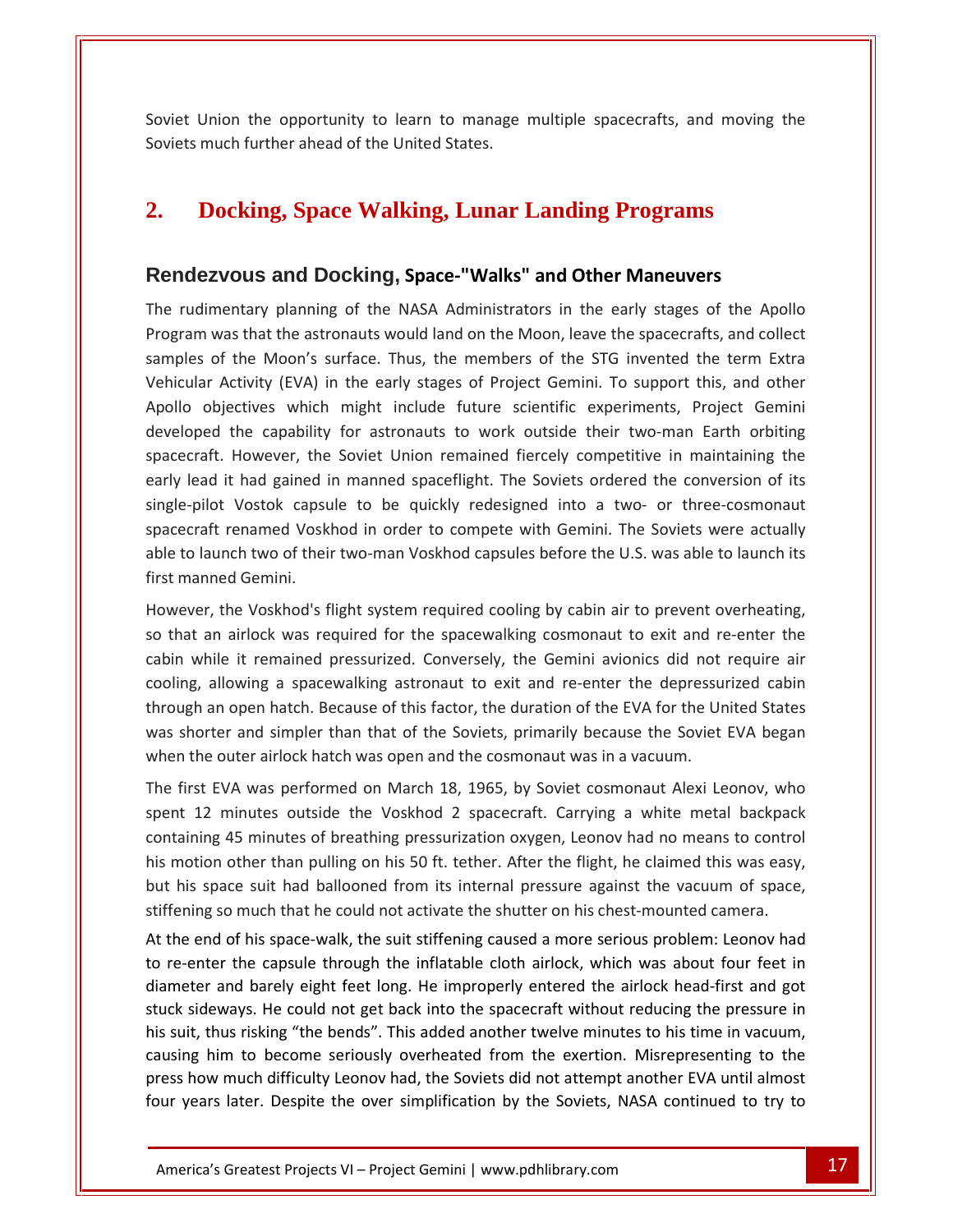the process of working outside the spacecraft, developing many innovations EVA, and pioneered numerous orbital spacecraft, developing many innovations<br>EVA, and pioneered numerous orbital spacecraft maneuvers to achieve and docking in outer space. the process of working o<br>
ng EVA, and pioneered n<br>
vous and docking in outer spa<br> **Project Gemini 1.**rocess or working outside the spa $A$ , and pioneered numerous orbited docking in outer space.<br>**CCT Gemini**<br>**Astronaut Selections** 

### C.

rendezvous

#### 1.

The astronaut corps that supported Project Gemini included the **Mercury Seven, New Nine,** and the **1963 Astronaut Class.** During the program, three astronauts died in aircrashes during training, including the prime crew for Gemini 9. This mission was flown by the backup crew, the The astronaut corps that supported Project Gemini included<br>the **1963 Astronaut Class.** During the program, three a<br>training, including the prime crew for Gemini 9. This mission<br>only time that has happened in NASA's history aut corps that suppo<br>**Astronaut Class.**<br>Iluding the prime creat has happened in<br>**Seven** 

The **Mercury Seven** were the group of seven Mercury Project astronauts announced by NASA on 09 April 1959. They were also referred to as the **Original Seven** or **Astronaut Group 1**. They piloted the manned spaceflights of the Mercury program from May 1961 to May 1963. All seven original American astronauts were graduate engineers and test pilots whose backgrounds are well-defined in **Americaís Greatest Projects & Their Engineers <sup>ñ</sup> Vol IV.** They were, in order of travel to outer space:

- 1. **Alan Shepard**, the first American in outer space, who became the fifth American to walk on the moon.
- 2. **Gus Grissom**, the second American in space, who also was a pilot in the Gemini Program, but died in a pre-launch flight in the Apollo Program in 1967
- 3. **John Glenn**, who was the first American to orbit the Earth (3 orbits), became a senator from Ohio, and was the oldest person to participate in the Space Shuttle Program.
- 4. **Scott Carpenter**, the second American to orbit the Earth (also 3 orbits), who was criticized (possibly unjustifiably) after his flight, and never flew for NASA again
- 5. **Wally Schirra**, who performed a six-orbit flight, and also flew in both the Gemini and Apollo Programs, becoming the first person to go into outer space three times
- 6. **L. Gordon Cooper**, who flew the sixth Mercury mission, and later was able to command a Gemini mission.
- 7. **Deke Slayton**, who was initially grounded due to an atrialfibrillation condition, became Director of Flight Crew Operations, and later flew in the Apollo-Soyuz Program.

Greatest Projects VI – Project Gemini | www.pdhlibrary.com **18**<br>Greatest Projects VI – Project Gemini | www.pdhlibrary.com 18<br>18 Of the original Mercury Seven astronauts, three of them (Grissom, Schirra, and Cooper) also flew on Gemini missions, and Shepard and Schirra were able to command Apollo missions as well.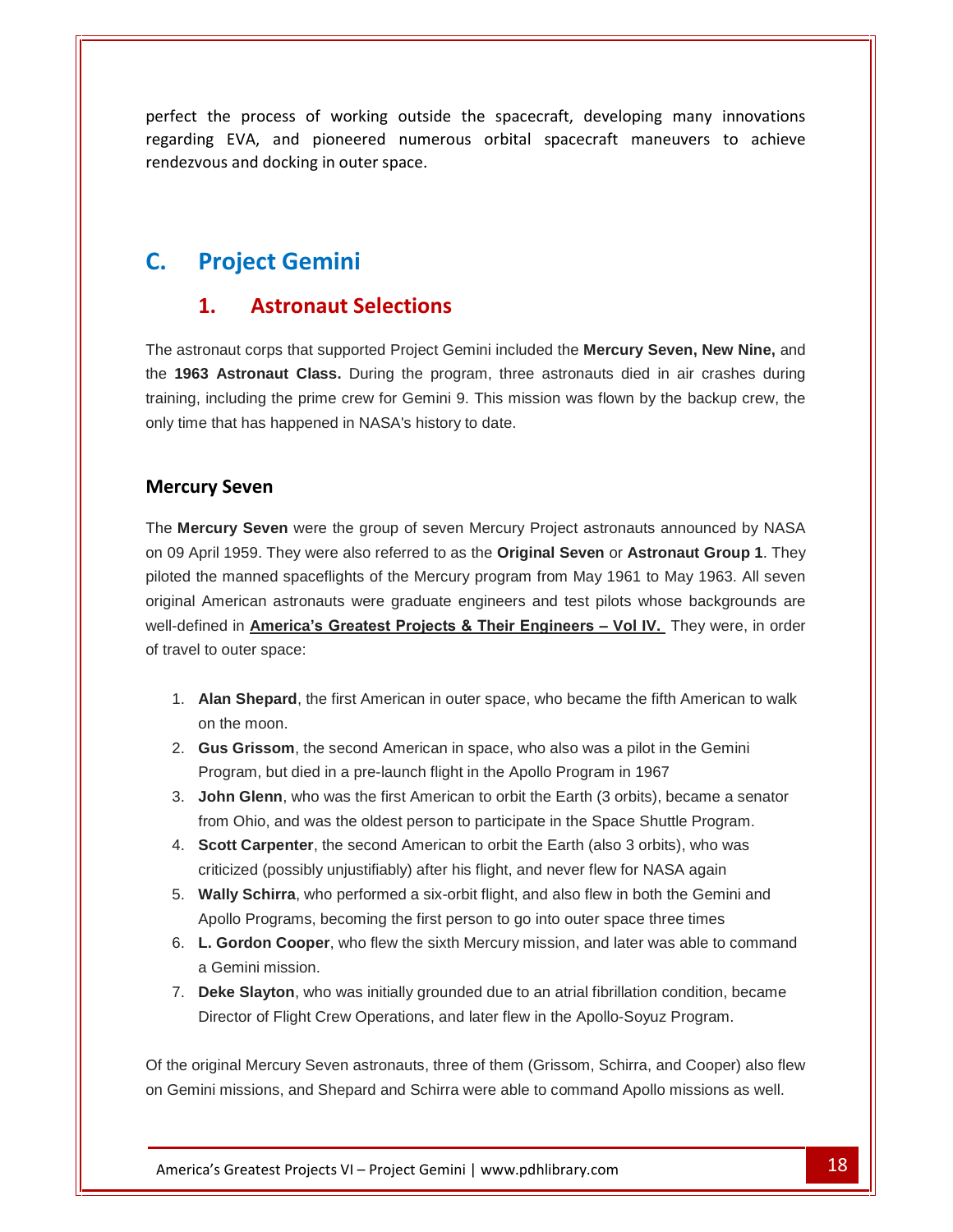# **Nine New Nine**

selected and the control of

 **Group <sup>2</sup>**, also known as **NASAís New Nine**, was the second group of astronauts and announced on September 17, 1962. The group was required to augment the same announced on September 17, 1962. The group was required to augment the ine<br>
ut Group 2, also known as NASA's New Nine, was the second group of astronauts<br>
and announced on September 17, 1962. The group was required to augment the<br>
Mercury Seven with the announcement of the Gemini Program as w **Example:**<br> **Example 2.** The second group of astronauts<br> **Example announced on September 17, 1962. The group was required to augment the**<br> **Example 18. The Original 7 Second 19. The Original 7 Second 7 Second 2. While the v Nine**<br> **onaut Group 2**, also known as **NASA's New Nine**, was the second group of astronauts<br>
tted and announced on September 17, 1962. The group was required to augment the<br>
nal Mercury Seven with the announcement of th **Shallenges of rendezvous and preparation for lunar landing would lead to the selection**<br>thal Mercury Seven with the announcement of the Gemini Program as well as the Apollo<br>ram, which had been announced, but was far from Astronaut Group 2, also known as NASA's New Nine, was the second group of astronauts ronaut Group 2, also known as NASA's New Nine, was the second group of astronauts<br>ected and announced on September 17, 1962. The group was required to augment the<br>ginal Mercury Seven with the announcement of the Gemini Pro selected and announced on September 17, 1962. The group was required to augment the and announced on September 17, 1962. The group was required to augment the<br>lercury Seven with the announcement of the Gemini Program as well as the Apollo<br>which had been announced, but was far from being resolved. While th original Mercury Seven with the announcement of the Gemini Program as well as the Apollo nal Mercury Seven with the announcement of the Gemini Program as well as the Apollo<br>
ram, which had been announced, but was far from being resolved. While the Original 7<br>
been selected to accomplish the risky but more fund Program, which had been announced, but was far from being resolved. While the Original 7 had been selected to accomplish the risky but more fundamental task of orbital flight, the new challenges of rendezvous and preparation for lunar landing would lead to the selection challenges of rendezvous and preparation for lunar landing would lead to the selection<br>andidates with advanced engineering degrees as well as test pilot experience. In<br>ion, Group 2 became the first group with accepted civi of candidates with advanced engineering degrees as well as test pilot experience. In with advanced engineering degrees as well as test pilot experience. In<br>up 2 became the first group with accepted civilian test pilots, although each<br>had a considerable amount of previous military experience. Of the nine ne addition, Group 2 became the first group with accepted civilian test pilots, although each Group 2 became the first group with accepted civilian test pilots, although each<br>ted had a considerable amount of previous military experience. Of the nine new<br>s, all except **Elliot See** flew at least one Gemini mission.<br>b man selected had a considerable amount of previous military experience. Of the nine new astronauts, all except Elliot See flew at least one Gemini mission.

from details a considerable amount of previous military experience. Of the nine new<br>Ill except **Elliot See** flew at least one Gemini mission.<br>The in 1927 in Dallas, Texas. After high school graduation, he received and to t by NASA in the second group of astronauts. He was chosen as the prime comment to the U.S. Merchant Marine Academy, from which he graduated with a r of Science degree in 1949. He later obtained a Master of Science degree in was born in 1927 in Dallas, Texas. After high school graduation, he received an<br>intment to the U. S. Merchant Marine Academy, from which he graduated with a<br>elor of Science degree in 1949. He later obtained a Master of Sci See was born in 1927 in Dallas, Texas. After high school graduation, he received an born in 1927 in Dallas, Texas. After high school graduation, he received an<br>
int to the U.S. Merchant Marine Academy, from which he graduated with a<br>
of Science degree in 1949. He later obtained a Master of Science degree appointment to the U.S. Merchant Marine Academy, from which he graduated with a ment to the U. S. Merchant Marine Academy, from which he graduated with a<br>
of Science degree in 1949. He later obtained a Master of Science degree in<br>
ring from UCLA in 1962. See was also a naval aviator and test pilot whe Bachelor Bachelor of Science d<br>Engineering from UCL/<br>chosen by NASA in the<br>pilot for what would l<br>crewmate Charles Bass<br>Aircraft plant, where<br>simulator training. en by NASA in the second group of astronauts. He was chosen as the prime command<br>for what would have been his first space flight on Gemini 9. He was killed with his<br>mate Charles Bassett on 26 February 1966 in a NASA traine ,<br>nilot for , raft plant, **Neil Armstrong** (1930–2012), Ohio native, BS in Aeronautical Engineering from

where they had been scheduled to take two weeks<br>ng.<br>nauts of the **New Nine** who did fly in the Gemini<br>**nstrong** (1930–2012), Ohio native, BS in Aeronaut<br>naval aviator. test pilot for NACA (became NASA) The eight astronauts of the New Nine who did fly in the Gemini program included the following:

- Find astronauts of the **New Nine** who did fly in the Gemini program included the<br> **Neil Armstrong** (1930–2012), Ohio native, BS in Aeronautical Engineering from<br>
Purdue, naval aviator, test pilot for NACA (became NASA)<br> **F** Matic of the field time this time in the centric program includes the<br> **nstrong** (1930–2012), Ohio native, BS in Aeronautical Engineering from<br> **naval aviator**, test pilot for NACA (became NASA)<br> **rman,** born 1928 in Gary,
- Purdue, naval aviator, test pilot for NACA (became NASA)<br> **Frank Borman,** born 1928 in Gary, Indiana, raised in Tucson, Arizona, BS from U. S.<br>
Military Academy, MS in Aeronautical Engineering from Caltech, fighter pilot, Frank Borman, born 1928 in Gary, Indiana, r<br>Military Academy, MS in Aeronautical Engin<br>pilot<br>Charles "Pete" Conrad (1930–1999), Phi<br>Engineering<br>from Princeton, naval aviator, test pilot
- pilot<br>**Charles "Pete" Conrad** (1930–1999), Philadelphia native, BS in Aeronautical<br>Engineering<br>**Jim Lovell**, born 1928 in Cleveland, raised in Milwaukee, BS from U. S. Naval 3. Charles "Pete" Conrad (1930-1999), Philadelphia native, BS in Aeronautical
- is "Pete" Conrad (1930–1999), Philadelphia n<br>Pering<br>Princeton, naval aviator, test pilot<br>Directon, flex in Cleveland, raised in Milwau<br>my<br>aviator, test pilot, flew two Gemini missions **Jim Lovell**, born 1928 in Cleveland, raised in Milwaukee, BS from U. S. Naval<br>Academy<br>Naval aviator, test pilot, flew two Gemini missions<br>**James McDivitt**. born 1929 in Chicago, raised in Kalamazoo, MI, BS in Aeronautical born 1928 in Cleveland, raised in Milwaukee, BS<br>r, test pilot, flew two Gemini missions<br>**vitt**, born 1929 in Chicago, raised in Kalamazoo, MI,<br>from Michigan. U.S. Air Force combat pilot. test pilot
- Engineering from Michigan, U.S. Air Force combat pilot, test pilot **INCOLUTE ANTIFY:** The McDivitt, born 1929 in Chicago, raised in Kalamazoo, MI, BS in Aeronautical<br>
Ineering from Michigan, U.S. Air Force combat pilot, test pilot<br>
Greatest Projects VI – Project Gemini | www.pdhlibrary.co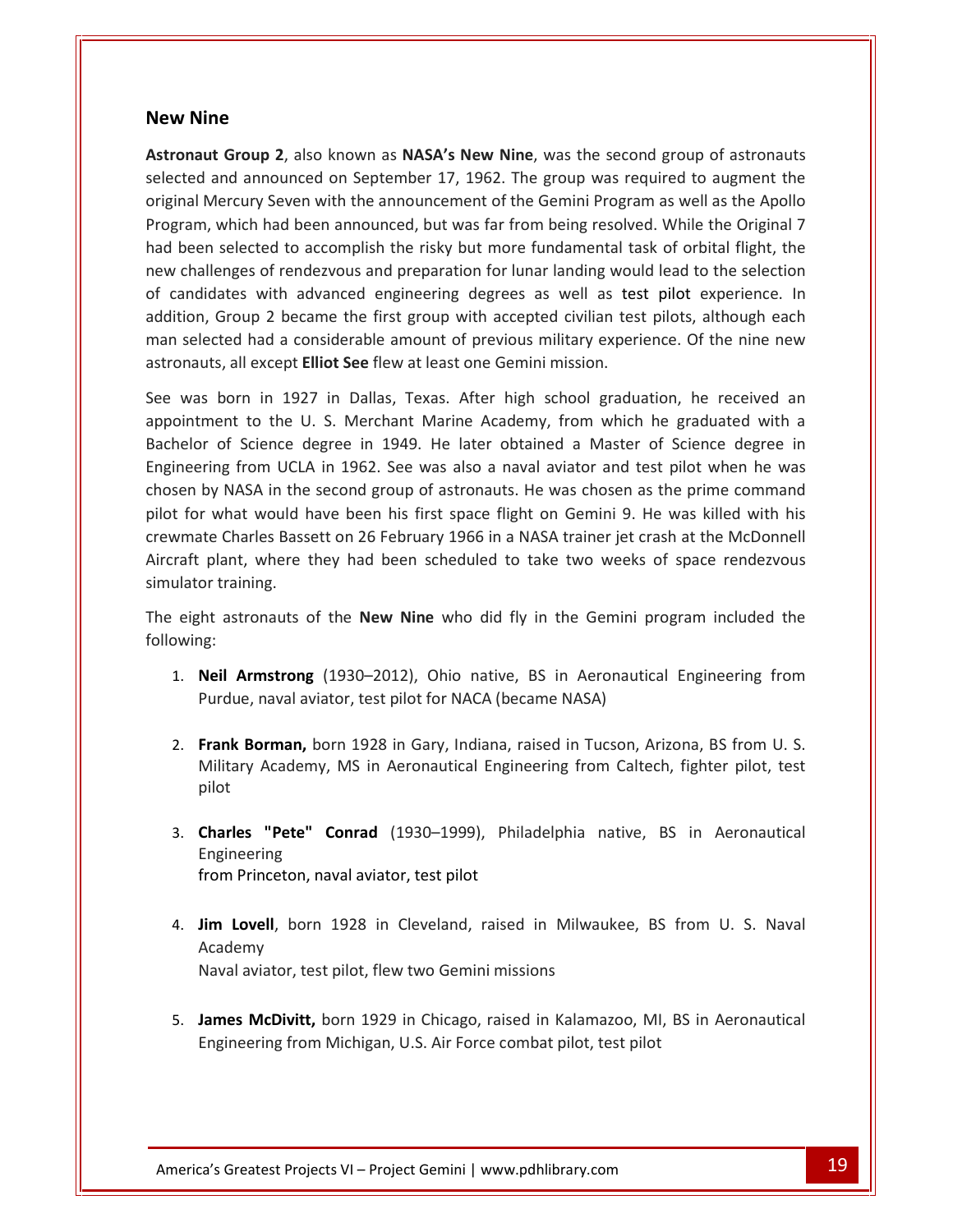- **Thomas P. Stafford,** born in 1930. raised in Weatherford, OK, BS from U. S. Naval **Example 2018 Stafford, born in 1930.** raised in Weatherford, OK, BS from U. S. Naval<br>Was U.S. Air Force test pilot, test pilot flight instructor, flew two Gemini **Thomas P. Stafford,** born in 1930. raised in Weatherford, OK, BS from U. S. Naval<br>Academy, was U.S. Air Force test pilot, test pilot flight instructor, flew two Gemini<br>missions<br>**Ed White** (1930–1967), born and raised in S 6. Thomas P. Stafford, born in 1930. raised in Weatherford, OK, BS from U. S. Naval **Thomas P. Stafford,** born in 1930. raised in Weatherford, OK, BS from U. S. Naval<br>Academy, was U.S. Air Force test pilot, test pilot flight instructor, flew two Gemini<br>missions<br>**Ed White** (1930–1967), born and raised in S Academy, was U.S. Air Force test pilot, test pilot flight instructor, flew two Gemini missions
- in a pre-launch pad test fire in the Apollo Program in 1967 along with Gus<br>in a pre-launch pad test fire in the Apollo Program in 1967 along with Gus<br>in a pre-launch pad test fire in the Apollo Program in 1967 along with G e (1930–1967), born and<br>
e (1930–1967), born and<br>
t, MS in Aeronautical Engir<br>
a pre-launch pad test fire<br>
and Roger Chaffee 7 **Ed White** (1930–1967), born and raised in San Antonio, BS from U. S. Military<br>Academy, MS in Aeronautical Engineering from Michigan, U.S. Air Force test pilot,<br>died in a pre-launch pad test fire in the Apollo Program in 1 Ed White ( 1930–1967), born and raised in San Antonio, BS from U. S. Military<br>
IS in Aeronautical Engineering from Michigan, U.S. Air Force test pilot,<br>
e-launch pad test fire in the Apollo Program in 1967 along with Gus<br>
Roger Chaff Academy
- Grissom and Roger Chaffe<br> **John Young** (1930–2018),<br>
Engineering from Georgia<br>
missions<br> **Astronaut Class**

missions

**Astronaut Group 3** was the third group of astronauts selected by NASA. Fourteen astronauts U.made up Group 3, and their selection was announced in October 1963. Group 3 was the first to waive the requirement of having a test pilot background, although military jet fighter aircraft experience was substituted. Four of the Group 3 astronauts died in training accidents before they could fly in space: **Theodore C. Freeman** (1930–1964), born in Haverford, PA, received his BS from the state of the direction was announced in October 1963. Group 3 was the first to the requirement of having a test pilot background, although **Group 3** was the third group of astronauts selected by NASA. Fourteen astronauts Sroup 3, and their selection was announced in October 1963. Group 3 was the first to requirement of having a test pilot background, although nd their selection was announced in October 1963. Group 3 was the first to<br>ent of having a test pilot background, although military jet fighter aircraft<br>tituted. Four of the Group 3 astronauts died in training accidents be he re

- quirement of having a test pilot background, although military jet fighter aircraft<br>as substituted. Four of the Group 3 astronauts died in training accidents before they<br>ace:<br>**lore C. Freeman** (1930–1964), born in Haverfor 1. Theodore C. Freeman (1930-1964), born in Haverford, PA, received his BS from the Theodore C. Freeman (1930–1964), born in Haverford, PA, received his BS from the U. S. Naval Academy, joined the U. S. Air Force, and received his MS in Aeronautical Engineering from Michigan. A flight test engineer and fl U. S. Naval Academy, joined the U. S. Air Force, and received his MS in Aeronautical Framm (2000 Level,), and received his MS in Aeronautical<br>cademy, joined the U. S. Air Force, and received his MS in Aeronautical<br>from Michigan. A flight test engineer and flight test instructor, he was<br>Dctober 1964 when hi Engineering from Michigan. A flight test engineer and flight test instructor, he was<br>killed on 31 October 1964 when his T-38 flamed out and his ejection seat parachute<br>did not deploy in time.<br>**Charles A. Bassett II** (1931– killed on 31 October 1964 when his T-38 flamed out and his ejection seat parachute did not deploy in time.
- 9, but died in the same T-38 flamed out and his ejection seat parachute<br>deploy in time.<br> **A. Bassett II** (1931–1966), born in Dayton, Ohio, received his BS in Electrical<br>
ring from Texas Tech. He joined the U. S. Air Force did not deploy in time.<br> **2. Charles A. Bassett II** (1931–196<br>
Engineering from Texas Tech.<br>
experimental test pilot and er<br>
Gemini 9, but died in the same<br>
months before the mission. **Charles A. Bassett II** (1931–1966), born in Dayton, Ohio, received his BS in Electrical<br>Engineering from Texas Tech. He joined the U. S. Air Force and was both an<br>experimental test pilot and engineering test pilot. He was Engineering from Texas Tech. He joined the U. S. Air Force and was both an Engineering from Texas Tech. He joined the U. S. Air Force and was both an experimental test pilot and engineering test pilot. He was selected as Pilot for Gemini 9, but died in the same T-38 plane crash that killed Elliot Experimental test pilot and engineering test pilot. He was selected as Pilot for<br>Gemini 9, but died in the same T-38 plane crash that killed Elliot See less than four<br>months before the mission.<br>**Clifton C. Williams** (1932– Gemini 9, but died in the same T-38 plane crash that killed Elliot See less than four months before the mission.
- mini 9, but died in the same T-38 plane crash that killed Elliot See less than four<br>nths before the mission.<br>**ton C. Williams** (1932–1967), born and raised in Mobile, AL, received a BS in<br>chanical Engineering from Auburn. **3. Clifton C. Williams** (1932–1967), born and raised in Mobile, AL, received a BS in **Clifton C. Williams** (1932–1967), born and raised in Mobile, AL, received a BS in Mechanical Engineering from Auburn. He was a naval aviator and test pilot in the U.<br>S. Marine Corps. Crash was caused by a mechanical failu Mechanical Engineering from Auburn. He was a naval aviator and test pilot in the U. Exploration Engineering from Auburn. He was a naval aviator and test pilot in the U.<br>
Marine Corps. Crash was caused by a mechanical failure in a NASA T-38 jet trainer.<br>
activated the ejection seat, but it did not save him S. Marine Corps. Crash was caused by a mechanical failure in a NASA T-38 jet trainer. The Corps. Crash was caused by a mechanical failure in a NASA T-38 jet trainer.<br>
tivated the ejection seat, but it did not save him. He was a backup pilot for<br>
ni 10.<br> **r B. Chaffee** (1935–1967), born and raised in Grand R He activated the ejection seat, but it did not save him. He was a backup pilot for Gemini 10.
- mission, but was killed in a cabin fire during launch rehearsal, along with Ed White Greatest Projects VI – Project Gemini | www.pdhlibrary.com 20 but was killed in a cabin fire during launch rehearsal, along with Ed White<br> **Chaffee** (1935–1967), born and raised in Grand Rapids, MI, received his BS<br>
autical Engineering from Purdue, U.S. Naval photo reconnaissance and **4. Roger B. Chaffee** (1935–1967), born and raised in Grand Rapids, MI, received his BS in Aeronautical Engineering from Purdue, U.S. Naval photo reconnaissance and test pilot training for NASA, slated to be pilot on the P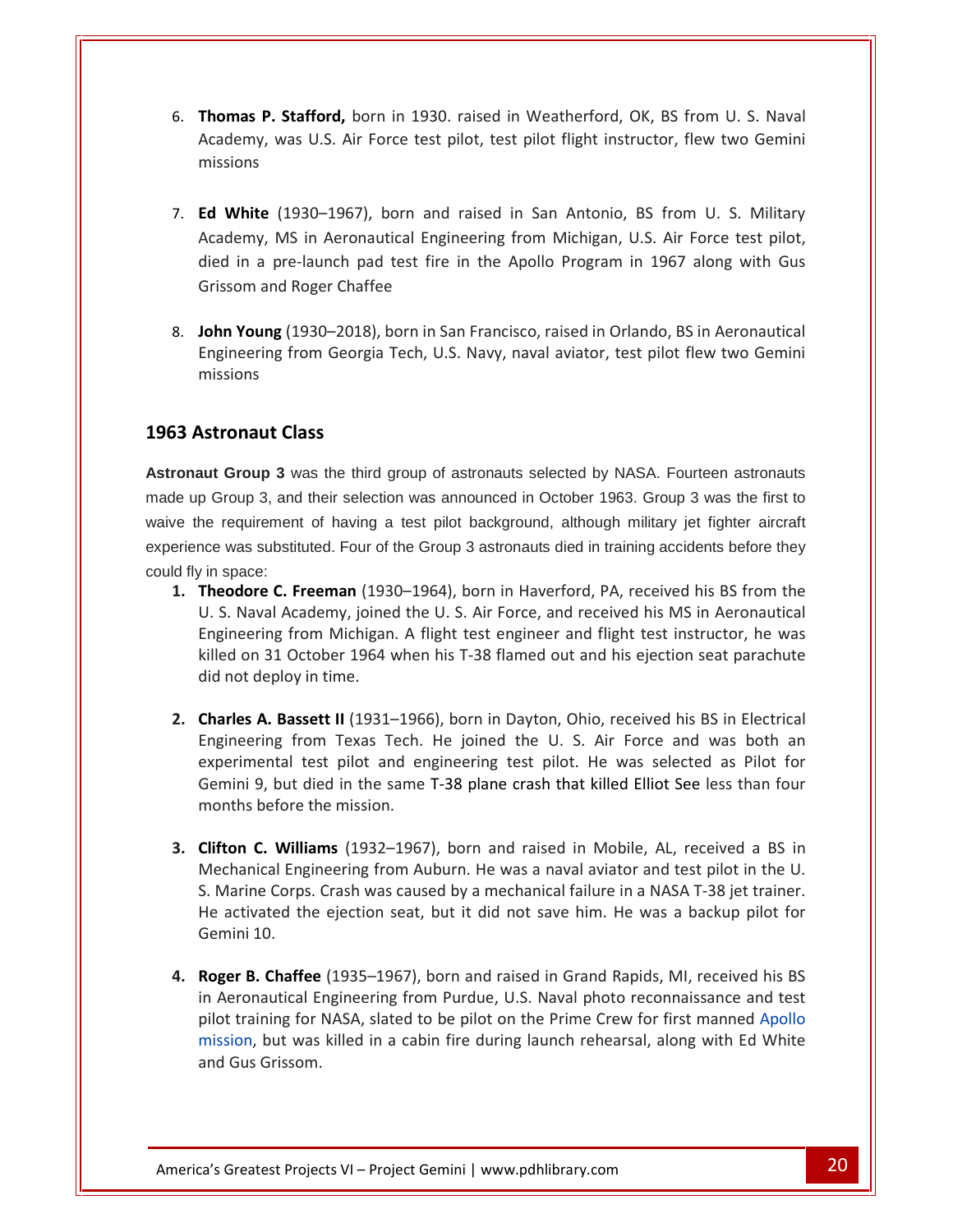the three men in Group 3 who were killed while flying in Jet plane training accidents, only Bassett had been scheduled to pilot a Gemini mission, while Clifton Williams was<br>Bassett had been scheduled to pilot a Gemini mission, while Clifton Williams was on the Lunar Landing Module and was listed as a backup on the Gemini Program. Of<br>the Lunar Landing Module and was listed as a backup on the Gemini Program. Of<br>the Lunar Landing Module and was listed as a backup on the Gemi three men in Group 3 who were killed while flying in Jet plane training accidents, only<br>s Bassett had been scheduled to pilot a Gemini mission, while Clifton Williams was<br>g on the Lunar Landing Module and was listed as a b Of the three men in Group 3 who were killed while flying in Jet plane training acci<br>Charles Bassett had been scheduled to pilot a Gemini mission, while Clifton W<br>training on the Lunar Landing Module and was listed as a bac Charles Bassett had been scheduled to pilot a Gemini mission, while Clifton Williams was<br>training on the Lunar Landing Module and was listed as a backup on the Gemini Program. Of<br>those in the **1963 Astronaut Class**, the wa Training on the Lunar Landing Module and was listed as a backup on the Gemini Program.<br>
those in the 1963 Astronaut Class, the waiving of the requirement of having a test pi<br>
background applied only to Aldrin and Cernan; a **Example 1963 External Class**, the waiving of the requirement of having a test pilot<br>
bund applied only to Aldrin and Cernan; all the others were test pilots.<br> **allet also also also and the surviving ten astronauts from**  $\frac{1}{100}$ Entranting medate and mas insected as a standarp on the demining regioning of<br>Astronaut Class, the waiving of the requirement of having a test pilot<br>I only to Aldrin and Cernan; all the others were test pilots.<br>Ing ten ast in

training

Apollo Program, only five of the surviving astronauts in Group 3 flew Gemini missions. They were:

- The L303 Astronauticiass, the warving of the Fequinement of having a test phot<br>
U. S. Additional Cernan; all the others were test pilots.<br>
I of the surviving ten astronauts from the 1963 Class went on to fly in at least on applied only to Aldrin and Ce<br>e surviving ten astronauts from t<br>m, only five of the surviving astron<br>**n E. (Buzz) Aldrin, Jr.,** born<br>nanical Engineering from the<br>e U. S. Air Force in Korea, re<br>one Gemini mission rogram, only five of the surviving astronauts in Group 3 flew Gemini missions. They were:<br> **Edwin E. (Buzz) Aldrin, Jr.,** born 1930 and raised in Montclair, NJ, received a BS in<br>
Mechanical Engineering from the U. S. Milit 1. Edwin E. (Buzz) Aldrin, Jr., born 1930 and raised in Montclair, NJ, received a BS in win E. (Buzz) Aldrin, Jr., born 1930 and raised in Montclair, NJ, received a BS in<br>chanical Engineering from the U. S. Military Academy, served as a jet fighter pilot<br>the U. S. Air Force in Korea, received his Sc. D. degre Mechanical Engineering from the U.S. Military Academy, served as a jet fighter pilot<br>in the U.S. Air Force in Korea, received his Sc. D. degree in astronautics from MIT,<br>flew one Gemini mission<br>**Eugene A. Cernan** (1934–201
- e U. S. Air Force in Korea, re<br>one Gemini mission<br>**ne A. Cernan** (1934–2017), k<br>eceived a BS in Electrical En<br>ved an MS in Aeronautical En<br>one Gemini mission **Eugene<br>IL, recei<br>receivec<br>flew one<br>Michael A. Cernan** (1934–2017), born in Chicago, raised in Bellwood and Maywood<br>
ved a BS in Electrical Engineering from Purdue, was a naval aviator, and<br>
an MS in Aeronautical Engineering from the U.S. Navy Postgraduate School,<br> e., gene A. Cernan (1934–2017), born in Chicago, raised in Bellwood and Maywood<br>received a BS in Electrical Engineering from Purdue, was a naval aviator, and<br>eived an MS in Aeronautical Engineering from the U.S. Navy Postgradu IL, received a BS in Electrical Engineering from Purdue, was a naval aviator, and Eived a BS in Electrical Engineering from Purdue, was a naval aviator, and<br>ed an MS in Aeronautical Engineering from the U.S. Navy Postgraduate School,<br>ne Gemini mission<br>el Collins, born 1930 in Rome, Italy, the son of a U  $\frac{1}{\sqrt{2}}$
- Franceived an MS in Aeronautical Engineering franceived an MS in Aeronautical Engineering franceived and S.<br>1. **Michael Collins, born 1930** in Rome, Italy, the up mostly in Washington, DC. Received a BS de joined the U. S. **Michael Collins,** born 1930 in Rome, Italy, the son of a U.S. Army General, and grew<br>up mostly in Washington, DC. Received a BS degree from the U.S. Military Academy,<br>joined the U.S. Air Force, trained as a fighter pilot, 3. Michael Collins, born 1930 in Rome, Italy, the son of a U.S. Army General, and grew **chael Collins,** born 1930 in Rome, Italy, the son of a U.S. Army General, and grew mostly in Washington, DC. Received a BS degree from the U. S. Military Academy, ned the U. S. Air Force, trained as a fighter pilot, and b up mostly in Washington, DC. Received a BS degree from the U.S. Military Academy,<br>joined the U.S. Air Force, trained as a fighter pilot, and became part of the Air Force<br>test pilot school, flew one Gemini mission.<br>**Richard** joined the U.S. Air Force, trained as a fighter pilot, and became part of the Air Force
- ioined the U.S. Air Force, trained as a fighter pilc<br>test pilot school, flew one Gemini mission.<br>4. **Richard F. Gordon Jr.** (1929–2017), was born in S<br>his BS in chemistry from U. of Washington. Gordon j<br>wings as a naval av **Richard F. Gordon Jr.** (1929–2017), was born in Seattle, raised in Poulsbo, WA, received<br>his BS in chemistry from U. of Washington. Gordon joined the U. S. Navy and received his<br>wings as a naval aviator. Served as a fligh Richard **F. Gordon Jr.** (1929–2017), was born in Seattle, raised in Poulsbo, WA, received chemistry from U. of Washington. Gordon joined the U. S. Navy and received his a naval aviator. Served as a flight test pilot, was both a f his BS in chemistry from U. of Washington. Gordon joined the U. S. Navy and received his chemistry from U. of Washington. Gordon joined the U.S. Navy and received his<br>a naval aviator. Served as a flight test pilot, was both a flight safety officer and jet<br>sining officer, flew one Gemini mission.<br>**Scott,** born wings as fighter training officer, flew one Gemini mission.
- I naval aviator. Served as a flight test pilot, was both a flight safety officer and jet<br>ining officer, flew one Gemini mission.<br>**Scott,** born 1932 in San Antonio, son of a U. S. Air Force career officer, attended<br>U. for o **2.Paying 1 Constraining Concerty, the World Schmin Hission.**<br> **David R. Scott, born 1932** in San Antonio, son of a U. S. Air Force career<br>
Michigan U. for one year before receiving appointment to U. S. Military Aca<br>
receive squadron duties, he received an MS in Aeronautics/Astronautics from MIT, flew one Gemini uadron duties, he received an MS in Aeronautics/Astronautics from MIT, flew one Gemini<br>sion.<br>**Example: The Long Flight to the Moon<br>the last Mercury flight by astronaut Gordon Cooper on 15 May 1863, much and the last Mercur** mission.

#### $2.$

ebated c Iy after President Kennedy's 25 May announcement to the world that America<br>
1 a lunar landing before the end of the decade. NASA officials came to a much-<br>
pnclusion that a follow-on to the Mercury program was required to on.<br> **paring for the Long Flight to the Moon**<br> **e** last Mercury flight by astronaut Gordon Cooper on 15 May 1863, much<br>
was required before the United States could even consider sending a man to **Preparing for the Long Flight to the Moon**<br>Ween the last Mercury flight by astronaut Gordon Cooper on 15 May 1863, much<br>paration was required before the United States could even consider sending a man to<br>Moon, let alone l **Preparing for the Long Flight to the Moon**<br>veen the last Mercury flight by astronaut Gordon Cooper on 15 May 1863, much<br>aration was required before the United States could even consider **sending** a man to<br>Moon, let alone **Preparing for the Long Flight to the Moon**<br>shortly after the last Mercury flight by astronaut Gordon Cooper on 15 May 1863, much<br>ration was required before the United States could even consider **sending** a man to<br>oon, let Between the last Mercury flight by astronaut Gordon Cooper on 15 May 1863, much<br>preparation was required before the United States could even consider **sending** a man to<br>the Moon, let alone **landing** him on the Moon and **re** the last Mercury flight by astronaut Gordon Cooper on 15 May 1863, much<br>on was required before the United States could even consider **sending** a man to<br>i, let alone **landing** him on the Moon and **returning him safely** to E Between the last Mercury flight by astronaut Gordon Cooper on 15 May 1863, much<br>preparation was required before the United States could even consider **sending** a man to tion was required before the United States could even consider **sending** a man to<br>on, let alone **landing** him on the Moon and **returning him safely** to Earth. The result<br>econd intermediate program named **Project Gemini**, w r<br>the Mc on, let alone **landing** him on the Moon and **returning him safely** to Ear<br>econd intermediate program named **Project Gemini**, which actually wat<br>nortly after President Kennedy's 25 May announcement to the world<br>plan a lunar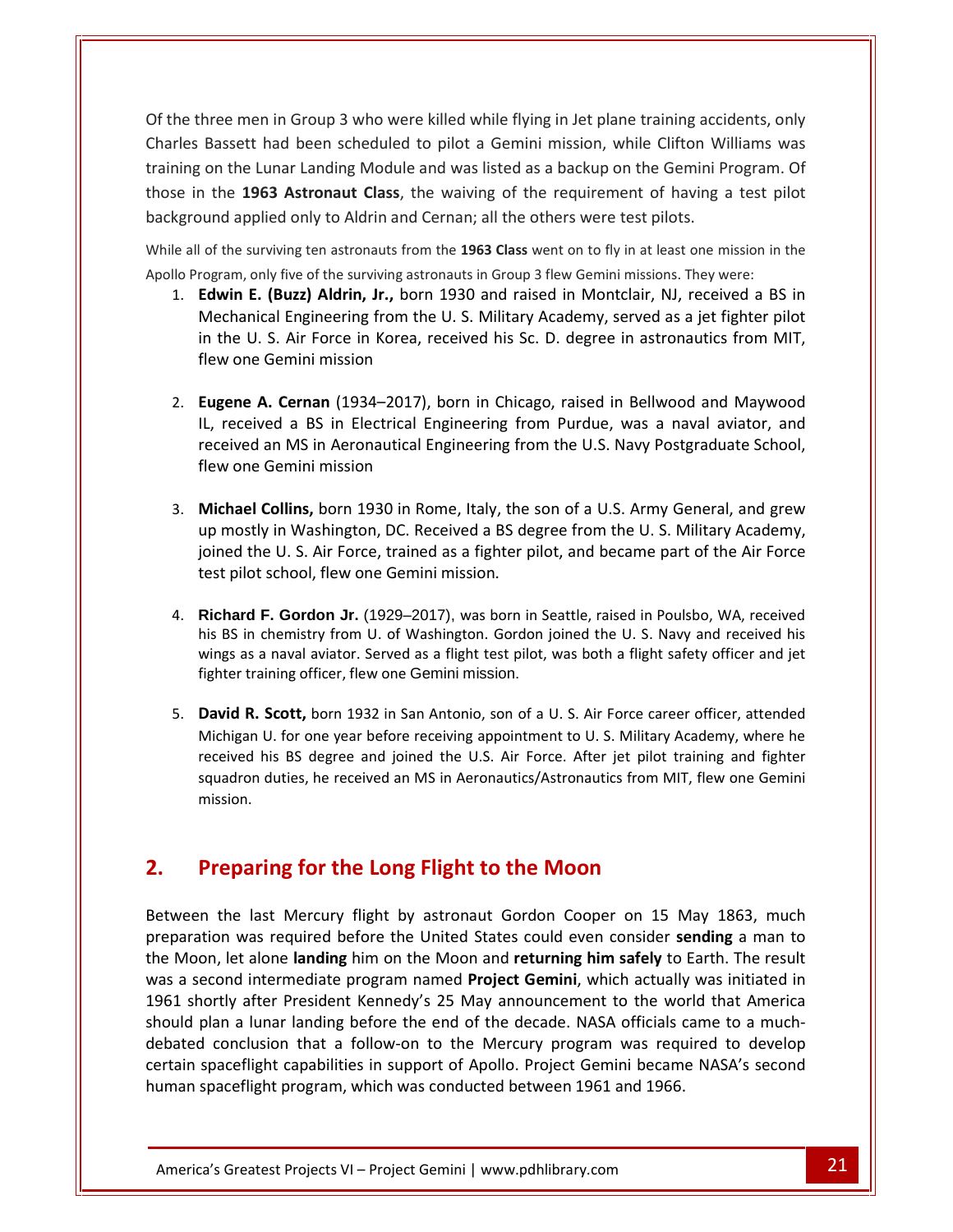Gemini spacecraft, as you have seen, was designed to carry a two-astronaut crew. A total of ten crews flew low Earth orbit (LEO) missions during 1965 and 1966, placing the United States<br>Crews flew low Earth orbit (LEO) missions during 1965 and 1966, placing the United States The Gemini spacecraft, as you have seen, was designed to carry a two-astronaut crew. A<br>Gemini crews flew low Earth orbit (LEO) missions during 1965 and 1966, placing the Univell ahead of the Soviet Union in the Cold War as ii spacecraft, as you have seen, was designed to carry a two-astronaut crew. A total of ten<br>ews flew low Earth orbit (LEO) missions during 1965 and 1966, placing the United States<br>of the Soviet Union in the Cold War as wel mini spacecraft, as you have seen, was designed to carry a two-astronaut crew. A total of ten<br>crews flew low Earth orbit (LEO) missions during 1965 and 1966, placing the United States<br>ead of the Soviet Union in the Cold Wa The Gemini spacecraft, as you have seen, was designed to carry a two-astronaut crew. A total of ten mini spacecraft, as you have seen, was designed to carry a two-astronaut crew. A total of ten<br>crews flew low Earth orbit (LEO) missions during 1965 and 1966, placing the United States<br>ead of the Soviet Union in the Cold Wa well ahead of the Soviet Union in the Cold War as well as in the so-called Space Race. procedures.

enough for a trip to the Moon and back, and to develop the critical technologies for orbital<br>enough for a trip to the Moon, and to return them safely back to Earth. In<br>Semini's primary goal was to develop space travel tech the Soviet Union in the Cold War as well as in the so-called Space Race.<br>
mary goal was to develop space travel techniques which would support the<br>
on to land astronauts on the Moon, and to return them safely back to Earth mary goal was to develop space travel techniques which would support the<br>on to land astronauts on the Moon, and to return them safely back to Earth. In<br>nieve this goal, Project Gemini's objectives were to perform missions Gemini's primary goal was to develop space travel techniques which would support the rimary goal was to develop space travel techniques which would support the<br>ion to land astronauts on the Moon, and to return them safely back to Earth. In<br>chieve this goal, Project Gemini's objectives were to perform missi Apollo mission to land astronauts on the Moon, and to return them safely back to Earth. In order to achieve this goal, Project Gemini's objectives were to perform missions long enough for a trip to the Moon and back, and t order to achieve this goal, Project Gemini's objectives were to perform missions long to achieve this goal, Project Gemini's objectives were to perform missions long<br>h for a trip to the Moon and back, and to develop the critical technologies for orbital<br>avers necessary to achieve concise space rendezvous an enough for a trip to the Moon and back, and to develop the critical technologies for orbital maneuvers necessary to achieve concise space rendezvous and spacecraft docking<br>procedures. Another objective, which proved to be equally critical, was the necessity for Example and the head of engineering at the Space Task Group (STG), had already been<br>Chamberlin, the head of engineering at the Space Task Group (STG), had already been<br>Chamberlin, the head of engineering at the Space Task perfecting working procedures outside the spacecraft, which were simply referenced as to start working procedures outside the spacecraft, which were simply referenced as<br>icular activities (EVA's). With these new techniques proven by Gemini, Apollo was<br>e pursue its prime mission without doing these fundament ruuru<br>Avtra ehicular activities (EVA's). With these new techniques proven by Gemini, Apollo was<br>able pursue its prime mission without doing these fundamental exploratory<br>ions.<br>amberlin, the head of engineering at the Space Task Group then able pursue its prime mission without doing these fundamental exploratory operations.

spacecraft at a NASA retreat at Wallops Island in March 1961. Scale models of the<br>spacecraft at a NASA retreat at Wallops Island in March 1961. Scale models of the<br>spacecraft at a NASA retreat at Wallops Island in March 19 spections.<br>
Jim Chamberlin, the head of engineering at the Space Task Group (STG), had already been<br>
assigned to start working on a bridge program between Mercury and Apollo in February<br>
1961, even before Kennedy's announc mberlin, the head of engineering at the Space Task Group (STG), had already been<br>d to start working on a bridge program between Mercury and Apollo in February<br>ven before Kennedy's announcement. He presented two initial ver Jim Chamberlin, the head of engineering at the Space Task Group (STG), had already been erlin, the head of engineering at the Space Task Group (STG), had already been<br>start working on a bridge program between Mercury and Apollo in February<br>before Kennedy's announcement. He presented two initial versions of th assigned to start working on a bridge program between Mercury and Apollo in February launched from the U. S. Air Force Launch Complex at Cape Kennedy in Florida, Project Jaunched from the U. S. Air Force Launch Complex at Cape Kennedy in Florida, Project Jaunched from the U. S. Air Force Launch Complex at  $\overline{1}$ wen before Kennedy's announcement. He presented two initial versions of the<br>spacecraft at a NASA retreat at Wallops Island in March 1961. Scale models of the<br>acecraft were presented in July 1961 by McDonnell Aircraft Corpo Gemini spacecraft at a NASA retreat at Wallops Island in March 1961. Scale models of the basic spacecraft were presented in July 1961 by McDonnell Aircraft Corporation in St. Louis.<br>Project Gemini was officially approved by NASA on 07 December 1961, and McDonnell was<br>contracted to build the new spacecrafts on were launched from the U.S. Air Force Launch Complex at Cape Kennedy in Florida, Project Iaunched from the U. S. Air Force Launch Complex at Cape Kennedy in Florida, Project<br>ni was the first program to use the newly built Mission Control Center at the Manned<br>ccraft Complex in Houston for flight control.<br>**I by** Gemini was the first program to use the newly built Mission Control Center at the Manned ini was the first program to use the newly built Mission Control Center at the Manned<br>ecraft Complex in Houston for flight control.<br> **Il by Error and Experience**<br>
that the launch vehicle (Titan II) and the spacecraft (Gemi Spacecraft Complex in Houston for flight control.

#### **Trial by Error and Experience** 1.maximum <del>mu</del>

well

For Apollois eventual lunar landing, including the following:<br> **Formal diversion Experience**<br>
the launch vehicle (Titan II) and the spacecraft (Gemini) were<br>
eft to prove was the rest of the objectives for the Gemini Progr **Error and Experience**<br>
the launch vehicle (Titan II) and the spacecraft (Gemini) were in production, all<br>
ft to prove was the rest of the objectives for the Gemini Program that would be<br>
for Apollo's eventual lunar landin at the launch vehicle (Titan II) and the spacecraft (Gemini)<br>is left to prove was the rest of the objectives for the Gemini<br>irry for Apollo's eventual lunar landing, including the following<br>1. Demonstration of spaceflight The launch vehicle (Titan II) and the spacecraft (Gemini) were in production, all<br>ft to prove was the rest of the objectives for the Gemini Program that would be<br>for Apollo's eventual lunar landing, including the following necessary for Apollo's eventual lunar landing, including the following:

- orove was the rest of the objectives for the Gemini Program that would be<br>ollo's eventual lunar landing, including the following:<br>nnstration of spaceflight for extended periods, with at least eight days to a<br>num of two wee 1. Demonstration of spaceflight for extended periods, with at least eight days to a maximum of two weeks required for a Moon landing.
- Figure 1 and in the target vehicle.<br>
1. Demonstration of spaceflight for<br>
1. Demonstration of spaceflight for<br>
1. An effective rendezvous and pr<br>
1. With the ability to maneuver t<br>
1. System of the target vehicle. Demonstration of spaceflight for extended periods, with at least eight days to a<br>maximum of two weeks required for a Moon landing.<br>An effective rendezvous and precise docking procedure with another vehicle,<br>with the abilit onstration of spaceflight for extended periods, with at least eight days to a<br>imum of two weeks required for a Moon landing.<br>ffective rendezvous and precise docking procedure with another vehicle,<br>the ability to maneuver t maximum of two weeks required for a Moon landing.<br>
2. An effective rendezvous and precise docking procedure wit<br>
with the ability to maneuver the combined spacecraft usi<br>
system of the target vehicle.<br>
3. Demonstration of with the ability to maneuver the combined spacecraft using the propulsion system of the target vehicle.
- An effective rendezvous and precise docking procedure with another vehicle,<br>with the ability to maneuver the combined spacecraft using the propulsion<br>system of the target vehicle.<br>Demonstration of space-"walks" and other m system of the target vehicle.<br>3. Demonstration of space-"walks" are<br>the spacecraft, which would be<br>perform tasks in a weightless or low<br>4. Improve and, if possible, perfect te<br>at a pre-selected location on land. System of the target venicle.<br>
3. Demonstration of space-"walks" and other maneuvers outside the protection of<br>
the spacecraft, which would be used to evaluate the astronauts' ability to<br>
perform tasks in a weightless or l 3. Demonstration of space-"walks" and other maneuvers outside the protection of the spacecraft, which would be used to evaluate the astronauts' ability to *Projectation of space-* warks and other maneuvers outside the protection of spacecraft, which would be used to evaluate the astronauts' ability to form tasks in a weightless or low-gravity environment.<br> *Prove and,* if po
	-

When the NASA bridge project was publicly announced on 03 January 1962, it was formally re-christened *Project Gemini. Gemini* in Latin means "twins", which reflected that the at a pre-selected location on land.<br>
NASA bridge project was publicly announced on 03 January 1962, it was formally<br>
ed *Project Gemini. Gemini* in Latin means "twins", which reflected that the<br>
would hold two astronauts. The spacecraft, which would be used to evaluate the astronauts ability to<br>perform tasks in a weightless or low-gravity environment.<br>Improve and, if possible, perfect techniques of atmospheric reentry and touchdown<br>at a pre perform tasks in a weightless or low-gime.<br>4. Improve and, if possible, perfect technet at a pre-selected location on land.<br>2. The NASA bridge project was publicly annot<br>hristened *Project Gemini*. *Gemini* in Latine<br>2. Th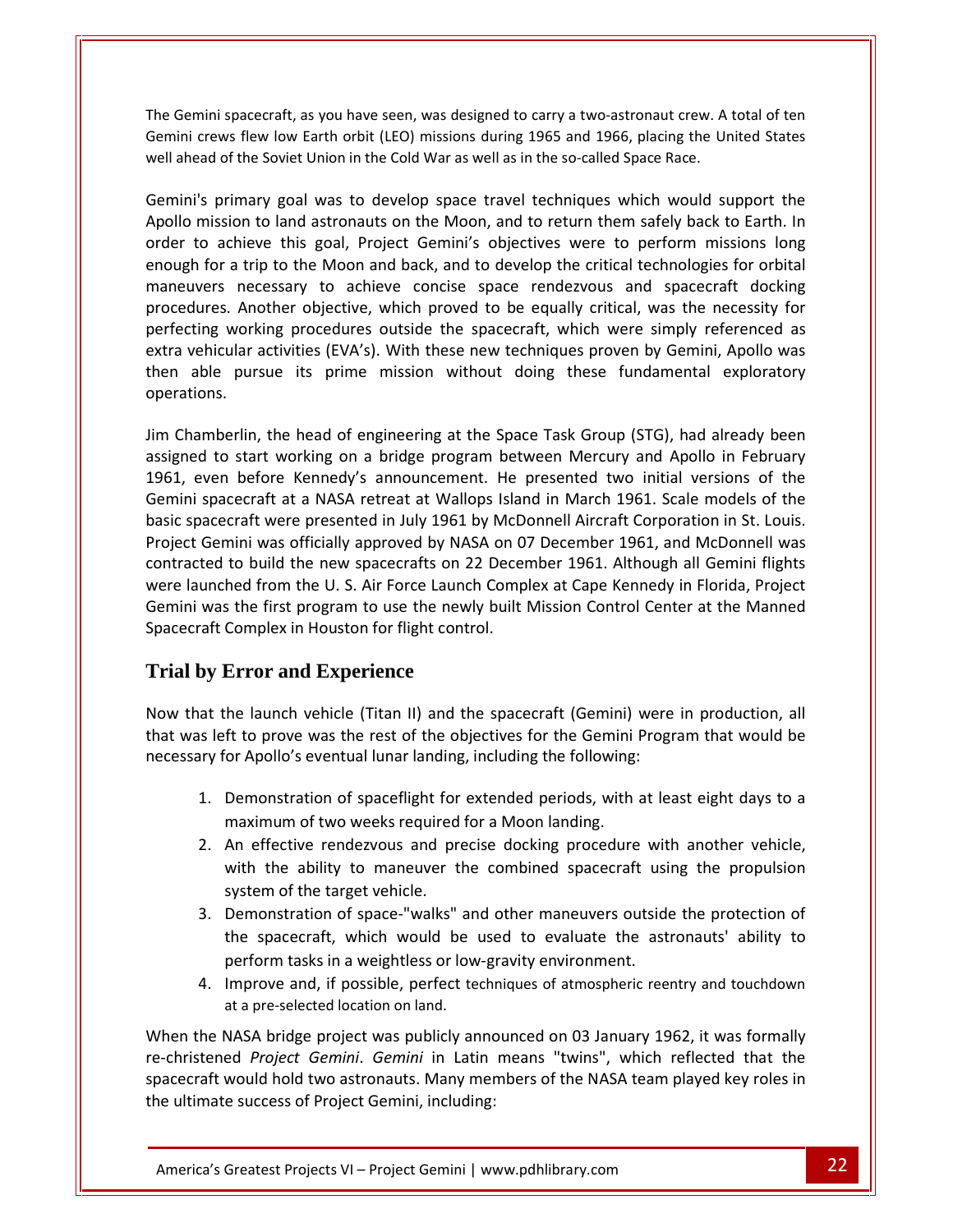- Astronaut Gus Grissom flew in both the Mercury and Gemini programs, was to fly in the Apollo program prior to his tragic death, and he was heavily **in the design and School School School School School School School School School School School School School School School School School School School School School School School School School School School School School** Astronaut Gus Grissom flew in both the Mercury and Gemini programs, was<br>scheduled to fly in the Apollo program prior to his tragic death, and he was heavily<br>involved in the design and development of the Gemini spacecraft.<br> 1. Astronaut Gus Grissom flew in both the Mercur<br>scheduled to fly in the Apollo program prior to his t<br>involved in the design and development of the Gemin<br>2. Dr. George E. Mueller, Associate Administrator of I<br>served as ac Astronaut Gus Grissom flew in both the Mercury and Gemini programs, was<br>scheduled to fly in the Apollo program prior to his tragic death, and he was heavily<br>involved in the design and development of the Gemini spacecraft.<br>  $\overline{A}$ ct France Consult Gus Grissom flew in both the Mercury and Gemini programs, was<br>eduled to fly in the Apollo program prior to his tragic death, and he was heavily<br>olved in the design and development of the Gemini spacecraft.<br>G scheduled to fly in the Apollo program prior to his tragic death, and he was heavily
- 2. Dr. George E. Mueller, Associate Administrator of NASA for Manned Space Flight,
- involved in the design and development of the Gemini spacecraft.<br>
2. Dr. George E. Mueller, Associate Administrator of NASA for Manned Space Flight,<br>
served as acting director of the Gemini program.<br>
3. Guenter Wendt, a Mc involved in the design and development of the Gemini spacecraft.<br>
Dr. George E. Mueller, Associate Administrator of NASA for Manned Space Flight,<br>
served as acting director of the Gemini program.<br>
Guenter Wendt, a McDonnel 2. Dr. George E. Mu<br>served as acting d<br>3. Guenter Wendt, a<br>the Mercury and (<br>program launched<br>4. Deke Slayton, wh<br>Gemini crew. **The School of the Mercury Assement School and Schemer Wendt, a McDonne<br>
he Mercury and Gemini pro<br>
Joeke Slayton, who had the<br>
Semini crew.<br>
<b>Target Vehicle**
- **Agena Target Vehicle** (**ATV**), also known as **Gemini-Agena Target Vehicle** (**GATV**) was 4. Deke Slayton, who had the final decision on the makeup and compatibility of each<br>Gemini crew.<br>**ena Target Vehicle**<br>2. **Agena Target Vehicle (ATV**), also known as **Gemini-Agena Target Vehicle (GATV**) was<br>unmanned spacecr Gemini crew.

#### Agena Target Vehicle  $\overline{\mathbf{u}}$

ini crew.<br> **Subset Vehicle**<br> **Subset Vehicle (ATV)**, also known as **Gemini-Agena Target Vehicle (GATV)** was<br>
red spacecraft used in the Gemini program to develop and practice orbital space<br>
and docking techniques, and to p **Example 18 Agena Target Vehicle**<br> **Agena Target Vehicle (ATV)**, also known as **Gemini-Agena Target Vehicle (GATV)** was<br>
unmanned spacecraft used in the Gemini program to develop and practice orbital space<br>
dezvous and doc **a Target Vehicle**<br>sena Target Vehicle (ATV), also known as Gemini-Agena Target Vehicle (GATV) was<br>manned spacecraft used in the Gemini program to develop and practice orbital space<br>vous and docking techniques, and to perf The **Agena Target Vehicle (ATV)**, also known as **Gemini-Agena Target Vehicle (GATV)** was<br>an unmanned spacecraft used in the Gemini program to develop and practice orbital space<br>rendezvous and docking techniques, and to per Agena Target Vehicle (ATV), also known as Gemini-Agena Target Vehicle (GATV) was<br>nmanned spacecraft used in the Gemini program to develop and practice orbital space<br>ezvous and docking techniques, and to perform various orb an unmanned spacecraft used in the Gemini program to develop and practice orbital space in anned spacecraft used in the Gemini program to develop and practice orbital space<br>vous and docking techniques, and to perform various orbital changes, in preparation<br>requirements for the Apollo lunar missions. The space rendezvous and docking techniques, and to perform various orbital changes, in preparation ndezvous and docking techniques, and to perform various orbital changes, in preparation<br>
r the requirements for the Apollo lunar missions. The spacecraft was actually an Agena-D<br>
oper stage rocket manufactured by Lockheed  $\frac{1}{2}$  for the real irements for the Apollo lunar missions. The spacecraft was actually an Agena-D<br>rocket manufactured by Lockheed Aircraft, but was fitted with a docking device<br>nufactured by McDonnell Aircraft. The combined spacecraft was 26 upper stage rocket manufactured by Lockheed Aircraft, but was fitted with a docking device r stage rocket manufactured by Lockheed Aircraft, but was fitted with a docking device<br>et) manufactured by McDonnell Aircraft. The combined spacecraft was 26 feet long,<br>a cylindrical diameter of 5 feet. It was placed into (target) manufactured by McDonnell Aircraft. The combined spacecraft was 26 feet long, with a cylindrical diameter of 5 feet. It was placed into a low Earth orbit by the Atlas-Agena<br>launch vehicle. It carried approximately 14,000 pounds of propellant and gas at launch, and<br>it had a gross mass at orbital inse Indrical diameter of 5 feet. It was placed into a loticle. It carried approximately 14,000 pounds of ross mass at orbital insertion of slightly over 7,0 n of the Agena Target Vehicle caused the first complement of the Slay production of the Agena Target Vehicle caused the first of several rearrangements of the bduction of the Agena Target Vehicle caused the first of several rearrangements of the<br>two rotation by Deke Slayton, but the Task Group and the Astronaut Corps were up to the<br>k.<br>**The Start Coemini Flights, Crews, and Resul** crew rotation by Deke Slayton, but the Task Group and the Astronaut Corps were up to the w rotation by Deke Slayton, but the Task Group and the Astronaut Corps were up to the<br>
.<br> **Diect Gemini Flights, Crews, and Results**<br>
1964 and 1965 two Gemini missions were flown without crews to test out systems and<br>
heat task.

#### **Project Gemini Flights, Crews, and Results** maintained

INFRED TRIM THIST WARE THEN THE SERVICE THE PROJECT Gemini Flights, Crews, and Results<br>
In 1964 and 1965 two Gemini missions were flown without crews to test out systems and<br>
In 1964 and 1965 two Gemini missions were flown Supect Gemini Flights, Crews, and Results<br>
164 and 1965 two Gemini missions were flown without crews to test out systems and<br>
164 and 1965 two Gemini missions were flown without crews to test out systems and<br>
11's were ord Gemini Flights, Crews, and Results<br>and 1965 two Gemini missions were flown without crews to test out systems and<br>shields. These were followed by ten flights with crews in 1965 and 1966. Fifteen<br>were ordered in 1962, so the 1965 two Gemini missions were flown without crews to test out systems and<br>elds. These were followed by ten flights with crews in 1965 and 1966. Fifteen<br>rre ordered in 1962, so the serial numbers were "62-12XXX", but only " In 1964 and 1965 two Gemini missions were flown without crews to test out systems and<br>the heat shields. These were followed by ten flights with crews in 1965 and 1966. Fifteen<br>Titan II's were ordered in 1962, so the serial the heat shields. These were followed by ten flights with crews in 1965 and 1966. Fifteen Titan II's were ordered in 1962, so the serial numbers were "62-12XXX", but only "12XXX" was painted on the Titan II launch vehicles. The order for the last three of the 15 launch vehicles was canceled on July 30, 1964, and they were never built. The U. S. Air Force s was canceled on July 3<br>
ined Launch Complex 19,<br>
vehicles. Data knowledge<br>
t value to both the U. S. Ai<br>
Date: 08 April 1964 maintained Launch Complex 1<br>launch vehicles. Data knowled<br>of great value to both the U. S.<br>Launch Date: 08 April 1964<br>Launch Name: Gemini 1 **Properent School Standard School School School School School School School School School School School School School School School School School School School School School School School School School School School School Performance/Breakthrough:**

of great value to bo<br>**Launch Date: 08 Apr<br>Launch Name: Gemi<br>Prime Commander:<br>Pilot: None 1**<br>**1** ame: Gemini 1<br>**1** mmander: Unmanned<br>**1** was the first unmanned test flight of the Gemini spacecraft in NASA's Gemini Launch Date: 08 April 1964 Launch Name: Gemini 1<br>Prime Commander: Unmanned

Gemini 1 was the first unmanned test flight of the Gemini spacecraft in NASA's Gemini e/Breakthrough:<br>
was the first unmanned test flight of the Gemini spacecraft in NASA's Gemini<br>
is main objectives were to test the structural integrity of the new spacecraft and<br>
ed Titan II launch vehicle. Gemini I was al Its 1964<br>
Its main objectives were to test flight of the Gemini spacecraft in NASA's Gemini<br>
Its main objectives were to test the structural integrity of the new spacecraft and Ich Name: Gemini 1<br>
I: None<br>
I: None<br>
Inini 1 was the first unmanned test flight of the Gemini spacecraft in NASA's Gemini<br>
Inini 1 was the first unmanned test flight of the Gemini spacecraft in NASA's Gemini<br>
Inini 1 was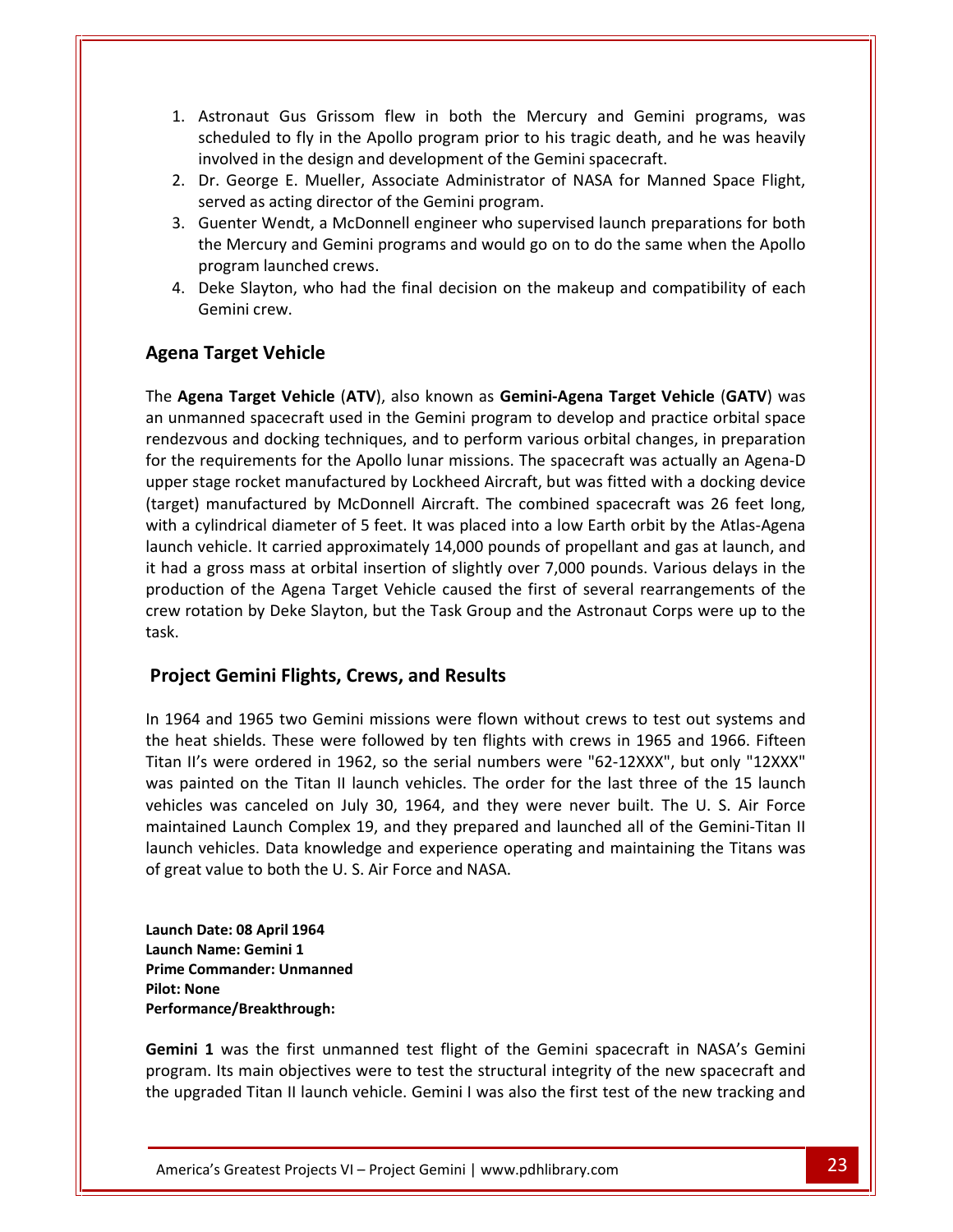systems for the Gemini program and provided training for the ground communication systems for the Gemini program an<br>support crews for the upcoming manned missions. munication systems for the Gemini program and provided training for the ground<br>oort crews for the upcoming manned missions.<br>unmanned spacecraft staved attached to the second stage of the Titan II rocket, and the ication systems for the Gemini program and provided training for the ground<br>crews for the upcoming manned missions.<br>anned spacecraft stayed attached to the second stage of the Titan II rocket, and the<br>was scheduled by the  $comr$  $\frac{1}{2}$  $\frac{1}{2}$ 

unication systems for the Gemini program and provided training for the ground<br>the crews for the upcoming manned missions.<br>In anned spacecraft stayed attached to the second stage of the Titan II rocket, and the<br>n was schedu unication systems for the Gemini program and provided training for the ground<br>the crews for the upcoming manned missions.<br>
Imanned spacecraft stayed attached to the second stage of the Titan II rocket, and the<br>
In was sche the spacecraft stayed attached to the second stage of the Titan II rocket, and the<br>into an orbit spacecraft stayed attached to the second stage of the Titan II rocket, and the<br>into an orbit with a higher apogee of 200 mile miles. This higher orbit stayed attached to the second stage of the Titan II rocket, and the<br>ion was scheduled by the planners to last for only three orbits while test data were<br>g taken. However, one problem was that the s The unmanned spacecraft stayed attached to the second stage of the Titan II rocket, and the unmanned spacecraft stayed attached to the second stage of the Titan II rocket, and the<br>sion was scheduled by the planners to last for only three orbits while test data were<br>ig taken. However, one problem was that the spac mission was scheduled by the planners to last for only three orbits while test data were sion was scheduled by the planners to last for only three orbits while test data were<br>g taken. However, one problem was that the spacecraft stayed in orbit for nearly 64<br>ts and almost four days. The launch vehicle had prov being taken. However, one problem was that the spacecraft stayed in orbit for nearly 64<br>orbits and almost four days. The launch vehicle had provided a bit too much speed and had<br>placed the spacecraft into an orbit with a h is and almost four days. The launch vehicle had provided a bit too much speed and had<br>d the spacecraft into an orbit with a higher apogee of 200 miles instead of the planned<br>niles. This higher orbit contributed to the spac placed the spacecraft into an orbit with a higher apogee of 200 miles instead of the planned<br>189 miles. This higher orbit contributed to the spacecraft staying in orbit for slightly longer<br>(by only about 12 hours) than was is higher orbit contributed to the spacecraft staying in orbit for slightly longer<br>
t 12 hours) than was planned. The spacecraft had specifically been designed<br>
red mission, and it was not intended to be recovered. Crew li (by only about 12 hours) than was planned. The spacecraft had specifically been designed for an unmanned mission, and it was not intended to be recovered. Crew life support systems had been replaced with ballast to approxi for an unmanned mission, and it was not intended to be recovered. Crew life support systems had been replaced with ballast to approximate the weight of a crewed spacecraft.<br>Four large holes, in fact, were drilled in the ca The large holes, in fact, were drilled in the capsule's heat shield to ensure the spacecraft<br>Id be destroyed during reentry. Instruments to measure pressure, vibration,<br>perature, stress, and acceleration took up much of th The Titan II launch vehicle performed reasonably well; the first stage was jettisoned after three orbits, the mission was completed.<br>The Titan II launch vehicle performed reasonably well; the first stage was jettisoned aft temperature, stress, and acceleration took up much of the spacecraft during what was there was an acceleration took up much of the spacecraft during what was<br>to be a relatively short flight. Four hours and 50 minutes later, after three orbits,<br>on was completed.<br>Il launch vehicle performed reasonably well; intended to be a relatively short flight. Four hours and 50 minutes later, after three orbits, the mission was completed. reentry.

blackout was later determined to be caused by charged ions from the blackout was later determined to be caused by charged ions from the blackout was later determined to be caused by charged ions from the and startup of the second stage, similar to the blackout during a spacecraft<br>and startup of the second stage, similar to the blackout during a spacecraft<br>dions blackout was later determined to be caused by charged ions fro I II launch vehicle performed reasonably well; the first stage was jettisoned after<br>a half minutes with the rocket 40 miles high and 57 miles downrange. At that<br>there was an unexpected three second loss of signal from the The Titan II launch vehicle performed reasonably well; the first stage was jettisoned after launch vehicle performed reasonably well; the first stage was jettisoned after<br>half minutes with the rocket 40 miles high and 57 miles downrange. At that<br>ere was an unexpected three second loss of signal from the craft. Th and a l alf minutes with the rocket 40 miles high and 57 miles downrange. At that<br>re was an unexpected three second loss of signal from the craft. This brief<br>ons blackout was later determined to be caused by charged ions from the<br> moment there was an unexpected three second loss of signal from the craft. This brief spacecraft orbit decayed due to atmospheric drag, Gemini 1 reentered the Earth's raft orbit decayed due to<br>bhere over the south Atlanti<br>Date: 19 Januarv 1965 atmosphere over the south A<br>Africa.<br>Launch Date: 19 January 1965<br>Launch Name: Gemini 2 Africa.

**.<br>1 Date: 19 January 1965<br>1 Name: Gemini 2<br>Commander: Unmanned Launch Date: 19 January 1965<br>Launch Name: Gemini 2<br>Prime Commander: Unmanned<br>Pilot: None** Performance/Breakthrough:

Gemini 2 had been scheduled for launch on 09 December 1964. On that date, the countdown reached zero and the first stage engines were ignited. The launch vehicle's Malfunction Detection System detected technical problems due to a loss of hydraulic pressure and shut down the engines about one second after ignition. The Titan II/Gemini 2 launch vehicle had twice been dismantled to protect it from two hurricanes (Dora and Cleo) in 1964, and it was erected for the final time on 12 September 1964.

The objectives of the Gemini 2 flight included:

- 1. Operation of the spacecraft by an onboard computer ves of the Gemini 2 flight included:<br>
eration of the spacecraft by an onboard computer<br>
cise firing of the retrorockets<br>
eration of the fuel cells<br>
cise landing location<br>
Greatest Projects VI – Project Gemini | www.pdhlibr
	- 2. Precise firing of the retrorockets
	- 3. Operation of the fuel cells
	- 4. Precise landing location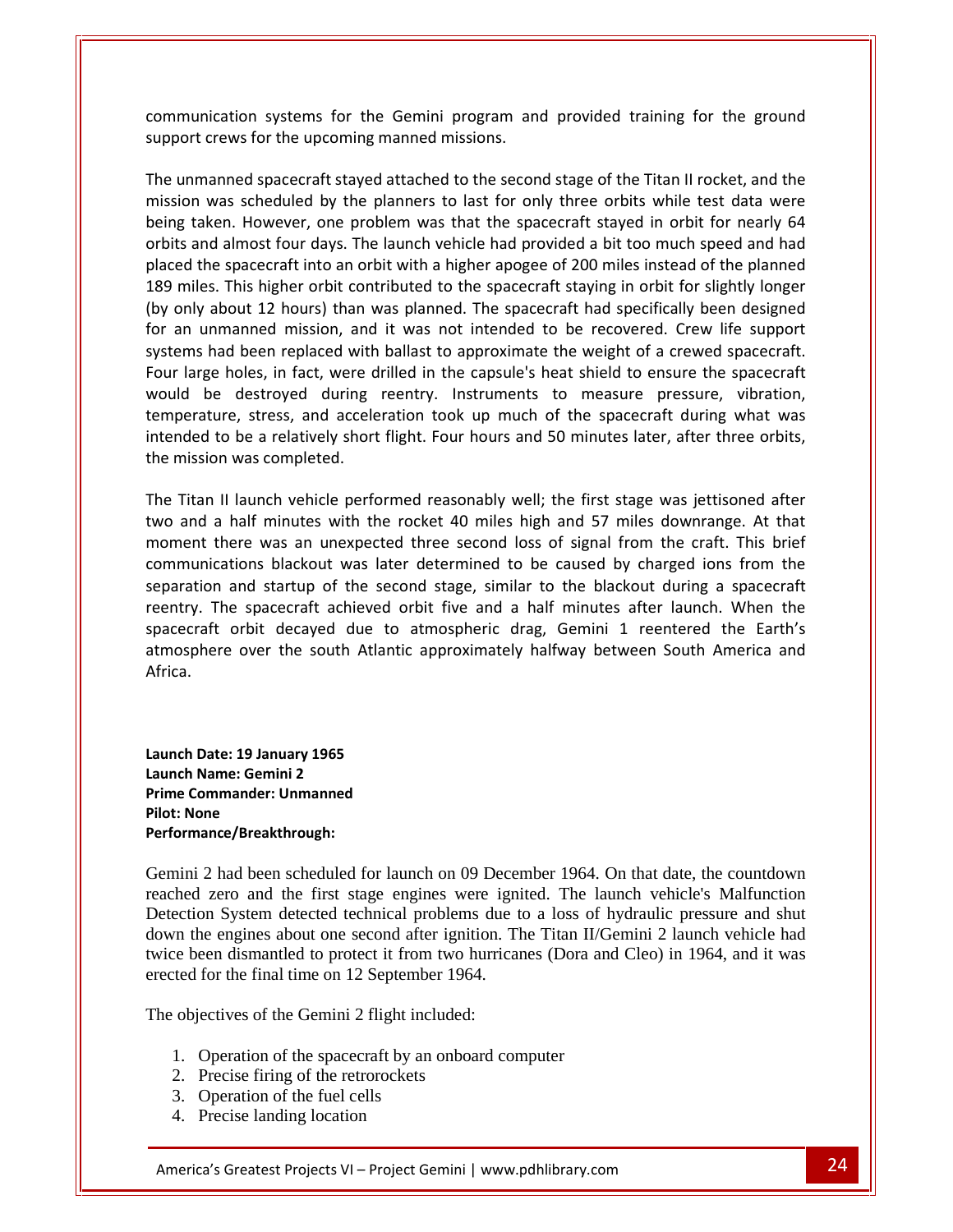after launch the Mission Control Center in Houston suffered a power outage, and of the mission the Mission Control Center in Houston suffered a power outage, and<br>of the mission was quickly transferred to a tracking ship. The outage was later traced an overly after launch the Mission Control Center in Houston suffered a power outage, and<br>an overload of the electrical system from the network television equipment being used to the launch the Mission Control Center in Houston suffered a power outage, and<br>in of the mission was quickly transferred to a tracking ship. The outage was later traced<br>overload of the electrical system from the network tel er launch the Mission Control Center in Houston suffered a power outage, and<br>the mission was quickly transferred to a tracking ship. The outage was later traced<br>oad of the electrical system from the network television equi er launch the Mission Control Center in Houston suffered a power outage, and<br>he mission was quickly transferred to a tracking ship. The outage was later traced<br>pad of the electrical system from the network television equip Shortly after launch the Mission Control Center in Houston suffered a power outage, and after launch the Mission Control Center in Houston suffered a power outage, and<br>of the mission was quickly transferred to a tracking ship. The outage was later traced<br>verload of the electrical system from the network telev control of the mission was quickly transferred to a tracking ship. The outage was later traced Example achieved: its heat shield and retrorockets had functioned as expected.<br>
Most goals were achieved: its heat shield and retrorockets had functioned as expected.<br>
Most goals were achieved: its heat shield and retroroc takitude of 107 miles. The flight lasted slightly more than 18 minutes, and the<br>t landed approximately 2,149 miles downrange from the launch pad. When the<br>spacecraft was brought aboard the carrier USS Lake Champlain, it wa spacecraft landed approximately 2,149 miles downrange from the launch pad. When the<br>Gemini 2 spacecraft was brought aboard the carrier USS Lake Champlain, it was in excellent<br>condition.<br>Most goals were achieved: its heat s Gemini 2 spacecraft was brought aboard the carrier USS Lake Champlain, it was in excellent Gemini

Gemini 2 spacecraft was brought aboard the carrier USS Lake Champlain, it was in excellent<br>condition.<br>Most goals were achieved: its heat shield and retrorockets had functioned as expected.<br>Actually, the fuel cells had fail ground tests were achieved: its heat shield and retrorockets had functioned as expected.<br>Iy, the fuel cells had failed before liftoff and were turned off, resulting in the<br>craft cooling system temperature being too high. T 3 manned flight. Procedures for flight crew and spacecraft ingress and egress were the 3 manned flight. Procedures for flight crew and spacecraft ingress and egress were and space of flight. Procedures for flight crew and Most goals were achieved: its heat shield and retrorockets had functioned as expected. Is were achieved: its heat shield and retrorockets had functioned as expected.<br>
the fuel cells had failed before liftoff and were turned off, resulting in the<br>
t cooling system temperature being too high. The landing was a Actually, the fuel cells had failed before liftoff and were turned off, resulting in the spacecraft cooling system temperature being too high. The landing was about 16 miles short of the planned impact point, and a little spacecraft cooling system temperature being too high. The landing was about 16 miles short stem temperature being too high. The landing was about 16 miles short<br>act point, and a little over 50 miles from the recovery aircraft carrier.<br>vere carried out on both the Gemini 2 and the Titan II to prepare for the<br>ght. of the planned impact point, and a little over 50 miles from the recovery aircraft carrier. Many ground tests were carried out on both the Gemini 2 and the Titan II to prepare for the Gemini 3 manned flight. Procedures for flight crew and spacecraft ingress and egress were practiced during simulated launch. The prime flight crew for Gemini 3 donned pressure suits ed during simulated launch.<br>Il biomedical instrumentati<br>rumentation and aeromedi<br>operation.<br>**Date: 23 March 1965** and fu Il biomedical instrume<br>
rumentation and aeroi<br>
operation.<br> **Date: 23 March 1965<br>
Name: Gemini 3 Propertival Example 15 Serverth Scheme Scheme Scheme Scheme Caunch Date: 23 March 1965<br>
<b>Prime Commander: Gus Grissom**<br> **Prime Commander: Gus Grissom** launch operation. **Performance/Breakthrough:**

h operation.<br>**h Date: 23 March 19<br><b>h Name: Gemini 3**<br>Commander: Gus G<br>John Young Launch Date: 23 March 1965 **Launch Name: Gemini 3** the first manned mission in the Gemini program, the first manned U. S. flight since<br>the first manned mission in the Gemini program, the first manned U. S. flight since Prime Commander: Gus Grissom Pilot: John Young Performance/Breakthrough: three

covered to the cover of the cover of the cover of the cover of the cover of the cover of the cover of the cover<br>Cover of the cover of the cover of the cover of the cover of the cover of the cover of the cover of the cover<br>

Sommander: Gus Grissom<br>
hn Young<br>
ance/Breakthrough:<br>
3 was the first manned mission in the Gemini program, the first manned U. S. flight since<br>
Cooper's 22-orbit flight on 15 May 1963 in Faith 7, which was the last flight Final American: Use Shassom<br>
Sance/Breakthrough:<br>
Sance/Grissom, who was the second American in outer space as an astronaut in the Mercury<br>
Grissom, who was the second American in outer space as an astronaut in the Mercury Solution Command Pilot, while John Young of the New Nine was the Pilot. The Gemini 3 flew<br>
1 Cooper's 22-orbit flight on 15 May 1963 in Faith 7, which was the last flight of the Mercury<br>
1. Grissom, who was the second Amer **allow Earth orbits in the Semini** program, the first manned U. S. flight since<br>in Cooper's 22-orbit flight on 15 May 1963 in Faith 7, which was the last flight of the Mercury<br>it. Grissom, who was the second American in ou If was the first manned mission in the Gemini program, the first manned U. S. flight since<br>Cooper's 22-orbit flight on 15 May 1963 in Faith 7, which was the last flight of the Mercury<br>Grissom, who was the second American i <u>Gemin</u>i **3** was the first manned mission in the Gemini program, the first manned U. S. flight since<br>Cooper's 22-orbit flight on 15 May 1963 in Faith 7, which was the last flight of the Mercury<br>Grissom, who was the second American Gordon Cooper's 22-orbit flight on 15 May 1963 in Faith 7, which was the last flight of the Mercury Cooper's 22-orbit flight on 15 May 1963 in Faith 7, which was the last flight of the Mercury<br>Grissom, who was the second American in outer space as an astronaut in the Mercury<br>vas the Command Pilot, while John Young of the Project Grissom, who was the second American in outer space as an astronaut in the Mercury<br>vas the Command Pilot, while John Young of the New Nine was the Pilot. The Gemini 3 flew<br>w Earth orbits in their spacecraft, which they had Seven, was the Command Pilot, while John Young of the New Nine was the Pilot. The Gemini 3 flew as the Command Pilot, while John You<br> *Earth orbits in their spacecraft, whiter*<br> *Earth controlled from the Cape Ker*<br> *Stafford.*<br> *Mere Manned Spacecraft Center in*<br> *Phen Alan Shepard developed <u>Ménic</u><br>
2 command Gemin*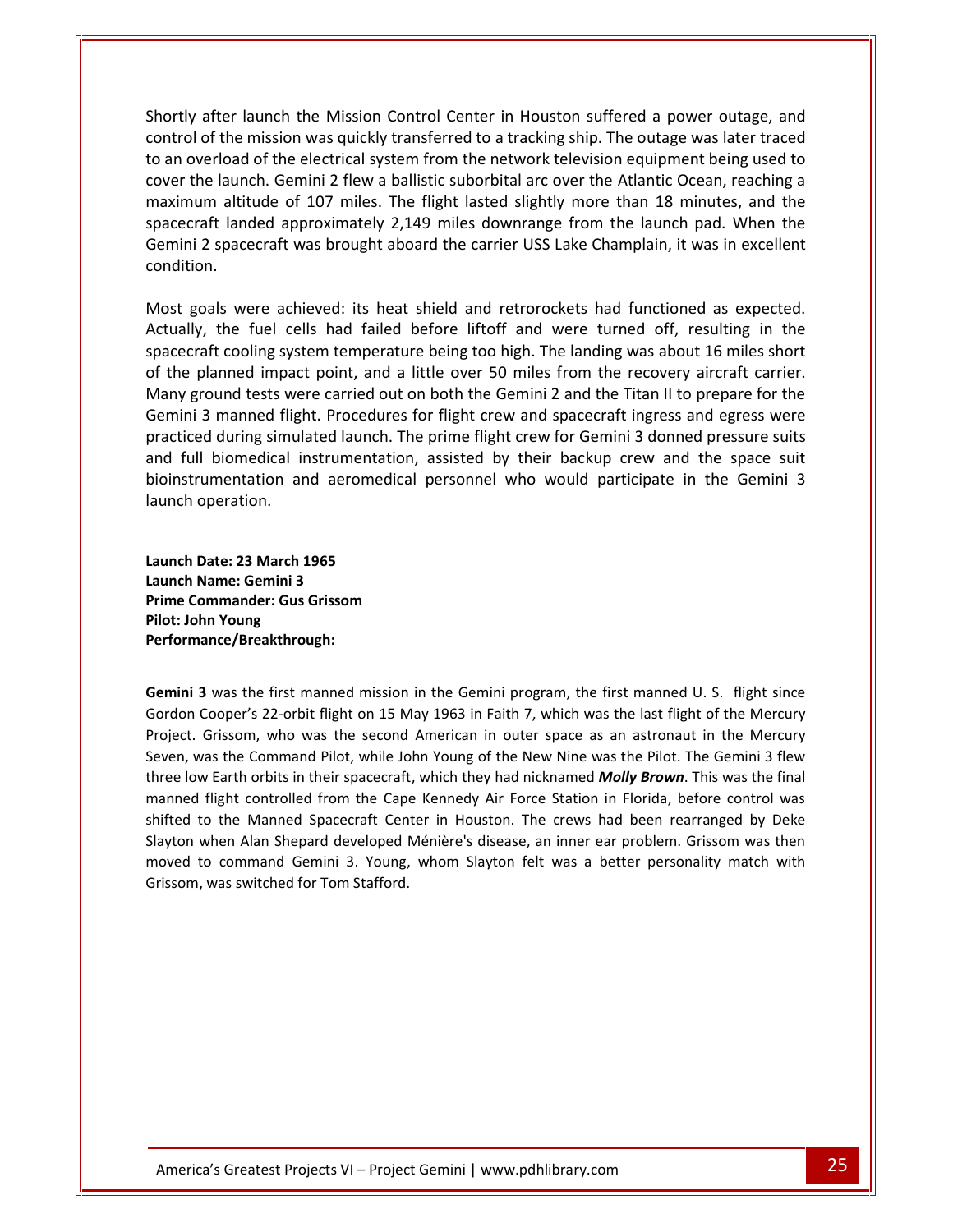

Launch of the first manned Gemini flight spacecraft.

The first manned Gemini flight<br>
1 capsule for a 24-hour flight on 12 October 1964. This political stunt by the Soviets<br>
1 capsule for a 24-hour flight on 12 October 1964. This political stunt by the Soviets nch of the first manned Gemini flight<br>hough Gemini 3 was the first time that two astronauts flew aboard an American<br>cecraft, the Soviet Union had managed to stuff three men without spacesuits into a<br>skhod 1 capsule for a 2 of the first manned Gemini flight<br>
h Gemini 3 was the first time that two astronauts flew aboard an American<br>
aft, the Soviet Union had managed to stuff three men without spacesuits into a<br>
d 1 capsule for a 24-hour flight Example 1 at the first time that two astronauts flew aboard an American<br>the Soviet Union had managed to stuff three men without spacesuits into a<br>capsule for a 24-hour flight on 12 October 1964. This political stunt by th  $Althc$ Although Gemini 3 was the first time that two astronauts flew aboard an American<br>spacecraft, the Soviet Union had managed to stuff three men without spacesuits into a<br>Voskhod 1 capsule for a 24-hour flight on 12 October 19 ecraft, the Soviet Union had managed to stuff three men without spacesuits into a<br>hod 1 capsule for a 24-hour flight on 12 October 1964. This political stunt by the Soviets<br>pstage the two-man Gemini and three-man Apollo pr spacecraft, the Soviet Union had managed to stuff three men without spacesuits into a Voskhod 1 capsule for a 24-hour flight on 12 October 1964. This political stunt by the Soviets 1 capsule for a 24-hour flight on 12 October 1964. This political stunt by the Soviets<br>ge the two-man Gemini and three-man Apollo programs had no effect on the<br>ask Group. The mission's primary goal was to test the new, man to upstage the two-man Gemini and three-man Apollo programs had no effect on the Early in the flight, the crew noticed the craft gradually yawing left. This was first orbit and drop to a lower altitude from 101 miles by 140 miles, to 99 miles by 106 miles. This was the first orbital maneuver made by any manned spacecraft, and it was also the first As the first orbital maneuver made by any manned spacecraft, and it was also the first<br>of reentry where the spacecraft was able to produce lift to change its touchdown<br>Early in the flight, the crew noticed the craft gradu manned reentry where the spacecraft was able to produce lift to change its touchdown This was made so that, in case the retrorockets had failed, the spacecraft would still<br>This was first ted to a stuck thruster, but the problem was later traced to a venting water boiler.<br>This was first ted to a stuck thrus num<br>noini ponit: <del>Lai</del><br>attributad addre

plastic material. as well as Space Shuttle spacesuits used the stronger, tougher polycarbonate<br>erial.<br>ucted the crew to not rely on the on-board computer if its data differed with pre-<br>The craft landed 50 miles short of its intended splashd reently where the spacecraft was aste to procade int to enting its tocalitiour.<br>
Early in the flight, the crew noticed the craft gradually yawing left. This was first<br>
treed to a stuck thruster, but the problem was later t be a stuck thruster, but the problem was later traced to a venting water boiler.<br>
Nen made their second burn, changing the orbital inclination by 0.02 degrees,<br>
ninutes later. The last burn, during the third orbit, lowered of a state and their second burn, changing the orbital inclination by 0.02 degrees,<br>is minutes later. The last burn, during the third orbit, lowered the perigee to 45<br>is was made so that, in case the retrorockets had faile The crewmen made their second burn, changing the orbital inclination by 0.02 degrees, external made their second burn, changing the orbital inclination by 0.02 degrees,<br>but 45 minutes later. The last burn, during the third orbit, lowered the perigee to 45<br>es. This was made so that, in case the retrorockets about 45 minutes later. The last burn, during the third orbit, lowered the perigee to 45 about 45 minutes la<br>miles. This was mad<br>have reentered the<br>horizontal attitude<br>Grissom cracked his<br>all Apollo as well as<br>plastic material. instructed the Earth's atmosphere. On descent, the capsule shifted from a vertical to<br>the attitude when its parachutes were deployed. The change was so sudden that<br>m cracked his acrylic faceplate on the control panel in fr horizontal attitude when its parachutes were deployed. The change was so sudden that Grissom cracked his acrylic faceplate on the control panel in front of him. Later Gemini and all Apollo as well as Space Shuttle spacesuits used the stronger, tougher polycarbonate plastic material.<br>NASA instructed the cre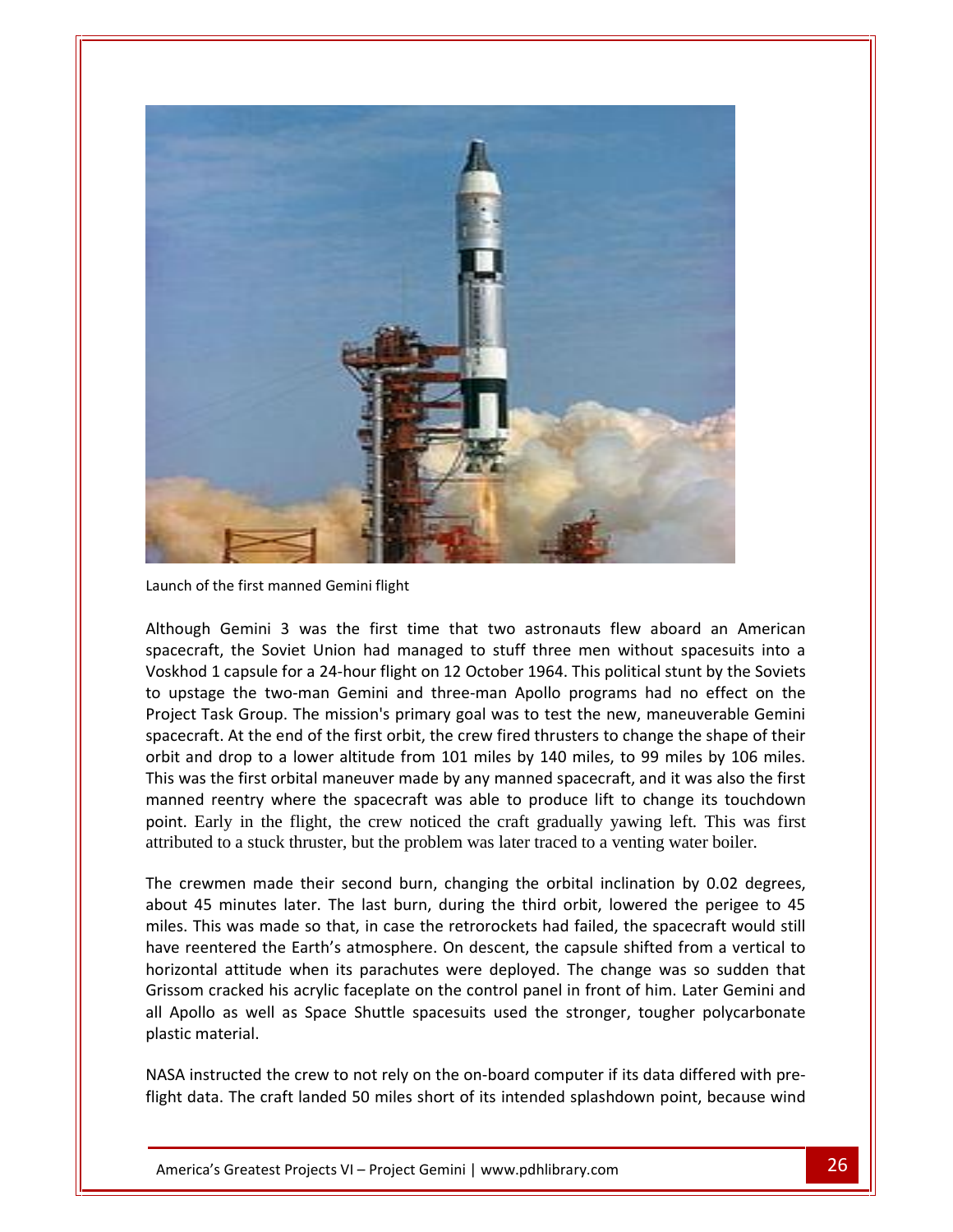The component of the craft of the craft's ability to compensate for course<br>The component of the craft's ability to compensate for course Manuscript Common Common Common Common Common Common Common Common Common Common Common Common Common Common Common Common Common Common Common Common Common Common Common Common Common Common Common Common Common Common C Exting had incorrectly predicted the craft's ability to compensate for course<br>
Let us the discovery when the crew spent and the recovery ship. The crew spent and the hatch before the arrival of the recovery ship. The crew had incorrectly predicted the craft's ability to compensate for course<br>in the crewmen discovered the error, they decided to stay in the capsule, not<br>in the hatch before the arrival of the recovery ship. The crew spent an<br>h testing had incorrectly predicted the craft's ability to compensate for course<br>on. When the crewmen discovered the error, they decided to stay in the capsule, not<br>g to open the hatch before the arrival of the recovery ship el testing had incorrectly predicted the craft's ability to compensate for course<br>ation. When the crewmen discovered the error, they decided to stay in the capsule, not<br>ting to open the hatch before the arrival of the reco tunnel testing had incorrectly predicted the craft's ability to compensel deviation. When the crewmen discovered the error, they decided to stay in wanting to open the hatch before the arrival of the recovery ship. The unc g to open the hatch befortable half-hour in a sp<br>from the thrusters, the as<br>keep their helmets on wi<br>the USS Intrepid was able<br>Date: 03 June 1965 uncomfortable half-hour in a spacecraft not designed to be a boat. Due to unexpected **fortable half-hour in a**<br>**from the thrusters, the**<br>**keep their helmets on<br><b>the USS Intrepid was ab**<br>**Date: 03 June 1965**<br>**Name: Gemini 4** smoke from the thrusters, the astronauts decided to deviate from the post landing checklist **Example 18 The Solution School Seep their helmets on with the Press Intrepid was able to recompare: 03 June 1965<br><b>Commander: 03 June 1965**<br>**Commander: James McDivitt before the USS Intrepid was able to recover the spacecraft and its crew.** 

and to keep their heli<br>before the USS Intrepi<br>Launch Date: 03 June 19<br>Launch Name: Gemini 4<br>Prime Commander: Jam<br>Pilot: Ed White **2** Date: 03 June 1965<br>**4** ammander: James McDivitt<br>**White<br>ance/Breakthrough:<br>4 was the next manned spaceflight in the Gemini program, occurring less than three** Launch Date: 03 June 1965 Launch Name: Gemini 4<br>Prime Commander: James McDivitt Pilot: Ed White i"<br>De to the contract of the contract of the contract of the contract of the contract of the contract of the contract of the contract of the contract of the contract of the contract of the contract of the contract of the contrac

uncommunication and the contract of the contract of the contract of the contract of the contract of the contract of the contract of the contract of the contract of the contract of the contract of the contract of the contra

ate: 03 June 1965<br>ame: Gemini 4<br>mmander: James McDivitt<br>White<br>I was the next manned spaceflight in the Gemini program, occurring less than three<br>after the flight of Gemini 3, in a concerted effort by NASA and the Johnson ent up the Soviet<br>to catch up to the Soviett<br>the next manned spaceflight in the Gemini program, occurring less than three<br>the flight of Gemini 3, in a concerted effort by NASA and the Johnson<br>to catch up to the Soviets in minander. James WichWitt<br>
White<br>
mce/Breakthrough:<br>
was the next manned spaceflight in the Gemini program, occurring less than three<br>
after the flight of Gemini 3, in a concerted effort by NASA and the Johnson<br>
ration to c become the first multi-day spaceflight in the Gemini program, occurring less than three<br>
inths after the flight of Gemini 3, in a concerted effort by NASA and the Johnson<br>
ministration to catch up to the Soviets in the "sp show the next manned spaceflight in the Gemini program, occurring less than three<br>inths after the flight of Gemini 3, in a concerted effort by NASA and the Johnson<br>ministration to catch up to the Soviets in the "space race Gemini 4 was the next manned spaceflight in the Gemini program, occurring less than three **ni 4** was the next manned spaceflight in the Gemini program, occurring less than three ths after the flight of Gemini 3, in a concerted effort by NASA and the Johnson istration to catch up to the Soviets in the "space rac months after the flight of Gemini 3, in a concerted effort by NASA and the Johnson<br>administration to catch up to the Soviets in the "space race." New Nine astronauts James<br>McDivitt and Ed White were the Commander and Pilot administration to catch up to the Soviets in the "space race." New Nine astronauts James stration to catch up to the Soviets in the "space race." New Nine astronauts James<br>tt and Ed White were the Commander and Pilot respectively. Gemini 4 was intended<br>ome the first multi-day space flight by the United States, McDivitt and Ed White were<br>to become the first multi-day<br>to show the possibility that<br>time. Their four-day, 66-orbit<br>a single Soviet cosmonaut in<br>would be considerably longer<br>and safe return to Earth. to become the first multi-day space flight by the United States, and the flight was designed<br>to show the possibility that humans could remain in outer space for extended lengths of<br>time. Their four-day, 66-orbit flight wou it. Their four-day, 66-orbit flight would approach but not break the five-day record set by gle Soviet cosmonaut in the Vostok 5 in June 1963; however, subsequent Gemini flights Id be considerably longer, to justify the ti 4 to rendezvous with the spent Titan second stage. During the first orbit, McDivitt<br>The launch of Gemini 4 went relatively smoothly, notwithstanding a few early vibrations,<br>and it entered into a 100-mile by 177-mile orbit. would be considerably longer, to justify the time and endurance required for a lunar landing and safe return to Earth.

The version of the time and endurance required for a lunar landing<br>turn to Earth.<br>of Gemini 4 went relatively smoothly, notwithstanding a few early vibrations,<br>red into a 100-mile by 177-mile orbit. A third objective was a afe return to Earth.<br>aunch of Gemini 4 went relatively smo<br>entered into a 100-mile by 177-mile or<br>rendezvous with the spent Titan see<br>upted this rendezvous, but this particular<br>the start, for reasons that included: if the start, for Iaunch of Gemini 4 went relatively smoothly, notwithstanding a few early vibrations,<br>it entered into a 100-mile by 177-mile orbit. A third objective was an attempt by Gemini<br>o rendezvous with the spent Titan second stage. Erration of Seminary movement, movement, movementing a remeanity movement<br>it entered into a 100-mile by 177-mile orbit. A third objective was an attempt by G<br>o rendezvous with the spent Titan second stage. During the first There were a like the spent Titan second stage. During the first orbit, McDivitt<br>ted this rendezvous, but this particular exercise was unsuccessful and was doomed<br>e start, for reasons that included:<br>NASA engineers had not and this.<br>tod this

- 
- 
- oral rifere were difficult. There was no radar on board Gemini 4 to give a precise range to the target, so the<br>There was no radar on board Cemini 4 to give a precise range of the stage<br>difficult.<br>There was no radar on board Gemini 4 to give a precise • NASA engineers had not yet prepared an on-board computer for space rendezvous.<br>• Erratic movement by the second stage as it dumped its residual propellant.<br>• There were only two running lights on the stage, making visual In orbit is not a straightforward maneuver. Should a spacecraft increase its<br>in orbit is not a straightforward maneuver. Should a spacecraft increase its<br>in orbit is not a straightforward maneuver. Should a spacecraft incr  $\mathbf{z}$ There were only two running lights on the stage, making visual sighting of the stage<br>difficult.<br>There was no radar on board Gemini 4 to give a precise range to the target, so the<br>astronauts had to rely on their visual dept
- There was no radar on board Gemini 4 to give a precise range to the target, so the important de la provincia de la provincia de la provincia de la provincia de la provincia de la provincia de l<br>En 1910, en 1910, en 1910, en 1910, en 1910, en 1910, en 1910, en 1910, en 1910, en 1910, en 1910, en 1910, en

94 miles by 146 miles. After twenty-two hours into the mission, Mission Control estimated Fhis thruster fuel, McDivitt finally gave up, in order to concentrate on the more<br>EVA objective. Following the attempted rendezvous, Gemini 4's orbit had become<br>y 146 miles. After twenty-two hours into the mission, Missio difficult.<br>
• There was no radar on board Gemini 4 to give a precise range to the target, so the<br>
astronauts had to rely on their visual depth perception to estimate the range.<br>
dezvous in orbit is not a straightforward ma There was no radar on board Gemini 4 to give a precise range to the target, so the<br>astronauts had to rely on their visual depth perception to estimate the range.<br>ezvous in orbit is not a straightforward maneuver. Should a half his thruster fuel. McDivitt finally gave up, in order to concentrate on the more half his thruster fuel, McDivitt finally gave up, in order to concentrate on the more half his thruster fuel. McDivitt finally gave up, EVA objective. Following the attempted rendezvous. Geminite the render its atch up with another, the result is that it goes into a higher and slower orbit and the thereby increases. The right procedure is to slow down and Rendezvous in orbit is not a straightforward maneuver. Should a spacecraft increase its ndezvous in orbit is not a straightforward maneuver. Should a spacecraft increase its<br>
ed to catch up with another, the result is that it goes into a higher and slower orbit and<br>
distance thereby increases. The right proce speed to catch up with another, the result is that it goes into a high<br>the distance thereby increases. The right procedure is to slow down<br>first, and then later to increase speed and go to the same orbit as the<br>almost half the distance thereby increases. The right procedure is to slow down and go to a lower orbit first, and then later to increase speed and go to the same orbit as the other. After expending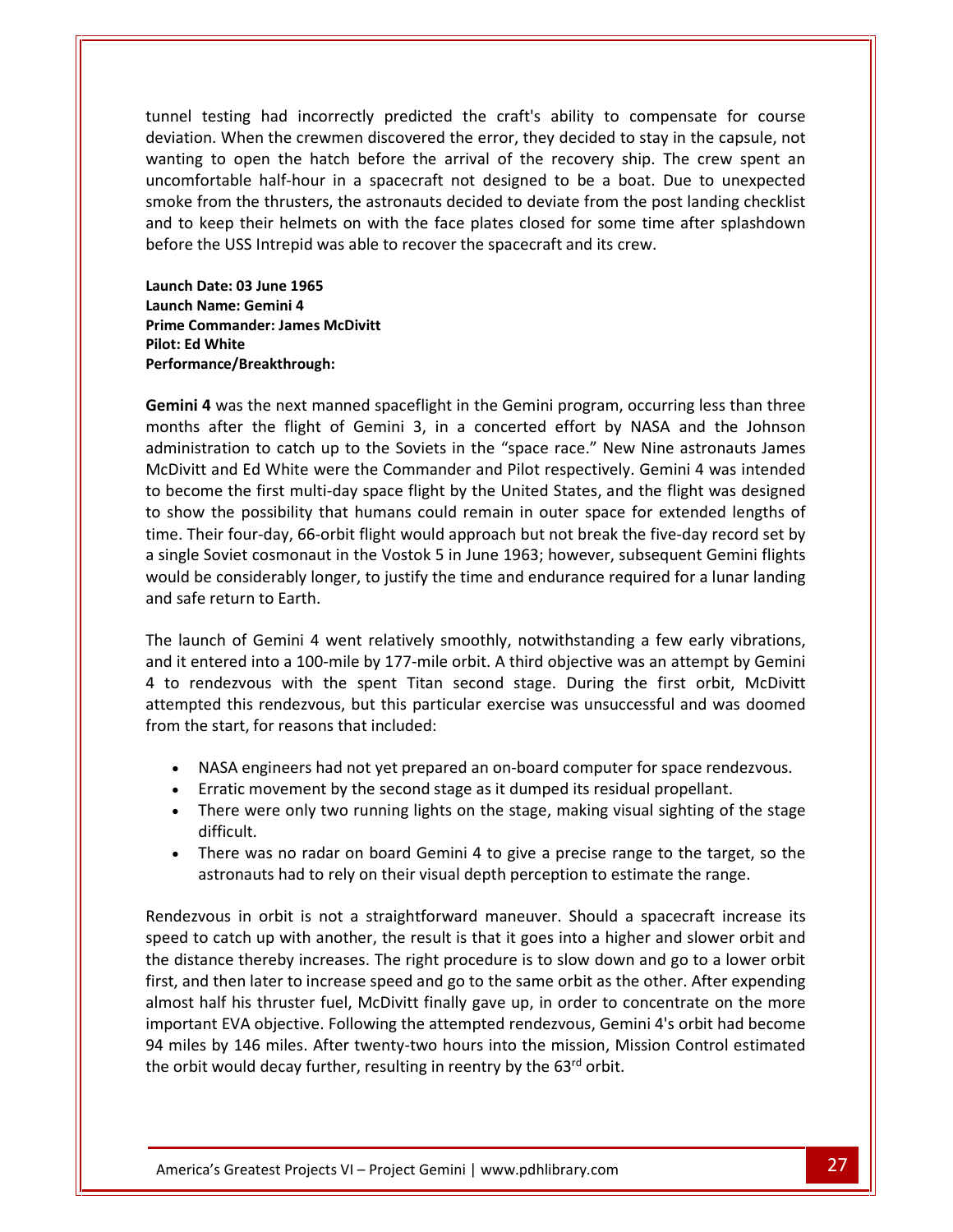second objective was the first American extra-vehicular activity, known simply as a "space-<br>A second objective was the first American extra-vehicular activity, known simply as a "space-The first EVA had already been performed by Soviet Alexei Leonov on Voskhod 2 in 1965. NASA moved up the space-<br>1965. NASA moved up the space-<br>1965. NASA moved up the space-walk from the original schedule, to demonstrate that Example of objective was the first American extra-vehicular activity, known simply as a "space-<br>
The first EVA had already been performed by Soviet Alexei Leonov on Voskhod 2 in<br>
The Soviets in the Soviets in the Space Rac A second objective was the first American extra-vehicular activity, known simply as a "space-<br>walk". The first EVA had already been performed by Soviet Alexei Leonov on Voskhod 2 in<br>March 1965. NASA moved up the spacewalk nd objective was the first American extra-vehicular activity, known simply as a "space-<br>The first EVA had already been performed by Soviet Alexei Leonov on Voskhod 2 in<br>1965. NASA moved up the spacewalk from the original s A second objective was the first American extra-vehicular activity, known simply as a "spacetive was the first American extra-vehicular activity, known simply as a "space-<br>
LEVA had already been performed by Soviet Alexei Leonov on Voskhod 2 in<br>
ASA moved up the spacewalk from the original schedule, to demonstrat walk". The first EVA had already been performed by Soviet Alexei Leonov on Voskhod 2 in walk". The first EVA had already been perform<br>March 1965. NASA moved up the spacewalk fro<br>the U. S. was gaining on the early lead taken by<br>be the highlight of the mission, and Ed White be<br>walk. During his EVA, White floate actually occurred on the 62nd revolution. An open-loop rolling reentry, as was used<br>actually occurred on the 62nd revolution. An open-loop rolling reentry, as was used<br>actually occurred on the 62nd revolution. An open-loop the U.S. was gaining on the early lead taken by the Soviets in the Space Race. This proved to be the highlight of the mission, and Ed White became the first American to perform a space-The highlight of the mission, and Ed White became the first American to perform a space-<br>the highlight of the mission, and Ed White became the first American to perform a space-<br>tik. During his EVA, White floated freely ou  $\frac{1}{100}$ ner<br>Sovi or inginight of the Mikoland freely outside the spacecraft, tethered to it, for oximately 20 minutes. This accomplishment would help the United States overcome the et Union's early lead in the Space Race.<br>The set Union's e approximately 20 minutes. This accomplishment would help the United States overcome the eence encou

 $48<sup>th</sup>$  orbit. The astronauts began rolling<br>stability, gradually slowing the roll rate<br>and the main parachute were deploye<br>encountered any problems, despite thei<br>in Mercury — after four days in space<br>landing target, b Figure 200 minutes. This accomplishment would help the United States overcome the<br>ion's early lead in the Space Race.<br>Inctually occurred on the 62nd revolution. An open-loop rolling reentry, as was used<br>ercury Project, had The main parachute were deployed. The landing was rough, but neither of the crew<br>try actually occurred on the 62nd revolution. An open-loop rolling reentry, as was used<br>e Mercury Project, had to be used because of the onbo ally occurred on the 62nd revolution. An open-loop rolling reentry, as was used<br>ry Project, had to be used because of the onboard computer failure during the<br>e astronauts began rolling the spacecraft at 75 miles altitude t Reentry actually occurred on the 62nd revolution. An open-loop rolling reentry, as was used entry actually occurred on the 62nd revolution. An open-loop rolling reentry, as was used<br>the Mercury Project, had to be used because of the onboard computer failure during the<br>the orbit. The astronauts began rolling the s in the Mercury Project, had to be used because of the onboard computer failure during the<br>48<sup>th</sup> orbit. The astronauts began rolling the spacecraft at 75 miles altitude to increase its<br>5.148th orbit. The astronauts began e main parachute were deptered any problems, despite<br>cury — after four days in s<br>; target, but a helicopter was<br>ced on board the USS Wasp.<br>**Date: 21 August 1965** encountered any problems, despite their landing upright — as opposed to on their backs, as **Name: 19 A Solution Start Secury — after four days<br>
<b>Solution Start Start Start Start Start Start Start Start Start Start Start Start Start Start Start Start Start Start Start Start Start Start Start Start Start Start Sta Properent Show Theory Alanding target, but a helicopter was ab<br>
<b>Properent Alanding target, but a helicopter was ab**<br> **Cooper**<br> **Cooper**<br> **Cooper**<br> **Cooper**<br> **Cooper**<br> **Prime Commander: Gordon Cooper** and placed on board the USS Wasp.

**Photography** and placed on board the Union placed on board the Union Date: 21 August 196<br>**Pilot: Peter Conradicer Prime Commander: Gordon**<br>**Pilot: Pete Conrad** Launch Date: 21 August 1965 Date: 21 A<br>Name: Ger<br>ommande<br>tte Conrad<br>aance/Brea<br>5 was the IT August 1965<br>Gemini 5<br>nder: Gordon Cooper<br>rad<br>the third manned Gemini flight, and it was also the first time an American manned Launch Name: Gemini 5<br>Prime Commander: Gordon Cooper **Pilot: Pete Conrad** . .....<br>Dorforr

the

Thaine. Germin 5<br>
Commander: Gordon Cooper<br>
Pete Conrad<br>
in 5 was the third manned Gemini flight, and it was also the first time an American manned<br>
mission held the world record for duration. Slavton tapped Gordon Cooper, minantice: Cortoon Cooper<br>
e Conrad<br>
ince/Breakthrough:<br>
was the third manned Gemini flight, and it was also the first time an American manned<br>
sion held the world record for duration. Slayton tapped Gordon Cooper, who had **5** was the third manned Gemini flight, and it was also the first time an American manned<br>ission held the world record for duration. Slayton tapped Gordon Cooper, who had flown in<br> $y$  6 to command the long-duration Gemini Conrad of the New Nine group of astronauts from backup commander of Gemini 4 to pilot of Gemini S was the third manned Gemini flight, and it was also the first time an American manned<br>ission held the world record for duration. Slayton tapped Gordon Cooper, who had flown in<br>6 to command the long-duration Gemini 5. For Gemini 5 was the third manned Gemini flight, and it was also the first time an American manned i 5 was the third manned Gemini flight, and it was also the first time an American manned<br>mission held the world record for duration. Slayton tapped Gordon Cooper, who had flown in<br>ry 6 to command the long-duration Gemini space mission held the world record for duration. Slayton tapped Gordon Cooper, who had flown in .<br>Mer Mercury 6 to command the I<sub>I</sub><br>Conrad of the New Nine group<br>5. The launch went perfectly e<br>rocket), which momentarily ir<br>vibrations was traced to impro<br>affect any subsequent Gemini<br>102 miles by 218 miles. e launch went perfectly except for about 13 seconds of severe oscillation (axial vibration of the<br>
the the the momentarily impaired the vision and speech of the crew. The cause of the strong<br>
tions was traced to improper g rocket), which momentarily impaired the vision and speech of the crew. The cause of the strong which momentarily impaired the vision and speech of the crew. The cause of the strong<br>ns was traced to improper gas levels in an oxidizer standpipe, and severe oscillations did not<br>ny subsequent Gemini flights. Once in out vibrations was traced to improper gas levels in an oxidizer standpipe, and severe oscillations did not vibrations was traced to improper gas levels in an oxidizer standpipe, and severe oscillations did not<br>affect any subsequent Gemini flights. Once in outer space, Gemini 5 settled into an initial orbit of<br>102 miles by 218 m 102 miles by 218 miles.

many varieties; however, they all work in the same general manner. They are made up of three adjacent segments: the anode, the electrolyte, and the cathode. Two chemical From the exploration of the state of the form a long-term power source. Fuel cells come in thes; however, they all work in the same general manner. They are made up of cent segments: the anode, the electrolyte, and the cat In the U.S space, Gemini 5 settled into an initial orbit of<br>the S by 218 miles.<br>The U.S space: Comminical or the U.S mission was to perform a long-duration flight, which<br>the Made possible due to new fuel cells that generat miles by 218 miles.<br>
primary objective of Gemini 5 mission was to perform a long-duration flight, which<br>
ild be made possible due to new fuel cells that generated enough electricity to power<br>
ger missions, which would natu rimary objective of Gemini 5 mission was to perform a long-duration flight, which<br>I be made possible due to new fuel cells that generated enough electricity to power<br>r missions, which would naturally be critical to future The nrima y objective of Gemini 5 mission was to perform a long-duration flight, which<br>hade possible due to new fuel cells that generated enough electricity to power<br>ions, which would naturally be critical to future Apollo lunar lan would be made possible due to new fuel cells that generated enough electricity to power engineers began to develop them for a long-term power source. Fuel cells come in<br>engineers, which would naturally be critical to future Apollo lunar landing missions.<br>i 5 nearly doubled the U.S space-flight record of the G longer missions, which would naturally be critical to future Apollo lunar landing missions. missions, which would naturally be critical to future Apollo lunar landing missions.<br>i 5 nearly doubled the U.S space-flight record of the Gemini 4 mission to almost eight<br>ys, the length of time nominally required to fly t Gemini 5 nearly doubled the U.S space-flight record of the Gemini 4 mission to almost eight full days, the length of time nominally required to fly to the Moon, land and return. Fuel cells replaced the chemical batteries u full days, the length of time nominally required to fly to the Moon, land and return. Fuel the length of time nominally required to fly to the Moon, land and return. Fuel<br>aced the chemical batteries used on previous manned spacecraft, a major<br>in for future Apollo flights. Fuel cells had been around for over a ce cells replaced the chemical batteries used on previous manned spacecraft, a major<br>innovation for future Apollo flights. Fuel cells had been around for over a century when<br>NASA engineers began to develop them for a long-ter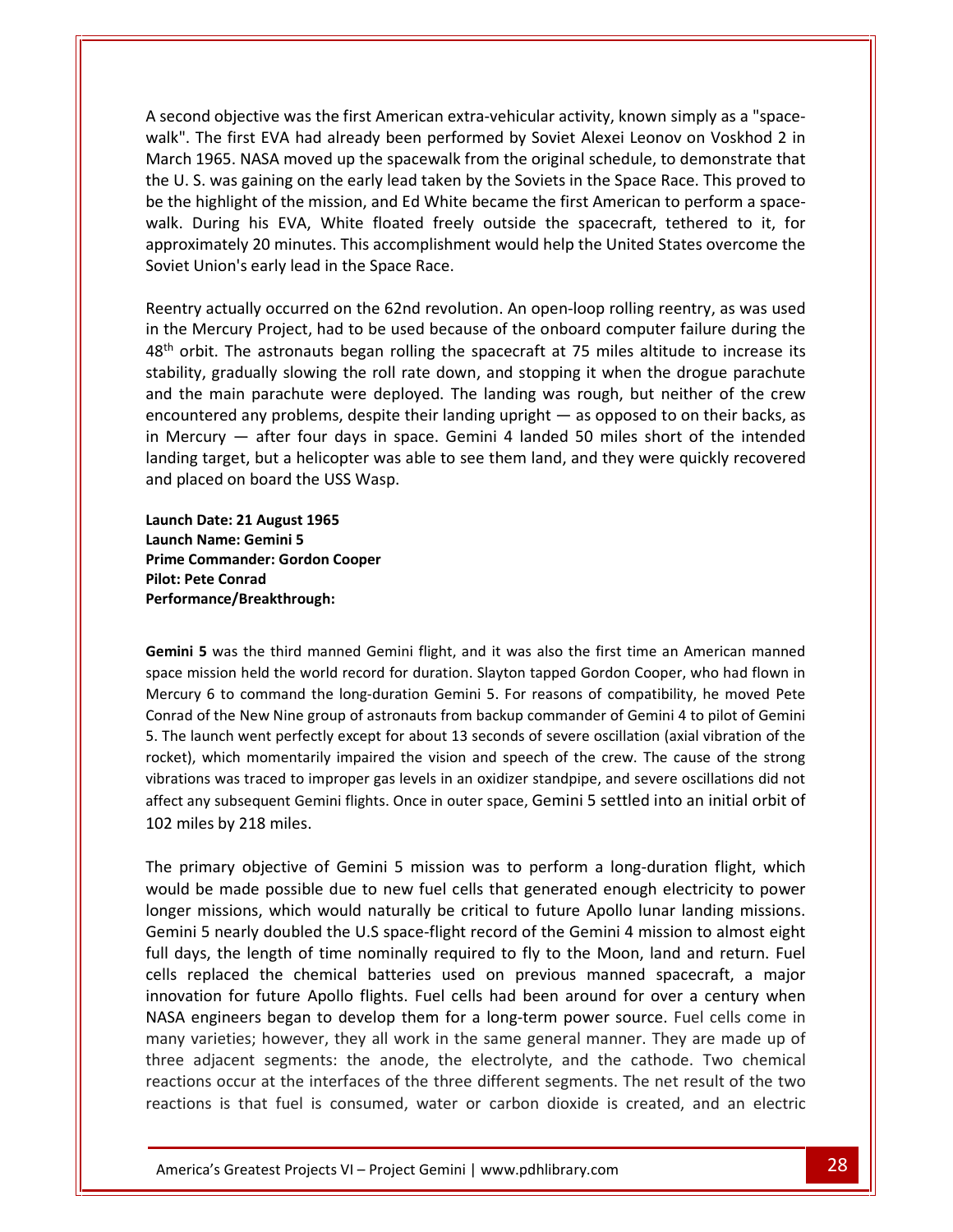is created, which can be used to power electrical devices, normally referred to as the load. See diagram below.



A block diagram of afuel cell

From a hydroxide or a carbonate with phosphoric acid, and it is designed to pass<br>from a hydroxide or a carbonate with phosphoric acid, and it is designed to pass A block diagram of a fuel cell<br>in the anode is usually hydrogen, the catalyst is most often fine platinum powder,<br>anode breaks down the fuel into electrons and ions. The electrolyte substance is<br>om a hydroxide or a carbona A block diagram of a fuel cell<br>nel in the anode is usually hydrogen, the catalyst is most often fine platinum powder,<br>ne anode breaks down the fuel into electrons and ions. The electrolyte substance is<br>from a hydroxide or The fuel in the anode is usually hydrogen, the catalyst is most often fine platinum powder, The fuel in the anode is usually hydrogen, the catalyst is most often fine platinum powder,<br>and the anode breaks down the fuel into electrons and ions. The electrolyte substance is<br>made from a hydroxide or a carbonate with and the ancide is assumy hydrogen, the eatulyst is most often line platinum powder,<br>anode breaks down the fuel into electrons and ions. The electrolyte substance is<br>om a hydroxide or a carbonate with phosphoric acid, and i and the anode breaks down the fuel into electrons and ions. The electrolyte substance is made from a hydroxide or a carbonate with phosphoric acid, and it is designed to pass reaction a hydroxide or a carbonate with phosphoric acid, and it is designed to pass<br>ugh positively charged ions and reject negatively charged electrons. The cathode is<br>t often nickel, and it converts the ions back to a ne through positively charged ions and reject negatively chost often nickel, and it converts the ions back to a ne carbon dioxide. A typical fuel cell produces a voltage from Voltage decreases as current increases, due to act most often nickel, and it converts the ions back to a neutral substance such as water or carbon dioxide. A typical fuel cell produces a voltage from 0.6 V to 0.7 V at full rated load. by the Gemini 5 spacecraft, but problems with the fuel cell electrical supply<br>from the Gemini 5 spacecraft, but problems with the fuelcell values<br>of the Gemini 5 spacecraft, but problems with the fuel cell electrical suppl Voltage decreases as current increases, due to activation, component loss, and depletion of Exerciases as current increases, due to activation, component loss, and depletion of<br>actants. Fuel cell voltages can be increased by placing them in series, while higher<br>can be supplied by placing the cells in parallel.<br>an eurro able

the reactants. Fuel cell voltages can be increased by placing them in series, while higher<br>current can be supplied by placing the cells in parallel.<br>Cooper and Conrad had planned to make a practice space rendezvous with a perfectly, even though it was the first precision maneuver on a spaceflight. They were<br>though it a switch to a simpler "phantom rendezvous," whereby the Gemini craft maneuvered<br>predetermined position in space. The phantom The call set perfect of photographs, the sensor perturbation paractic space rendezvous with a "pod"<br>byed from the Gemini 5 spacecraft, but problems with the fuel cell electrical supply<br>d a switch to a simpler "phantom rend Cooper and Conrad had planned to make a practice space rendezvous with a "pod" and Conrad had planned to make a practice space rendezvous with a "pod"<br>
I from the Gemini 5 spacecraft, but problems with the fuel cell electrical supply<br>
switch to a simpler "phantom rendezvous," whereby the Gemini craft deployed from the Gemini 5 spacecra<br>forced a switch to a simpler "phantom<br>to a predetermined position in space.<br>went perfectly, even though it was the<br>able to take high-resolution photograp<br>system forced the cancellation o The a predetermined position in space. The phantom rendezvous came on the third day. It<br>went perfectly, even though it was the first precision maneuver on a spaceflight. They were<br>able to take high-resolution photographs, went perfectly, even though it was the first precision maneuver on a spaceflight. They were Freectly, even though it was the first precision maneuver on a spaceflight. They were<br>to take high-resolution photographs, but problems with the fuel cells and maneuvering<br>em forced the cancellation of several other experi able to take high-resolution photographs, but problems with the fuel cells and maneuvering The fuel cells were successful at producing cool drinking water. But the astronauts found<br>forced the cancellation of several other experiments. The astronauts found<br>res marking time in orbit<br>is, the crew was shivering in t system forced the cancellation of several other experiments. The astronauts found oyoto…<br>thamcal  $\cdots$ 

that it had a high quantity of gas bubbles in it. The next day one of the group of<br>the crew was shivering in the cold air of their spacecraft when they were told that<br>ells were producing waste water not suitable for drinki blocks malfunctioned, causing another experiment to be abandoned, but all of the<br>blocks malfunctioned, causing and the cold air of their spacecraft when they were told that<br>cells were producing waste water not suitable for experience maning antentions.<br>
On Day 4, the crew was shivering in the cold air of their sp<br>
the fuel cells were producing waste water not suitable for<br>
general, the fuel cells were successful at producing cool<br>
reported t Firew, it, the fuel cells were producing in the Greaten of suitable for drinking, as it was too acidic. In general, the fuel cells were successful at producing cool drinking water, but the astronauts reported that it had a define the cells were successful at producing cool drinking, water, but the astronauts<br>that it had a high quantity of gas bubbles in it. The next day one of the group of<br>blocks malfunctioned, causing another experiment to

ocks mairunctioned, causing another experiment to be abandoned, but all of the<br>periments from Gemini 4 were performed.<br>The similated over the Hawaiian Islands, and the astronauts controlled the reentry,<br>The similar stage a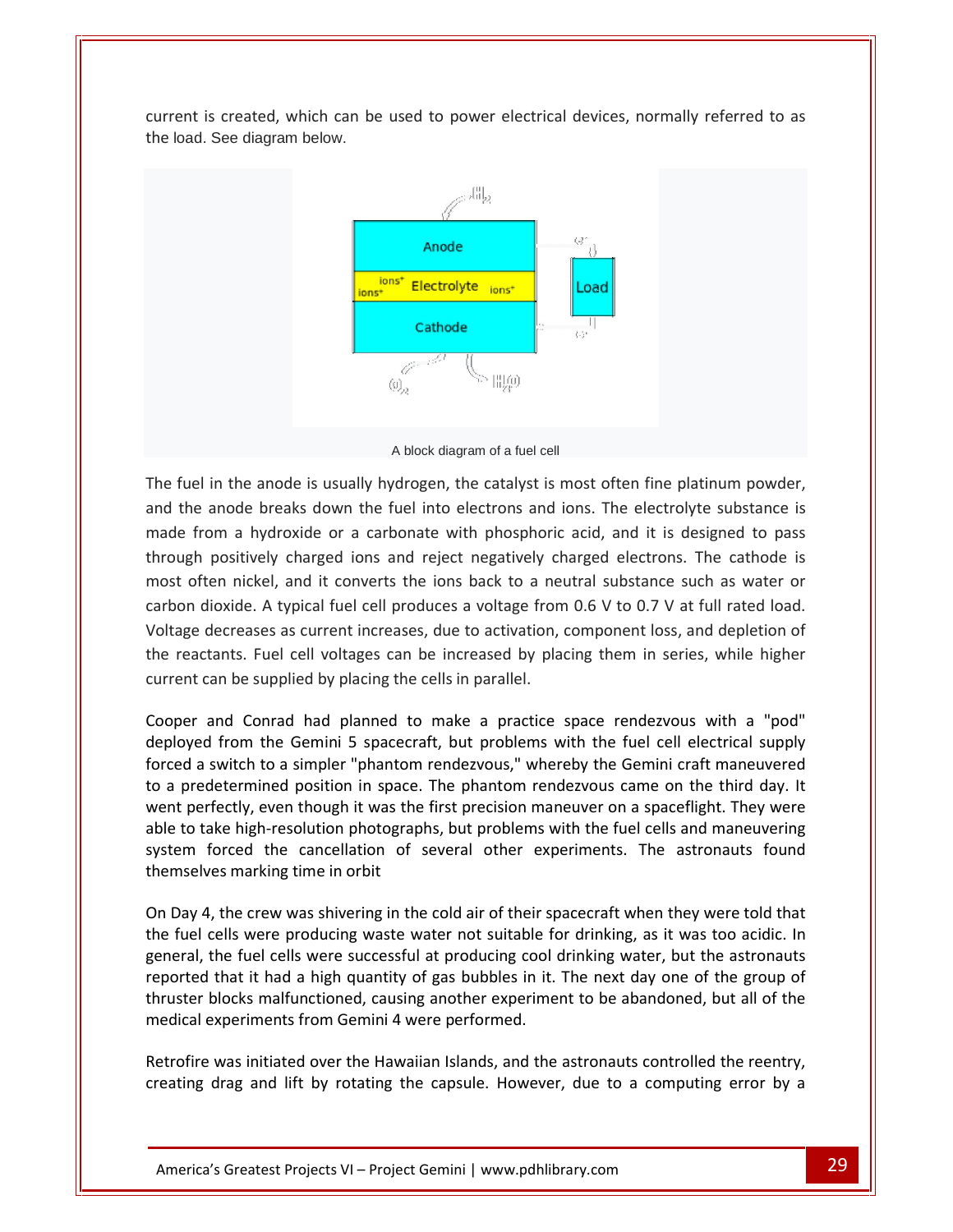the crew landed <sup>80</sup> miles short of the planned landing point in the Atlantic where it was recovered and the crew was taken aboard the USS Champlain. mmer, the crew landed 80 milement where it was recovered and the<br>Date: 15 December 1965 mmer, the crew landed 80<br>
where it was recovered ar<br>
Date: 15 December 1965<br>
Name: Gemini 6A **Performance/Breakthrough:**

programmer, the crew landed 80 mile<br>Ocean, where it was recovered and the<br>Launch Date: 15 December 1965<br>Launch Name: Gemini 6A<br>Prime Commander: Wally Schirra **Philome Example 15 Feature 1**<br>**Launch Date: 15 December 1**<br>**Launch Name: Gemini 6A<br>Prime Commander: Wally Sc<br>Pilot: Tom Stafford** Launch Name: Gemini 6A<br>Prime Commander: Wally Schirra original Gemini 6 mission<br>
Commander: Wally Schirra<br>
Tom Stafford<br>
Original Mission, Scrubbed<br>
Original Gemini 6 mission, scheduled for launch on 25 October 1965, had a planned **Pilot: Tom Stafford** . ..u<br>Dorf Atlantic

#### **Original Mission Scrubbed** prepare

mmanuel: wany schina<br>
n Stafford<br> **Driginal Mission Scrubbed**<br>
inal Gemini 6 mission, scheduled for launch on 25 October 1965, had a planned<br>
to include four dockings with the Agena target vehicle. Its total duration was t original Mission Scrubbed<br>
original Mission Scrubbed<br>
original Gemini 6 mission, scheduled for launch on 25 October 1965, had a planned<br>
ion to include four dockings with the Agena target vehicle. Its total duration was to **E. Original Mission Scrubbed**<br>The original Gemini 6 mission, scheduled for launch on 25 October 1965, had a planned<br>mission to include four dockings with the Agena target vehicle. Its total duration was to be<br>just under **Original Mission Scrubbed**<br>original Gemini 6 mission, scheduled fo<br>ion to include four dockings with the Ag<br>under 47 hours and, after completing a t<br>ntic Ocean south of Bermuda. That morr<br>Stafford, who was part of the 2<sup>n</sup> The original Gemini 6 mission, sched r launch on 25 October 1965, had a planned<br>ena target vehicle. Its total duration was to be<br>otal of 29 orbits, it was to land in the western<br>ing Schirra, one of the Mercury 7 astronauts,<br>of astronauts. boarded their Gemini Figure 1.1288561 801 802.<br>
Anal Gemini 6 mission, scheduled for launch on 25 October 1965, had a planned<br>
o include four dockings with the Agena target vehicle. Its total duration was to be<br>
r 47 hours and, after completi al Gemini 6 mission, scheduled for launch on 25 October 1965, had a planned<br>include four dockings with the Agena target vehicle. Its total duration was to be<br>47 hours and, after completing a total of 29 orbits, it was to l mission to include four dockings with the Agena target vehicle. Its total duration was to be to include four dockings with the Agena target vehicle. Its total duration was to be<br>er 47 hours and, after completing a total of 29 orbits, it was to land in the western<br>Ocean south of Bermuda. That morning Schirra, one o just under 47 hours and, after completing a total of 29 orbits, it was to land in the western<br>Atlantic Ocean south of Bermuda. That morning Schirra, one of the Mercury 7 astronauts,<br>and Stafford, who was part of the 2<sup>nd</sup> Atlantic Ocean south of Bermuda. That morning Schirra, one of the Mercury 7 astronauts, and Stafford, who was part of the 2<sup>nd</sup> group of astronauts, boarded their Gemini 6 craft to<br>prepare for launch. Fifteen minutes later, the unmanned Atlas-Agena target vehicle First attempt to launch. Fifteen minutes later, the unmanned Atlas-Agena target vehicle ched. The burn of the Atlas booster was successful, but when the Agena's secondary nes fired to separate it from the Atlas, a catastro launched. The burn of the Atlas booster was successful, but when the Agena's secondary 12 December 1965. All went well right up to ignition; the engines ignited, but same ignorate it from the Atlas<br>1965. All went and the Atlas, a catastrophic failure apparently caused the<br>1965. All went well right up to igni 1.5 seconds of operation, they abruptly shut down. Mission rules against the vehicle to explode. Range Safety began tracking multiple pieces of debris falling into the Atlantic Ocean. After 50 minutes the Gemini launch was vehicle to explode. Range Safety began tracking multiple pieces of debris falling into the Atlantic Ocean. After 50 minutes the Gemini launch was canceled. results

as the commander, had to immediately pull the D-ring above the center console and<br>as the commander, had to immediately pull the D-ring above the center about<br>and of operation, they abruptly shut down. Mission rules dictate Ocean. After 50 minutes the Gemini launch was canceled.<br>
attempt to launch the 6A mission (second attempt for Gemini spacecraft No. 6) was<br>
ecember 1965. All went well right up to ignition; the engines ignited, but after a of a fully fueled Titan II falling back onto the launch pad. However, Schirra did not feel<br>of a fully fueled Titan II falling back onto the launch passign it and wally<br>a, as the commander, had to immediately pull the D-rin The first attempt to launch the 6A mission (second attempt for Gemini spacecraft No. 6) was first attempt to launch the 6A mission (second attempt for Gemini spacecraft No. 6) was<br>2 December 1965. All went well right up to ignition; the engines ignited, but after about<br>seconds of operation, they abruptly shut dow on 12 December 1965. All went well right up to ignition; the engines ignited, but after about December 1965. All went well right up to ignition; the engines ignited, but after about<br>conds of operation, they abruptly shut down. Mission rules dictated that Wally<br>a, as the commander, had to immediately pull the D-ring 1.5 seconds of operation, they abruptly shut down. Mission rules dictated that Wally ds of operation, they abruptly shut down. Mission rules dictated that Wally<br>the commander, had to immediately pull the D-ring above the center console and<br>e ejection seats, carrying the astronauts away from the disaster th Schirra, as the commander, had to immediately pull the D-ring above the center console and the commander, had to immediately pull the D-ring above the center console and<br>
e ejection seats, carrying the astronauts away from the disaster that would be the<br>
tully fueled Titan II falling back onto the launch pad. Ho activate the ejection seats, carrying the astronauts away from the disaster that would be the the ejection seats, carrying the astronauts away from the disaster that would be the<br>a fully fueled Titan II falling back onto the launch pad. However, Schirra did not feel<br>vement and knew that the booster had not lifted, result of a fully fueled Titan II falling back onto the launch pad. However, Schirra did not feel to fa fully fueled Titan II falling back onto the launch pad. However, Schirra did not feel<br>novement and knew that the booster had not lifted, so he decided to not abort. His<br>thinking probably saved the mission as well as any movement and k<br>quick thinking probak<br>reliability of the Gem<br>astronauts at least 80<br>soaking in pure oxyge<br>from the high g-force<br>eiection attempt. Ibility of the Gemini ejector seats was questionable, as the seats had to launch the<br>onauts at least 800 feet away from the rocket. In addition, the cabin interior had been<br>sing in pure oxygen for hours. The astronauts cou astroi auts at least 800 feet away from the rocket. In addition, the cabin interior had been<br>g in pure oxygen for hours. The astronauts could have not only been badly injured<br>the high g-force ejections, but they also could have b soaki In pure oxygen for hours. The astronauts could have not only been badly injured<br>the high g-force ejections, but they also could have been critically burned during the<br>on attempt.<br>emini 6A finally launched more than a week from t ejection attempt.

now only trailed by 300 miles. Is into the mission. Due to their lower orbit they were able to gain on Gemini 7 and were<br>les behind. Subsequent burns put them on the same orbital inclination as Gemini 7. They<br>siled by 300 miles.<br>On Gemini 6A first made ne high g-force ejections, but they also could have been critically burned during the<br>n attempt.<br>mini 6A finally launched more than a week and a half after the launch of Gemini 7. The plan<br>ora rendezvous to take place on t on attempt.<br>
emini 6A finally launched more than a week and a half after the launch of Gemini 7. The plan<br>
fora rendezvous to take place on the fourth orbit of Gemini 6 with another spacecraft, its<br>
Gemini 7. Although the Semini 6A finally launched more than a week and a half after the launch of Gemini 7. The plan<br>I fora rendezvous to take place on the fourth orbit of Gemini 6 with another spacecraft, its<br>Gemini 7. Although the Soviet Union The Gemini 6A finally launched more than a week and a half after the launch of Gemini 7. The plan Gemini 6A finally launched more than a week and a half after the launch of Gemini 7. The plan<br>d fora rendezvous to take place on the fourth orbit of Gemini 6 with another spacecraft, its<br>r Gemini 7. Although the Soviet Uni calle d fora rendezvous to take planet of Gemini 7. Although the Souk single crew spacecraft, the solve single crew spacecraft, the single crew spacecraft, the single single by 300 miles.

The radar on Gemini 6A first made contact with Gemini 7 at three hours and fifteen minutes when they were 270 miles away. As they slowly gained, Schirra put Gemini 6A's computer in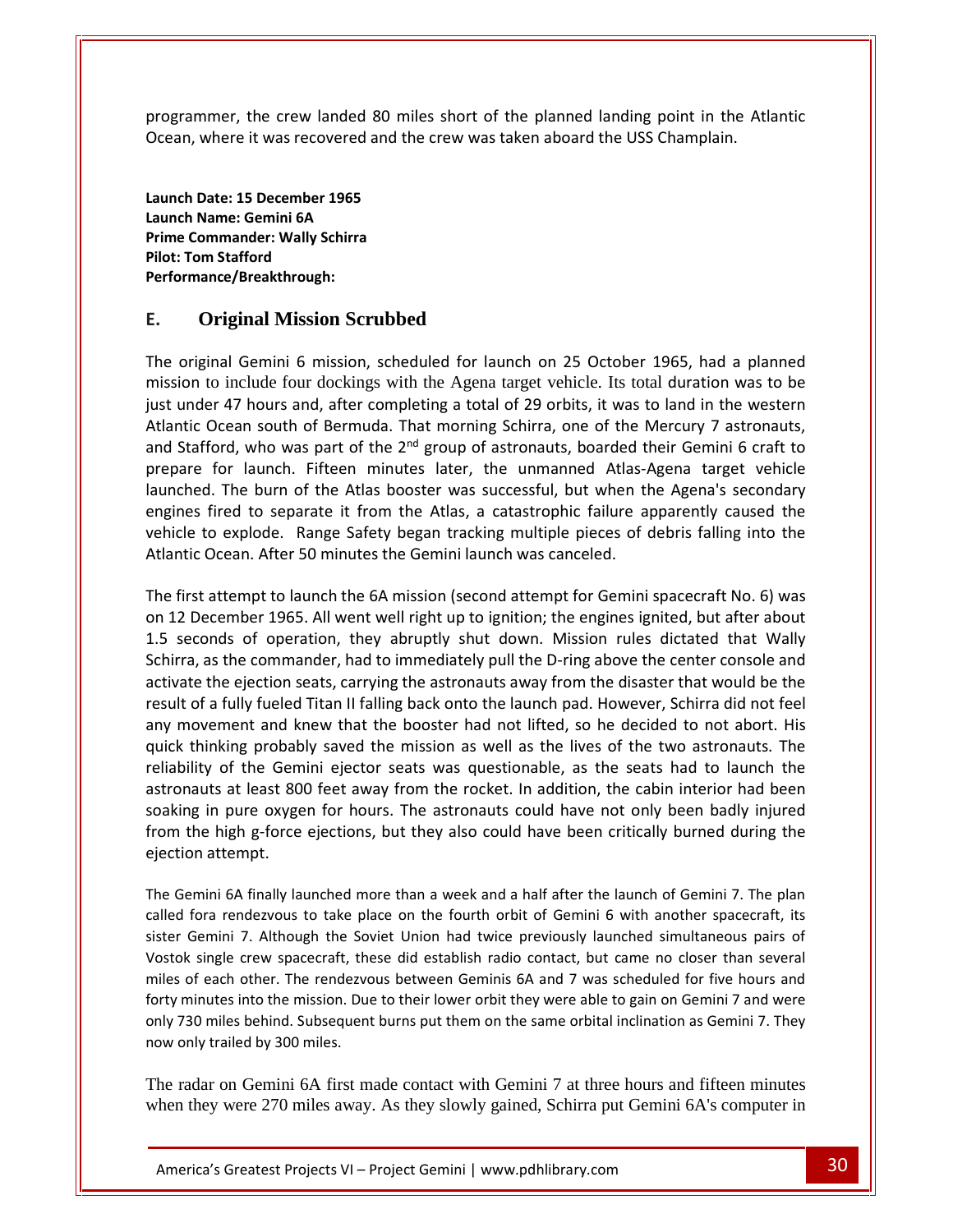charge of the rendezvous, another first. At just over five hours, he saw a bright star that he thange of the rendezvous, another first. At just over five hours, he saw a bright star that he<br>thought was Sirius, but this was in fact Gemini 7. After several more burns, the two spacecrafts only 130 feet apart. The burns had only used 112 lbs. of fuel on Gemini 6A, leaving plenty of the two spacecrafts only 130 feet apart. The burns had only used 112 lbs. of fuel on Gemini 6A, leaving plenty of charge of the rendezvous, another first. At just over five hours, he saw a bright star that he<br>thought was Sirius, but this was in fact Gemini 7. After several more burns, the two spacecrafts<br>were only 130 feet apart. The of the rendezvous, another first. At just over five hours, he saw a bright star that he<br>t was Sirius, but this was in fact Gemini 7. After several more burns, the two spacecrafts<br>nly 130 feet apart. The burns had only used e of the rendezvous, another first. At just over five hours, he saw a bright star that he<br>ht was Sirius, but this was in fact Gemini 7. After several more burns, the two spacecrafts<br>pnly 130 feet apart. The burns had only charge of the rendezvous, another first. At just<br>thought was Sirius, but this was in fact Gemini<br>were only 130 feet apart. The burns had only used<br>fuel for some fly-arounds. During the next 270 m<br>talking over the radio. At Schirra's mastery of the controls allowed him to do fly-around inspections of Gemini 7, controls allowed him to do fly-around inspections of Gemini 7,

assuring him of a place in the Apollo program. However, as the sleep periods approached, Gemini 6A made a separation burn and slowly drifted out to about 10 miles to ensure that there would not be any accidental collisions in the night.

Gemini 6A reentered the Earth's atmosphere the next day after little more than 25 hours in space, landing within 11 miles of the planned site northeast of Turks and Caicos in the Atlantic Ocean, the first truly accurate reentry for the Gemini program. This was also the first recovery to be televised live, through a transportable satellite earth station (developed by ITT) on the deck of the recovery aircraft carrier USS Wasp.<br> **Launch Date: 04 December 1965**<br> **Launch Name: Gemini 7**<br> **Prime Com** landing within 11 miles of the<br>c Ocean, the first truly accurate<br>y to be televised live, through<br>i the deck of the recovery aircra:<br>**Date:** 04 December 1965 Atlantic Ocean, the first truly a<br>recovery to be televised live,<br>ITT) on the deck of the recover<br>Launch Date: 04 December 1965<br>Launch Name: Gemini 7 **Performance/Breakthrough:**

ITT) on the deck of the recovery aircraft carrier USS Wasp.<br> **Launch Date: 04 December 1965<br>
<b>Launch Name: Gemini 7<br>
Prime Commander: Frank Borman<br>
Pilot: Jim Lovell** inch Date: 04 December 1965<br>inch Name: Gemini 7<br>me Commander: Frank Borman<br>formance/Breakthrough:<br>we have already seen. Gemini 7 was originally and obviously intended to fly after Gemini Launch Date: 04 December 1965<br>Launch Name: Gemini 7 Prime Commander: Frank Borman **Pilot: Jim Lovell** that<br>Dorf with the control of the control of the control of the control of the control of the control of the control of the control of the control of the control of the control of the control of the control of the control of the con

were die k

inch Date: 04 December 1965<br>
unch Name: Gemini 7<br>
me Commander: Frank Borman<br>
ot: Jim Lovell<br>
we have already seen, Gemini 7 was originally and obviously intended to fly after Gemini<br>
but the original Gemini 6 mission was Name: Gemini 7<br>
Commander: Frank Borman<br>
m Lovell<br>
have already seen, Gemini 7 was originally and obviously intended to fly after Gemini<br>
the original Gemini 6 mission was cancelled after the failure during launch of the<br> In the Commander. Frank Borman<br>
formance/Breakthrough:<br>
we have already seen, Gemini 7 was originally and obviously intended to fly after Gemini<br>
but the original Gemini 6 mission was cancelled after the failure during lau France/Breakthrough:<br>
e have already seen, Gemini 7 was originally and obviously intended to fly after Gemini<br>
it the original Gemini 6 mission was cancelled after the failure during launch of the<br>
a Target Vehicle, with w As we have already seen, Gemini 7 was originally and obviou<br>6, but the original Gemini 6 mission was cancelled after th<br>Agena Target Vehicle, with which it was meant to rendezvous<br>to a failure of the Titan II launch vehicl original mission of Gemini 7 changed little with these new plans. The crew of Frank<br>original mission was cancelled after the failure during launch of the<br>failure of the Titan II launch vehicle. The objective of a rendezvou Agena Target Vehicle, with which it was meant to rendezvous, followed by a 3-day delay due and Jim Lovell, both members of the New Nine group of astronauts, were expected<br>and Jim Lovell, both members of the New Nine group of assign concurrently<br>and Jim Lovell, both members of the New Nine group of astronauts, we to a failure of the Titan II launch vehicle. The objective of a rendezvous was so important a failure of the Titan II launch vehicle. The objective of a rendezvous was so important<br>at the Gemini Task Group decided to fly the alternate Gemini 6A mission concurrently<br>th Gemini 7, using the latter as the rendezvous that the Gemini Task Group decided to fly the alternate Gemini 6A mission concurrently

that the Gemini Task Group decided to fly the alternate Gemini 6A mission concurrently<br>with Gemini 7, using the latter as the rendezvous target.<br>The original mission of Gemini 7 changed little with these new plans. The cre with Gemini 7, using the latter as the rendezvous target.<br>The original mission of Gemini 7 changed little with these new plans. The crew of Frank<br>Borman and Jim Lovell, both members of the New Nine group of astronauts, wer The original mission of Gemini 7 changed little with these new plans. The crew of Frank<br>Borman and Jim Lovell, both members of the New Nine group of astronauts, were expected<br>to spend nearly 14 days in space, in which they and Jim Lovell, both members of the New Nine group of astronauts, were expected<br>I nearly 14 days in space, in which they would make a total of 206 orbits. This long<br>flight would investigate the effects of fourteen days in to spend nearly 14 days in space, in which they would make a total of 206 orbits. This long early 14 days in space, in which they would make a total of 206 orbits. This long<br>ight would investigate the effects of fourteen days in space on the human body,<br>id also double the length of time that anyone had been in sp and it would also double the length of time that anyone had been in space up to that time.

remaining fuel, so Borman stopped because he felt too much spacecraft fuel was being consumed. Greatest Projects VI – Project Gemini | www.pdhlibrary.com 31 duration flight would investigate the effects of fourteen days in space on the human body,<br>and it would also double the length of time that anyone had been in space up to that time.<br>Launch went without any problems as all Id also double the length of time that anyone had been in space up to that time.<br>
Intervitout any problems as all systems on the Titan II seemed to perform reasonably well.<br>
Interprot feeling a very light shaking sensation For about 15 minutes. However, the stage was moving erratically as it vented its own about 15 minutes. However, the stage was moving erratically as it vented its own for about 15 minutes. However, the stage was moving erra Launch went without any problems as all systems on the Titan II seemed to perform reasonably well. Launch went without any problems as all systems on the Titan II seemed to perform reasonably well.<br>Borman did report feeling a very light shaking sensation, although Lovell felt nothing. After<br>separating from the spent roc of waster and a decent water supply were two of the most significant problems that<br>of their spacecraft to follow the same orbit of the second stage rocket from which they had<br>This formation is termed "station keeping", and separating from the spent rocket stage, they turned the spacecraft around and proceeded to maneuver their spacecraft to follow the same orbit of the second stage rocket from which they had separated. This formation is termed "station keeping", and Borman maneuvered the Gemini 7 in this<br>manner for about 15 minutes. However, the stage was moving erratically as it vented its own<br>remaining fuel, so Borman stoppe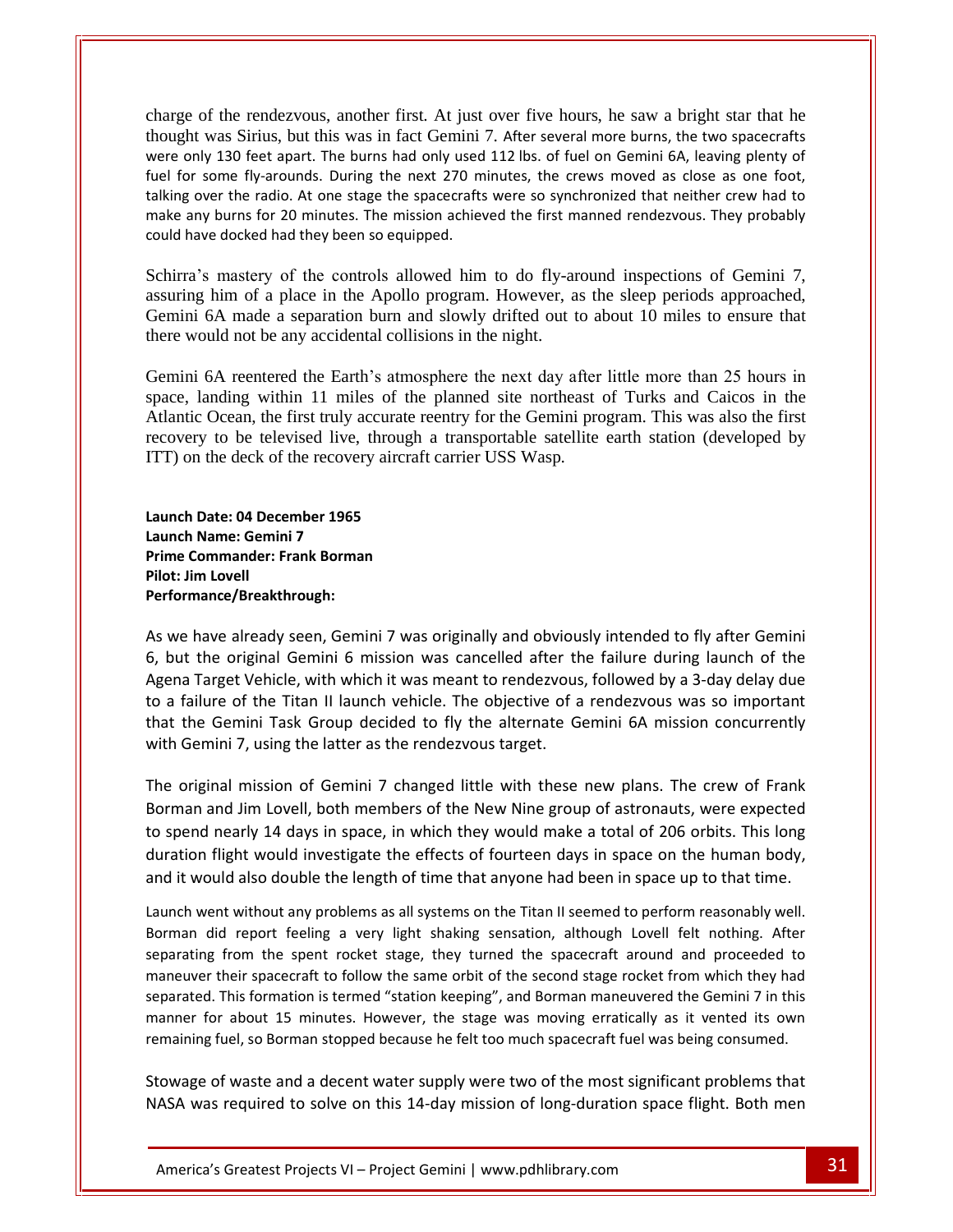and slept at the same time, but still managed to conduct twenty experiments. This The highest number of any Gemini mission, including studies of nutrition in space and and slept at the same time, but still managed to conduct twenty experiments. This the highest number of any Gemini mission, including st evaluation of a lightweight spacesuit, which proved uncomfortable when worn for a lightweight spacesuit, which proved uncomfortable when worn for a worked and slept at the same time, but still managed to conduct twenty experiments. This<br>was the highest number of any Gemini mission, including studies of nutrition in space and<br>the evaluation of a lightweight spacesuit, of the crew was allowed to take off his suit. Borman and Lovell had planned to both the crew was allowed to take off his suit. Borman and Lovell had planned to both ed and slept at the same time, but still managed to conduct twenty experiments. This<br>the highest number of any Gemini mission, including studies of nutrition in space and<br>evaluation of a lightweight spacesuit, which proved worked and slept at the same time, but still managed to conduct twenty experiments. This and slept at the same time, but still managed to conduct twenty experiments. This<br>
inighest number of any Gemini mission, including studies of nutrition in space and<br>
luation of a lightweight spacesuit, which proved uncomf was the highest number of any Gemini mission, including studies of nutrition in space and It is the highest number of any Gemini mission, including studies of nutrition in space and<br>
Least outation of a lightweight spacesuit, which proved uncomfortable when worn for a<br>
Ing time in the Gemini spacecraft's hot, c the evaluation of a lightweight spacesuit, which proved uncomfortable when worn for a in the agreed to let Lovell stay out of his suit. As Lovell was the larger of the stay the agree of the semini spacecraft's hot, cramped quarters. For the first time during a flight, he crew was allowed to take off his sui long time in the Gemini spacecraft's hot, cramped quarters. For the first time during a flight, Figure a lot of effort was required to get in and out of a suit in little more space than<br>two. Since a lot of effort was required to be wearing that the environmental<br>em was working properly. The NASA managers did not like one of the crew was allowed to take off his suit. Borman and Lovell had planned to both of the crew was allowed to take off his suit. Borman and Lovell had planned to both is them off two days into the mission, when they were satisfied that the environmental em was working properly. The NASA managers did not take them off two days into the mission, when they were satisfied that the environmental take them off two days into the missystem was working properly. The N<br>at least one crew member had to b<br>sweated profusely, but he agreed to<br>the two. Since a lot of effort was req<br>the front seat of a car, NASA relente<br>their high point of the Gemini 7 mission came on the eleventh day with the rendezvous with<br>high point of the Gemini 7 mission came on the eleventh day with the rendezvous with<br>high point of the Gemini 7 mission came on the eleve Sweated profusely, but he agreed to let Lovell stay out of his suit, as Lovell was the larger of<br>the two. Since a lot of effort was required to get in and out of a suit in little more space than<br>the front seat of a car, NA the two. Since a lot of effort was required to get in and out of a suit in little more space than Since a lot of effort was required to get in and out of a suit in little more space than<br>seat of a car, NASA relented, and both Lovell and Borman were allowed to remove<br>cesuits simultaneously.<br>point of the Gemini 7 mission the front seat of a car, NASA relented, and both Lovell and Borman were allowed to remove u.c.<br>thair several

shows a feel of the two spacecrafts and both Lovell and Borman were allowed to remove<br>pacesuits simultaneously.<br>gh point of the Gemini 7 mission came on the eleventh day with the rendezvous with<br>ii 6A. After performing a m burs care of a car, the contention, and doen doen doen doen the domain were enormed to centere<br>spacesuits simultaneously.<br>igh point of the Gemini 7 mission came on the eleventh day with the rendezvous with<br>ni 6A. After per short burns the Gemini 7 mission came on the eleventh day with the rendezvous with<br>6A. After performing a myriad of experiments, reading books, and refusing to<br>1 some seemingly mindless records, Borman and Lovell were read The high point of the Gemini 7 mission came on the eleventh day with the rendezvous with high point of the Gemini 7 mission came on the eleventh day with the rendezvous with<br>ini 6A. After performing a myriad of experiments, reading books, and refusing to<br>prm some seemingly mindless records, Borman and Lovell w Gemini 6A. After performing a myriad of experiments, reading books, and refusing to After performing a myriad of experiments, reading books, and refusing to<br>me seemingly mindless records, Borman and Lovell were ready for action. The<br>ms on the two spacecrafts worked to near perfection with only a few burns narfol m some seemingly mindless records, Borman and Lovell were ready for action. The<br>systems on the two spacecrafts worked to near perfection with only a few burns. A<br>burn put Gemini 6A into a similar orbit as Gemini 7 at 169 m radar systems on the two spacecrafts worked to near perfection with only a few burns. A radar systems on the two spacecrafts worked to near perfection with only a few burns. A third burn put Gemini 6A into a similar orbit as Gemini 7 at 169 miles by 171 miles. After several short burns the two spacecrafts wer For burns the two spacecrafts were only 130 feet apart. During the next four and a<br>trs, the crews moved as close as 1 foot, talking over the radio. At one stage the<br>fits were station-keeping so well with each other that ne half hours, the crews moved as close as 1 foot, talking over the radio. At one stage the<br>spacecrafts were station-keeping so well with each other that neither crew had to make any<br>burns for 20 minutes. As the sleep periods spacecrafts were station-keeping so well with each other that neither crew had to make any including the fuel cells and various thrusters. Nevertheless, the retrorockets<br>including the fuel cells and various through the retrorock and to make any<br>ifted out to 10 miles in order to prevent an accidental collision in burns for 20 minutes. As the sleep periods approached, Gemini 6A made a separation burn and. both

perfectly, and the landing was smooth and precise, being less than four miles from<br>the landing was smoothed and the landing was smoothed in the landing was smooth and precise. Nevertheless, the retrorockets<br>perfectly, and recovery diffed out to 10 miles in order to prevent an accidental collision in the night.<br>Ini 6A reentered the Earth's atmosphere and landed the next day, while Gemini<br>nued on its mission for three more days. During that p mission for three moves and landed the next day, while Gemini<br>nued on its mission for three more days. During that period several functions started to<br>iorate, including the fuel cells and various thrusters. Nevertheless, t Gemini 6A reentered the Earth's atmosphere and landed the next day, while Gemini ini 6A reenter<br>inued on its mis<br>riorate, includi<br>perfectly, and<br>recovery poin<br>were in good l<br>USS Wasp. fired perfectly, and the landing was smooth and precise, being less than four miles from erfectly, and the landing w<br>ecovery point. The crewmer<br>ere in good health and were<br>IS Wasp.<br>**Date: 16 March 1966** their recovery point. The crewmen were somewhat weakened by their time in space, but Provery point. The crevere in good health and<br>*S* Wasp.<br>Date: 16 March 1966<br>Name: Gemini 8 ship USS Wasp. **Performance/Breakthrough:**

**Proof Mandale Bridge Ship USS Wasp.<br><b>Prime** USS Wasp.<br>**Launch Date: 16 March 1966<br><b>Launch Name: Gemini 8**<br>Prime Commander: Neil Armstrong **Ship USS Wasp.<br>Launch Date: 16 March<br>Launch Name: Gemini 8<br>Prime Commander: Nei<br>Pilot: David Scott Pate: 16 March 1966<br>Name: Gemini 8<br>Dimmander: Neil Armstrong<br>Vid Scott<br><b>8** was the sixth manned spaceflight in the Gemini program. The mission was planned Launch Date: 16 March 1966 Launch Name: Gemini 8 Pilot: David Scott<br>Performance/Breakthrough: namen.<br>T

long

named Neil Armstrong. who was from the New Nine group of astronauts and who later and required immediate abort of the mission. The crew was returned to Earth<br>
only time this would happen until the near-fatal flight of Apollo 13. Slayton<br>
il Armstrong. who was from the New Nine group of astronauts and wh nch Date: 16 March 1966<br>nch Name: Gemini 8<br>ne Commander: Neil Armstrong<br>t: David Scott<br>formance/Breakthrough:<br>mini 8 was the sixth manned spaceflight in the Gemini program. The mission was planned<br>conduct the first docking iame: Gemini 8<br>Failure of Neil Armstrong<br>Ince/Breakthrough:<br>The Mass the sixth manned spaceflight in the Gemini program. The mission was planned<br>Luct the first docking of two spacecrafts in orbit, but it suffered the first Example: New Armstrong<br>
Scott<br>
as the sixth manned spaceflight in the Gemini program. The mission was planned<br>
the first docking of two spacecrafts in orbit, but it suffered the first critical<br>
ure of a U.S. spacecraft inthe scott<br> **S** was the sixth manned spaceflight in the Gemini program. The mission was planned<br>
duct the first docking of two spacecrafts in orbit, but it suffered the first critical<br>
failure of a U.S. spacecraft in-outer **8** was the sixth manned spaceflight in the Gemini program. The mission was planned<br>luct the first docking of two spacecrafts in orbit, but it suffered the first critical<br>failure of a U.S. spacecraft in-outer space, which Gemini 8 was the sixth manned spaceflight in the Gemini program. The mission was planned If was the sixth manned spaceflight in the Gemini program. The mission was planned<br>uct the first docking of two spacecrafts in orbit, but it suffered the first critical<br>failure of a U.S. spacecraft in-outer space, which th to conduct the first docking of two spacecrafts in orbit, but it suffered the first critical<br>system failure of a U.S. spacecraft in-outer space, which threatened the lives of the<br>astronauts and required immediate abort of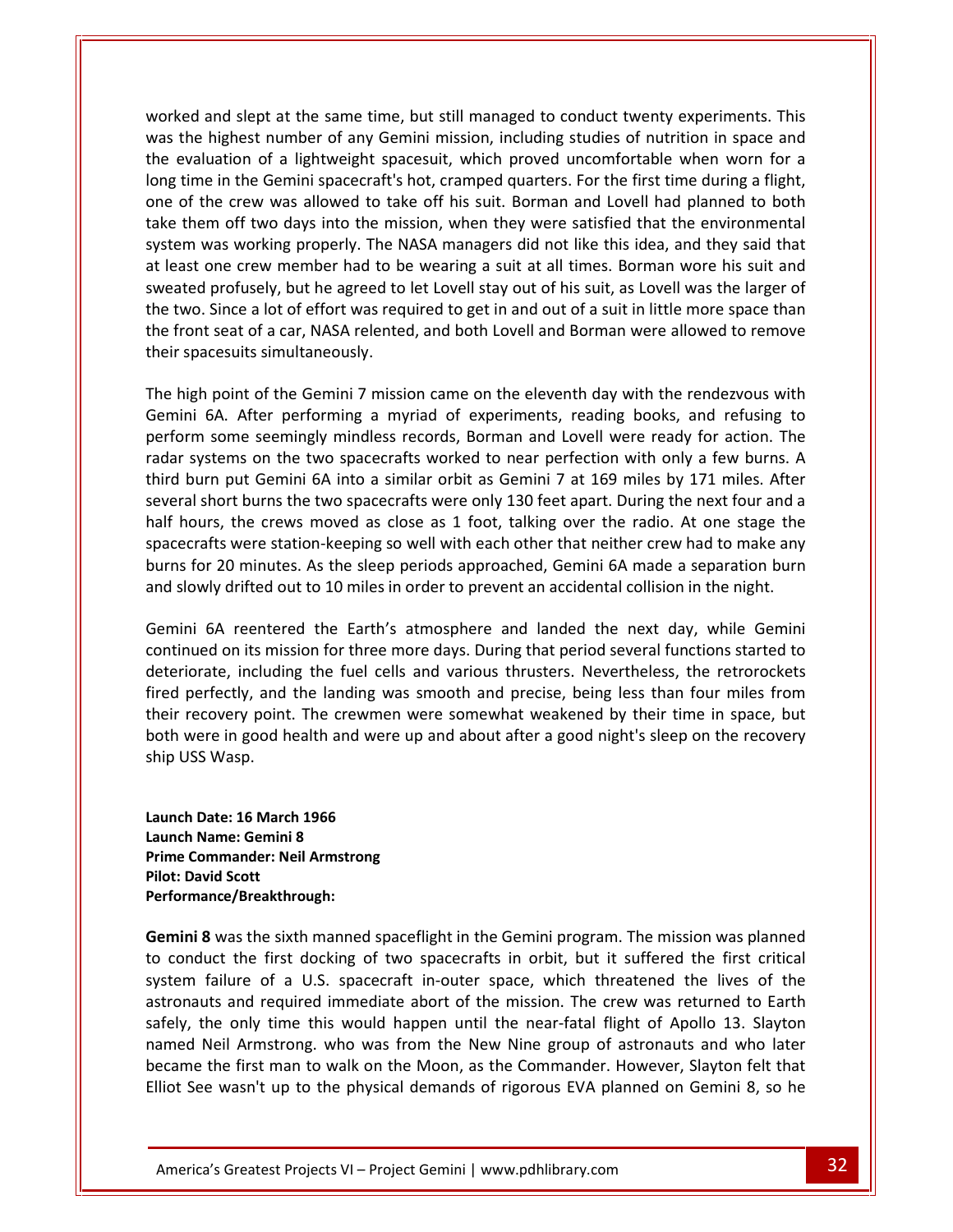him as Pilot with David Scott, the first of the 1963 Astronaut Class to fly in the <u>mando and the manuscriptor</u><br>Preplaced him as Pilot<br>Semini program. the Atlas-Agena launch for Gemini 6 five months prior, this time everything worked orthe Agena put itself into Agena put itself into a 168-mile circular orbit and oriented itself into a 168-mile circular orbit and oriented itself to the correct<br>the Agena put itself into a 168-mile circular orbit and orie launchedrepresse mi<br>Gomini prog would be a failure.

him as Pilot with David Scott, the first of the 1963 Astronaut Class to fly in the<br>rogram.<br>e Atlas-Agena launch for Gemini 6 five months prior, this time everything worked<br>; the Agena put itself into a 168-mile circular or im as Pilot with David Scott, the first of the 1963 Astronaut Class to fly in the<br>ogram.<br>
Atlas-Agena launch for Gemini 6 five months prior, this time everything worked<br>
the Agena put itself into a 168-mile circular orbit but also to dock, with the Agena Target Vehicle on Gemini 8's fourth orbit. This film<br>but also to docking. Gemini 8, which was planned to be a three-day mission, was<br>few hours later into a 100-mile by 169-mile orbit. The p the Atlas-Agena launch for Gemini 6 five months prior, this time everything worked<br>tly; the Agena put itself into a 168-mile circular orbit and oriented itself to the correct<br>e for the docking. Gemini 8, which was planned ا+ Inlika performant to the docking. Gemini 8, which was planned to be a three-day mission, was launched a few hours later into a 100-mile by 169-mile orbit. The plan was to not only rendezvous, but also to dock, with the Agena Targ EVA, which was planned to be a time and these to have been the second to dock, with the Agena Target Vehicle on Gemini 8's fourth orbit. This st space docking in history, and four separate dockings and undockings were dock one in June 1965 on Gemini 4.) Tied to a 25-foot tether for one and a half revolutions<br>one in June 1965 on Gemini 4.) Tied to a 25-foot tether for one and a half revolutions<br>one in June 1965 on Gemini 4.) Tied to a 25-foot would be the first space docking in history, and four separate dockings and undockings were planned. the

The Earth Space docking in history, and four separate dockings and undockings were<br>the first docking, Pilot David Scott had planned to perform an ambitious, two-hour-<br>minute EVA, which would have been the second spacewalk front of the Gemini's spacecraft adapter, then activate a micrometeoroid experiment on<br>front of the Gemini's spacecraft adapter, then activate a micrometeoroid experiment from<br>front of the Gemini's spacecraft adapter, then During the first docking, Pilot David Scott had planned to perform an ambitious, two-hour-<br>and-10-minute EVA, which would have been the second spacewalk (Ed White did the first<br>one in June 1965 on Gemini 4.) Tied to a 25-f g the first docking, Pilot David Scott had planned to perform an ambitious, two-hour-<br>0-minute EVA, which would have been the second spacewalk (Ed White did the first<br>1 June 1965 on Gemini 4.) Tied to a 25-foot tether for  $=$  and 10-mi inter EVA, which would have been the second spacewalk (Ed White did the first<br>e 1965 on Gemini 4.) Tied to a 25-foot tether for one and a half revolutions<br>Earth, Scott planned to retrieve a nuclear emulsion radiation exper one in June 1965 on Gemini 4.) Tied to a 25-foot tether for one and a half revolutions the front of the Gemini's spacecraft adapter, then activate a micrometeoroid experiment on<br>the Agena, followed by a move back to Gemini 8. After Gemini undocked from the Agena,<br>Scott was to don and test an Extravehicular S around the Earth, Scott planned to retrieve a nuclear emulsion radiation experiment from propellant for his Hand Held Maneuvering Unit, and a 75-foot extension to his tether. Scott Int of the Gemini's spacecraft adapter, then activate a micrometeoroid experiment on<br>ena, followed by a move back to Gemini 8. After Gemini undocked from the Agena,<br>was to don and test an Extravehicular Support Pack (ESP) which would then be separated by a distance of about to rect. Onlotantly, seem hever<br>got to perform this EVA, due to the aborting of the flight because of a critical in-flight emergency which occurred shortly after docking with the Gemini and Agena vehicles,<br>which would then be separated by a distance of about 60 feet. Unfortunately, Scott never<br>got to perform this EVA, due to the aborting of th planned to practice several maneuvers in formation with the Gemini and Agena vehicles, the Agena at 3.15 inches per second. In a matter of minutes, the Agena's docking<br>the he separated by a distance of about 60 feet. Unfortunately, Scott never<br>erform this EVA, due to the aborting of the flight because of a c planned to practice several maneavers in formation with the definition and Agend ventiles,<br>which would then be separated by a distance of about 60 feet. Unfortunately, Scott never<br>got to perform this EVA, due to the aborti  $\frac{80}{3}$ <sup>o</sup>

achieving the first space of a solution of the flight because of a critical in-flight<br>which occurred shortly after docking with the Agena.<br>was able to spot the Agena and, after several bursts of the thrusters, moved<br>expens to perform this EVT, due to the doolting of the right occulate of a critical in right<br>rgency which occurred shortly after docking with the Agena.<br>strong was able to spot the Agena and, after several bursts of the thrusters trong was able to spot the Agena and, after several bursts of the thrusters, moved<br>rds the Agena at 3.15 inches per second. In a matter of minutes, the Agena's docking<br>es clicked and a green light indicated that the dockin Armetre ng was able to spot the Agena and, after several bursts of the thrusters, moved<br>the Agena at 3.15 inches per second. In a matter of minutes, the Agena's docking<br>clicked and a green light indicated that the docking had been System) fuel had dropped to 30%, the astronauts and ground crew realized that the problem was on the Gemini. Once Armstrong was able to undock the Agena, and move safely away, the Gemini began to tumble, reaching a rate of nearly one revolution per second. Armstrong was able to stabilize the Gemini by shutting down the OAMS and using the Re-entry Control System (RCS) thrusters to stop the tumble. The Gemini crew tested each OAMS thruster individually and found that Number 8 had stuck in the on position. Almost 75% of the reentry maneuvering fuel had been used to stop the tumble; mission rules dictated that the flight be mancuvering fuer had been used to stop the tumble, mission futes dictated that the fight be<br>aborted once the Re-entry Control System was fired for any reason. Gemini 8 immediately was able to stabilize the Gemini by shutting down the OAMS and using the Ke-entry Control<br>System (RCS) thrusters to stop the tumble. The Gemini crew tested each OAMS thruster<br>individually and found that Number 8 had stuck In (RCS) infusters to stop the tumble. The Gemini crew tested each OAMS infuster<br>dually and found that Number 8 had stuck in the on position. Almost 75% of the reentry<br>vering fuel had been used to stop the tumble; mission theAtlantic three days later, reentry took place over China, out of range of NASA tracking<br>Atlantic three days later, reentry took place over China, and the mediately<br>ared for an emergency landing.<br>Sion Control decided to let prepared for an emergency landing.

the Atlantic three days later, reentry took place over China, out of range of NASA tracking ntrol decided to let the spacecraft reenter one orbit later so that it could land in a<br>could be reached by the secondary recovery forces. Originally planned to land in<br>c three days later, reentry took place over China, out The Re-entry Control System was fired for any reason. Gemini 8 immediately<br>for an emergency landing.<br>Control decided to let the spacecraft reenter one orbit later so that it could land in a<br>t could be reached by the second aborted once the Ke-chrig Contor Bystem was fried for any feason. Gemmi o miniculately<br>prepared for an emergency landing.<br>Mission Control decided to let the spacecraft reenter one orbit later so that it could land in a<br>pla Sion Control decided to let the spacecraft reenter one orbit later so that it could land in a<br>e that could be reached by the secondary recovery forces. Originally planned to land in<br>Atlantic three days later, reentry took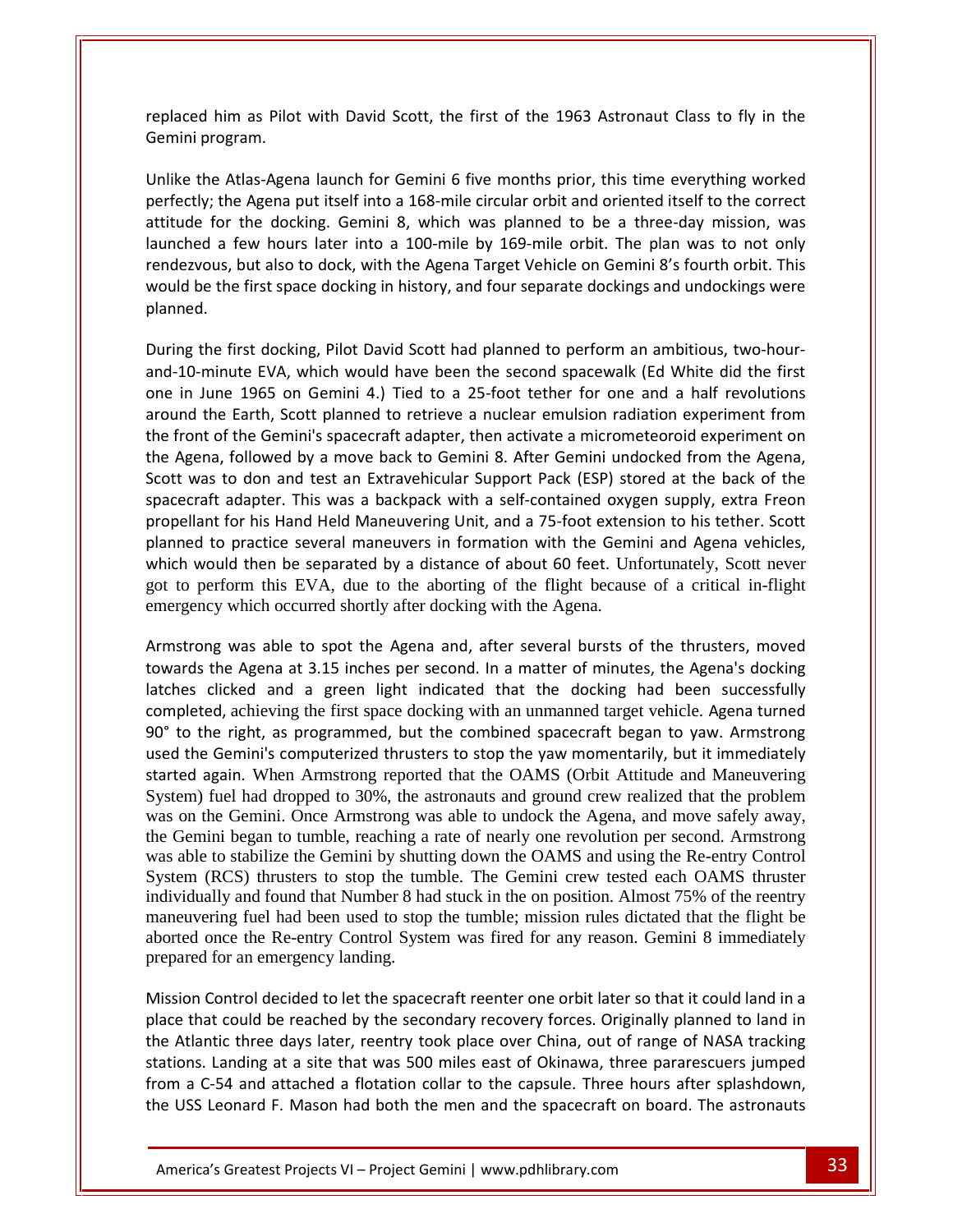exhausted, but they had otherwise survived the flight and their time in the water in and<br>
interants and the section of the section of the section of the second condition. conclusive reason for the thruster malfunction was found. The most probable cause was<br>conclusive reason for the thruster malfunction was found. The most probable cause was ted, but they had otherwise survived the flight and their time in the water in<br>on.<br>te reason for the thruster malfunction was found. The most probable cause was<br>to be an electrical short, most likely due to a static electr were exhausted, but they had otherwise survived the flight and their time in the water in good condition.

Flower exhausted, but they had otherwise survived the flight and their time in the water in<br>d condition.<br>conclusive reason for the thruster malfunction was found. The most probable cause was<br>rrmined to be an electrical sho problem, the design was change so that each thruster would have its own isolated and their time in the water in<br>
enclusive reason for the thruster malfunction was found. The most probable cause was<br>
primined to be an elect No conclusive reason for the thruster malfunction was found. The most probable cause was<br>determined to be an electrical short, most likely due to a static electricity discharge. Power<br>still flowed to the thruster, even aft No conclusive reason for the thruster malfunction was found. The most probable cause was determined to be an electrical short, most likely due to a static electricity discharge. Power circuit.

this problem, the design was ch<br>circuit.<br>Note: Four months later, the crev<br>Agena.<br>Launch Date: 03 June 1966 **Example 19 Solut months later, the compare: 03 June 1966**<br>**Name: Gemini 9** Four months later, the crew of Gemint<br> **Commander: 03 June 1966**<br> **Commander: Thomas Stafford** Agena.

**Note: Four months later, the**<br>Agena.<br>**Launch Date: 03 June 1966<br>Launch Name: Gemini 9<br>Prime Commander: Thomas St<br>Pilot: Eugene Cernan ate: 03 June 1966**<br>|ame: Gemini 9<br>|mmander: Thomas Stafford<br>|ene Cernan<br>|nce/Breakthrough:<br>|**9A** was the seventh manned spaceflight in NASA's Gemini space program. The Launch Date: 03 June 1966 Launch Name: Gemini 9 Prime Commander: Thomas Stafford<br>Pilot: Eugene Cernan Performance/Breakthrough:

Pate: 03 June 1966<br>
Iame: Gemini 9<br>
Immander: Thomas Stafford<br>
gene Cernan<br>
9A was the seventh manned spaceflight in NASA's Gemini space program. The<br>
crew for Gemini 9. command pilot Elliot See and pilot Charles Bassett, unch Name: Gemini 9<br>
ime Commander: Thomas Stafford<br>
lot: Eugene Cernan<br>
erformance/Breakthrough:<br>
emini 9A was the seventh manned spaceflight in NASA's Gemini space program. The<br>
riginal crew for Gemini 9, command pilot E in St. Louis, Missouri to inspect their Gemini space program. The<br>
airport of Gemini 9, command pilot Elliot See and pilot Charles Bassett, were killed in<br>
airport in St. Louis. Missouri to inspect their Gemini 9 spacecraf Performance/Breakthrough:<br>
Gemini 9A was the seventh manned spaceflight in NASA's Gemini space program. The<br>
original crew for Gemini 9, command pilot Elliot See and pilot Charles Bassett, were killed in<br>
a crash on 28 Feb Gemini 9A was the seventh manned spaceflight in NASA's Gemini space program. The<br>original crew for Gemini 9, command pilot Elliot See and pilot Charles Bassett, were killed in<br>a crash on 28 February 1966 while trying to la **Gemini 9A** was the seventh manned spaceflight in I<br>original crew for Gemini 9, command pilot Elliot See and<br>a crash on 28 February 1966 while trying to land a T-38<br>plant airport in St. Louis, Missouri to inspect their<br>pro man of 20 May 1966 while trying to land a T-38 jet trainer at the McDonnel Aircraft<br>sh on 28 February 1966 while trying to land a T-38 jet trainer at the McDonnel Aircraft<br>t airport in St. Louis, Missouri to inspect their a crash on 28 February 1966 while trying to land a T-38 jet trainer at the McDonnel Aircraft<br>plant airport in St. Louis, Missouri to inspect their Gemini 9 spacecraft. Their deaths vehicle failed. This time, however, the failure occurred when the Atlas rocket did an<br>vehicle failed. This time, however, the failure occurred when the Atlas-Agena<br>vehicle failed. This time, however, the failure occurred w prompted Deke Slayton to name Thomas Stafford and Eugene Cernan as the prime crew. prompted Deke Slayton to name Thomas Stafford and Eugene Cernan as the prime crew.<br>Stafford, who had flown as the Pilot in Gemini 6A, was named as the Commander. Cernan,<br>from the 1963 Astronaut Class, was made the Pilot.<br>T Stafford, who had flown as the Pilot in Gemini 6A, was named as the Commander. Cernan, from the 1963 Astronaut Class, was made the Pilot. Gemini

assembly plunced into the Atlantic Ocean south of Cape Kennedy. The mission was originally scheduled for 17 May 1966, but once again the Atlas-Agena vehicle failed. This time, however, the failure occurred when the Atlas r the 1963 Astronaut Class, was made the Pilot.<br>
mission was originally scheduled for 17 May 1966, but once again the Atlas-Agena<br>
et vehicle failed. This time, however, the failure occurred when the Atlas rocket did an<br>
ut-The mission was<br>target vehicle fabout-face before<br>Agena assembly<br>the two astrona<br>Gemini 9A. target vehicle failed. This time, however, the failure occurred when the Atlas rocket did an about-face before firing the Agena target vehicle into outer space, and the attached Atlas-Agena assembly plunged into the Atlant Entringthe finite that the Agena target vehicle into outer space, and the attached Atlas-<br>ha assembly plunged into the Atlantic Ocean south of Cape Kennedy. The mission, with<br>two astronauts on board, was scrubbed and resch about-face before firing the Agena target vehicle into outer space, and the attached Atlas-<br>Agena assembly plunged into the Atlantic Ocean south of Cape Kennedy. The mission, with The state of the Atlantic Scenario History (and the statement massembly plunged into the Atlantic Ocean south of Cape Kennedy. The mission, with wo astronauts on board, was scrubbed and rescheduled for 03 June 1966 and ren the two astronauts on board, was scrubbed and rescheduled for 03 June 1966 and renamed Gemini 9A.

directly on Atlas-not Agena-and by a McDonnell crew instead of the normal Lockheed at Atlas could achieve the desired orbit without NASA's second stage. This<br>ASA out of the launch and meant that the ATDA and fairing would be installed<br>Atlas—not Agena—and by a McDonnell crew instead of the normal Lockheed the ATDA replaced the Agena rocket with the reentry control section of a<br>the Atlas rocket carried an Augmented Target Docking Adaptor (ATDA).<br>I been designed for use as a contingency for the ATV, which had failed during<br>Ge It was built using already tested equipment and successfully launched into a 186-<br>
The ATDA had been designed for use as a contingency for the ATV, which had failed during<br>
the original Gemini 6 launch. Built by spacecraft I June 1966 the Atlas rocket carried an Augmented Target Docking Adaptor (ATDA).<br>
ATDA had been designed for use as a contingency for the ATV, which had failed during<br>
original Gemini 6 launch. Built by spacecraft manufact On 01 June 1966 the Atlas rocket carried an Augmented Target Docking Adaptor (ATDA). On 01 June 1966 the Atlas rocket carried an Augmented Target Docking Adaptor (ATDA).<br>The ATDA had been designed for use as a contingency for the ATV, which had failed during<br>the original Gemini 6 launch. Built by spacecraf ATDA had been designed for use as a contingency for the ATV, which had failed during<br>original Gemini 6 launch. Built by spacecraft manufacturer McDonnell Aircraft<br>pration, the ATDA replaced the Agena rocket with the reentr the original Gemini 6 launch. Built by spacecraft manufacturer McDonnell Aircraft<br>Corporation, the ATDA replaced the Agena rocket with the reentry control section of a<br>Gemini. It was built using already tested equipment, a Corporation, the ATDA replaced the Agena rocket with the reentry control section of a<br>Gemini. It was built using already tested equipment, and successfully launched into a 186-<br>mile orbit, using the Atlas launch vehicle. A Gemini. It was built using already tested equipment, and successfully launched into a 186-It was built using already tested equipment, and successfully launched into a 186-<br>
It, using the Atlas launch vehicle. After launch, telemetry indicated that the conical<br>
bud had failed to open properly. It had been impro mile orbit, using the Atlas launch vehicle. After launch, telemetry indicated that the conical it, using the Atlas launch vehicle. After launch, telemetry indicated that the conical<br>oud had failed to open properly. It had been improperly installed, due to a "turf"<br>ween McDonnell and Lockheed-Douglas. Douglas had bui nose shroud had failed to open properly. It had been improperly installed, due to a "turf" hroud had failed to open properly. It had been improperly installed, due to a "turf"<br>etween McDonnell and Lockheed-Douglas. Douglas had built the shroud to be<br>ed to the Agena second stage, but the U. S. Air Force made the war between McDonnell and Lockheed-Douglas. Douglas had bu<br>attached to the Agena second stage, but the U. S. Air Force made t<br>minute that Atlas could achieve the desired orbit without NASA<br>dropped NASA out of the launch an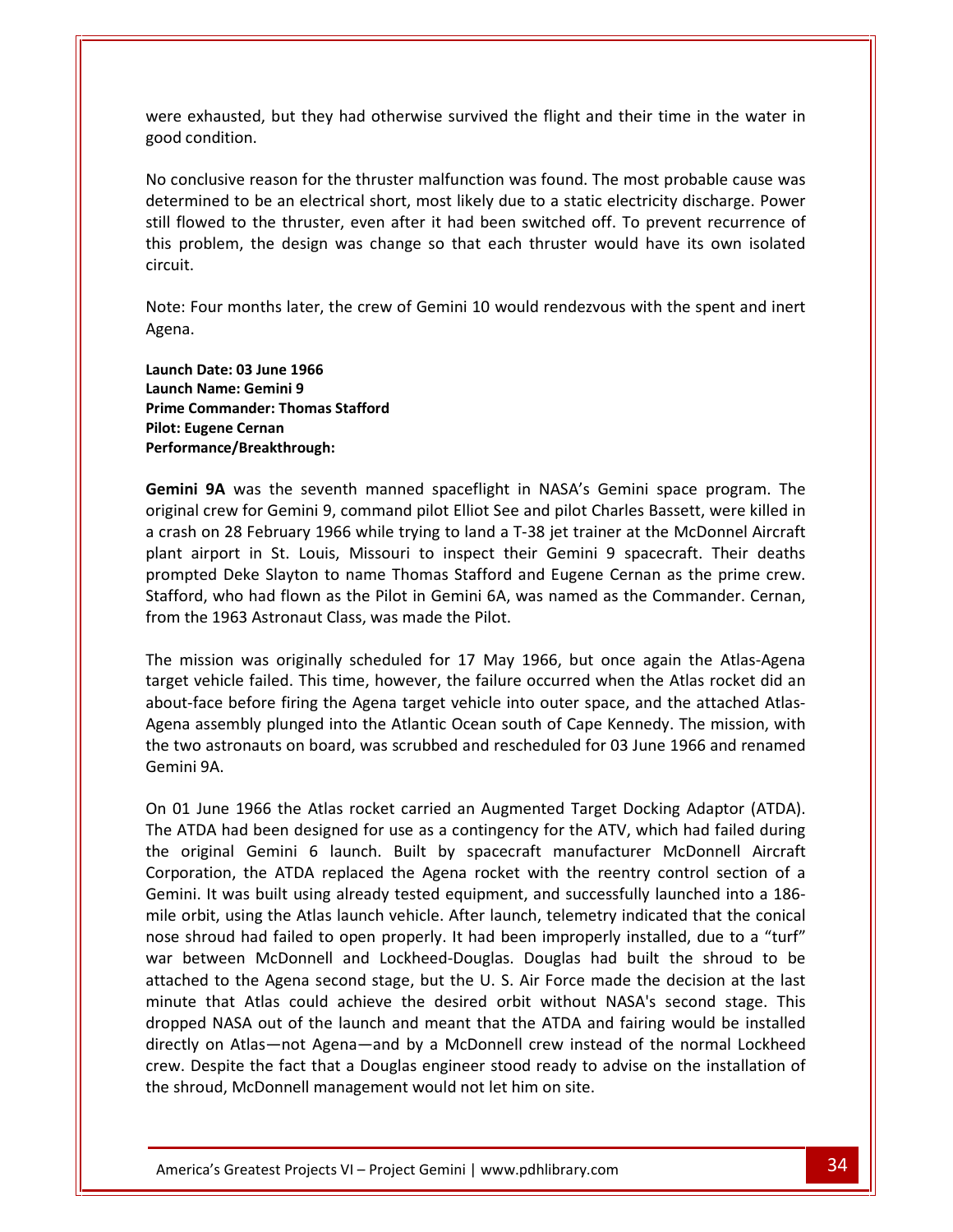First launch attempt of Gemini 9A was scheduled to occur shortly after the ATDA launch. The minutes prior to launch, the ground computers lost contact with the Gemini<br>three minutes prior to launch, the ground computers lost contact with the Gemini For an unknown reason, and the launch was scheduled to occur shortly after the ATDA launch.<br>The sprint was scheduled to occur shortly after the ATDA launch.<br>The second launch was scrubbed again. The second launch launch attempt of Gemini 9A was scheduled to occur shortly after the ATDA launch.<br>
e minutes prior to launch, the ground computers lost contact with the Gemini<br>
Instead on the spacecraft entering into orbit at a perigee<br>
o e first launch attempt of Gemini 9A was scheduled to occur shortly after the ATDA launch.<br>
It three minutes prior to launch, the ground computers lost contact with the Gemini<br>
mputers for an unknown reason, and the launch the ATDA launch attempt of Gemini 9A was scheduled to occur shortly after the ATDA launch.<br>
I three minutes prior to launch, the ground computers lost contact with the Gemini<br>
Inputers for an unknown reason, and the launch The first launch attempt of Gemini 9A was scheduled to occur shortly after the ATDA launch. first launch attempt of Gemini 9A was scheduled to occur shortly after the ATDA launch.<br>
three minutes prior to launch, the ground computers lost contact with the Gemini<br>
iputers for an unknown reason, and the launch was s But three minutes prior to launch, the ground computers lost contact with the Gemini But three minutes prior to launch, the ground computers lost contact with<br>computers for an unknown reason, and the launch was scrubbed again. The s<br>attempt on **03 June 1966** went perfectly, with the spacecraft entering int mpt on **03 June 1966** went perfectly, with the spacecraft entering into orbit at a perigee<br>00 miles. After a series of thruster burns, they were at a 172-mile orbit, and closing fast<br>he ATDA. They made radar contact at 150 attempt on 03 June 1966 went perfectly, with the spacecraft entering into orbit at a perigee of 100 miles. After a series of thruster burns, they were at a 172-mile orbit, and closing fast now in ies. After a series of thruster burns, they were at a 172-mile orbit, and closing fast<br>ne ATDA. They made radar contact at 150 miles, and visual contact at 58 miles. As they<br>closer, they found the ATDA to be in a sl  $\frac{1}{2}$  cn the MTDA. They made radar contact at 150 miles, and visual contact at 58 miles. As they<br>er, they found the ATDA to be in a slow rotation, with the conical nose shroud still<br>d, the two pieces hanging agape at the front like a g got closer, they found the ATDA to be in a slow rotation, with the conical nose shroud still o<sup>oooooo</sup>n'<br>attached th and

atten der Statistiker<br>Professor

The the pre-launch to the pre-launch preparation error. The crew then did some planned<br>in the two pieces hanging agape at the front like a giant, open jaw.<br>mission objective of Gemini 9A had been to dock with the ATDA, a m practice that involved them moving away from the ATDA, a mission which<br>isoion objective of Gemini 9A had been to dock with the ATDA, a mission which<br>jeopardy since the shroud had not been blown away from the conical nose. the the preset manging agape at the trem trem a grant, open jam.<br>
first mission objective of Gemini 9A had been to dock with the ATDA, a mission which<br>
now in jeopardy since the shroud had not been blown away from the coni ا<br>Tha firct ission objective of Gemini 9A had been to dock with the ATDA, a mission which<br>i jeopardy since the shroud had not been blown away from the conical nose. The<br>invasion which was unable to dock with it because the nose fairin Semmin 3A was analyze to dock what it because the nose raming rance to eject nom the<br>docking target due to the pre-launch preparation error. The crew then did some planned<br>rendezvous practice that involved them moving away Example the team in proper manner of the the rearch the section of the rearch when the some premises<br>
and then practicing approaching from below the target. Once they were station-keeping<br>
alongside the ATDA, they were giv and then practicing approaching from below the target. Once they were station-keeping spacecraft independent of the capsule's life support system. Cernan was to perform a<br>spacecraft independent of the capsule's life support system. Cernan was the capsuletive of the Gemini 9A flight.<br>EVA, or "space-walk", wa second objective of the Gemini 9A flight.

alongside the ATDA, they were given permission for their planned EVA, which was the<br>second objective of the Gemini 9A flight.<br>This EVA, or "space-walk", was to be performed by Cernan using an Astronaut Maneuvering<br>Unit (AM Examples the AMU, they were given permission for their planned EVM, which was the<br>second objective of the Gemini 9A flight.<br>This EVA, or "space-walk", was to be performed by Cernan using an Astronaut Maneuvering<br>Unit (AMU) This EVA, or "space-walk", was to be performed by Cernan using an Astronaut Maneuvering<br>Unit (AMU), a U. S. Air Force 'rocket pack' which would allow the pilot to move to the rear of<br>the spacecraft independent of the capsu VA, or "space-walk", was to be performed by Cernan using an Astronaut Maneuvering MU), a U. S. Air Force 'rocket pack' which would allow the pilot to move to the rear of accecraft independent of the capsule's life support Unit (AMU), a U. S. Air Force 'rocket pack' which would allow the pilot to move to the rear of Unit (AMU), a U. S. Air Force 'rocket pack' which would allow the pilot to move to the rear of<br>the spacecraft independent of the capsule's life support system. Cernan was to perform a<br>two-hour EVA, during which he was to d bacecraft independent of the capsule's life support system. Cernan was to perform a<br>lour EVA, during which he was to demonstrate free flight in a self-contained rocket<br>Use of the AMU was not achieved due to Cernan experien ا<br>alwo-k bur EVA, during which he was to demonstrate free flight in a self-contained rocket<br>Jse of the AMU was not achieved due to Cernan experiencing high cardiac stress,<br>ating, and fatigue during EVA. NASA decided to postpone the pack. Use of the AMU was not achieved due to Cernan experiencing high cardiac stress, They also a solution of the AMU was not achieved due to Cernan experiencing high cardiac stress,<br>g, and fatigue during EVA. NASA decided to postpone the EVA until the third day,<br>ed the two astronauts. They were tired and S overheating, and fatigue during EVA. NASA decided to postpone the EVA until the third day, The the ating, and fatigue during EVA. NASA decided to postpone the EVA until the third day, th suited the two astronauts. They were tired and Stafford did not want to waste fuel bing himself near the ATDA during the EVA w which suited the two astronauts. They were tired and Stafford did not want to waste fuel keeping himself near the ATDA during the EVA when there was little they could do with it.<br>They then got some much-needed food and rest. On the second day of the mission, they<br>again approached the ATDA, this time from above They then got some much-needed food and rest. On the second day of the mission, they again approached the ATDA, this time from above. Once they were station-keeping alongside, they were given permission for their EVA, but again approached the ATDA, this time from above. Once they were station-keeping<br>alongside, they were given permission for their EVA, but they were tired and Stafford did<br>not want to waste fuel keeping himself near the ATDA side, they were given permission for their EVA, but they were tired and Stafford did<br>vant to waste fuel keeping himself near the ATDA during the EVA when there was little<br>could do with it. It was decided to postpone the EV not want to waste fuel keeping himself near the ATDA during the EVA when there was little use train es tre  $\cdots$ ,  $\cdots$ 

to waste fuel keeping himself near the ATDA during the EVA when there was little<br>I do with it. It was decided to postpone the EVA until the third day.<br>Interval of day, Cernan began the EVA, which proved to be troublesome f We have the the theorem was not helped by his umbilical which moved wildly and gave Cernan began the EVA, which proved to be troublesome from the start.<br>
up his pressure suit to three and a half pounds of pressure per squa On the third day, Cernan began the EVA, which proved to be troublesome from the start.<br>After pumping up his pressure suit to three and a half pounds of pressure per square inch, day of the EVA was also their last in space. On their 45th revolution of the Earth, the EVA was also their last in space. On their 45th revolution of the Earth, the Earth, the EVA was also their last in space. On their 45t "the suit took on a life of its own and became so stiff that it didn't want to bend at all." He fired the retro-rockets that slowed them down so that they would reenter. This first the move inside his stiff suit. As soon as he left the spacecraft, he began tumbling ably, which was not helped by his umbilical which mo struggled to move inside his stiff suit. As soon as he left the spacecraft, he began tumbling The computer worked bis stiff suit. As soon as he left the spacecraft, he began tumbling<br>throllably, which was not helped by his umbilical which moved wildly and gave Cernan<br>ultly holding on to the spacecraft.<br>lay of the E uncontrollably, which was not helped by his umbilical which moved wildly and gave Cernan difficultly holding on to the spacecraft.

The splashdown of Gemini 9A happened closer to the recovery ship than any other manned<br>spacecraft. In the USS Wasp.<br>
In the USS Wasp.<br>
In the USS Wasp.<br>
In the Mary of Gemini 9A happened closer to the recovery ship than any other manned<br>
Greatest Projects VI – Project Gemini I www.pdhlibrary.com Landship, which was not helped by his umbilical which moved wildly and gave Cernan<br>difficultly holding on to the spacecraft.<br>This day of the EVA was also their last in space. On their 45th revolution of the Earth, the<br>crew splashdown of Gemini 9A happened closer to the recovery ship than any other manned<br>splashdown of Gemini 9A happened closer to the recovery ship, the USS Wasp.<br>splashdown of Gemini 9A happened closer to the recovery ship th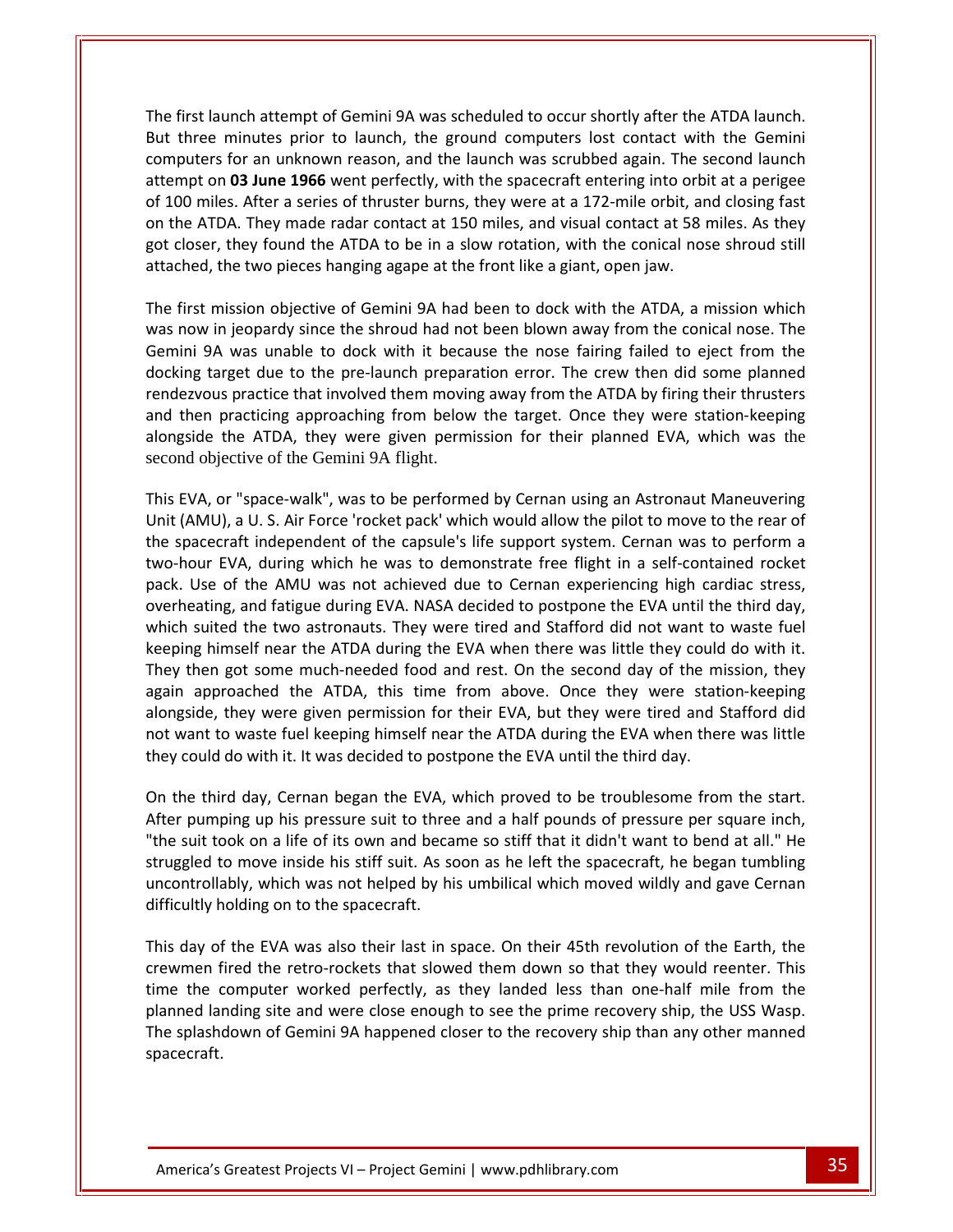the mission NASA management decided to set up <sup>a</sup> Mission Review committee to sure that the objectives planned for each mission were realistic and that they had a<br>sure that the objectives planned for each mission were realistic and that they had a benefit for Apollo. Of the seven manned missions flown in the Gemini program to this benefit for Apollo. Of the seven manned missions flown in the Gemini program to this the mission NASA management decided to set up a Mission Review committee to<br>sure that the objectives planned for each mission were realistic and that they had a<br>benefit for Apollo. Of the seven manned missions flown in the After the mission NASA management decided to set up a Mission Review committee to he mission NASA managure that the objectives p<br>benefit for Apollo. Of the searly all had failed to me<br>enefited the Apollo progra<br>**Date: 18 July 1966** make: ure that the objectives penefit for Apollo. Of the<br>early all had failed to me<br>enefited the Apollo progr<br>**Date: 18 July 1966**<br>Name: Gemini 10 direct benefit for Apollo. Of the seven manned missions flown in the Gemini program to this **Commander: Commander: Commander: Commander: Commander: Demonstrative Commander: John Young** have benefited the Apollo program at all.

date, nearly all had failed<br>have benefited the Apollo<br>Launch Date: 18 July 1966<br>Launch Name: Gemini 10<br>Prime Commander: John Yo<br>Pilot: Michael Collins ch Date: 18 July 1966<br>ch Name: Gemini 10<br>e Commander: John Young<br>: Michael Collins<br>Atlas-Agena Target Vehicle (GATV) launched perfectly for the second time on **18 July** Launch Date: 18 July 1966 Launch Name: Gemini 10<br>Prime Commander: John Young **Pilot: Michael Collins** i livi<br>Dorf tetroman<br>.

date,

and it was followed one hourself and the scond time on 18 July<br>1 Name: Gemini 10<br>2 Nichael Collins<br>2 Nichael Collins<br>2 Nichael Collins<br>2 Nichael Collins<br>2 Nichael Collins<br>2 Nichael Collins<br>2 Nichael Service (GATV) launched ie: Gemini 10<br>
anader: John Young<br>
e/Breakthrough:<br>
Sena Target Vehicle (GATV) launched perfectly for the second time on 18 July<br>
t was followed one hour and forty minutes later by Gemini 10. Gemini 10 carried<br>
John Young, manuer. John Young<br>
el Collins<br>
Agena Target Vehicle (GATV) launched perfectly for the second time on 18 July<br>
it was followed one hour and forty minutes later by Gemini 10. Gemini 10 carried<br>
John Young, who had been the France/Breakthrough:<br>
Atlas-Agena Target Vehicle (GATV) launched perfectly for the second time on 18 July<br>
, and it was followed one hour and forty minutes later by Gemini 10. Gemini 10 carried<br>
nauts John Young, who had b Film Atlas-Agena Target Vehicle (GATV) launched perfectly for the second time on 18 July 1966, and it was followed one hour and forty minutes later by Gemini 10. Gemini 10 carried astronauts John Young, who had been the Pi as-Agena Target Vehicle (GATV) launched perfectly for the second time on 18 July<br>hd it was followed one hour and forty minutes later by Gemini 10. Gemini 10 carried<br>uts John Young, who had been the Pilot on Gemini 3, and M  $\overline{1966}$  and it was followed one hour and forty minutes later by Gemini 10. Gemini 10 carried<br>
i John Young, who had been the Pilot on Gemini 3, and Michael Collins of the 1963<br>
Class, who was making his first flight. Tracking camera f astronauts John Young, who had been the Pilot on Gemini 3, and Michael Collins of the 1963 astronauts John Young, who had been the Pilot on Gemini 3, an<br>Astronaut Class, who was making his first flight. Tracking came<br>first stage oxidizer tank dome ruptured after staging and re<br>tetroxide. Film review of Titan II primary objective of Gemini 10 was to conduct several rendezvous and docking tests<br>primary objects it all ICBM launches found at least seven other instances of post-<br>ng tank rupture, most likely caused by flying debris, se with the Agena Target Vehicle. The mission plan also included a rendezvous with the spent<br>with the Agena Target Vehicle. The mission plan also included a rendezvous and docking tests<br>with the Agena Target Vehicle. The miss staging tank rupture, most likely caused by flying debris, second stage engine exhaust, or Tank rupture, most likely caused by flying debris, second stage engine exhaust, or<br>al bending. NASA finally decided that this phenomenon did not pose any safety risk<br>stronauts and no corrective action had to be taken.<br>mary structural bending. NASA finally decided that this phenomenon did not pose any safety risk to the astronauts and no corrective action had to be taken.  $\ddot{\phantom{0}}$ 

raptal by model and the performance of several scientific, technological, and medical<br>and the performance of several scientific, technological, and the performance of several scientific, technological, and medical<br>and the That were that were the performance that were performance to the performance of Gemini 10 was to conduct several rendezvous and docking tests<br>na Target Vehicle. The mission plan also included a rendezvous with the spent<br>t The primary objective of Gemini 10 was to conduct several rendezvous and docking tests<br>with the Agena Target Vehicle. The mission plan also included a rendezvous with the spent<br>Agena Target Vehicle from the Gemini 8 missio The primary objective of Gemini 10 was to conduct several rendezvous and docking tests<br>with the Agena Target Vehicle. The mission plan also included a rendezvous with the spent<br>Agena Target Vehicle from the Gemini 8 missio where Agena Target Vehicle. The mission plan also included a rendezvous with the spent<br>
in Target Vehicle from the Gemini 8 mission, two extravehicular activity (EVA)<br>
rsions, and the performance of several scientific, tec with the Agena Target Vehicle. The mission plan also included a rendezvous with the spent Agena Target Vehicle from the Gemini 8 mission, two extravehicular activity (EVA) The Vehicle from the Gemini 8 mission, two extravehicular activity (EVA)<br>s, and the performance of several scientific, technological, and medical<br>nts that were to have been performed by Gemini 9A. Gemini 10 was designed to excursions, and the performance of seve<br>experiments that were to have been performe<br>achieve the objectives planned for the last tv<br>Although the battery power of the Agena fror<br>this would demonstrate the ability to rende:<br>i Agena Target Vehicle had been launched into a near circular orbit, while the Gemini 10<br>Agena Target Vehicle had been launched into a near circular orbit, while the Gemini<br>Agena Target Vehicle had been launched into a near achieve the objectives planned for the last two missions: rendezvous, docking, and EVA.<br>Although the battery power of the Agena from Gemini 8 had failed many months earlier, We battery power of the Agena from Gemini 8 had failed many months earlier,<br>demonstrate the ability to rendezvous with a passive object. This was also<br>b be the first mission to fire the GATV-10's own rocket, allowing both this would demonstrate the ability to rendezvous with a passive object. This was also miles behind the Gemini 10 Agena Target Vehicle 10 (GATV-10). Rendezvous with<br>miles behind the GATV-10 to reach higher orbits.<br>It he GATV-10 to reach higher orbits.<br>It he GATV-10 to reach higher orbits.<br>It was inserted int intended to be the first mission to fire the GATV-10's own rocket, allowing both the Gemini ......<br>10 or  $\ddotsc$ 

was not her first mission to fire the GATV-10's own rocket, allowing both the Gemini<br>e GATV-10 to reach higher orbits.<br>a Target Vehicle had been launched into a near circular orbit, while the Gemini 10<br>t was inserted into required the Gemini to use 60% of its fuel for the rendezvous, which was more than<br>the GATV-10 to reach higher orbits.<br>gena Target Vehicle had been launched into a near circular orbit, while the Gemini 10<br>craft was inserte The planned amount. The first scheduled docking was achieved about one-half hours<br>the Gemini 10 about miles behind the Gemini 10 Agena Target Vehicle 10 (GATV-10). Rendezvous with<br>10 was not achieved until the 4th revoluti  $\frac{1}{2}$ The Agena Target Vehicle had been launched into a near circular orbit, while the Gemini 10 spacecraft was inserted into a 100-mile by 168-mile orbit. This placed the Gemini 10 about 1,000 miles behind the Gemini 10 Agena T of the mission plan was revised. To conserve fuel. Gemini 10 remained docked to the mission plan was revised. To conserve fuel, Gemini 10 remained docked to the mission plan was revised. To conserve fuel, Gemini 10 remaine spacecraft was inserted into a 100-mile by 168-mile orbit. This placed the Gemini 10 about<br>1,000 miles behind the Gemini 10 Agena Target Vehicle 10 (GATV-10). Rendezvous with es behind the Gemini 10 Agena Target Vehicle 10 (GATV-10). Rendezvous with<br>was not achieved until the 4th revolution. A large out-of-plane error in the initial<br>uired the Gemini to use 60% of its fuel for the rendezvous, wh GATV-10 was not achieved until the 4th revolution. A large out-of-plane error in the initial GATV-10 was not achieved until the 4th revolution. A la<br>orbit required the Gemini to use 60% of its fuel for the<br>twice the planned amount. The first scheduled docking<br>after rendezvous. However, as a result of the excessive docking with their Agena booster in low orbit, Gemini 10 next established that<br>docking with their Agena booster in low orbit, Gemini 10 remained docked to<br>10 for the next 39 hours and used the GATV propulsion system for ma twice the planned amount. The first scheduled docking was achieved about one-half hour after rendezvous. However, as a result of the excessive use of fuel to achieve rendezvous, Frances However, as a result of the excessive use of fuel to achieve rendezvous,<br>the mission plan was revised. To conserve fuel, Gemini 10 remained docked to<br>for the next 39 hours and used the GATV propulsion system for ma most of the mission plan was revised. To conserve fuel, Gemini 10 remained docked to climb temporarily to 475 miles. Collins began the first of two EVAs on Gemini 10. This was<br>climb temporarily to 475 miles. Collins began the first of two EVAs or Gemini 10. This was<br>climb temporarily to 475 miles. Collins GATV-10 for the next 39 hours and used the GATV propulsion system for maneuvers. The

After docking with their Agena booster in low orbit, Gemini 10 next established that ned docking practice runs were cancelled.<br>
ing with their Agena booster in low orbit, Gemini 10 next established that<br>
thigh altitude was not a problem. Young and Collins used the power of the Agena<br>
mporarily to 475 miles be intermiested plant that conteact the content of the y commining the content of TV-10 for the next 39 hours and used the GATV propulsion system for maneuvers. The ler planned docking practice runs were cancelled.<br>
er doc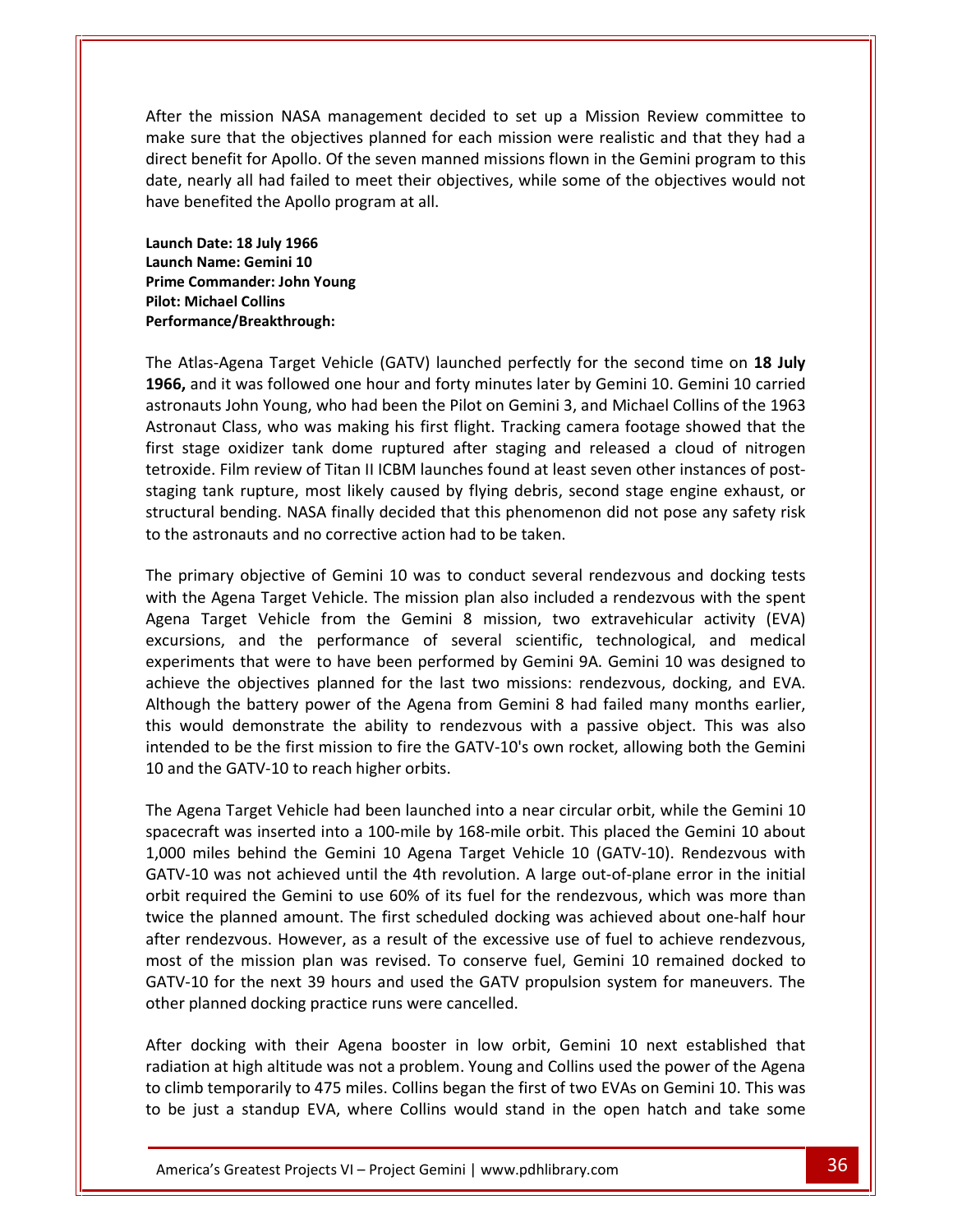of stars as part of <sup>a</sup> photography experiment. He used <sup>a</sup> <sup>70</sup> mm general camera to image the southern Milky Way in ultraviolet. After orbital sunrise, Collins<br>
Suppose the southern Milky Way in ultraviolet. After orbital sunrise, Collins peraphs of stars as part of a photography experiment. He used a 70 mm general<br>bise camera to image the southern Milky Way in ultraviolet. After orbital sunrise, Collins<br>photographed a color plate on the side of the spacecr ns of stars as part of a photography experiment. He used a 70 mm general<br>mera to image the southern Milky Way in ultraviolet. After orbital sunrise, Collins<br>graphed a color plate on the side of the spacecraft to see whethe by paraphs of stars as part of a photography experiment. He used a 70 mm general<br>bse camera to image the southern Milky Way in ultraviolet. After orbital sunrise, Collins<br>photographed a color plate on the side of the space in the astronauts' oxygen supply and the view the astronaution of stars as part of a photography experiment. He used a 70 mm general<br>
mera to image the southern Milky Way in ultraviolet. After orbital sunrise, Collins<br>
gra photographs of stars as part of a photography experiment. He used a 70 mm general photographs of stars as part of a photography experiment.<br>purpose camera to image the southern Milky Way in ultraviolet.<br>then photographed a color plate on the side of the spacecraft<br>reproduce colors accurately in space. T From the exercise of the EVA. Young and Collins slept in their second 'night' in space.<br>
from the exercise of the exercise of the spacecraft six minutes early when<br>
both found their eyes were irritated, which was caused by Their prices accurately in space. They reentered the spacecraft six minutes early when<br>they both found their eyes were irritated, which was caused by a minor leak of lithium<br>hydroxide in the astronauts' oxygen supply. Afte reproduce colors accurately in space. They reentered the spacecraft six minutes early when<br>they both found their eyes were irritated, which was caused by a minor leak of lithium about their eyes were irritated, which was caused by a minor leak of lithium<br>wide in the astronauts' oxygen supply. After repressurizing the cabin, they ran the<br>en at high rates and flushed the environmental system.<br>from t

reproduced a state of the state of the state of the state of the state of the state of the state of the state o<br>The state of the state of the state of the state of the state of the state of the state of the state of the st

rext morning they started preparing for the second remdezvous and another EVA while<br>checking spacecraft systems and watching the radiation dosage meter. They then made two<br>burns with the Agena engine to put them into the s burns with the Agena engine to put them into the same orbit as the Gemini 8 Agena. They Slowed their slowed the total article of the EVA, it could also slope the their second ingit in space.<br>Their sleep period lasted for eight hours and then they were ready for another busy day. The<br>next 'morning' they starte The sicep period rasted for eight hours and then they were ready for ahouter busy day. The<br>next 'morning' they started preparing for the second rendezvous and another EVA while<br>checking spacecraft systems and watching the oums<br>slowed  $\frac{1}{2}$ 

ing spaceciant systems and watching the radiation dosage incter. They then made two<br>with the Agena engine to put them into the same orbit as the Gemini 8 Agena. They<br>d their speed to circularize their orbit to 236 miles.<br>A Their speed to circularize their orbit to 236 miles.<br>After undocking from the first Agena, the crew was about 100 miles away from the<br>rifting Agena, which was left over from the aborted Gemini 8 flight. After a few<br>prrecti F. After undocking from the first Agena, the crew was a<br>dead, drifting Agena, which was left over from the aborted<br>more correction burns, they were station-keeping 10 feet as<br>thus executing the program's first double rende After undocking from the first Agena, the crew was about 100 miles away from the drifting Agena, which was left over from the aborted Gemini 8 flight. After a few correction burns, they were station-keeping 10 feet away fr is<br>dead drifting Agena, which was left over from the aborted Gemini 8 flight. After a few<br>on burns, they were station-keeping 10 feet away from the Gemini 8 Agena,<br>g the program's first double rendezvous. With no electricity on board the<br>a more correction burns, they were station-keeping 10 feet away from the Gemini 8 Agena, be correction burns, they were station-keeping 10 feet away from the Gemini 8 Agena, executing the program's first double rendezvous. With no electricity on board the nd Agena, the rendezvous was accomplished by sight only thus executing the program's first double rendezvous. With no electricity on board the found the Agena to be very stable and in good condition.<br>G. At nearly 49 hours into the mission, the second I

from the secuting the program's first double rendezvous. With no electricity on board the<br>second Agena, the rendezvous was accomplished by sight only and without radar. They<br>found the Agena to be very stable and in good co second Agena, the rendezvous was accomplished by sight only and without radar. They<br>found the Agena to be very stable and in good condition.<br>G. At nearly 49 hours into the mission, the second EVA began. Collins first task In the Agena to be very stable and in good condition.<br>
At nearly 49 hours into the mission, the second EVA began. Collins first task was to<br>
ace-walk" over to the dormant Agena at the end of a 50-foot tether, making Collin At nearly 49 hours into the mission, the second EVA began. Collins first task was to -walk" over to the dormant Agena at the end of a 50-foot tether, making Collins the triend to meet another spacecraft in orbit. He retrie "space-walk" over to the dormant Agena at the end of a 50-foot tether, making Collins the<br>first astronaut to meet another spacecraft in orbit. He retrieved a cosmic dust-collecting<br>panel from the side of the Agena, but he first astronaut to meet another spacecraft in orbit. He retrieved a cosmic dust-collecting It to meet another spacecraft in orbit. He retrieved a cosmic dust-collecting<br>
a side of the Agena, but he was not able to take any pictures. Unfortunately,<br>
with the complications of keeping his tether clear of the Gemini panel from the side of the Agena, but he was not able to take any pictures. Unfortunately, om the side of the Agena, but he was not able to take any pictures. Unfortunately, ealing with the complications of keeping his tether clear of the Gemini and Agena, elblad camera worked itself free and drifted away. He ne while dealing with the complications of keeping his tether clear of the Gemini and Agena, The the complications of keeping his tether clear of the Gemini and Agena,<br>amera worked itself free and drifted away. He next traveled over to the<br>to grab onto the docking cone, but he found this to be an impossible task a his Hasselblad camera worked itself free an<br>Agena and tried to grab onto the docking cor<br>the cone was smooth and had no grip.<br>Maneuvering Unit (HHMU) to move himse<br>Agena. This time he was able to grab ho<br>Micrometeorite Col Agena and tried to grab onto the docking cone, but he found this to be an impossible task as the cone was smooth and had no grip. Collins used a nitrogen-propelled Hand-Held Maneuvering Unit (HHMU) to move himself towards This time he was able to grab hold of some wire bundles and retrieved the eteorite Collector from the spent Agena, but he decided against replacing it as he see the one he had just retrieved.<br>
task on this EVA was to test Micrometeorite Collector from the spent Agena, but he decided against replacing it as he could lose the one he had just retrieved.

His last task on this EVA was to test out the HHMU; however, it had stopped working, They finally decided an hour later to jettison it along with the chest-pack used by<br>the one he had just retrieved.<br>Sk on this EVA was to test out the HHMU; however, it had stopped working,<br>hat they had finished the second when they consider them the opened they had not the theorem.<br>
This last task on this EVA was to test out the HHMU; however, it had s<br>
meaning that they had finished the second EVA after only 39 minute<br>
closing the hatch to ast task on this EVA was to test out the HHMU; however, it had stopped working,<br>ning that they had finished the second EVA after only 39 minutes. During this time,<br>ng the hatch took the crew eight minutes, as they had some meaning that they had finished the second EVA after only 39 minutes. During this time,<br>closing the hatch took the crew eight minutes, as they had some difficulty with the 50-foot<br>umbilical. They finally decided an hour lat closing the hatch took the crew eight minutes, as they had some difficulty with the 50-foot umbilical. They finally decided an hour later to jettison it along with the chest-pack used by

a half miles away from the intended landing target, and they were quickly<br>by the USS Guadalcanal.<br>Greatest Projects VI – Project Gemini | www.pdhlibrary.com 37 The last day of the mission was shortened; retrofire came at just over 70 hours into the mission, and they landed after less than three days in flight. Their landing site was only three and a half miles away from the inten Collins when they opened the hatch for the third and final time.<br>The last day of the mission was shortened; retrofire came at<br>mission, and they landed after less than three days in flight.<br>three and a half miles away from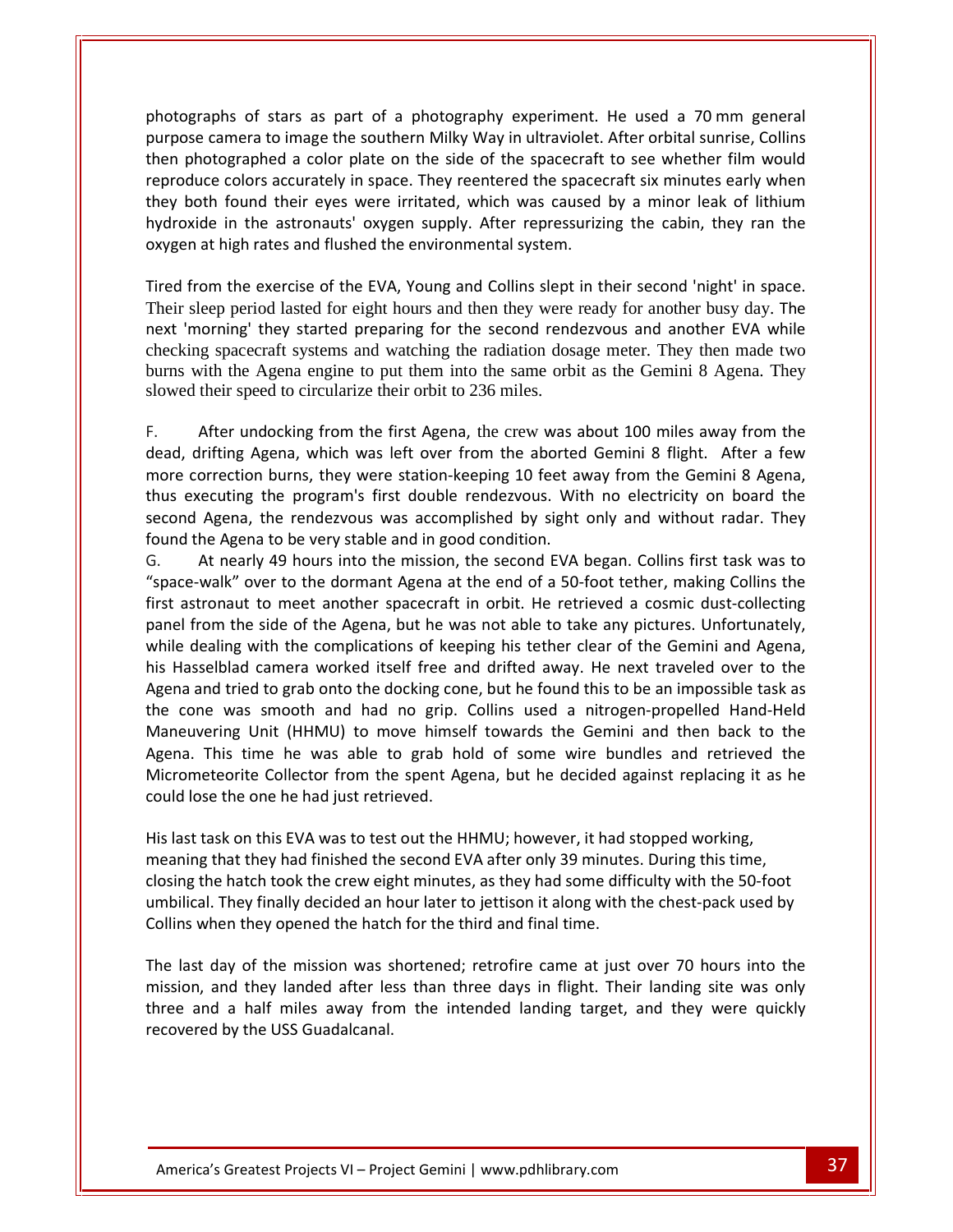**Date: <sup>12</sup> September <sup>1966</sup> Market Commerce 1966**<br> **Name: 12 September 1966**<br> **Name: Gemini 11 Commander: 12 September 1966<br>1 Name: Gemini 11<br>Commander: Pete Conrad Launch Date: 12 September<br>Launch Name: Gemini 11<br>Prime Commander: Pete Co<br>Pilot: Dick Gordon** Lauı ch Date: 12 September 1966<br>
ch Name: Gemini 11<br>
e Commander: Pete Conrad<br>
: Dick Gordon<br>
prmance/Breakthrough:<br>
launch of Gemini 11 was postponed twice: on 09 September 1966 due to a small leak in Launch Name: Gemini 11 Pilot: Dick Gordon Performance/Breakthrough:

**Prime**

ich Name: Gemini 11<br>ie Commander: Pete Conrad<br>:: Dick Gordon<br>ormance/Breakthrough:<br>launch of Gemini 11 was postponed twice: on 09 September 1966 due to a small leak in<br>first stage oxidizer tank of the Titan II Launch Vehic nander: Pete Conrad<br>ordon<br>e/Breakthrough:<br>of Gemini 11 was postponed twice: on 09 September 1966 due to a small leak in<br>ge oxidizer tank of the Titan II Launch Vehicle, and again the next day due to a<br>malfunction of the au on **12** September 1966, approach twice: one of September 1966 due to a small leak in tage oxidizer tank of the Titan II Launch Vehicle, and again the next day due to a malfunction of the autopilot on the Agena capsule. Gem sumante, breakthrough.<br>
launch of Gemini 11 was postponed twice: on 09 September 1966 due to a small leak in<br>
first stage oxidizer tank of the Titan II Launch Vehicle, and again the next day due to a<br>
sected malfunction of h of Gemini 11 was postponed twice: on 09 September 1966 due to a small leak in<br>tage oxidizer tank of the Titan II Launch Vehicle, and again the next day due to a<br>I malfunction of the autopilot on the Agena capsule. Gemini The launch of Gemini 11 was postponed twice: on 09 September 1966 due to a small leak in aunch of Gemini 11 was postponed twice: on 09 September 1966 due to a small leak in<br>rst stage oxidizer tank of the Titan II Launch Vehicle, and again the next day due to a<br>ected malfunction of the autopilot on the Agena ca the first stage oxidizer tank of the Titan II Launch Vehicle, a<br>suspected malfunction of the autopilot on the Agena ca<br>launched on 12 September 1966, approximately one hour<br>the successful launch of the Agena Target Vehicle ched on 12 September 1966, approximately one hour and thirty-seven minutes after successful launch of the Agena Target Vehicle. Gemini was inserted into a 100-mile by mile low Earth orbit approximately six minutes later. C launched on 12 September 1966, approximately one hour and thirty-seven minutes after the successful launch of the Agena Target Vehicle. Gemini was inserted into a 100-mile by **renders of the Agena Target Vehicle.** Gemini was inserted into a 100-mile by Earth orbit approximately six minutes later. Commander of Gemini 11 was who had been the Pilot of the Gemini 5 flight, while Dick Gordon, who wa one large spacecraft, backing onto the Moon's surface with the nose up and then lifting of<br>the Conrad, who had been the Pilot of the Gemini 5 flight, while Dick Gordon, who was a<br>member of the 1963 Astronaut Class, served Pete Conrad, who had been the Pilot of the Gemini 5 flight, while Dick Gordon, who was a rece eense<br>mombor of  $\cdots$ 

The Moonis surface for the Pilot of the Gemini 5 flight, while Dick Gordon, who was a<br>ber of the 1963 Astronaut Class, served as the Pilot.<br>rimary objective of the Gemini 11 flight was to dock with an Agena Target Vehicle me has a served as the Pilot.<br>
and 1963 Astronaut Class, served as the Pilot.<br>
objective of the Gemini 11 flight was to dock with an Agena Target Vehicle on a<br> **at rendezvous**. By this stage in the project, NASA engineers as any objective of the Gemini 11 flight was to dock with an Agena Target<br>scent rendezvous. By this stage in the project, NASA engineers had conce<br>spacecraft, backing onto the Moon's surface with the nose up and the<br>P. Moo The primary objective of the Gemini 11 flight was to dock with an Agena Target Vehicle on a<br>direct-ascent rendezvous. By this stage in the project, NASA engineers had concluded that<br>one large spacecraft, backing onto the M direct-ascent rendezvous. By this stage in the project, NASA engineers had concluded that int **rendezvous**. By this stage in the project, NASA engineers had concluded that pacecraft, backing onto the Moon's surface with the nose up and then lifting off noon's surface for the return to Earth, would be prohibitiv on de<br>de la and a term of a term of a term of a term of a term of a term of an above term of an area of the more term from the Moon's surface for the return to Earth, would be prohibitive. The direct-<br>rendezvous and docking would, in First-exercise of the first-event to task, in their estimation, simulate an Apollo Lunar Landing<br>
ascending from the Moon's surface and docking with a spacecraft<br>
and/Service Module) that was in lunar orbit before returnin Module ascending from the Moon's surface and docking with a spacecraft The sacending from the Moon's surface and docking with a spacecraft<br>and/Service Module) that was in lunar orbit before returning to Earth. Secondary<br>ves included docking practice, two EVAs, scientific experiments, maneuver (Command/Service Module) that was in lunar orbit before returning to Earth. Secondary mand/Service Module) that was in lunar orbit before returning to Earth. Secondary<br>tives included docking practice, two EVAs, scientific experiments, maneuvers while<br>docked, a tethered vehicle test, and demonstrating automa objectives included docking practice, two EVAs, scientific experiments, maneuvers while boing do a

and docking practice, two EVAs, scientific experiments, maneuvers while<br>i, a tethered vehicle test, and demonstrating automatic reentry.<br>oceeded to perform the first-ever direct-ascent (first orbit) rendezvous with an<br>t Ve the two-spacecraft complex to a high apogee of 850 miles. Thus achieving to bring the two-spaceded to perform the first-ever direct-ascent (first orbit) rendezvous with an arget Vehicle, docking with the unmanned Agena Tar why a centered remote testy and demonstrating additional recitions, the mini 11 proceeded to perform the first-ever direct-ascent (first orbit) rendezvous with an gena Target Vehicle, docking with the unmanned Agena Target Gemini 11 proceeded to perform the first-ever direct-as<br>Agena Target Vehicle, docking with the unmanned Ag<br>hour and thirty-four minutes after launch. The docking<br>maneuvers, and there were no fuel problems. It th<br>boosters t maneuvers, and there were no fuel problems. It then used the Agena rocket engine<br>boosters to bring the two-spacecraft complex to a high apogee of 850 miles, thus achieving<br>a world record apogee Earth orbit. It also created by Gordon during which he attached a 100-foot tether stowed on Agena 11 to Gemini<br>by Gordon during which the attached a 100-foot tether.<br>The first EVA on the first full day was a planned one hour and 47-minute space-<br>by Go a world record apogee Earth orbit. It also created a small amount of artificial gravity by a wonan<br>coinning:

spacecraft. An hour later, the astronauts opened the hatch and jettisoned loose equipment. ner runctions on his EVA, but the spacesuit was cumbersome, and he tired very<br>noved back to the cockpit area to rest, and Conrad ordered him back inside the<br>An hour later, the astronauts opened the hatch and jettisoned loo Gordon then performed two extra-vehicular activities that lasted a total of two hours and 41 sss<br>a w<br>spin<br>Gor<br>min<br>wall paraming the two spacecrafts connected by a tether.<br>
Gordon then performed two extra-vehicular activities that lasted a total of two hours and 41<br>
minutes. The first EVA on the first full day was a planned one hour and 47a torque-less power tool. Gordon tested oxygen flow from the suit life support system and the sum and the sum of the sum of the sum of the sum of the sum of the sum of the sum of the sum of the sum of the sum of the sum of don then performed two extra-vehicular activities that lasted a total of two hours and 41<br>ties. The first EVA on the first full day was a planned one hour and 47-minute space-<br>t by Gordon during which he attached a 100-foo minutes. The first EVA on the first full day was a planned one hour and 47-minute space-The first EVA on the first full day was a planned one hour and 47-minute space-<br>rdon during which he attached a 100-foot tether stowed on Agena 11 to Gemini<br>o perform the artificial gravity experiment. He also retrieved th walk by Gordon during which he attached a 100-foot tether stowed on Agena 11 to Gemini Gordon during which he attached a 100-foot tether stowed on Agena 11 to Gemini<br>
and the operform the artificial gravity experiment. He also retrieved the S9 nuclear<br>
and package from Gemini 11's adapter section, and tested 11's nose to perform the artificial gravity experiment. He also retrieved the S9 nuclear So to perform the artificial gravity experiment. He also retrieved the S9 nuclear<br>on package from Gemini 11's adapter section, and tested a foot restraint, an HHMU,<br>orque-less power tool. Gordon tested oxygen flow from the emulsion package from Gemini 11's adapter section, and tested a foot restraint, an HHMU, emulsion package from Gemini 11's adapter section, and tested a foot restraint, an HHMU,<br>and a torque-less power tool. Gordon tested oxygen flow from the suit life support system<br>and became uncomfortably warm because the l became uncomfortably warm because the life support oxygen cooling system heat<br>anager could not be used - it was designed for vacuum operation. Gordon continued to<br>mpt other functions on his EVA, but the spacesuit was cumbe and became uncomfortably warm because the life support oxygen cooling system heat<br>exchanger could not be used - it was designed for vacuum operation. Gordon continued to hanger could not be used - it was designed for vacuum operation. Gordon continued to mpt other functions on his EVA, but the spacesuit was cumbersome, and he tired very ly. He moved back to the cockpit area to rest, and Co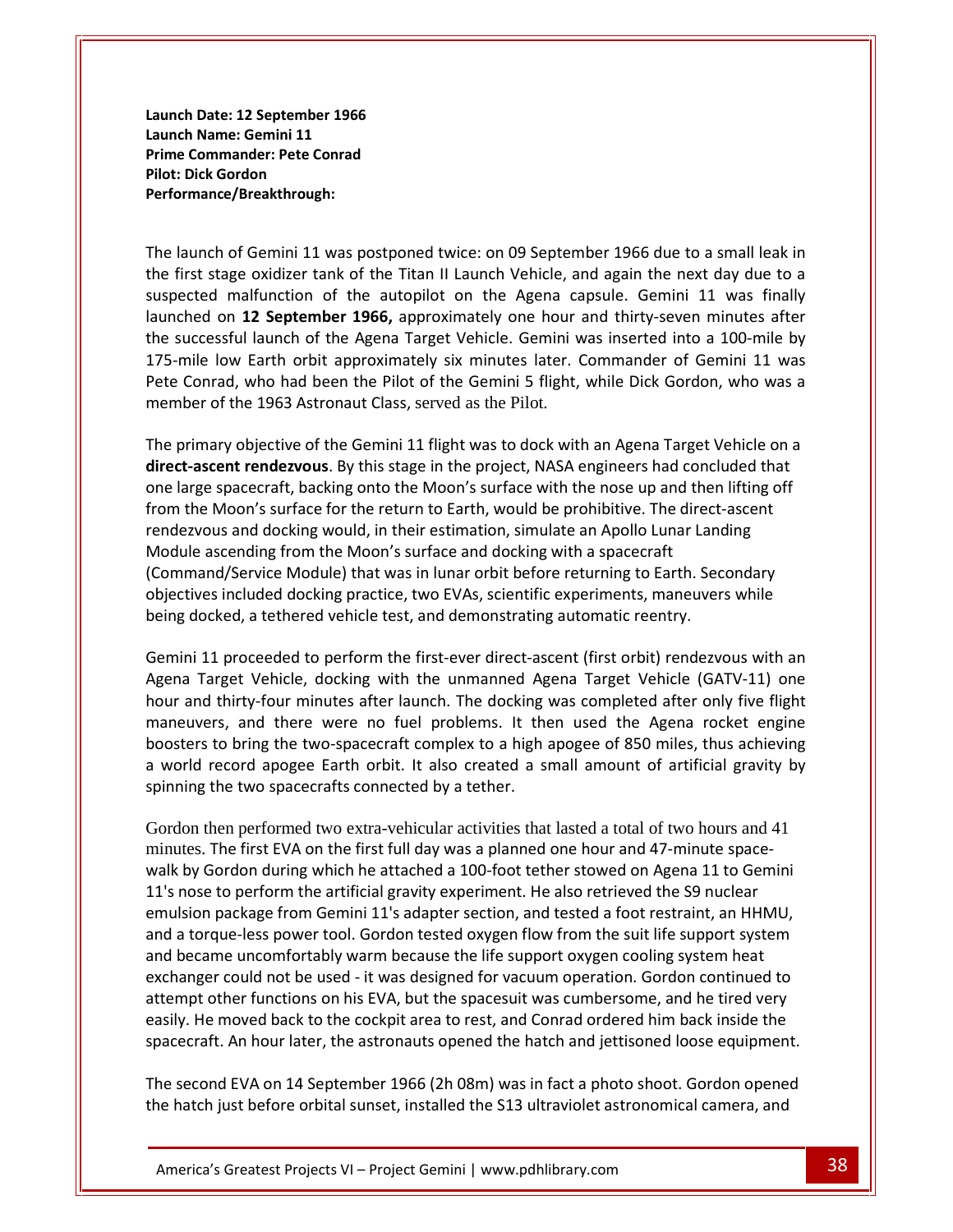pictures of Orion and Antares. A short tether held him in the cabin, permitting him to both hands. During the daylight pass Gordon performed "general photography", which<br>both hands. During the daylight pass Gordon performed "general photography", which snapping pictures of Orion and Antares. A short tether held him in the cabin, permitting him to<br>hands. During the daylight pass Gordon performed "general photography", which<br>snapping pictures of Houston and Florida. During no pictures of Orion and Antares. A short tether held him in the cabin, permitting him to<br>both hands. During the daylight pass Gordon performed "general photography", which<br>ided snapping pictures of Houston and Florida. Du pictures of Orion and Antares. A short tether held him in the cabin, permitting him to<br>oth hands. During the daylight pass Gordon performed "general photography", which<br>ded snapping pictures of Houston and Florida. During took pictures of Orion and Antares. A short tether house both hands. During the daylight pass Gordon pe<br>included snapping pictures of Houston and Florida. I<br>had no photographic targets, so both astronauts fell<br>pace of this orbit hands. During the daylight pass Gordon performed "general photography", which<br>led snapping pictures of Houston and Florida. During their pass over the Atlantic they<br>o photographic targets, so both astronauts fell asl use both hands. During the daylight pass Gordon performed "general photography", which<br>included snapping pictures of Houston and Florida. During their pass over the Atlantic they ed snapping pictures of Houston and Florida. During their pass over the Atlantic they<br>a photographic targets, so both astronauts fell asleep, an indication of the relaxed<br>of this particular flight. The spacecraft again mov had no photographic targets, so both astronauts fell asleep, an indication of the relaxed Interpary processes a so both astronauts fell asleep, an indication of the relaxed<br>his particular flight. The spacecraft again moved into darkness, and Gordon<br>more pictures of astronomical targets.<br>Do orbits the Agena was pace of this particular flight. The spacecraft again moved into darkness, and Gordon snapped more pictures of astronomical targets.

per minute, and Gordon<br>in this particular flight. The spacecraft again moved into darkness, and Gordon<br>more pictures of astronomical targets.<br>o orbits the Agena was fired again for 22.5 seconds to lower the Gemini-Agena ba and the pictures of astronomical targets.<br>
two orbits the Agena was fired again for 22.5 second<br>
to a 180-mile by 190-mile orbit. The joined pair space<br>
tion to build a small gravity in the spacecrafts. The rot<br>
did not se ucgicco<br>... they did not sense any physiological effect of gravity.

At the end of the Gemini 11 mission the first fully automatic controlled reentry was performed. Gemini 11 splashed down 2.8 miles from its recovery ship, the USS Guam. Gemini 11 set a manned Earth orbital altitude record o performed. Gemini 11 splashed down 2.8 miles from its recovery ship, the USS Guam. Gemini 11 set a manned Earth orbital altitude record of 850 miles, using the propulsion Folation to bund a small gravity in the spacecratis. The rotation rate checked out at 33 degrees per minute, and the crew could test for a very tiny amount of artificial gravity, but they did not sense any physiological ef Frankline, and the crew could test for a very thry amount of arthiclar gravity, but<br>not sense any physiological effect of gravity.<br>d of the Gemini 11 mission the first fully automatic controlled reentry was<br>d. Gemini 11 sp Ey did not sense any physiological enect of gravity.<br>
the end of the Gemini 11 mission the first fully automatic controlled reentry was<br>
rformed. Gemini 11 splashed down 2.8 miles from its recovery ship, the USS Guam.<br>
smi system of its Agena Target Vehicle, a record that still stands today. Along with the deaths of of its Agena Target Vehicle, a represent that the first seven Apollo crews were been first astronaut to walk on the Date: **11 November 1966** Grissom, White, and Chaffee in<br>of the first seven Apollo crews v<br>to be the first astronaut to walk<br>Launch Date: 11 November 1966<br>Launch Name: Gemini 12

of the first seven Apollo crews were<br>to be the first astronaut to walk on<br>Launch Date: 11 November 1966<br>Launch Name: Gemini 12<br>Prime Commander: Jim Lovell **Phonome State State 11 November**<br>**Launch Date: 11 November<br><b>Launch Name: Gemini 12**<br>Prime Commander: Jim Lopilot: Buzz Aldrin Launch Date: 11 November 1966 th Date: 11 November 1966<br>
ch Name: Gemini 12<br>
e Commander: Jim Lovell<br>
: Buzz Aldrin<br>
promance/Breakthrough:<br>
tenth manned flight of the Gemini Project, the twelfth and last flight of the program, was Launch Name: Gemini 12 Prime Commander: Jim Lovell Pilot: Buzz Aldrin Performance/Breakthrough:

had

Name: Gemini 12<br>
122 Aldrin<br>
122 Aldrin<br>
12. Liftoff of Gemini 12 occurred on 11 November 1966, approximately one hour and 38 mmander: Jim Lovell<br>Iz Aldrin<br>h manned flight of the Gemini Project, the twelfth and last flight of the program, was<br>2. Liftoff of Gemini 12 occurred on 11 November 1966, approximately one hour and 38<br>after the successful Aldrin<br>12 annee/Breakthrough:<br>12. Liftoff of Gemini 12 occurred on 11 November 1966, approximately one hour and 38<br>12. Liftoff of Gemini 12 occurred on 11 November 1966, approximately one hour and 38<br>12 were Jim Lovell, wh mance/Breakthrough:<br>
enth manned flight of the Gemini Project, the twelfth and last flight of the program, was<br>
ii 12. Liftoff of Gemini 12 occurred on 11 November 1966, approximately one hour and 38<br>
es after the successf manned flight of the Gemini Project, the twelfth and last flight of the program, was<br>
. Liftoff of Gemini 12 occurred on 11 November 1966, approximately one hour and 38<br>
fter the successful mid-afternoon launch of the Atla The tenth manned flight of the Gemini Project, the twelfth and last flight of the program, was th manned flight of the Gemini Project, the twelfth and last flight of the program, was<br>12. Liftoff of Gemini 12 occurred on 11 November 1966, approximately one hour and 38<br>after the successful mid-afternoon launch of the Gemini 12. Liftoff of Gemini 12 occurred on 11 November 1966, approximately one hour and 38 ini 12. Liftoff of Gemini 12 occurred on 11 November 1966, approximately one hour and 38<br>ttes after the successful mid-afternoon launch of the Atlas/Agena Target Vehicle. On board<br>ini 12 were Jim Lovell, who had been the P minutes after the successful mid-afternoon launch of the Atlas/Agena Target Vehicle. On board minutes after the su<br>Gemini 12 were Jim I<br>1963 Astronaut Clas<br>nominally during pow<br>oxidizer tank rupture<br>also ruptured as a wh<br>went as planned. 1963 Astronaut Class, who was making his first flight. All launch vehicle systems performed<br>nominally during powered flight, but at staging of Gemini 12 there was a recurrence of the first stage<br>oxidizer tank rupture first inally during powered flight, but at staging of Gemini 12 there was a recurrence of the first stage<br>lizer tank rupture first seen on Gemini 10 's launch. On Gemini 12, the fuel tank appeared to have<br>ruptured as a white clo oxidizer tank rupture first seen on Gemini 10 's launch. On Gemini 12, the fuel tank appeared to have docked maneuvers using the Agena propulsion system to change orbit, and to<br>docked maneuvers using the Agena propulsion system to change orbit, and to<br>docked maneuvers using the Agena propulsion system to change orbit, and also ruptured as a white cloud was seen emitting from the spent stage, but the launch of Gemini 12 went as planned.

added to the outside of the capsule, and a new technique—underwater training—was introduced, which would become a staple of future space-walk simulation. During orbital Greatest Projects VI – Project Gemini 1 www.pdhlibrary.com an automatic reentry. At the completion of the previous Gemini 12<br>a.<br>a. s designed to perform rendezvous and docking with the Agena target vehicle,<br>three EVA operations, to conduct a tethered station-keeping exercise, to<br>e standard and the Agena target vehicle,<br>and the Agena target vehicle,<br>to three EVA operations, to conduct a tethered station-keeping exercise, to<br>docked maneuvers using the Agena propulsion system to change orbit, and to<br>at 12 was designed to perform rendezvous and docking with the Agena target vehicle,<br>uct three EVA operations, to conduct a tethered station-keeping exercise, to<br>docked maneuvers using the Agena propulsion system to change orb Gemini 12 was designed to perform rendezvous and docking with the Agena target vehicle, 12 was designed to perform rendezvous and docking with the Agena target vehicle,<br>duct three EVA operations, to conduct a tethered station-keeping exercise, to<br>n docked maneuvers using the Agena propulsion system to change to conduct three EVA operations, to conduct a tethered station-keeping exercise, to three EVA operations, to conduct a tethered station-keeping exercise, to<br>the maneuvers using the Agena propulsion system to change orbit, and to<br>an automatic reentry. At the completion of the previous Gemini flight, the<br>I perform docked maneuvers using the Agena propulsion system to change orbit, and to docked maneuvers using the Agena propulsion system to change orbit, and to<br>ate an automatic reentry. At the completion of the previous Gemini flight, the<br>still had not demonstrated that an astronaut could work easily and e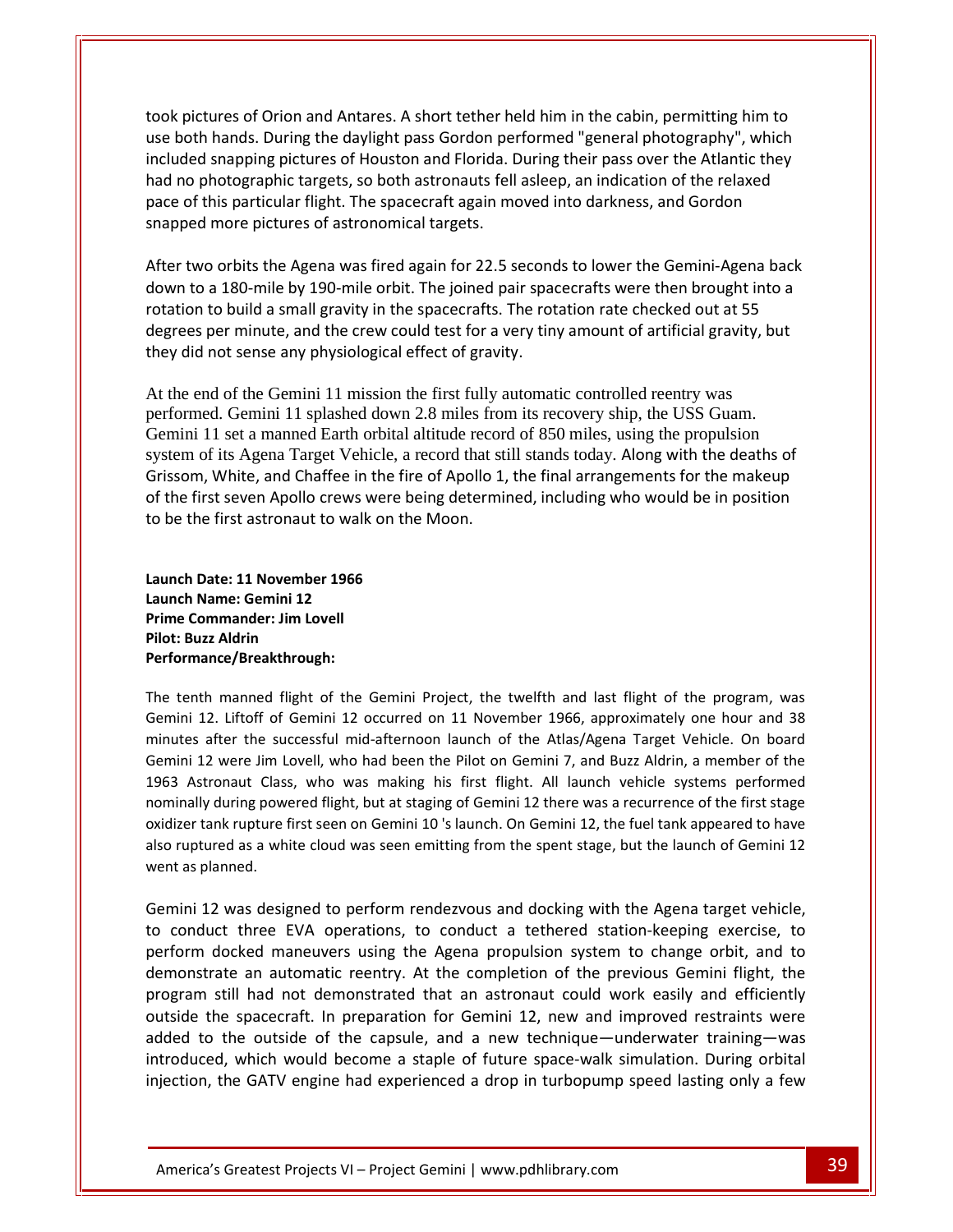Since the exact reason for the pump slowdown was unclear, the climb to <sup>a</sup> higher **however, was canceled.**<br>Seconds. Since the exact reason for<br>orbit. however. was canceled. for seconds. Since the exact reason for the pump slowdown was unclear, the climb to a higher orbit, however, was canceled.<br>The flight featured three periods of EVA by Aldrin, lasting a total of 5 hours and 30 minutes. 12 also achieved the fifth rendezvous and fourth docking with a GATV.<br>
12 also achieved the fifth rendezvous and fourth docking with a GATV. Aldrin<br>
12 also achieved the fifth rendezvous and fourth docking with a GATV. Ald seconds orbit, however, was canceled.

The flight featured three periods of EVA by Aldrin, lasting a total of 5 hours and 30 minutes. seconds. Since the exact reason for the pump slowdown was unclear, the climb to a higher<br>orbit, however, was canceled.<br>The flight featured three periods of EVA by Aldrin, lasting a total of 5 hours and 30 minutes.<br>Gemini 1 which the photographed star fields, retrieved a micrometeorite collector and didentified the photographed star fields, retrieved a micrometeorite collector and didentified the photographed star fields, retrieved a micromet The flight featured three periods of EVA by Aldrin, lasting a total of 5 hours and 30 minutes.<br>Gemini 12 also achieved the fifth rendezvous and fourth docking with a GATV. Aldrin<br>became the first space traveler to prove th EVAS also went smoothly, as did the by-now routine rendezvous and SO minutes.<br>
Fight featured the effith rendezvous and fourth docking with a GATV. Aldrin<br>
ame the first space traveler to prove that useful work could be do Gemini 12 also achieved the fifth rendezvous and fourth docking with a GATV. Aldrin 12 also achieved the fifth rendezvous and fourth docking with a GATV. Aldrin<br>the first space traveler to prove that useful work could be done outside a spacecraft<br>if e-threatening exhaustion. Aldrin's two-hour, 20-minute t rendezvou.<br>Nacama the first space traveler to prove that useful work could be done outside a spacecraft<br>
-threatening exhaustion. Aldrin's two-hour, 20-minute tethered space-walk,<br>
h he photographed star fields, retrieved a micrometeorite colle without life-threatening exhaustion. Aldrin's two-hour, 20-minute tethered space-walk, out life-threatening exhaustion. Aldrin's two-hour, 20-minute tethered space-walk, ang which he photographed star fields, retrieved a micrometeorite collector and did er chores, at last demonstrated the feasibility of extr during which he photog<br>other chores, at last dem<br>up EVAs also went smoc<br>Agena, which had to be<br>rendezvous radar failed.<br>not all were completed.<br>underwater training. per the mission objective, the capsule was controlled on reentry by computer and serves and docking with an dezvous radar failed. Most of the mission's experiments were carried out, even though all were completed. Much of splashed down three miles from its target. The crew were taken aboard the aircraft carrier and charts when a rendezvous radar failed. Most of the mission's experiments were carried out, even though not all were completed. rendezvous radar failed. Most of the mission's experiments were carried out, even though Explores radar failed. Most of the mission's experiments were carried out, even though<br>all were completed. Much of the success of Aldrin's space-walk was attributed to his<br>erwater training.<br>Figure the mission objective, th not all were completed. Much of the success of Aldrin's space-walk was attributed to his se sur<br>underw unusum<br>...

exe completed. Much of the success of Aldrin's space-walk was attributed to his<br>ater training.<br>the mission objective, the capsule was controlled on reentry by computer and<br>down three miles from its target. The crew were ta and were forced to reduce their fluid intake on the last day of the mission objective, the capsule was controlled on reentry by computer and down three miles from its target. The crew were taken aboard the aircraft carrier resent analysis.<br>
I down three miles from its target. The crew were tak<br>
SP. Postflight medical examination disclosed that, all<br>
exhausted and dehydrated due to problems with t<br>
and were forced to reduce their fluid intake As the mission objective, the<br>d down three miles from it<br>ASP. Postflight medical exa<br>exhausted and dehydrate<br>and were forced to reduce<br>conditions were present in<br>**Summary** unusual conditions were present in either Lovell or Aldrin.

#### **F.** Summary

12 marked a successful conclusion of the Gemini program, achieving the last of its **Summary**<br>i 12 marked a successful conclusion of the Gemini program, achieving the last of its<br>by successfully demonstrating that astronauts can effectively work outside of mart and the Gemini program, achieving the last of its<br>This was instrumental in paving the way for NASA's flagship program, the Apollo **Example 12**<br>to marked a successful conclusion of the Gemini program, achieving the last of its<br>to successfully demonstrating that astronauts can effectively work outside of<br>the This was instrumental in paving the way for **MMATY**<br>marked a successful conclusion of the Gemini program, achieving the last of its<br>uccessfully demonstrating that astronauts can effectively work outside of<br>This was instrumental in paving the way for NASA's flagship marked a successful conclusion of the Gemini program, achieving the last of its<br>uccessfully demonstrating that astronauts can effectively work outside of<br>This was instrumental in paving the way for NASA's flagship program, Gemini 12 marked a successful conclusion of the Gemini program, achi<br>goals by successfully demonstrating that astronauts can effectively<br>spacecraft. This was instrumental in paving the way for NASA's flagship p<br>Project, to goals by successfully demonstrating that astronauts can effectively work outside of spacecraft. This was instrumental in paving the way for NASA's flagship program, the Apollo acecraft. This was instrumental in paving the way for NASA's flagship program, the Apollo<br>pject, to achieve its goal of landing a man on the Moon by the end of the 1960s. The two<br>manned and ten manned flights were far from Project, to achieve its goal of landing a man on the Moon by the end of the 1960s. The two to achieve its goal of landing a man on the Moon by the end of the 1960s. The two<br>ned and ten manned flights were far from perfect, but they did achieve their critical<br>res. They also gave each engineer and astronaut the tr unmanned and ten manned flights were far from perfect, but they did achieve their critical for spacecraft, in the spacecraft, in the spacecraft, in the spacecraft, in the spacecraft, in the balance for spacecraft, in the U.S. Congress in 1969, they estimated that the cost for the Gemini from 1962 to close of the objectives. They also gave each engineer and astronaut the training, experience, and the

perspective to believe that a Lunar Landing was a distinct possibility.<br>
In a NASA report to the U.S. Congress in 1969, they estimated that the cost for the Gemini<br>
Project from 1962 to close of the project in 1967 was nea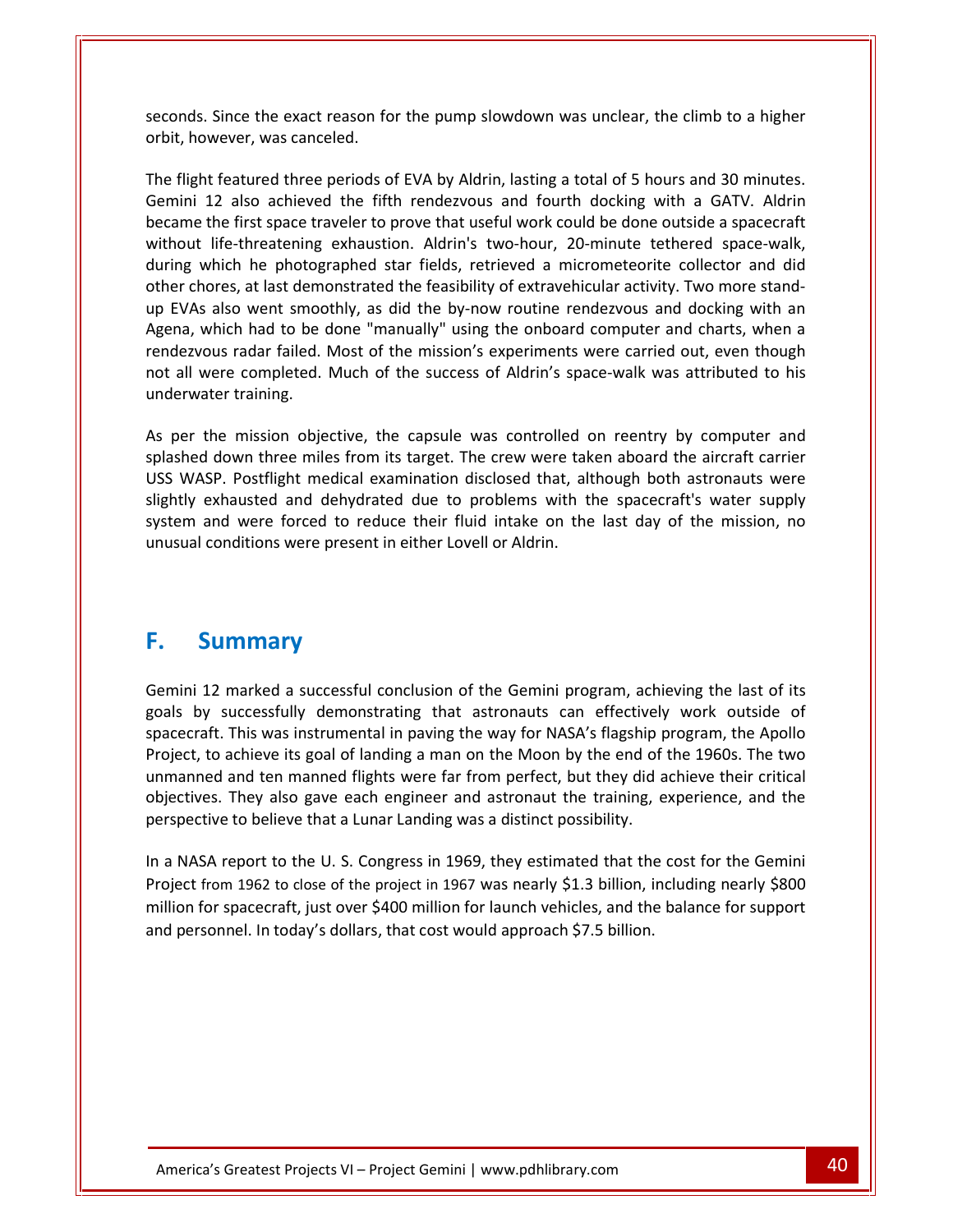## **American Engineers in Space <sup>ñ</sup> Project Gemini - Quiz** American Engineers in Space – Project Gemini - Quiz<br>Updated: 10/4/2018<br>NASA under Dr. Keith Glennan became the primary U. S. space agency during the a.

#### **Updated: 10/4/2018**

- **American Engi**<br>NASA under Dr. Keith Gl<br>administration of: **INCTICAN ENGINCENTS**<br>A under Dr. Keith Glennan I<br>inistration of:<br>President Truman A under Dr. Keith Glennan b<br>President Truman<br>President Eisenhower A under Dr. Keith Glennan<br>iinistration of:<br>President Truman<br>President Eisenhower<br>President Kennedy A under Dr. Keith Glennan b<br>inistration of:<br>President Truman<br>President Eisenhower<br>President Kennedy<br>President Johnson
	-
	- a.<br>b.<br>c.<br>The b. President Eisenhower
	- c. President Kennedy<br>d. President Johnson
	- Pre<br>Pre<br>ma<br>Sta
- President Truman<br>President Eisenhower<br>President Kennedy<br>President Johnson<br>main goal of the Mercury Proiect was to: b. President Eisenhower<br>c. President Kennedy<br>d. President Johnson<br>The main goal of the Mercury Project was to:<br>a. Stav ahead of the Soviet Union in the "Space Race". c. President Kennedy<br>d. President Johnson<br>The main goal of the Mercury Project w<br>a. Stay ahead of the Soviet Union in th<br>b. Put an American on the Moon. 2. The main goal of the Mercury Project was to:
	-
	-
	- President Johnson<br>
	main goal of the Mercury Project was to:<br>
	Stay ahead of the Soviet Union in the "Space Race".<br>
	Put an American on the Moon.<br>
	Orbit a manned spacecraft around Earth and recover both the astronaut and the The main goal of the Mercui<br>a. Stay ahead of the Soviet<br>b. Put an American on the<br>c. Orbit a manned space<br>spacecraft safely. main goal of the Mercury Project was to:<br>
	Stay ahead of the Soviet Union in the "Space Race".<br>
	Put an American on the Moon.<br>
	Orbit a manned spacecraft around Earth and recover both the astronaut and the<br>
	spacecraft safely.
	- c. Orbit a manned spacecraft around Earth and recover both the astronaut a<br>spacecraft safely.<br>d. Publicize around the world a list of engineers who were about to b<br>astronauts.<br>The principal designer of the Mercury spacecra spacecraft safely.<br>Publicize around th<br>astronauts.<br>principal designer of tl<br>Great Britain d. Publici:<br>astrona<br>The principa<br>a. Great B<br>b. Canada astronauts.<br>principal designer of the I<br>Great Britain<br>Canada<br>British West Indies
- principal designer of the<br>Great Britain<br>Canada<br>British West Indies<br>British Honduras
	- a.<br>b.<br>c.<br>The
	- b. Canada
	- Brit<br>Brit<br>par<br>The<br>The
	- Brit<br>par<br>The<br>The
- Sreat Britain<br>Canada<br>British West Indies<br>British Honduras<br>parachutes used to bring a Mercury astronaut safely to Earth were: b. Canada<br>
c. British West Indies<br>
d. British Honduras<br>
The parachutes used to bring a Mercury astronaut safely<br>
a. The drogue parachute and the main parachute. c. British West Indies<br>
d. British Honduras<br>
The parachutes used to bring a Mercury astronaut safely to<br>
a. The drogue parachute and the reserve parachute.<br>
b. The drogue parachute and the reserve parachute. d. British Honduras<br>The parachutes used to bring a Mercury astronaut safely<br>a. The drogue parachute and the main parachute.<br>b. The drogue parachute and the reserve parachute.<br>c. The main parachute and the reserve parachute par<br>The<br>The<br>The echutes used to bring a Mercury astronaut sa<br>drogue parachute and the main parachute.<br>drogue parachute and the reserve parachute<br>main parachute and the vaw parachute.<br>main parachute and the vaw parachute.
	- The drogue parachute and t<br>The drogue parachute and t<br>The main parachute and the<br>The main parachute and the<br>first man in space was:
	-
	- c. The main parachute and the reserve parachute. The main parachute an<br>The main parachute an<br>first man in space was:<br>John Glenn<br>Alan Shepard
	- a.<br>b.<br>c.<br>The b. The drogue parachut<br>c. The main parachute<br>d. The main parachute<br>The first man in space wa d. The main parachute and<br>The first man in space was:<br>a. John Glenn<br>b. Alan Shepard<br>c. Nikita Kruschev
- 5. The first man in space was:<br>
a. John Glenn<br>
b. Alan Shepard<br>
c. Nikita Kruschev<br>
d. Yuri Gagarin
- first<br>Johr<br>Alar<br>Niki<br>Yuri a.<br>b.<br>c.<br>The
	- b. Alan Shepard
	- c. Nikita Kruschev<br>d. Yuri Gagarin<br>The Mercury Atlas-<br>a. Was an 8-day m<br>b. Never flew.
	-
- first man in space was:<br>John Glenn<br>Alan Shepard<br>Nikita Kruschev<br>Yuri Gagarin<br>Mercury Atlas-10 (MA-10) flight of Project Mercury: b. Alan Shepard<br>c. Nikita Kruschev<br>d. Yuri Gagarin<br>The Mercury Atlas-10 (MA-1<sup>1</sup>)<br>a. Was an 8-dav mission. d. Yuri Gagarin<br>The Mercury Atlas-10 (MA-1<br>a. Was an 8-day mission.<br>b. Never flew.<br>c. Was a 9-day mission. Mercury Atlas-10 (MA-10) flight of Project Merc<br>Was an 8-day mission.<br>Never flew.<br>Was a 9-day mission.<br>Didn't have an experienced astronaut to fly it.
	-
	-
	- b. Never flew.<br>c. Was a 9-day mission.
	- Was an 8-day mission.<br>
	Never flew.<br>
	Was a 9-day mission.<br>
	Didn't have an experienced astronaut to fly it.<br>
	Greatest Projects VI Project Gemini | www.pdhlibrary.com 41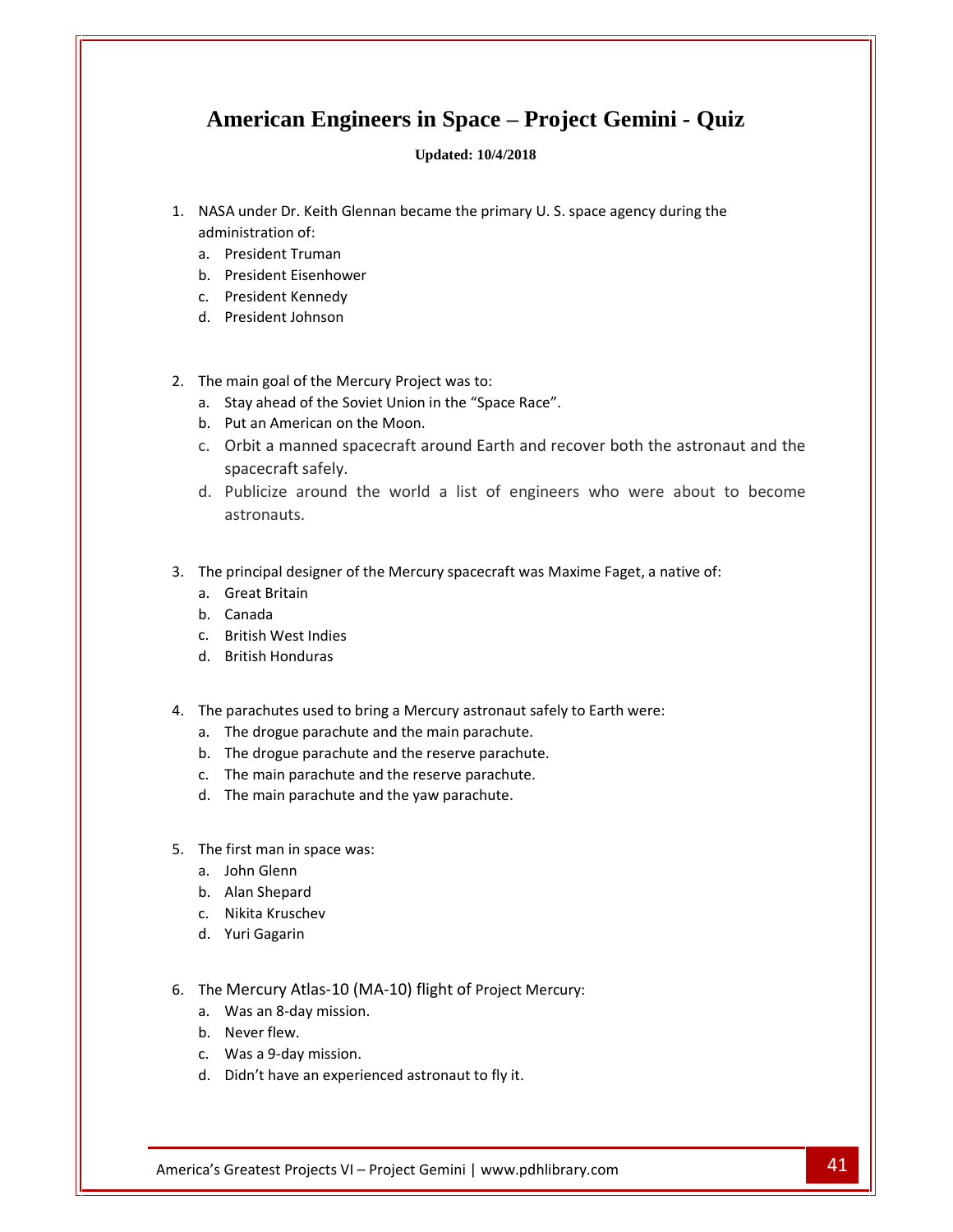- Project Gemini's primary goal was the development of space travel techniques to support ect Gemini's primary goal was the development of space travel techniques to support<br>Apollo mission to land astronauts on the Moon, and to return them safely to Earth. True Gemi<br>Ilo mi<br>True<br>False 7 Pro<br>the<br>Jim ect Gemini's primary goal was the development of space travel techniq<br>Apollo mission to land astronauts on the Moon, and to return them safe<br>a. True<br>b. False<br>Chamberlin who was a Canadian, was the first Project Manager of: the Apollo mission to land astro<br>
a. True<br>
b. False<br>
Jim Chamberlin who was a Cana<br>
a. The Titan II missile
	-
	-
- True<br>False<br>mberlin who was a Canadian<br>Titan II missile<br>Manned Space Center False<br>nberlin who was a Canadia<br>Titan II missile<br>Manned Space Center<br>Space Task Group
- a.<br>b.<br>Cha<br>The b.<br>Cha<br>The<br>The
	- Chamberlin who wa<br>The Titan II missile<br>The Manned Space<br>The Space Task Gro<br>Cape Canaveral a.<br>b.<br>c.<br>One b. The Manned Space Center
	-
	- The<br>Cap<br>The<br>The
- The Titan II missile<br>The Manned Space Center<br>The Space Task Group<br>Cape Canaveral<br>advantage of the Titan II launch vehicle over the Atlas launch vehicle was that: d. Cape Canaveral<br>
9. One advantage of the Titan II launch vehicle over the Atlas launch vehicle was that:<br>
a. The Titan II missile was a two-stage missile. c. The Space Task Group<br>d. Cape Canaveral<br>One advantage of the Titan II launch vehicle over the Atlas launch vehicle was that:<br>a. The Titan II missile was a two-stage missile.<br>b. The Atlas missile was an older design and c d. Cape Canaveral<br>One advantage of the Titan II launch vehicle over the At<br>a. The Titan II missile was a two-stage missile.<br>b. The Atlas missile was an older design and could not<br>c. Both Atlas boosters were ignited at preac<br>Th<br>Th<br>Bo<br>All
	- a.<br>b.<br>c.<br>The
	- The Titan II missile was a two-stage missile.<br>The Atlas missile was an older design and could not air-start its second<br>Both Atlas boosters were ignited at pre-launch.<br>All the above.<br>number of Titan II launch vehicle used i b. The Atlas missile was an older design and could not air-start its<br>c. Both Atlas boosters were ignited at pre-launch.<br>d. All the above.<br>The number of Titan II launch vehicle used in Project Gemini include<br>a. Nine - one u
	- c. Both Atlas boosters were ignited at pre-launch.<br>d. All the above.
	-
- 10. The number of Titan II launch vehicle used in Project Gemini included:<br>a. Nine one unmanned mission and eight manned missions. d. All the above.<br>The number of Titan II launch vehicle used in Project Gemini included<br>a. Nine - one unmanned mission and eight manned missions.<br>b. Ten - two unmanned missions and ten manned missions.<br>c. Twelve - two unma number of Titan II launch vehicle used in Project Gemini included:<br>Nine - one unmanned mission and eight manned missions.<br>Ten - two unmanned missions and eight manned missions.<br>Twelve - three unmanned missions and nine man
	-
	- a. Nine one unmanned mission and eight man<br>b. Ten two unmanned missions and eight man<br>c. Twelve two unmanned missions and ten ma<br>d. Twelve three unmanned missions and nine<br>Another term for Extra Vehicular Activity b. Ten - two<br>c. Twelve -<br>d. Twelve -<br>Another tern<br>a. Docking.
	- c. Twelve two<br>d. Twelve thre<br>Another term for<br>a. Docking.<br>b. Rendezvous.
	- d. Twelve three un<br>Another term for Extr<br>a. Docking.<br>b. Rendezvous.<br>c. Undocking.<br>d. "space-walk"
- - a.<br>b.<br>c.<br>The
	- b. Rendezvous.
	-
	- d. "space-walk"
- Docking.<br>Rendezvous.<br>Undocking.<br>"space-walk"<br>Soviets moved much further ahead of the United States when: c. Undocking.<br>d. "space-walk"<br>12. The Soviets moved much further ahead of the United States when: c. Undocking.<br>d. "space-walk"<br>The Soviets moved much further ahead of the United States when:<br>a. Their ICBM's could manage greater payloads.<br>b. Their mission controllers learned to manage multiple spacecrafts. d. "space-walk"<br>The Soviets moved much further ahead of the United<br>a. Their ICBM's could manage greater payloads.<br>b. Their mission controllers learned to manage multic. They had more launch vehicles than the U.S.
	- Soviets moved much fu<br>Their ICBM's could man<br>Their mission controller<br>They had more launch v<br>None of the above. a.<br>b.<br>c.<br>The
	- Their ICBM's could manage greater payloads.<br>Their mission controllers learned to manage multiple space<br>They had more launch vehicles than the U. S.<br>None of the above.<br>first American to go into outer space three times was:
	- b. Their mission co<br>
	c. They had more I<br>
	d. None of the abo<br>
	The first American to<br>
	a. John Glenn. c. They had more laud.<br>
	Mone of the above<br>
	The first American to g<br>
	a. John Glenn.<br>
	b. Wally Schirra.
	- d. None of the above<br>The first American to g<br>a. John Glenn.<br>b. Wally Schirra.<br>c. Deke Slavton.
- 
- first<br>Johi<br>Wal<br>Dek<br>Gus
- America<br>Glenn.<br>y Schirra<br>e Slayton<br>Grissom.
	-
	-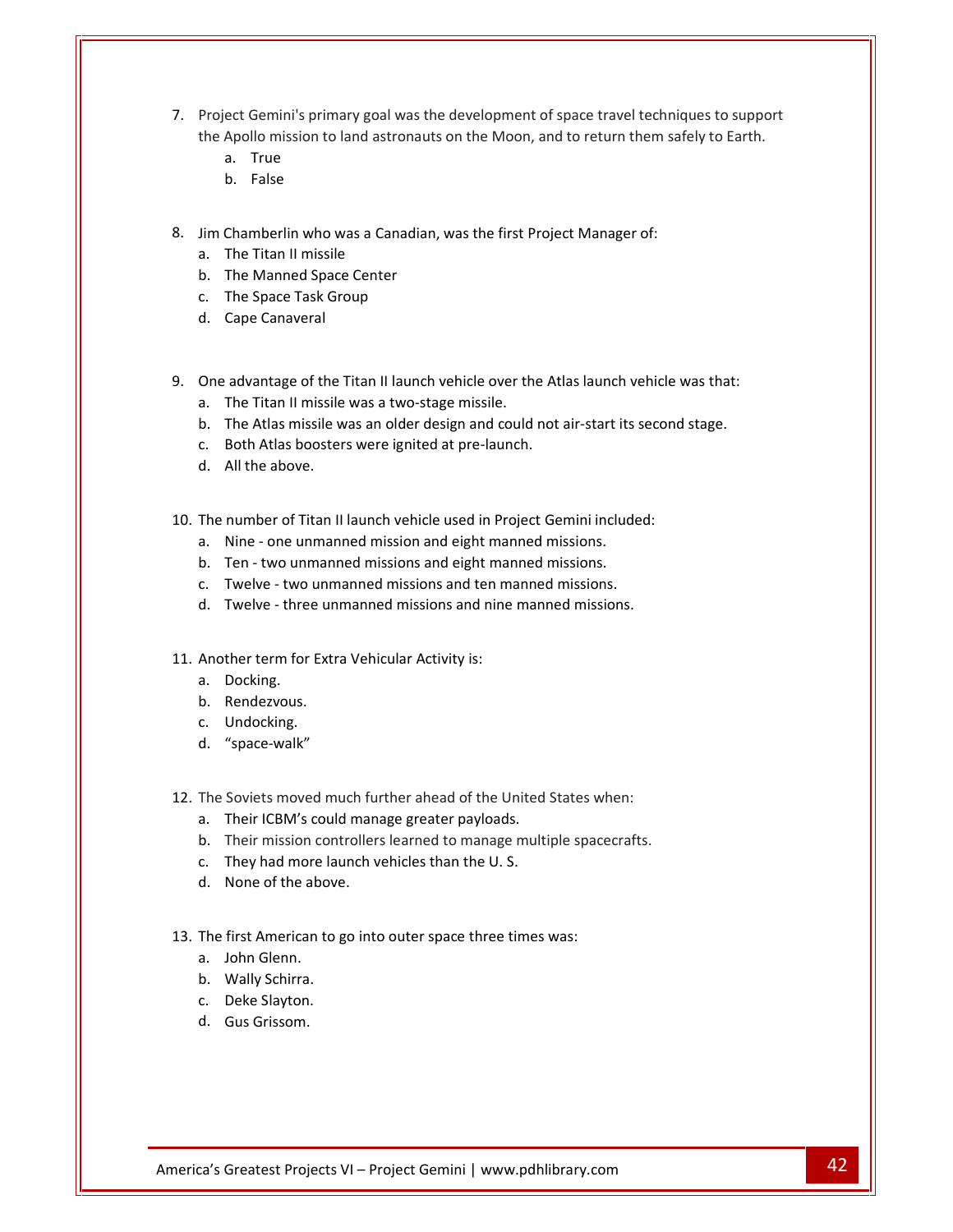- The new challenges of rendezvous and preparation for lunar landing would lead to selection of astronauts in the Gemini program:<br>Selection of astronauts in the Gemini program: The new challenges of rendezvous at<br>the selection of astronauts in the Ge<br>a. Who understood astronomics. The new challenges of rendezvous and prequest the selection of astronauts in the Gemini proposent all who understood astronomics.<br>A. Who could fit into a custom spacesuit. new<br>sele<br>Who<br>Who<br>Who The new challenges of rendezvous and preparties the selection of astronauts in the Gemini propose.<br>a. Who understood astronomics.<br>b. Who could fit into a custom spacesuit.<br>c. Who had advanced engineering degrees. new<br>sele<br>Who<br>Who<br>Who challenges of rendezvous and preparation of astronauts in the Gemini programderstood astronomics.<br>could fit into a custom spacesuit.<br>had advanced engineering degrees.<br>got along well with the ground crews.
	- a.<br>b.<br>c.<br>Of t
	-
	-
	-
- Who understood astronomics.<br>
Who could fit into a custom spacesuit.<br>
Who had advanced engineering degrees.<br>
Who got along well with the ground crews.<br>
the second group of astronauts chosen, known as the New Nine, the only b. Who could fit into a custom spacesuit.<br>
c. Who had advanced engineering degree<br>
d. Who got along well with the ground cr<br>
Of the second group of astronauts chosen,<br>
flew at least one Gemini mission was: c. Who had adva<br>d. Who got along<br>Of the second grou<br>flew at least one G<br>a. Elliot See. d. Who got along wel<br>Of the second group of<br>flew at least one Gemin<br>a. Elliot See.<br>b. Tom Stafford. he<br>, at<br>Ell<br>To<br>Ed Of the second grou<br>flew at least one G<br>a. Elliot See.<br>b. Tom Stafford.<br>c. Ed White. he second group<br>Pat least one Gerefiliot See.<br>Tom Stafford.<br>Ed White.<br>John Young.
	-

a.

- 
- c. Ed White.
- c.
- NASA waived the requirement for the third group of fourteen astronauts selected that they had to be: Formolaire<br>Ed White.<br>John Youn<br>SA waived<br>had to be d. John Young.<br>
NASA waived the requirement<br>
they had to be:<br>
a. Engineers.<br>
b. U. S. Air Force pilots La<br>Jol<br>SA<br>I.<br>En<br>U. 35...<br>SA w<br>/ had<br>Engi<br>U. S. SA waiv<br>Thad to<br>Enginee<br>U. S. Air<br>Test pilc<br>Combat 16. NASA waived the requestion of the vertex the requestion of the U.S. Air Force pilot<br>16. U.S. Air Force pilot<br>16. Test pilots.<br>16. Combat pilots. they had to be:<br>a. Engineers.<br>b. U. S. Air Force pilots<br>c. Test pilots.<br>d. Combat pilots.<br>An objective of the Gemini program was, after docking with another vehicle, the
	- a. En
	- b. U.S. Air Force pilots
	- c. Test pilots.
	-
- <sub>I</sub>meers.<br>
S. Air Force pilots<br>
t pilots.<br>
iective of the Gemini program was, after docking with another vehicle, the<br>
to maneuver the combined spacecraft using the propulsion system of the: c. Test pilots.<br>d. Combat pilots.<br>An objective of the G<br>ability to maneuver the<br>a. Titan II missile.<br>b. Target Vehicle. An objective of t<br>ability to maneuv<br>a. Titan II missile.<br>b. Target Vehicle<br>c. Vostok 3. objective of<br>ity to maneuv<br>Titan II missile<br>Target Vehicl<br>Vostok 3.<br>Gemini 2.
	-
	- a.<br>b.<br>c.<br>The b. Target Vehicle.
	-
	-
- I Itan II missile.<br>Target Vehicle.<br>Vostok 3.<br>Gemini 2.<br>primary objective of the Gemini 2 spacecraft was: c. Vostok 3.<br>
d. Gemini 2.<br>
The primary objective of the Gemini 2<br>
a. Precise firing of the retrorockets. b. Iarget Vehicle.<br>c. Vostok 3.<br>d. Gemini 2.<br>The primary objective of the Gemini 2 spa<br>a. Precise firing of the retrorockets. c. Vostok 3.<br>d. Gemini 2.<br>The primary objective of the Gemin<br>a. Precise firing of the retrorocket<br>b. Operation of the fuel cells. Gemini 2.<br>primary ol<br>Precise firi<br>Operation<br>Operation d. Gemini 2.<br>The primary objective of the Gemini 2 spacecraft was:<br>a. Precise firing of the retrorockets.<br>b. Operation of the spacecraft with an onboard computer. primary objective<br>Precise firing of the<br>Operation of the s<br>All the above.
	- a.<br>b.<br>c.<br>The
	- b. Operation of t<br>c. Operation of t<br>d. All the above.<br>The primary objec<br>a. Gemini 2.
	- c. Operation of t<br>d. All the above.<br>The primary objec<br>a. Gemini 2.<br>b. Gemini 3.
	-
- Precise firing of the retrorockets.<br>Operation of the fuel cells.<br>Operation of the spacecraft with an onboard computer.<br>All the above.<br>primary objective of the Gemini 2 spacecraft was first utilized on the flight of: d. All the above.<br>The primary objec<br>a. Gemini 2.<br>b. Gemini 3.<br>c. Gemini 4. dob<br>2.<br>3.<br>4.<br>5.
	-
	- primar<br>Gemini<br>Gemini<br>Gemini
	-
	-